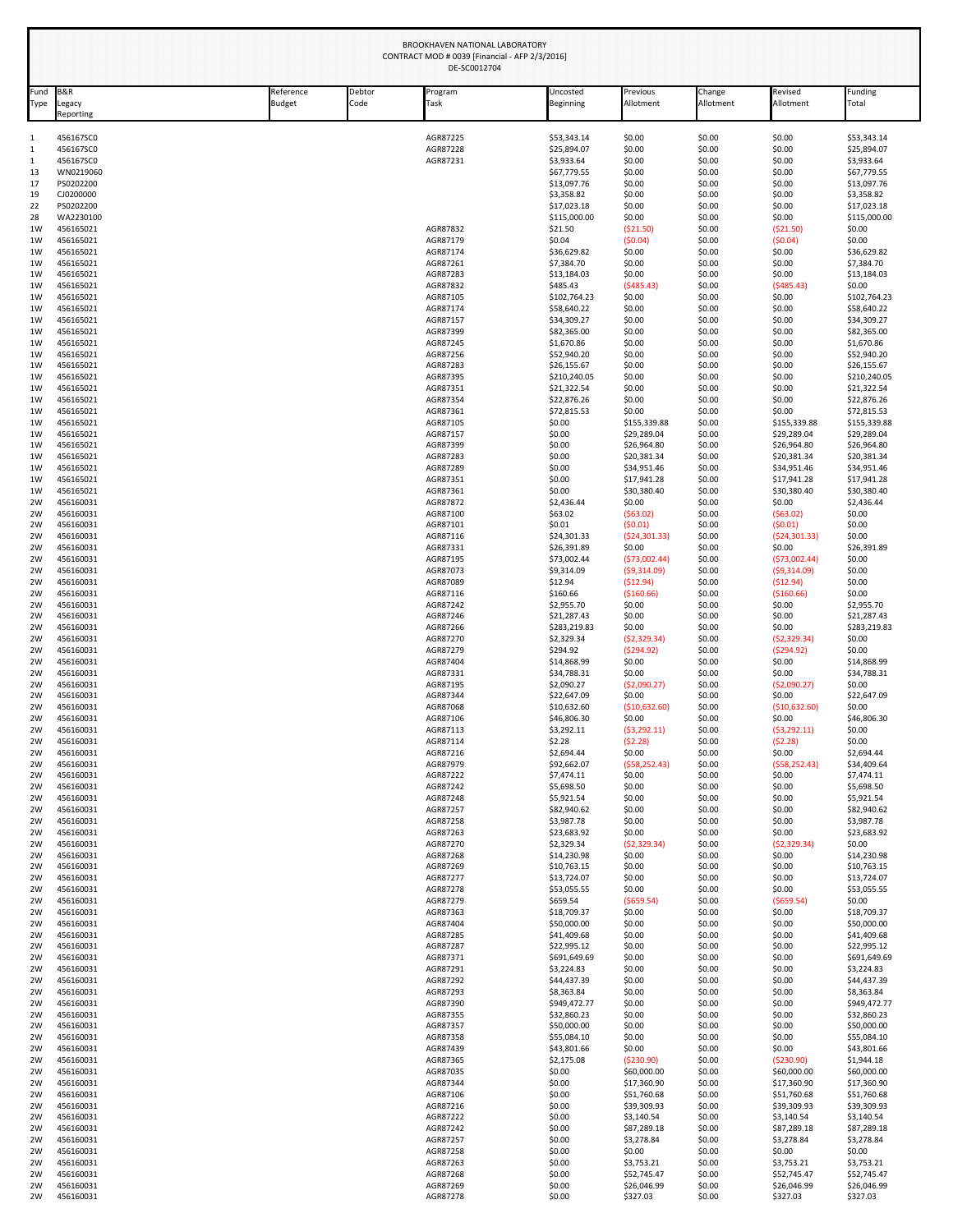| 2W       | 456160031              | AGR87363                   | \$0.00                     | \$1,290.63       | \$0.00           | \$1,290.63       | \$1,290.63                 |
|----------|------------------------|----------------------------|----------------------------|------------------|------------------|------------------|----------------------------|
| 2W       | 456160031              | AGR87285                   | \$0.00                     | \$20,046.40      | \$0.00           | \$20,046.40      | \$20,046.40                |
| 2W       | 456160031              | AGR87287                   | \$0.00                     | \$36,166.60      | \$0.00           | \$36,166.60      | \$36,166.60                |
| 2W       | 456160031              | AGR87371                   | \$0.00                     | \$600,000.00     | \$0.00           | \$600,000.00     | \$600,000.00               |
|          |                        |                            |                            |                  |                  |                  |                            |
| 2W       | 456160031              | AGR87291                   | \$0.00                     | \$1,775.17       | \$0.00           | \$1,775.17       | \$1,775.17                 |
| 2W       | 456160031              | AGR87292                   | \$0.00                     | \$48,507.76      | \$0.00           | \$48,507.76      | \$48,507.76                |
| 2W       | 456160031              | AGR87293                   | \$0.00                     | \$3,830.15       | \$0.00           | \$3,830.15       | \$3,830.15                 |
| 2W       | 456160031              | AGR87355                   | \$0.00                     | \$8,935.45       | \$0.00           | \$8,935.45       | \$8,935.45                 |
| 2W       | 456160031              | AGR87357                   | \$0.00                     | \$1,723.60       | \$0.00           | \$1,723.60       | \$1,723.60                 |
| 2W       | 456160031              | AGR87358                   | \$0.00                     | \$157,970.30     | \$0.00           | \$157,970.30     | \$157,970.30               |
| 2W       | 456160031              | AGR87370                   | \$0.00                     | \$117,993.49     | \$0.00           | \$117,993.49     | \$117,993.49               |
| 2W       | 456160031              | AGR87362                   | \$0.00                     | \$75,000.00      | \$0.00           | \$75,000.00      | \$75,000.00                |
| 2W       | 456160031              | AGR87369                   | \$0.00                     | \$118,363.00     | \$0.00           | \$118,363.00     | \$118,363.00               |
|          |                        |                            |                            |                  |                  |                  |                            |
| 2W       | 456160031              | AGR87368                   | \$0.00                     | \$115,747.28     | \$0.00           | \$115,747.28     | \$115,747.28               |
| 2W       | 456160031              | AGR87382                   | \$0.00                     | \$22,500.00      | \$0.00           | \$22,500.00      | \$22,500.00                |
| 2W       | 456160031              | AGR87833                   | \$0.00                     | \$50,000.00      | \$0.00           | \$50,000.00      | \$50,000.00                |
| 2W       | 456160031              | AGR87385                   | \$0.00                     | \$57,038.83      | \$0.00           | \$57,038.83      | \$57,038.83                |
| 2W       | 456160031              | AGR87386                   | \$0.00                     | \$43,689.32      | \$0.00           | \$43,689.32      | \$43,689.32                |
| 2W       | 456160032              | AGR87247                   | \$42.29                    | (542.29)         | \$0.00           | (542.29)         | \$0.00                     |
| 2W       | 456160032              | AGR87178                   | \$46,652.39                | (546, 652.39)    | \$0.00           | ( \$46, 652.39)  | \$0.00                     |
| 2W       | 456160032              | AGR87197                   | \$747.52                   | \$0.00           | \$0.00           | \$0.00           | \$747.52                   |
| 2W       | 456160032              | AGR87981                   | \$19,447.24                | \$0.00           | \$0.00           | \$0.00           | \$19,447.24                |
| 2W       | 456160032              | AGR87807                   | \$14,150.39                | \$0.00           | \$0.00           | \$0.00           | \$14,150.39                |
| 2W       | 456160032              | AGR87178                   | \$11,648.66                | ( \$11,648.66)   | \$0.00           | ( \$11,648.66)   | \$0.00                     |
|          |                        |                            |                            |                  |                  |                  | \$0.00                     |
| 2W       | 456160032              | AGR87072                   | \$150.06                   | ( \$150.06)      | \$0.00           | ( \$150.06)      |                            |
| 2W       | 456160032              | AGR87981                   | \$24,652.14                | \$0.00           | \$0.00           | \$0.00           | \$24,652.14                |
| 2W       | 456160032              | AGR87217                   | \$45,419.89                | \$0.00           | \$0.00           | \$0.00           | \$45,419.89                |
| 2W       | 456160032              | AGR87280                   | \$38,397.83                | \$0.00           | \$0.00           | \$0.00           | \$38,397.83                |
| 2W       | 456160032              | AGR87899                   | \$49,133.71                | \$0.00           | \$0.00           | \$0.00           | \$49,133.71                |
| 2W       | 456160032              | AGR87284                   | \$1,353.83                 | \$0.00           | \$0.00           | \$0.00           | \$1,353.83                 |
| 2W       | 456160032              | AGR87286                   | \$419.36                   | \$0.00           | \$0.00           | \$0.00           | \$419.36                   |
| 2W       | 456160032              | AGR87412                   | \$90,102.04                | \$0.00           | \$0.00           | \$0.00           | \$90,102.04                |
| 2W       | 456160032              | AGR87360                   | \$24,128.49                | \$0.00           | \$0.00           | \$0.00           | \$24,128.49                |
| 2W       | 456160032              | AGR87197                   | \$0.00                     | \$97,087.38      | \$0.00           | \$97,087.38      | \$97,087.38                |
|          |                        |                            |                            |                  |                  |                  |                            |
| 2W       | 456160032              | AGR87217                   | \$0.00                     | \$126,213.59     | \$0.00           | \$126,213.59     | \$126,213.59               |
| 2W       | 456160032              | AGR87280                   | \$0.00                     | \$86,955.30      | \$0.00           | \$86,955.30      | \$86,955.30                |
| 2W       | 456160032              | AGR87360                   | \$0.00                     | \$261,203.61     | \$0.00           | \$261,203.61     | \$261,203.61               |
| 2W       | 456160032              | AGR87384                   | \$0.00                     | \$48,543.69      | \$0.00           | \$48,543.69      | \$48,543.69                |
| 2Z       | 456160031              | AGR87366                   | \$225,242.72               | \$0.00           | \$0.00           | \$0.00           | \$225,242.72               |
| 3F       | 456140063              | AGRFIATA02185G0001         | \$57.50                    | \$0.00           | \$0.00           | \$0.00           | \$57.50                    |
| 3F       | 456140075              | AGR10769280                | \$33,980.58                | \$0.00           | \$0.00           | \$0.00           | \$33,980.58                |
| 3F       | 456140086              | AGRN0001408IP20092         | \$1.63                     | \$0.00           | \$0.00           | \$0.00           | \$1.63                     |
| 3F       | 456140086              | AGRN0001410IP20053         | \$1,834.82                 | \$0.00           | \$0.00           | \$0.00           | \$1,834.82                 |
| 3F       | 456140086              | AGRN0001411IP20054         | \$2,572.20                 | \$0.00           | \$0.00           | \$0.00           | \$2,572.20                 |
| 3F       | 456140086              | AGRN0001412IP20065         | \$12,675.15                | \$0.00           | \$0.00           | \$0.00           | \$12,675.15                |
|          |                        |                            |                            |                  |                  |                  |                            |
| 3F       | 456140086              | AGRN0017315IP00032         | \$21,912.01                | \$0.00           | \$0.00           | \$0.00           | \$21,912.01                |
| 3F       | 456140124              | AGRB094739I                | \$738.21                   | \$0.00           | \$0.00           | \$0.00           | \$738.21                   |
| 3F       | 456140124              | AGRB114386I                | \$232.09                   | \$0.00           | \$0.00           | \$0.00           | \$232.09                   |
| 3F       | 456140124              | AGR114417I                 | \$76.14                    | \$0.00           | \$0.00           | \$0.00           | \$76.14                    |
| 3F       | 456140124              | AGR114413I                 | \$6,766.21                 | \$0.00           | \$0.00           | \$0.00           | \$6,766.21                 |
| 3F       | 456140124              | AGR1002710731              | \$133,925.98               | \$0.00           | \$0.00           | \$0.00           | \$133,925.98               |
| 3F       | 456140142              | AGREAO100000089329         | \$1,372.48                 | \$0.00           | \$0.00           | \$0.00           | \$1,372.48                 |
| 3F       | 456140357              | AGRSIAA1213ISNNADR5IN      | \$0.01                     | \$0.00           | \$0.00           | \$0.00           | \$0.01                     |
| 3F       | 45614036B              | AGRHSHQDC09X00050          | \$0.42                     | \$0.00           | \$0.00           | \$0.00           | \$0.42                     |
| 3F       | 45614036B              | AGRHSHQDC09X00627          | \$25,454.80                | \$0.00           | \$0.00           | \$0.00           | \$25,454.80                |
|          |                        |                            |                            |                  |                  |                  |                            |
| 3F       | 45614036B              | AGRHSHQDC09X00627          | \$20,000.00                | \$0.00           | \$0.00           | \$0.00           | \$20,000.00                |
| 3F       | 45614036B              | AGRHSHQDC10X00063          | \$7,027.90                 | \$0.00           | \$0.00           | \$0.00           | \$7,027.90                 |
| 3F       | 45614036B              | AGRHSHQDC12X00340          | \$179,706.81               | \$0.00           | \$0.00           | \$0.00           | \$179,706.81               |
| 3F       | 45614036B              | AGRHSHQDC10X00595          | \$0.00                     | ( \$130,000.00)  | \$0.00           | ( \$130,000.00)  | ( \$130,000.00]            |
| 3F       | 45614036B              | AGRHSHQPM15X00168          | \$0.00                     | ( \$85,000.00)   | \$0.00           | ( \$85,000.00)   | ( \$85,000.00)             |
| 3F       | 45614036B              | AGRHSHQDC10X00595          | \$140,478.12               | \$0.00           | \$0.00           | \$0.00           | \$140,478.12               |
| 3F       | 45614036B              | AGRHSHQPM15X00168          | \$580,000.00               | \$0.00           | \$0.00           | \$0.00           | \$580,000.00               |
| 3F       | 45614036B              | AGRHSHQPM14X00008          | \$50,000.00                | \$0.00           | \$0.00           | \$0.00           | \$50,000.00                |
| 3F       | 45614036B              | ARGHSHQPM14X-00162         | \$20,144.77                | \$0.00           | \$0.00           | \$0.00           | \$20,144.77                |
| 3F       | 45614036B              | AGRHSHQPM15X00025          | \$6,719.18                 | \$0.00           | \$0.00           | \$0.00           | \$6,719.18                 |
|          |                        |                            |                            |                  |                  |                  |                            |
| 3F       | 45614036B              | AGRHSHQDC15X00146          | \$450,000.00               | \$0.00           | \$0.00           | \$0.00           | \$450,000.00               |
| 3T       | 456140063              | AGRF3KTK77089GV01          | \$121.67                   | \$0.00           | \$0.00           | \$0.00           | \$121.67                   |
| 3T       | 456140063              | AGRF1ATA09042G001          | \$8.15                     | \$0.00           | \$0.00           | \$0.00           | \$8.15                     |
| 3T       | 456140075              | AGR4EDERGM670              | \$252.20                   | \$0.00           | \$0.00           | \$0.00           | \$252.20                   |
| 3T       | 456140075              | AGRW74RDV30934587          | \$6.01                     | \$0.00           | \$0.00           | \$0.00           | \$6.01                     |
| 3T       | 456140075              | AGRW74RDV41125664          | \$298,572.91               | \$0.00           | \$0.00           | \$0.00           | \$298,572.91               |
| 3T       | 456140075              | AGR10512931                | \$1,650.49                 | \$0.00           | \$0.00           | \$0.00           | \$1,650.49                 |
| 3T       | 456140075              | AGRW74RDV41125664          | \$97,087.38                | \$0.00           | \$0.00           | \$0.00           | \$97,087.38                |
| 3T       | 456140086              | AGRN0002405MP70325         | \$90.80                    | \$0.00           | \$0.00           | \$0.00           | \$90.80                    |
| 3T       | 456140086              | AGRN0001406IP20042         | \$2,468.42                 | \$0.00           | \$0.00           | \$0.00           | \$2,468.42                 |
| 3T       | 456140086              | AGRDSAM60386               | \$9,500.40                 | \$0.00           | \$0.00           | \$0.00           | \$9,500.40                 |
| 3T       | 456140124              | AGR054043I                 | \$40.30                    | \$0.00           | \$0.00           | \$0.00           | \$40.30                    |
| 3T       | 456140124              | AGRB064100I                | \$759.55                   | \$0.00           | \$0.00           | \$0.00           | \$759.55                   |
|          |                        |                            |                            |                  |                  |                  |                            |
| 3T       | 456140124              | AGRB084415I                | \$1,977.80                 | \$0.00           | \$0.00           | \$0.00           | \$1,977.80                 |
| 3T       | 456140124              | AGRB084486I                | \$43.04                    | \$0.00           | \$0.00           | \$0.00           | \$43.04                    |
| 3T       | 456140357              | AGRSIAA1213ISNNADR5IN      | \$57,010.74                | \$0.00           | \$0.00           | \$0.00           | \$57,010.74                |
| 3T       |                        |                            | \$516.93                   | \$0.00           | \$0.00           | \$0.00           | \$516.93                   |
| 3T       | 45614036B              | AGRHSHQDC06X00090          |                            |                  |                  |                  |                            |
| 3T       | 45614036B              | AGRHSHQPM12X00156          | \$3,250.37                 | ( \$3,250.37)    | \$0.00           | ( \$3,250.37)    | \$0.00                     |
| 3T       | 45614036B              | AGRHSHQDC13X00231          | \$68,951.40                | \$0.00           | \$0.00           | \$0.00           | \$68,951.40                |
|          | 45614036B              | AGRHSHQDC10X00595          | \$10,196.86                | \$0.00           | \$0.00           | \$0.00           | \$10,196.86                |
| 3T       | 45614036B              | AGRHSHQDC12X00340          | \$4,403.81                 | \$0.00           | \$0.00           | \$0.00           | \$4,403.81                 |
| 3T       |                        |                            |                            |                  |                  |                  |                            |
|          | 45614036B              | AGRHSHQDC13X00231          | \$50,623.00                | \$0.00           | \$0.00           | \$0.00           | \$50,623.00                |
| 3T       | 45614036B              | AGRHSHQPM14X00209          | \$364,316.41               | \$0.00           | \$0.00           | \$0.00           | \$364,316.41               |
| 3T       | 45614036B              | AGRHSHQDC13X00231          | \$167,000.00               | \$0.00           | \$0.00           | \$0.00           | \$167,000.00               |
| 3W       | 456140040              | AGRAG3604D100016           | \$384.38                   | \$0.00           | \$0.00           | \$0.00           | \$384.38                   |
| 3W       | 456140050              | AGRNA05AANRG0046           | \$72.36                    | \$0.00           | \$0.00           | \$0.00           | \$72.36                    |
| 3W       | 456140050              | AGRNA05AANRG0065           | \$316.17                   | \$0.00           | \$0.00           | \$0.00           | \$316.17                   |
| 3W       | 456140050              | AGRNA05AANRG0328           | \$12.58                    | \$0.00           | \$0.00           | \$0.00           | \$12.58                    |
| 3W       | 456140050              | AGRNA06AANRG0025           | \$662.75                   | \$0.00           | \$0.00           | \$0.00           | \$662.75                   |
| 3W       | 456140050              | AGRNA06AANRG0150           | \$385.54                   | \$0.00           | \$0.00           | \$0.00           | \$385.54                   |
|          |                        |                            |                            |                  |                  |                  |                            |
| 3W       | 456140050              | AGRMOU010402               | \$163,777.03               | \$0.00           | \$0.00           | \$0.00           | \$163,777.03               |
| 3W       | 456140050              | AGREA133W07IA0003          | \$413.99                   | \$0.00           | \$0.00           | \$0.00           | \$413.99                   |
| 3W       | 456140050              | AGR8EWN90002               | \$0.04                     | \$0.00           | \$0.00           | \$0.00           | \$0.04                     |
| 3W       | 456140050              | AGRM32399                  | \$509,058.59               | \$0.00           | \$0.00           | \$0.00           | \$509,058.59               |
| 3W       | 456140050              | AGRMOU010402               | \$97,087.38                | \$0.00           | \$0.00           | \$0.00           | \$97,087.38                |
| 3W       | 456140050              | AGR9EWN90002               | \$3,866.08                 | \$0.00           | \$0.00           | \$0.00           | \$3,866.08                 |
| 3W<br>3W | 456140050<br>456140050 | AGR9EWN90002<br>AGRM101416 | \$11,870.87<br>\$19,422.33 | \$0.00<br>\$0.00 | \$0.00<br>\$0.00 | \$0.00<br>\$0.00 | \$11,870.87<br>\$19,422.33 |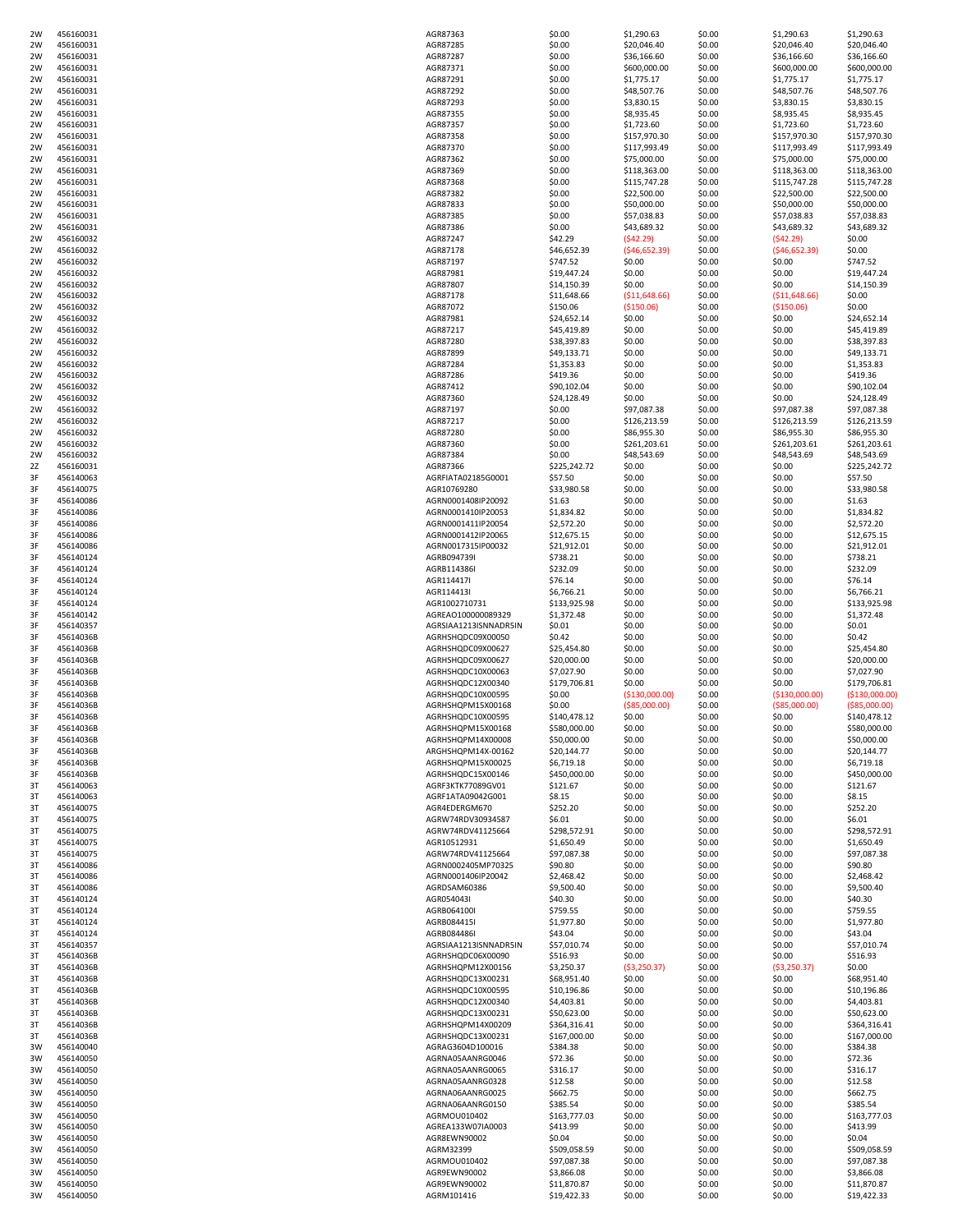| 3W | 456140050 | AGR20130015000000       | \$25,552.16    | \$0.00         | \$0.00 | \$0.00         | \$25,552.16    |
|----|-----------|-------------------------|----------------|----------------|--------|----------------|----------------|
| 3W | 456140050 | AGR201300230000         | \$2,007.03     | \$0.00         | \$0.00 | \$0.00         | \$2,007.03     |
|    |           |                         |                |                |        |                |                |
| 3W | 456140050 | AGR9EWN90002            | \$8,737.52     | \$0.00         | \$0.00 | \$0.00         | \$8,737.52     |
| 3W | 456140050 | AGR20130028000001       | \$127,397.87   | \$0.00         | \$0.00 | \$0.00         | \$127,397.87   |
| 3W | 456140050 | AGR9EWN90002            | \$1.29         | \$0.00         | \$0.00 | \$0.00         | \$1.29         |
| 3W | 456140050 | AGR201300230002         | \$237,843.91   | \$0.00         | \$0.00 | \$0.00         | \$237,843.91   |
| 3W | 456140050 | AGR20130015000000       | \$0.00         | \$2,805,054.37 | \$0.00 | \$2,805,054.37 | \$2,805,054.37 |
| 3W | 456140050 | AGR60NANB15D276         | \$0.00         | \$9,708.74     | \$0.00 | \$9,708.74     | \$9,708.74     |
| 3W | 456140124 | AGRB104300I             | \$72.80        | \$0.00         | \$0.00 | \$0.00         | \$72.80        |
| 3W | 456140124 | AGR100274341            | \$268,546.83   | \$0.00         | \$0.00 | \$0.00         | \$268,546.83   |
|    |           |                         |                |                |        |                |                |
| 3W | 456140160 | AGR501301T217           | \$0.87         | \$0.00         | \$0.00 | \$0.00         | \$0.87         |
| 3W | 456140170 | AGRDTFA0301X90030       | \$2,532.20     | \$0.00         | \$0.00 | \$0.00         | \$2,532.20     |
| 3W | 456140180 | AGRDW8993054501         | \$7,826.04     | \$0.00         | \$0.00 | \$0.00         | \$7,826.04     |
| 3W | 456140180 | AGRDW89938926           | \$132.52       | \$0.00         | \$0.00 | \$0.00         | \$132.52       |
|    |           |                         |                |                |        |                |                |
| 3W | 456140180 | AGRDW8992167801         | \$50.65        | \$0.00         | \$0.00 | \$0.00         | \$50.65        |
| 3W | 456140196 | AGRS56350D              | \$258.04       | \$0.00         | \$0.00 | \$0.00         | \$258.04       |
| 3W | 456140196 | AGRT1201W               | \$271.59       | \$0.00         | \$0.00 | \$0.00         | \$271.59       |
| 3W | 456140196 | AGRT467X                | \$1,673.69     | \$0.00         | \$0.00 | \$0.00         | \$1,673.69     |
| 3W | 456140196 | AGRNNJ05HE71I           | \$20,870.32    | \$0.00         | \$0.00 | \$0.00         | \$20,870.32    |
|    |           |                         |                |                |        |                |                |
| 3W | 456140196 | AGRNNM06AA69I           | \$229.09       | \$0.00         | \$0.00 | \$0.00         | \$229.09       |
| 3W | 456140196 | AGRNNM06AA69I           | \$1,378.14     | \$0.00         | \$0.00 | \$0.00         | \$1,378.14     |
| 3W | 456140196 | AGRNNH09AL94I           | \$3.66         | \$0.00         | \$0.00 | \$0.00         | \$3.66         |
| 3W | 456140196 | AGRNNM09AA38I           | \$6.11         | \$0.00         | \$0.00 | \$0.00         | \$6.11         |
| 3W | 456140196 | AGRNNJ07HC73I           | \$0.26         | \$0.00         | \$0.00 | \$0.00         | \$0.26         |
|    |           |                         |                |                |        |                |                |
| 3W | 456140196 | AGRNNJ07HE78I           | \$360,508.07   | \$0.00         | \$0.00 | \$0.00         | \$360,508.07   |
| 3W | 456140196 | AGRNNL11AA35I           | \$975.49       | ( \$975.49)    | \$0.00 | ( \$975.49)    | \$0.00         |
| 3W | 456140196 | AGRNNJ13HE07I           | \$445.58       | \$0.00         | \$0.00 | \$0.00         | \$445.58       |
| 3W | 456140196 | AGRNNJ12HA64I           | \$3,737,763.56 | (59,708.74)    | \$0.00 | (59,708.74)    | \$3,728,054.82 |
| 3W | 456140196 | AGRNNG13WF87I           |                | \$0.00         | \$0.00 |                | \$113,988.19   |
|    |           |                         | \$113,988.19   |                |        | \$0.00         |                |
| 3W | 456140196 | AGRRPO201503-0001       | \$39,069.28    | \$0.00         | \$0.00 | \$0.00         | \$39,069.28    |
| 3W | 456140196 | ARGNNL15AA05I           | \$37,811.68    | ( \$37,457.23) | \$0.00 | (537, 457.23)  | \$354.45       |
| 3W | 456140196 | AGRNNG14WF16I           | \$44,178.93    | \$0.00         | \$0.00 | \$0.00         | \$44,178.93    |
| 3W | 456140196 | AGRNNJ15HP16I           | \$4,629.34     | \$0.00         | \$0.00 | \$0.00         | \$4,629.34     |
|    |           |                         |                |                |        |                |                |
| 3W | 456140196 | AGRNNL15AA13I           | \$155,339.81   | \$0.00         | \$0.00 | \$0.00         | \$155,339.81   |
| 3W | 456140196 | AGRNNJ15HP16I           | \$0.00         | \$35,859.96    | \$0.00 | \$35,859.96    | \$35,859.96    |
| 3W | 456140196 | AGRNNJ16HP16I           | \$0.00         | \$1,456,310.68 | \$0.00 | \$1,456,310.68 | \$1,456,310.68 |
| 3W | 456140200 | AGRDMR0439199           | \$2,193.60     | \$0.00         | \$0.00 | \$0.00         | \$2,193.60     |
|    |           |                         |                |                |        |                |                |
| 3W | 456140220 | AGRRWWN05BNL            | \$527,491.57   | \$0.00         | \$0.00 | \$0.00         | \$527,491.57   |
| 3W | 456140220 | AGRY1DA1029             | \$108.32       | \$0.00         | \$0.00 | \$0.00         | \$108.32       |
| 3W | 456140220 | AGRY1RR9004             | \$16,355.37    | \$0.00         | \$0.00 | \$0.00         | \$16,355.37    |
| 3W | 456140220 | AGRF32EB997320          | \$11,278.07    | \$0.00         | \$0.00 | \$0.00         | \$11,278.07    |
|    |           |                         |                |                |        |                |                |
| 3W | 456140220 | AGRF32EB997320          | \$50,054.00    | \$0.00         | \$0.00 | \$0.00         | \$50,054.00    |
| 3W | 456140220 | AGRY1GM120701           | \$1,872,290.05 | \$0.00         | \$0.00 | \$0.00         | \$1,872,290.05 |
| 3W | 456140220 | AGRY1AA3009             | \$4,499.65     | \$0.00         | \$0.00 | \$0.00         | \$4,499.65     |
| 3W | 456140220 | AGRY1GM0080             | \$537.35       | \$0.00         | \$0.00 | \$0.00         | \$537.35       |
| 3W | 456140220 | AGRR21EB012707          | \$12,417.93    | \$0.00         | \$0.00 | \$0.00         | \$12,417.93    |
|    |           |                         |                |                |        |                |                |
| 3W | 456140220 | AGR12FED1204064         | \$152,272.29   | \$0.00         | \$0.00 | \$0.00         | \$152,272.29   |
| 3W | 456140220 | AGRAAA12001001          | \$35,616.06    | \$0.00         | \$0.00 | \$0.00         | \$35,616.06    |
| 3W | 456140220 | AGRAGM12002001          | \$4,031,300.00 | \$0.00         | \$0.00 | \$0.00         | \$4,031,300.00 |
| 3W | 456140220 | <b>AGRNIHGRANTS</b>     | \$859,161.14   | \$0.00         | \$0.00 | \$0.00         | \$859,161.14   |
|    | 456140220 | AGRAGM12002001          |                |                | \$0.00 | \$0.00         | \$3,283,360.00 |
| 3W |           |                         | \$3,283,360.00 | \$0.00         |        |                |                |
| 3W | 456140220 | AGRAAA12001002          | \$202,441.53   | \$0.00         | \$0.00 | \$0.00         | \$202,441.53   |
| 3W | 456140220 | <b>AGRNIHGRANTS</b>     | \$828,632.00   | \$0.00         | \$0.00 | \$0.00         | \$828,632.00   |
| 3W | 456140220 | AGRAGM12001001          | \$183,118.06   | \$0.00         | \$0.00 | \$0.00         | \$183,118.06   |
| 3W | 456140220 | AGRR21AI113565          | \$321,132.65   | \$0.00         | \$0.00 | \$0.00         | \$321,132.65   |
|    |           |                         |                |                |        |                |                |
| 3W | 456140220 | <b>AGRNIHGRANTS</b>     | \$822,752.00   | \$0.00         | \$0.00 | \$0.00         | \$822,752.00   |
| 3W | 456140220 | AGRY1RR110501           | \$8,933.85     | ( \$8,933.85)  | \$0.00 | (58,933.85)    | \$0.00         |
| 3W | 456140220 | AGRY1GM120701           | \$300,000.00   | \$0.00         | \$0.00 | \$0.00         | \$300,000.00   |
| 3W | 456140220 | AGRR21AI113565          | \$236,160.00   | \$0.00         | \$0.00 | \$0.00         | \$236,160.00   |
|    |           |                         |                |                |        |                |                |
| 3W | 456140220 | AGRNRCHQ6014D0012       | \$2,297,683.59 | \$0.00         | \$0.00 | \$0.00         | \$2,297,683.59 |
| 3W | 456140220 | AGRY1CO120601           | \$0.00         | \$8,933.85     | \$0.00 | \$8,933.85     | \$8,933.85     |
| 3W | 456140280 | AGRW10080               | \$10,071.02    | \$0.00         | \$0.00 | \$0.00         | \$10,071.02    |
| 3W | 456140351 | AGRSIAA02NPMNA          | \$6,056.02     | \$0.00         | \$0.00 | \$0.00         | \$6,056.02     |
| 3W | 456140351 | AGRSIAA02NPMNA2         | \$2.00         |                |        |                | \$2.00         |
|    |           |                         |                | \$0.00         | \$0.00 | \$0.00         |                |
| 3W | 456140351 | AGR05474                | \$201,872.49   | \$0.00         | \$0.00 | \$0.00         | \$201,872.49   |
| 3W | 456140351 | AGRRWWFO                | \$394,234.20   | \$0.00         | \$0.00 | \$0.00         | \$394,234.20   |
| 3W | 456140351 | AGRSIAA02NPMNA4         | \$1,373,415.68 | \$0.00         | \$0.00 | \$0.00         | \$1,373,415.68 |
| 3W | 456140351 | AGRSIAA07ISNMNSA3       | \$58,364.35    | \$0.00         | \$0.00 | \$0.00         | \$58,364.35    |
|    |           |                         |                |                |        |                |                |
| 3W | 456140351 | AGRSIAA08ISNMNSA3       | \$409.71       | \$0.00         | \$0.00 | \$0.00         | \$409.71       |
| 3W | 456140351 | AGRSIAA09ISNMNSA15      | \$123,016.99   | \$0.00         | \$0.00 | \$0.00         | \$123,016.99   |
| 3W | 456140351 | AGRSIAA11ISNMNSA15      | \$189,102.81   | \$0.00         | \$0.00 | \$0.00         | \$189,102.81   |
| 3W | 456140351 | AGRSIAA10ISNMNSA12      | \$1,025.05     | \$0.00         | \$0.00 | \$0.00         | \$1,025.05     |
| 3W | 456140351 | AGRSIAA12ISNMNSA09      | \$764,628.37   | \$0.00         | \$0.00 | \$0.00         | \$764,628.37   |
|    | 456140351 | AGRSIAA13ISNMNSA2       | \$4,101,156.71 | \$0.00         | \$0.00 |                | \$4,101,156.71 |
| 3W |           |                         |                |                |        | \$0.00         |                |
| 3W | 456140351 | AGR1931CP14Y0001-140001 | \$4,715,012.65 | \$0.00         | \$0.00 | \$0.00         | \$4,715,012.65 |
| 3W | 456140351 | AGR1931CP14Y0001        | \$0.00         | \$6,500,000.00 | \$0.00 | \$6,500,000.00 | \$6,500,000.00 |
| 3W | 456140352 | AGRSIAA03NPMNA4         | \$8,200.00     | \$0.00         | \$0.00 | \$0.00         | \$8,200.00     |
| 3W | 456140352 | AGRSIAA05NPPTR02        | \$95.26        | \$0.00         | \$0.00 | \$0.00         | \$95.26        |
|    |           |                         |                |                |        |                |                |
| 3W | 456140352 | AGRSIAA06ISN            | \$175.17       | \$0.00         | \$0.00 | \$0.00         | \$175.17       |
| 3W | 456140352 | AGRSIAA07ISN            | \$46.59        | \$0.00         | \$0.00 | \$0.00         | \$46.59        |
| 3W | 456140352 | AGRSIAA08ISN            | \$39.54        | \$0.00         | \$0.00 | \$0.00         | \$39.54        |
| 3W | 456140352 | AGRSIAA12ISNCTR01       | \$623.41       | \$0.00         | \$0.00 | \$0.00         | \$623.41       |
|    | 456140352 | AGRSIAA10ISNCTR10       | \$25,857.13    | \$0.00         | \$0.00 | \$0.00         | \$25,857.13    |
| 3W |           |                         |                |                |        |                |                |
| 3W | 456140352 | AGR1931CM14Y0004-140001 | \$45,258.19    | \$0.00         | \$0.00 | \$0.00         | \$45,258.19    |
| 3W | 456140352 | AGR1931CM15Y0007        | \$505,781.55   | \$0.00         | \$0.00 | \$0.00         | \$505,781.55   |
| 3W | 456140354 | AGRAIDOFDAP1500003      | \$86,963.11    | \$0.00         | \$0.00 | \$0.00         | \$86,963.11    |
| 3W | 456140354 | AGRAIDOFDAP1500003      | \$0.00         | \$121,359.22   | \$0.00 | \$121,359.22   | \$121,359.22   |
|    |           |                         |                |                |        |                |                |
| 3W | 456140357 | AGRS-OES-10-IAA-0021    | \$6.34         | \$0.00         | \$0.00 | \$0.00         | \$6.34         |
| 3W | 456140357 | AGR13FINOGA023          | \$28.44        | ( \$28.44)     | \$0.00 | ( \$28.44)     | \$0.00         |
| 3W | 456140357 | AGRS-OES-09-IAA-0022    | \$211.96       | \$0.00         | \$0.00 | \$0.00         | \$211.96       |
| 3W | 456140357 | AGR14FINOGA0121         | \$26,008.75    | \$0.00         | \$0.00 | \$0.00         | \$26,008.75    |
|    |           |                         |                |                |        |                |                |
| 3W | 456140357 | AGR14FINOGA0241         | \$12,710.35    | ( \$12,710.35) | \$0.00 | (\$12,710.35)  | \$0.00         |
| 3W | 456140357 | AGR1931BH13Y0002-0001   | \$6,708.87     | \$0.00         | \$0.00 | \$0.00         | \$6,708.87     |
| 3W | 456140357 | AGR1931BH13Y0002-0001   | \$260.99       | \$0.00         | \$0.00 | \$0.00         | \$260.99       |
| 3W | 456140358 | AGR065067A              | \$851.70       | \$0.00         | \$0.00 | \$0.00         | \$851.70       |
|    |           |                         |                |                |        |                |                |
| 3W | 456140358 | AGR903717               | \$43,756.46    | \$0.00         | \$0.00 | \$0.00         | \$43,756.46    |
| 3W | 456140358 | AGRS03717               | \$166.79       | \$0.00         | \$0.00 | \$0.00         | \$166.79       |
| 3W | 456140358 | AGRSOES10IAA0024        | \$121.25       | \$0.00         | \$0.00 | \$0.00         | \$121.25       |
| 3W | 456140358 | AGR017316               | \$83,084.91    | \$0.00         | \$0.00 | \$0.00         | \$83,084.91    |
|    |           |                         |                |                |        |                |                |
| 3W | 456140371 | 189J2992                | \$0.01         | \$0.00         | \$0.00 | \$0.00         | \$0.01         |
| 3W | 456140371 | 189J4140                | \$3,429.21     | \$0.00         | \$0.00 | \$0.00         | \$3,429.21     |
| 3W | 456140371 | 189QBC02                | \$4,450.13     | (54, 450.13)   | \$0.00 | (54, 450.13)   | \$0.00         |
|    | 456140371 | 189QBD02                | \$119,268.83   | \$0.00         | \$0.00 | \$0.00         | \$119,268.83   |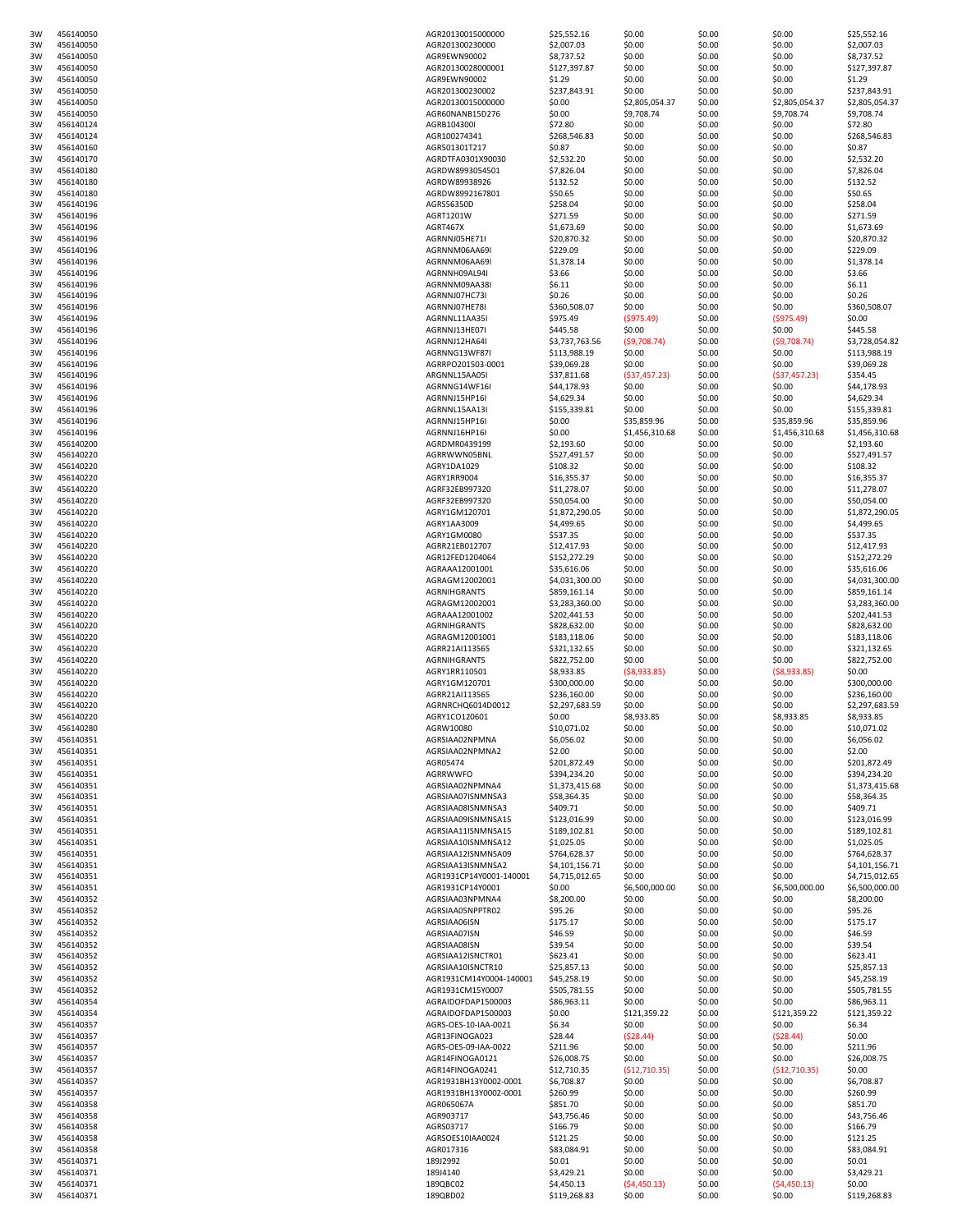| 3W        | 456140371 |              | 189QBE02                 | \$1,335.80     | ( \$1,335.80)    | \$0.00       | ( \$1,335.80)    | \$0.00         |
|-----------|-----------|--------------|--------------------------|----------------|------------------|--------------|------------------|----------------|
| 3W        | 456140371 |              | 189Q4231                 | \$23,182.34    | \$0.00           | \$0.00       | \$0.00           | \$23,182.34    |
| 3W        | 456140371 |              | 189QBC02                 |                |                  | \$0.00       |                  | \$0.00         |
|           |           |              |                          | \$101,941.75   | ( \$101, 941.75) |              | ( \$101, 941.75) |                |
| 3W        | 456140371 |              | 189QBD02                 | \$73,786.42    | \$0.00           | \$0.00       | \$0.00           | \$73,786.42    |
| 3W        | 456140371 |              | 189QBV02                 | \$9,993.07     | \$0.00           | \$0.00       | \$0.00           | \$9,993.07     |
| 3W        | 456140371 |              | 189QBI02                 | \$85,331.43    | \$0.00           | \$0.00       | \$0.00           | \$85,331.43    |
| 3W        | 456140371 |              | 189QBE02                 | \$14,563.11    | ( \$14,563.11)   | \$0.00       | ( \$14,563.11)   | \$0.00         |
| 3W        | 456140371 |              | AGRNRCHQ2514D0002        | \$1,353,048.44 | \$0.00           | \$0.00       | \$0.00           | \$1,353,048.44 |
| 3W        | 456140371 |              | 189QBI02                 | \$0.00         | \$58,252.43      | \$0.00       | \$58,252.43      | \$58,252.43    |
| 3W        | 456140371 |              | AGRNRCHQ2514D0002        | \$0.00         | \$101,941.75     | \$0.00       | \$101,941.75     | \$101,941.75   |
| 3W        | 456140374 |              | 189L2590                 | \$133.81       | \$0.00           | \$0.00       | \$0.00           | \$133.81       |
| 3W        | 456140374 |              | 189W6139                 | \$0.01         | \$0.00           | \$0.00       | \$0.00           | \$0.01         |
|           |           |              |                          |                |                  |              |                  |                |
| 3W        | 456140374 |              | 189Y6833                 | \$145.88       | \$0.00           | \$0.00       | \$0.00           | \$145.88       |
| 3W        | 456140374 |              | 189N6112                 | \$0.02\$       | \$0.00           | \$0.00       | \$0.00           | \$0.02         |
| 3W        | 456140374 |              | 189N6876                 | \$2,475.79     | ( \$2,475.79)    | \$0.00       | (52, 475.79)     | \$0.00         |
| 3W        | 456140374 |              | 189N6998                 | \$197.49       | ( \$197.49)      | \$0.00       | ( \$197.49)      | \$0.00         |
| 3W        | 456140374 |              | 189N6542                 | \$44.08        | (544.08)         | \$0.00       | (544.08)         | \$0.00         |
|           |           |              | 189N6765                 |                | \$0.00           |              |                  | \$230.40       |
| 3W        | 456140374 |              |                          | \$230.40       |                  | \$0.00       | \$0.00           |                |
| 3W        | 456140374 |              | 189V6150                 | \$29,137.54    | \$0.00           | \$0.00       | \$0.00           | \$29,137.54    |
| 3W        | 456140374 |              | 189N6796                 | \$106,265.16   | \$0.00           | \$0.00       | \$0.00           | \$106,265.16   |
| 3W        | 456140374 |              | AGRNRCHQ6014D0024        | \$7,633.47     | \$0.00           | \$0.00       | \$0.00           | \$7,633.47     |
| 3W        | 456140374 |              | 189N6859                 | \$561.39       | \$0.00           | \$0.00       | \$0.00           | \$561.39       |
| 3W        | 456140374 |              | 189V6150                 | \$9,708.74     | \$0.00           | \$0.00       | \$0.00           | \$9,708.74     |
| 3W        | 456140374 |              | 189V6036                 | \$3,085.77     | \$0.00           | \$0.00       | \$0.00           | \$3,085.77     |
|           |           |              |                          |                |                  |              |                  |                |
| 3W        | 456140374 |              | 189V6196                 | \$96,881.75    | \$0.00           | \$0.00       | \$0.00           | \$96,881.75    |
| 3W        | 456140374 |              | 189N6980                 | \$144,428.35   | \$0.00           | \$0.00       | \$0.00           | \$144,428.35   |
| 3W        | 456140374 |              | 189V6415                 | \$48,250.60    | \$0.00           | \$0.00       | \$0.00           | \$48,250.60    |
| 3W        | 456140374 |              | 189V6400                 | \$38,287.08    | \$0.00           | \$0.00       | \$0.00           | \$38,287.08    |
| 3W        | 456140374 |              | 189V6462                 | \$29,517.87    | \$0.00           | \$0.00       | \$0.00           | \$29,517.87    |
| 3W        | 456140374 |              | AGRNRCHQ6014D0010        | \$139,177.00   | \$0.00           | \$0.00       | \$0.00           | \$139,177.00   |
| 3W        | 456140374 |              | AGRNRCHQ6014D0012        | \$85,858.94    | \$0.00           | \$0.00       | \$0.00           | \$85,858.94    |
|           |           |              |                          |                |                  |              |                  |                |
| 3W        | 456140374 |              | AGRNRCHQ6014D0024        | \$120,117.01   | \$0.00           | \$0.00       | \$0.00           | \$120,117.01   |
| 3W        | 456140374 |              | AGRNRCHQ6014D0023        | \$95,029.34    | \$0.00           | \$0.00       | \$0.00           | \$95,029.34    |
| 3W        | 456140374 |              | AGRNRCHQ6014D0026        | \$2,870.39     | \$0.00           | \$0.00       | \$0.00           | \$2,870.39     |
| 3W        | 456140374 |              | AGRNRCHQ6015D0006        | \$165,550.09   | \$0.00           | \$0.00       | \$0.00           | \$165,550.09   |
| 3W        | 456140374 |              | AGRNRCHQ6015D0013        | \$93,258.64    | \$0.00           | \$0.00       | \$0.00           | \$93,258.64    |
| 3W        | 456140374 |              | AGRNRCHQ6015D0009        | \$16,496.78    | \$0.00           | \$0.00       | \$0.00           | \$16,496.78    |
|           | 456140374 |              |                          |                |                  |              |                  |                |
| 3W        |           |              | 189V6196                 | \$0.00         | \$132,683.50     | \$0.00       | \$132,683.50     | \$132,683.50   |
| 3W        | 456140374 |              | 189V6400                 | \$0.00         | \$24,271.84      | \$0.00       | \$24,271.84      | \$24,271.84    |
| 3W        | 456140374 |              | 189V6462                 | \$0.00         | \$14,667.96      | \$0.00       | \$14,667.96      | \$14,667.96    |
| 3W        | 456140374 |              | AGRNRCHQ6015D0006        | \$0.00         | \$233,009.71     | \$0.00       | \$233,009.71     | \$233,009.71   |
| 3W        | 456140374 |              | AGRNRCHQ6015D0013        | \$0.00         | \$81,040.78      | \$0.00       | \$81,040.78      | \$81,040.78    |
| 3W        | 456140374 |              | AGRNRCHQ6015D0009        | \$0.00         | \$77,669.90      | \$0.00       | \$77,669.90      | \$77,669.90    |
|           |           |              |                          |                |                  |              |                  |                |
| 3W        | 456140375 |              | 189N7510                 | \$836,801.57   | \$0.00           | \$0.00       | \$0.00           | \$836,801.57   |
| 3W        | 456140375 |              | 189N7510                 | \$0.00         | \$1,000,970.87   | \$0.00       | \$1,000,970.87   | \$1,000,970.87 |
| 3W        | 45614036B |              | AGRHSHQPM14X00008        | \$241.68       | \$0.00           | \$0.00       | \$0.00           | \$241.68       |
| 3Z        | 456140357 |              | AGRSOES10IAA0024         | \$45.77        | \$0.00           | \$0.00       | \$0.00           | \$45.77        |
| 3Z        | 456140357 |              | AGR 19318814Y0007-140001 | \$26,630.00    | \$0.00           | \$0.00       | \$0.00           | \$26,630.00    |
| 3Z        | 456140357 |              | AGR-S-OES-12-IA-0010     | \$50,097.09    | \$0.00           | \$0.00       | \$0.00           | \$50,097.09    |
| 3Z        | 456140357 |              | AGR-S-OES-12-IA-0010     | \$0.00         | \$46,990.29      | \$0.00       | \$46,990.29      | \$46,990.29    |
|           |           |              |                          |                |                  |              |                  |                |
| AD        | PS0202132 |              |                          | \$38,795.51    | \$0.00           | \$0.00       | \$0.00           | \$38,795.51    |
| BG        | CJ0100000 |              |                          | \$0.00         | \$35,735.00      | \$0.00       | \$35,735.00      | \$35,735.00    |
| BG        | CJ0100000 |              |                          | \$196,813.77   | \$0.00           | \$0.00       | \$0.00           | \$196,813.77   |
| BG        | CJ0100000 | ARPA-0001249 |                          | \$739,208.50   | \$0.00           | \$0.00       | \$0.00           | \$739,208.50   |
| BG        | CJ0100000 | ARPA-0001250 |                          | \$350,000.00   | \$0.00           | \$0.00       | \$0.00           | \$350,000.00   |
| ΒG        | CJ0200000 |              |                          | \$1,715.20     | \$0.00           | \$0.00       | \$0.00           | \$1,715.20     |
|           |           |              |                          |                |                  |              |                  | \$9,320.00     |
| ΒN        | TE1101000 |              |                          | \$0.00         | \$9,320.00       | \$0.00       | \$9,320.00       |                |
| ΒN        | TE1103000 |              |                          | \$77,218.01    | \$0.00           | \$0.00       | \$0.00           | \$77,218.01    |
| ΒN        | TE1103000 |              |                          | \$0.00         | \$20,610.00      | \$0.00       | \$20,610.00      | \$20,610.00    |
| ΒN        | TE1104000 |              |                          | \$0.00         | \$1,919.00       | \$0.00       | \$1,919.00       | \$1,919.00     |
| ΒN        | TE1201000 |              |                          | \$137,939.43   | \$0.00           | \$0.00       | \$0.00           | \$137,939.43   |
| ΒN        | TE1201000 |              |                          | \$0.00         | \$26,444.00      | \$0.00       | \$26,444.00      | \$26,444.00    |
| ΒN        | TE1301000 |              |                          | \$898.42       | \$35,113.00      | \$0.00       | \$35,113.00      | \$36,011.42    |
|           |           |              |                          |                |                  |              |                  |                |
| ΒN        | TE1400000 |              |                          | \$0.00         | \$1,250.00       | \$0.00       | \$1,250.00       | \$1,250.00     |
| ΒN        | TF0000000 |              |                          | \$0.00         | \$0.00           | \$2,495.00   | \$2,495.00       | \$2,495.00     |
| ΒN        | TG0100000 |              |                          | \$513.91       | \$0.00           | \$0.00       | \$0.00           | \$513.91       |
| CN        | AF0440000 |              |                          | \$19,851.61    | \$0.00           | \$0.00       | \$0.00           | \$19,851.61    |
| CN        | AF0440000 |              |                          | \$0.00         | \$6,800.00       | \$3,000.00   | \$9,800.00       | \$9,800.00     |
| CN        | AF5810000 |              |                          | \$88,084.23    | \$0.00           | \$0.00       | \$0.00           | \$88,084.23    |
| CN        | AF5810000 |              |                          | \$0.00         | \$238,500.00     | \$63,750.00  | \$302,250.00     | \$302,250.00   |
|           |           |              |                          |                |                  |              |                  |                |
| CN        | AF5832020 |              |                          | \$169,726.18   | \$0.00           | \$0.00       | \$0.00           | \$169,726.18   |
| <b>CN</b> | AF5832020 |              |                          | \$0.00         | \$268,710.00     | \$71,825.00  | \$340,535.00     | \$340,535.00   |
| <b>CN</b> | AF5832030 | NE-0301604   |                          | \$185,190.48   | \$0.00           | \$0.00       | \$0.00           | \$185,190.48   |
| <b>CN</b> | AF5832030 |              |                          |                |                  |              | \$0.00           | \$30,545.88    |
| CN        | AF5832030 |              |                          | \$30,545.88    | \$0.00           | \$0.00       |                  |                |
| CN        |           |              |                          | \$0.00         | \$31,800.00      | \$183,500.00 | \$215,300.00     | \$215,300.00   |
|           | AF5855000 |              |                          | \$141,761.12   | \$0.00           | \$0.00       | \$0.00           | \$141,761.12   |
| <b>CN</b> | AF5855000 |              |                          | \$0.00         | \$31,800.00      | \$8,500.00   | \$40,300.00      | \$40,300.00    |
| CN        | NT0104000 |              |                          |                |                  |              |                  |                |
|           |           |              |                          | \$359,755.22   | \$0.00           | \$0.00       | \$0.00           | \$359,755.22   |
| <b>CN</b> | RC0113000 |              |                          | \$1,331.44     | ( \$1,331.44)    | \$0.00       | ( \$1,331.44)    | \$0.00         |
| CN        | RC0424000 |              |                          | \$14,436.40    | \$0.00           | \$0.00       | \$0.00           | \$14,436.40    |
| CN        | RC0424000 |              |                          | \$0.00         | \$36,595.00      | \$48,405.00  | \$85,000.00      | \$85,000.00    |
| FO        | GD2540101 |              |                          | \$76,656.06    | \$0.00           | \$0.00       | \$0.00           | \$76,656.06    |
| FO        | GD2540200 |              |                          | \$283,160.28   | \$0.00           | \$0.00       | \$0.00           | \$283,160.28   |
| FO        | GD2540250 |              |                          | \$38,022.43    | \$0.00           | \$0.00       | \$0.00           | \$38,022.43    |
|           |           |              |                          |                |                  |              |                  |                |
| FO        | GD2540600 |              |                          | \$137.38       | \$0.00           | \$0.00       | \$0.00           | \$137.38       |
| FO        | GD2540980 |              |                          | \$240,902.93   | \$0.00           | \$0.00       | \$0.00           | \$240,902.93   |
| FO        | GD5001000 |              |                          | \$66,808.81    | \$0.00           | \$0.00       | \$0.00           | \$66,808.81    |
| FO        | GD6020100 |              |                          | \$0.00         | \$115,576.00     | \$38,355.00  | \$153,931.00     | \$153,931.00   |
| FO        | GD6020300 |              |                          | \$0.00         | \$399,236.00     | \$132,490.00 | \$531,726.00     | \$531,726.00   |
| FO        | GD6020400 |              |                          | \$0.00         | \$13,580.00      | \$4,506.00   | \$18,086.00      | \$18,086.00    |
|           |           |              |                          |                |                  |              |                  |                |
| FO        | GD6020900 |              |                          | \$0.00         | \$261,933.00     | \$86,925.00  | \$348,858.00     | \$348,858.00   |
| FO        | GD6050100 |              |                          | \$0.00         | \$120,000.00     | \$30,000.00  | \$150,000.00     | \$150,000.00   |
| <b>NM</b> | NN5010000 |              |                          | \$414,967.47   | \$0.00           | \$0.00       | \$0.00           | \$414,967.47   |
| ΝS        | CT8401000 |              |                          | \$0.00         | \$183,910.48     | \$97,753.92  | \$281,664.40     | \$281,664.40   |
| <b>NS</b> | CT8404010 |              |                          | \$0.00         | \$82,705.35      | \$43,960.63  | \$126,665.98     | \$126,665.98   |
| <b>NS</b> |           |              |                          |                |                  |              |                  |                |
|           | CT8405010 |              |                          | \$0.00         | \$23,941.17      | \$12,725.45  | \$36,666.62      | \$36,666.62    |
| <b>NS</b> | DN1001011 |              |                          | \$0.00         | \$0.00           | \$891,510.00 | \$891,510.00     | \$891,510.00   |
| <b>NS</b> | DN2001000 |              |                          | \$0.00         | \$0.00           | \$381,699.49 | \$381,699.49     | \$381,699.49   |
| <b>NS</b> | DN3001010 |              |                          | \$0.00         | \$0.00           | \$105,995.00 | \$105,995.00     | \$105,995.00   |
| <b>NS</b> | DN4001010 |              |                          | \$0.00         | \$0.00           | \$625,000.00 | \$625,000.00     | \$625,000.00   |
| <b>NS</b> | NN2001000 |              |                          | \$423,982.82   | \$0.00           | \$0.00       | \$0.00           | \$423,982.82   |
| <b>NS</b> | NN2001000 |              |                          | \$0.00         | \$455,698.00     | \$0.00       | \$455,698.00     | \$455,698.00   |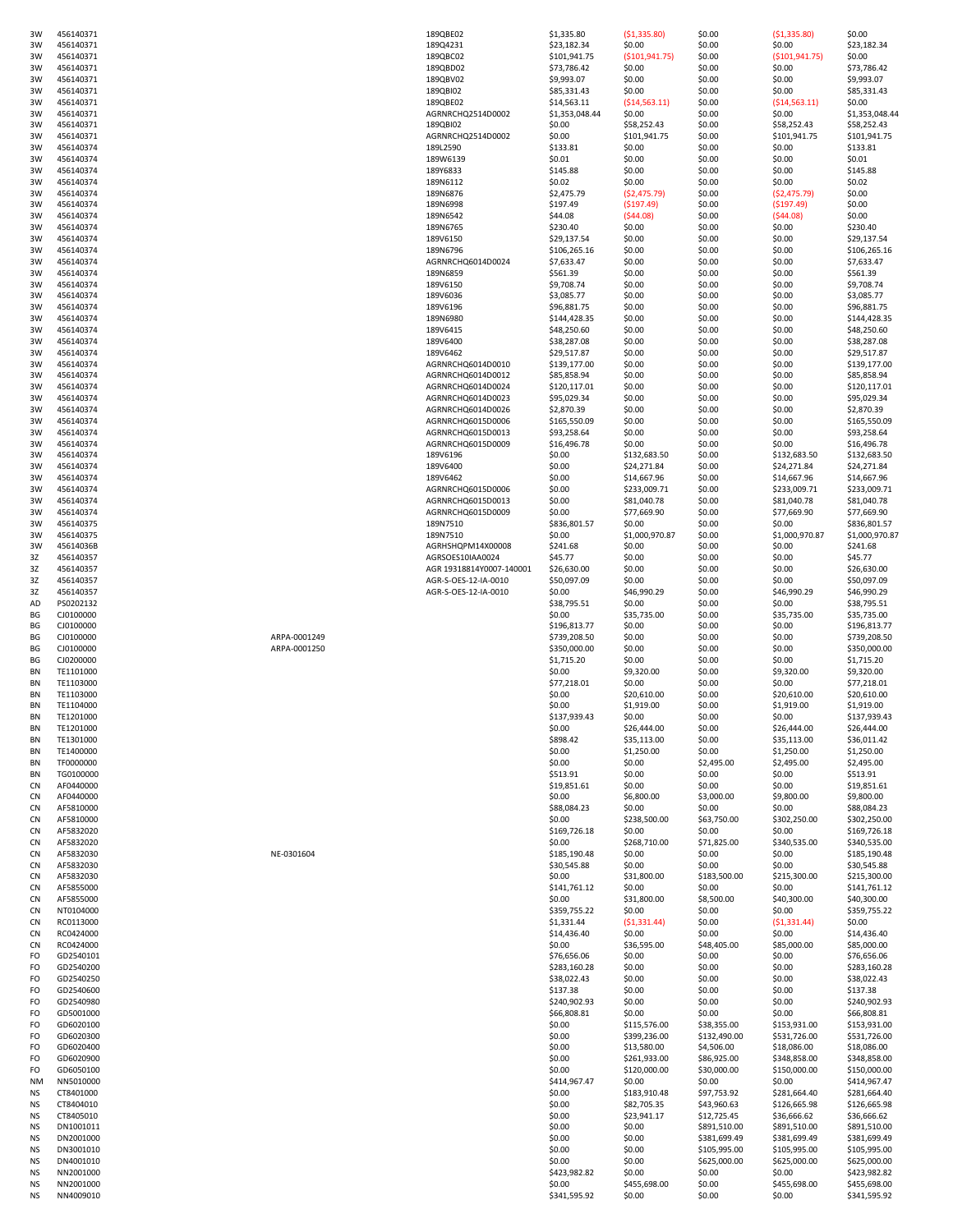| ΝS        | NN4009010              |              | \$0.00                   | \$145,795.23   | \$0.00           | \$145,795.23   | \$145,795.23                     |
|-----------|------------------------|--------------|--------------------------|----------------|------------------|----------------|----------------------------------|
| <b>NS</b> | NN4009020              |              | \$1,112,561.62           | \$0.00         | \$0.00           | \$0.00         | \$1,112,561.62                   |
| <b>NS</b> | NN4009020              |              | \$0.00                   | \$244,071.12   | \$0.00           | \$244,071.12   | \$244,071.12                     |
| <b>NS</b> | NN4009030              |              | \$104,330.44             | \$0.00         | \$0.00           | \$0.00         | \$104,330.44                     |
|           |                        |              |                          |                |                  |                |                                  |
| <b>NS</b> | NN4009030              |              | \$0.00                   | \$43,680.00    | \$0.00           | \$43,680.00    | \$43,680.00                      |
| <b>NS</b> | NN4009040              |              | \$0.00                   | \$7,765.39     | \$0.00           | \$7,765.39     | \$7,765.39                       |
| <b>NS</b> | NN4010010              |              | \$10,025.52              | \$0.00         | \$0.00           | \$0.00         | \$10,025.52                      |
| <b>NS</b> | NN4010021              |              | \$132,080.70             | \$0.00         | \$0.00           | \$0.00         | \$132,080.70                     |
|           |                        |              |                          |                |                  |                |                                  |
| <b>NS</b> | NN4011010              |              | \$493.94                 | \$0.00         | \$0.00           | \$0.00         | \$493.94                         |
| <b>NS</b> | NN4011010              |              | \$0.00                   | \$50,670.08    | \$0.00           | \$50,670.08    | \$50,670.08                      |
| <b>NS</b> | NN4011020              |              | \$96,157.66              | \$0.00         | \$0.00           | \$0.00         | \$96,157.66                      |
|           |                        |              |                          |                |                  |                |                                  |
| <b>NS</b> | NN4011020              |              | \$0.00                   | \$118,228.09   | \$0.00           | \$118,228.09   | \$118,228.09                     |
| <b>NS</b> | NN4012010              |              | \$78,671.16              | \$0.00         | \$0.00           | \$0.00         | \$78,671.16                      |
| <b>NS</b> | NN4012010              |              | \$0.00                   | \$53,387.09    | \$0.00           | \$53,387.09    | \$53,387.09                      |
|           |                        |              |                          |                |                  |                |                                  |
| <b>NS</b> | NN4012030              |              | \$113,814.54             | \$0.00         | \$0.00           | \$0.00         | \$113,814.54                     |
| <b>NS</b> | NN4012030              |              | \$0.00                   | \$38,827.00    | \$0.00           | \$38,827.00    | \$38,827.00                      |
| <b>NS</b> | NN4012040              |              | \$161,906.31             | \$0.00         | \$0.00           | \$0.00         | \$161,906.31                     |
|           |                        |              |                          |                |                  |                |                                  |
| <b>NS</b> | NN5001010              |              | \$222,358.40             | \$0.00         | \$0.00           | \$0.00         | \$222,358.40                     |
| <b>NS</b> | NN5002010              |              | \$6,889.36               | \$0.00         | \$0.00           | \$0.00         | \$6,889.36                       |
| <b>NS</b> | NN5002010              |              | \$100,739.03             | \$0.00         | \$0.00           | \$0.00         | \$100,739.03                     |
|           |                        |              |                          |                |                  |                |                                  |
| <b>NS</b> | NN5002010              |              | \$312,437.97             | \$0.00         | \$0.00           | \$0.00         | \$312,437.97                     |
| <b>NS</b> | NN5002020              |              | \$62,261.85              | \$0.00         | \$0.00           | \$0.00         | \$62,261.85                      |
| <b>NS</b> | NN5002020              |              | \$2,973,229.42           | \$0.00         | \$0.00           | \$0.00         | \$2,973,229.42                   |
| <b>NS</b> | NN5002020              |              | \$774,000.00             | \$0.00         | \$0.00           | \$0.00         | \$774,000.00                     |
|           |                        |              |                          |                |                  |                |                                  |
| <b>NS</b> | NN5002020              |              | \$2,048,549.27           | \$0.00         | \$0.00           | \$0.00         | \$2,048,549.27                   |
| <b>NS</b> | NN5002040              |              | \$118,919.53             | \$0.00         | \$0.00           | \$0.00         | \$118,919.53                     |
| <b>NS</b> | NN5003010              |              | \$4.04                   | (54.04)        | \$0.00           | (54.04)        | \$0.00                           |
|           |                        |              |                          |                |                  |                |                                  |
| <b>NS</b> | NN5003020              |              | \$0.02                   | \$0.00         | \$0.00           | \$0.00         | \$0.02\$                         |
| <b>NS</b> | NN5003040              |              | \$2,864.75               | \$4.04         | \$0.00           | \$4.04         | \$2,868.79                       |
| <b>NS</b> | NN5004010              |              | \$688,369.61             | \$0.00         | \$0.00           | \$0.00         | \$688,369.61                     |
| <b>NS</b> | NN5004010              |              | \$118,720.00             | \$0.00         | \$0.00           | \$0.00         | \$118,720.00                     |
|           |                        |              |                          |                |                  |                |                                  |
| <b>NS</b> | NN5004010              |              | \$163,400.00             | \$0.00         | \$0.00           | \$0.00         | \$163,400.00                     |
| <b>NS</b> | NN5004010              |              | \$0.00                   | \$178,830.00   | \$0.00           | \$178,830.00   | \$178,830.00                     |
| <b>NS</b> | NN5004020              |              | \$2,835,045.59           | \$0.00         | \$0.00           | \$0.00         | \$2,835,045.59                   |
|           |                        |              |                          |                |                  |                |                                  |
| <b>NS</b> | NN5006010              |              | \$12,696.81              | \$0.00         | \$0.00           | \$0.00         | \$12,696.81                      |
| <b>NS</b> | NN500W000              |              | \$51,312.90              | \$0.00         | \$0.00           | \$0.00         | \$51,312.90                      |
| <b>NS</b> | NN5070010              |              | \$44,326.32              | \$0.00         | \$0.00           | \$0.00         | \$44,326.32                      |
|           |                        |              |                          |                | \$0.00           |                |                                  |
| <b>NS</b> | NN5070010              |              | \$1,058.69               | \$0.00         |                  | \$0.00         | \$1,058.69                       |
| NS.       | NN5070010              |              | \$0.00                   | \$0.00         | \$0.00           | \$0.00         | \$0.00                           |
| ΝS        | NN5070040              |              | \$59,627.22              | \$0.00         | \$0.00           | \$0.00         | \$59,627.22                      |
| <b>NS</b> | NN5070040              |              | \$15,000.00              | \$0.00         | \$0.00           | \$0.00         | \$15,000.00                      |
|           |                        |              |                          |                |                  |                |                                  |
| <b>NS</b> | NN5070040              |              | \$0.00                   | \$53,932.00    | \$0.00           | \$53,932.00    | \$53,932.00                      |
| <b>NS</b> | NN9100000              |              | \$82,273.24              | \$0.00         | \$0.00           | \$0.00         | \$82,273.24                      |
| <b>NS</b> | NN9100000              |              | \$0.00                   | \$315,721.00   | \$0.00           | \$315,721.00   | \$315,721.00                     |
|           |                        |              |                          |                |                  |                |                                  |
| <b>NS</b> | NN9301000              |              | \$32,955.54              | \$0.00         | \$0.00           | \$0.00         | \$32,955.54                      |
| <b>NS</b> | NN9301000              |              | \$50,000.00              | \$0.00         | \$0.00           | \$0.00         | \$50,000.00                      |
| TC        | CT8401000              |              | \$0.00                   | \$334,995.34   | \$0.00           | \$334,995.34   | \$334,995.34                     |
|           |                        |              |                          |                |                  |                |                                  |
| ТC        | CT8404010              |              | \$0.00                   | \$150,648.80   | \$0.00           | \$150,648.80   | \$150,648.80                     |
| ТC        | CT8405010              |              | \$0.00                   | \$43,608.86    | \$0.00           | \$43,608.86    | \$43,608.86                      |
| ТC        | DP0902090              |              | \$6,545.77               | \$0.00         | \$0.00           | \$0.00         | \$6,545.77                       |
| TC        | DP0902090              |              | \$0.00                   |                | \$0.00           |                | \$76,483.00                      |
|           |                        |              |                          | \$76,483.00    |                  | \$76,483.00    |                                  |
| TC        | DP1204010              |              | \$9,829.51               | \$0.00         | \$0.00           | \$0.00         | \$9,829.51                       |
| тс        | DP4011093              |              | \$2,057.91               | \$0.00         | \$0.00           | \$0.00         | \$2,057.91                       |
| тс        | DP4015011              |              | \$76,331.67              | \$1,640.93     | \$0.00           | \$1,640.93     | \$77,972.60                      |
|           |                        |              |                          |                |                  |                |                                  |
| TC        | DP4015042              |              | \$3,580.49               | \$0.00         | \$0.00           | \$0.00         | \$3,580.49                       |
| ТC        | DP4015043              |              | \$54,539.96              | \$0.00         | \$0.00           | \$0.00         | \$54,539.96                      |
| TC        | DP4015051              |              | \$1,899.60               | ( \$1,640.93)  | \$0.00           | ( \$1,640.93)  | \$258.67                         |
|           |                        |              |                          |                |                  |                |                                  |
| ТC        | DP8000000              |              | \$50,000.00              | \$0.00         | \$0.00           | \$0.00         | \$50,000.00                      |
| TF        | GD3006000              |              | \$22.51                  | \$0.00         | \$0.00           | \$0.00         | \$22.51                          |
| TF        | HQ1001000              |              | \$6,738.38               | \$0.00         | \$0.00           | \$0.00         | \$6,738.38                       |
|           |                        |              |                          |                |                  |                |                                  |
| TF        | HQ1001000              |              | \$40,000.00              | \$0.00         | \$0.00           | \$0.00         | \$40,000.00                      |
| TF        | HU2006200              |              | \$976.23                 | \$0.00         | \$0.00           | \$0.00         | \$976.23                         |
| UX        | EZ5012300              | ADSBRNL-0030 | \$880,159.05             | \$0.00         | \$0.00           | \$0.00         | \$880,159.05                     |
| UX        | EZ5012300              | ADSBRNL-0030 | \$47.62                  | \$0.00         | \$0.00           | \$0.00         | \$47.62                          |
|           |                        |              |                          |                |                  |                |                                  |
| VE        | ST5001020              |              | \$335,088.56             | \$0.00         | \$0.00           | \$0.00         | \$335,088.56                     |
| <b>VE</b> | ST5001020              |              | \$635,000.00             | \$0.00         | \$0.00           | \$0.00         | \$635,000.00                     |
| <b>VE</b> | ST5001030              |              | \$127,508.16             | \$120,000.00   | \$0.00           | \$120,000.00   | \$247,508.16                     |
| <b>VE</b> | ST5001040              |              | \$200,900.28             | \$0.00         | \$0.00           | \$0.00         | \$200,900.28                     |
|           |                        |              |                          |                |                  |                |                                  |
| <b>VE</b> | ST6001020              |              | \$155,888.49             | \$94,000.00    | \$0.00           | \$94,000.00    | \$249,888.49                     |
| <b>VE</b> | ST6001020              |              | \$0.00                   | \$0.00         | \$50,000.00      | \$50,000.00    | \$50,000.00                      |
| <b>VE</b> | ST6001031              |              | \$184,358.21             | \$100,000.00   | \$0.00           | \$100,000.00   | \$284,358.21                     |
|           | ST6001031              |              | \$0.00                   | \$0.00         |                  |                | \$1,006,000.00                   |
| <b>VE</b> |                        |              |                          |                | \$1,006,000.00   | \$1,006,000.00 |                                  |
| <b>VE</b> | ST6001032              |              | \$1,056,044.09           | \$436,000.00   | \$0.00           | \$436,000.00   | \$1,492,044.09                   |
| <b>VE</b> | ST6001034              | AIP          | \$1,044,339.70           | \$0.00         | \$0.00           | \$0.00         | \$1,044,339.70                   |
| VE        | ST6001034              |              | \$102,205.32             | \$0.00         | \$0.00           | \$0.00         | \$102,205.32                     |
| VE        | ST6001034              | AIP          | \$0.00                   | \$152,000.00   | \$0.00           | \$152,000.00   | \$152,000.00                     |
|           |                        |              |                          |                |                  |                |                                  |
| WA        | 39KA00000              | PRN11SC40000 | \$1,104,736.78           | \$0.00         | \$0.00           | \$0.00         | \$1,104,736.78                   |
| <b>WA</b> | 39KA00000              | PRN11SC40000 | \$0.00                   | \$5,361,600.00 | \$0.00           | \$5,361,600.00 | \$5,361,600.00                   |
| WA        | 39KC02000              | PRN07SC06000 | \$5,351.21               | \$0.00         | \$0.00           | \$0.00         | \$5,351.21                       |
|           |                        |              |                          |                |                  |                | \$48.14                          |
| WA        | 39KG01000              | PRN09SC73000 | \$48.14                  | \$0.00         | \$0.00           | \$0.00         |                                  |
| WA        | 39KG01000              | PRN10SC72000 | \$537,506.17             | \$0.00         | \$0.00           | \$0.00         | \$537,506.17                     |
| WA        | FS1001000              |              | \$1,910,599.27           | \$0.00         | \$0.00           | \$0.00         | \$1,910,599.27                   |
| WA        | FS1001000              |              | \$0.00                   | \$1,814,000.00 | \$3,260,000.00   | \$5,074,000.00 | \$5,074,000.00                   |
|           |                        |              |                          |                |                  |                |                                  |
| WA        | FS1002000              |              | \$518,238.77             | \$0.00         | \$0.00           | \$0.00         | \$518,238.77                     |
| <b>WA</b> | FS1002000              |              | \$0.00                   | \$246,000.00   | \$441,000.00     | \$687,000.00   | \$687,000.00                     |
| WA        | FS1004000              |              | \$187,243.47             | \$0.00         | \$0.00           | \$0.00         | \$187,243.47                     |
| <b>WA</b> | FS1004000              |              | \$0.00                   | \$140,000.00   |                  | \$390,000.00   | \$390,000.00                     |
|           |                        |              |                          |                | \$250,000.00     |                |                                  |
| <b>WA</b> | FS1005000              |              | \$557,638.18             | \$0.00         | \$0.00           | \$0.00         | \$557,638.18                     |
| WA        | FS1005000              |              | \$0.00                   | \$575,000.00   | \$1,034,000.00   | \$1,609,000.00 | \$1,609,000.00                   |
| WA        | FS1006000              |              | \$259,954.04             | \$0.00         | \$0.00           | \$0.00         | \$259,954.04                     |
|           |                        |              |                          |                |                  |                |                                  |
| WA        | FS1006000              |              | \$0.00                   | \$162,000.00   | \$290,000.00     | \$452,000.00   | \$452,000.00                     |
| WA        | FS1007000              |              | \$177,166.36             | \$0.00         | \$0.00           | \$0.00         | \$177,166.36                     |
| WA        |                        |              | \$0.00                   |                |                  |                | \$544,000.00                     |
|           |                        |              |                          | \$194,000.00   | \$350,000.00     | \$544,000.00   |                                  |
| WA        | FS1007000              |              | \$391,670.46             | \$0.00         | \$0.00           | \$0.00         | \$391,670.46                     |
| WA        | FS1009000              |              |                          |                | \$361,000.00     | \$561,000.00   | \$561,000.00                     |
|           | FS1009000              |              | \$0.00                   | \$200,000.00   |                  |                |                                  |
|           |                        |              |                          |                |                  |                |                                  |
| WA        | KA1102080              |              | \$20,411.19              | \$0.00         | \$0.00           | \$0.00         | \$20,411.19                      |
| WA        | KA1102811              |              | \$882.24                 | \$0.00         | \$0.00           | \$0.00         | \$882.24                         |
| WA        | KA1102811              |              | \$11,981.92              | \$0.00         | \$0.00           | \$0.00         | \$11,981.92                      |
| <b>WA</b> | KA1102812              |              | \$271,438.04             | \$0.00         | \$0.00           | \$0.00         | \$271,438.04                     |
|           |                        |              |                          |                |                  |                |                                  |
| WA        | KA1502021              |              | \$5,898.40               | \$0.00         | \$0.00           | \$0.00         | \$5,898.40                       |
| WA        | KA2101020              |              | \$1,431,420.58           | \$0.00         | \$0.00           | \$0.00         | \$1,431,420.58                   |
| WA        | KA2101020<br>KA2101020 | OPEMIE30YD   | \$3,506,930.60<br>\$0.00 | \$0.00         | \$0.00<br>\$0.00 | \$0.00         | \$3,506,930.60<br>\$3,760,750.00 |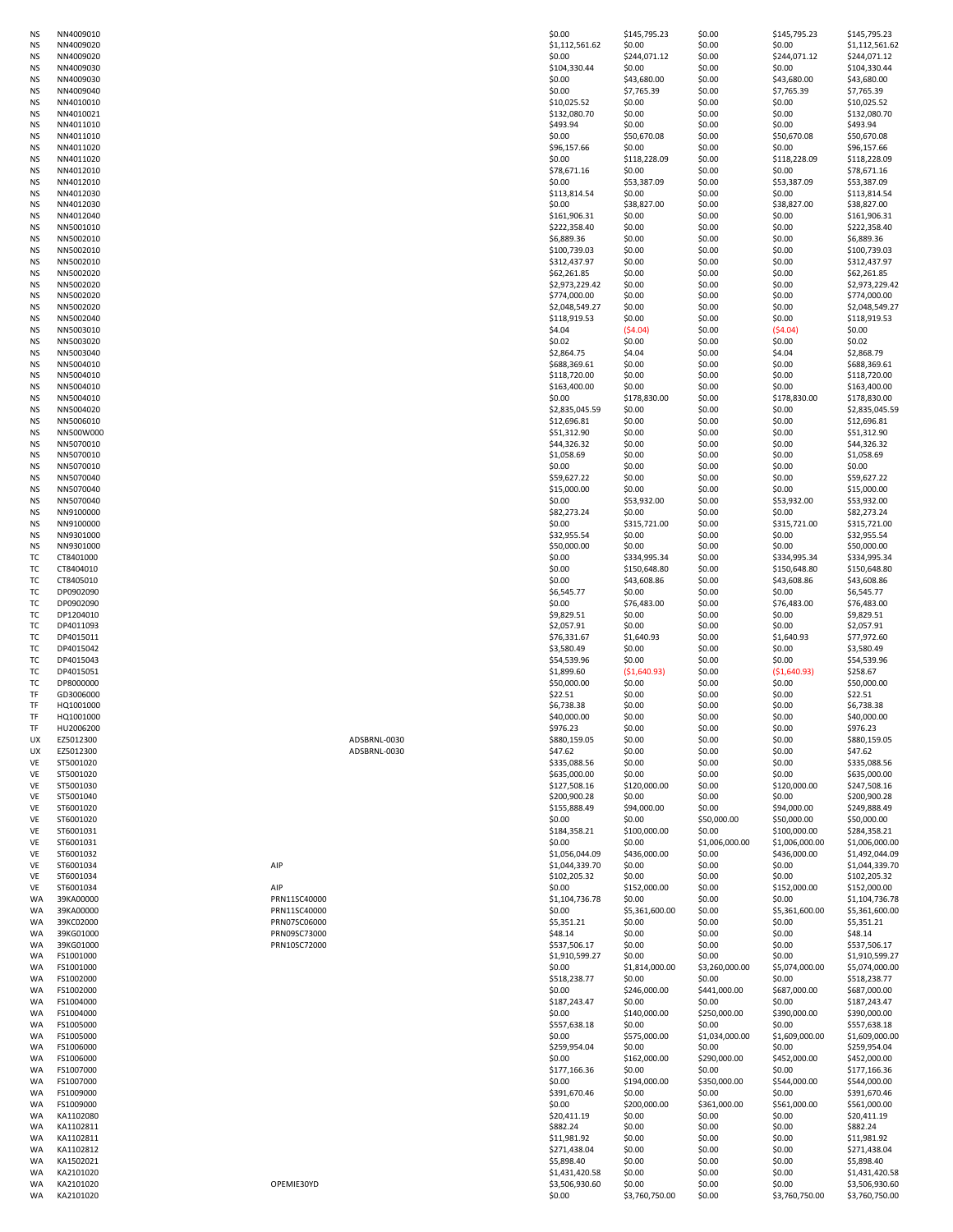| WA        | KA2101030 |            | \$15,930.72     | \$0.00          | \$0.00         | \$0.00          | \$15,930.72     |
|-----------|-----------|------------|-----------------|-----------------|----------------|-----------------|-----------------|
| <b>WA</b> | KA2101030 |            | \$435,000.00    | \$0.00          | \$0.00         | \$0.00          | \$435,000.00    |
| WA        | KA2102021 |            | \$10,609,419.36 | \$0.00          | \$0.00         | \$0.00          | \$10,609,419.36 |
| WA        | KA2102021 |            | \$0.00          | \$17,597,240.00 | \$0.00         | \$17,597,240.00 | \$17,597,240.00 |
|           |           |            |                 |                 |                |                 |                 |
| WA        | KA2102090 |            | \$146,856.12    | \$0.00          | \$0.00         | \$0.00          | \$146,856.12    |
| <b>WA</b> | KA2102090 |            | \$0.00          | \$214,478.00    | \$0.00         | \$214,478.00    | \$214,478.00    |
| WA        | KA2103011 | EQUMIE30YD | \$2,732,941.82  | \$0.00          | \$0.00         | \$0.00          | \$2,732,941.82  |
| <b>WA</b> | KA2103011 | EQUMIE30YD | \$0.00          | \$7,291,250.00  | \$0.00         | \$7,291,250.00  | \$7,291,250.00  |
|           |           |            |                 |                 |                |                 |                 |
| WA        | KA2201020 |            | \$874,745.04    | \$0.00          | \$0.00         | \$0.00          | \$874,745.04    |
| WA        | KA2201020 |            | \$0.00          | \$3,062,325.00  | \$0.00         | \$3,062,325.00  | \$3,062,325.00  |
| WA        | KA2202010 |            |                 | \$0.00          | \$0.00         | \$0.00          | \$557,310.09    |
|           |           |            | \$557,310.09    |                 |                |                 |                 |
| WA        | KA2202010 |            | \$0.00          | \$690,750.00    | \$0.00         | \$690,750.00    | \$690,750.00    |
| WA        | KA2202090 |            | \$215,155.93    | \$0.00          | \$0.00         | \$0.00          | \$215,155.93    |
|           |           |            |                 |                 |                |                 |                 |
| WA        | KA2202090 |            | \$734,000.00    | \$0.00          | \$0.00         | \$0.00          | \$734,000.00    |
| WA        | KA2202090 |            | \$0.00          | \$295,488.00    | \$0.00         | \$295,488.00    | \$295,488.00    |
| WA        | KA2203012 |            | \$383,422.82    | \$0.00          | \$0.00         | \$0.00          | \$383,422.82    |
| WA        |           |            |                 |                 |                |                 |                 |
|           | KA2301020 |            | \$840,320.05    | \$0.00          | \$0.00         | \$0.00          | \$840,320.05    |
| WA        | KA2301020 |            | \$0.00          | \$748,312.00    | \$0.00         | \$748,312.00    | \$748,312.00    |
| <b>WA</b> | KA2302090 |            | \$2,468.47      | (52, 468.47)    | \$0.00         | (52, 468.47)    | \$0.00          |
|           |           |            |                 |                 |                |                 |                 |
| WA        | KA2303011 | OPEMIE11WB | \$232,170.69    | \$0.00          | \$0.00         | \$0.00          | \$232,170.69    |
| WA        | KA2303011 | EQUMIE11WB | \$2,837,029.47  | \$0.00          | \$0.00         | \$0.00          | \$2,837,029.47  |
| WA        | KA2401012 |            | \$302,370.33    | \$0.00          | \$0.00         | \$0.00          | \$302,370.33    |
|           | KA2401012 |            | \$0.00          |                 |                |                 | \$2,532,750.00  |
| WA        |           |            |                 | \$2,532,750.00  | \$0.00         | \$2,532,750.00  |                 |
| WA        | KA2401021 |            | \$69,738.92     | \$0.00          | \$0.00         | \$0.00          | \$69,738.92     |
| WA        | KA2401021 |            | \$425,000.00    | \$0.00          | \$0.00         | \$0.00          | \$425,000.00    |
|           |           |            |                 |                 |                |                 |                 |
| WA        | KA2401021 |            | \$0.00          | \$209,528.00    | \$0.00         | \$209,528.00    | \$209,528.00    |
| WA        | KA2401022 |            | \$8,013.38      | \$0.00          | \$0.00         | \$0.00          | \$8,013.38      |
| WA        | KA2401022 |            | \$0.00          | \$116,660.00    | \$0.00         | \$116,660.00    | \$116,660.00    |
| WA        | KA2403013 | EQU        | \$13,302.54     | \$0.00          | \$0.00         | \$0.00          | \$13,302.54     |
|           |           |            |                 |                 |                |                 |                 |
| WA        | KA2403013 |            | \$113,368.14    | \$0.00          | \$0.00         | \$0.00          | \$113,368.14    |
| WA        | KA2501012 |            | \$110,196.37    | \$0.00          | \$0.00         | \$0.00          | \$110,196.37    |
| WA        | KA2501012 |            | \$0.00          | \$835,807.00    | \$0.00         | \$835,807.00    | \$835,807.00    |
|           |           |            |                 |                 |                |                 |                 |
| WA        | KA2501021 |            | \$558,219.21    | \$0.00          | \$0.00         | \$0.00          | \$558,219.21    |
| WA        | KA2501021 |            | \$0.00          | \$2,424,087.00  | \$0.00         | \$2,424,087.00  | \$2,424,087.00  |
| WA        | KA2501022 |            | \$306,517.99    | \$0.00          | \$0.00         | \$0.00          | \$306,517.99    |
|           |           |            |                 |                 |                |                 |                 |
| WA        | KA2501022 |            | \$0.00          | \$257,880.00    | \$0.00         | \$257,880.00    | \$257,880.00    |
| WA        | KA2501032 |            | \$954,908.88    | \$0.00          | \$0.00         | \$0.00          | \$954,908.88    |
|           |           |            |                 |                 |                |                 |                 |
| WA        | KA2501032 |            | \$0.00          | \$847,320.00    | \$0.00         | \$847,320.00    | \$847,320.00    |
| <b>WA</b> | KA2601020 |            | \$1,444.73      | \$0.00          | \$0.00         | \$0.00          | \$1,444.73      |
| WA        | KA2602010 | AIP        | \$1,209,117.72  | \$0.00          | \$0.00         | \$0.00          | \$1,209,117.72  |
| WA        |           |            |                 |                 |                |                 |                 |
|           | KA2602010 |            | \$954,284.46    | \$0.00          | \$0.00         | \$0.00          | \$954,284.46    |
| WA        | KA2602010 | AIP        | \$300,000.00    | \$0.00          | \$0.00         | \$0.00          | \$300,000.00    |
| WA        | KA2602010 |            | \$0.00          | \$2,686,250.00  | \$0.00         | \$2,686,250.00  | \$2,686,250.00  |
|           |           |            |                 |                 |                |                 |                 |
| WA        | KA2602010 | AIP        | \$0.00          | \$767,500.00    | \$0.00         | \$767,500.00    | \$767,500.00    |
| WA        | KB0101022 |            | \$346,723.73    | \$0.00          | \$0.00         | \$0.00          | \$346,723.73    |
| WA        | KB0101022 |            | \$0.00          | \$1,741,249.00  | \$0.00         | \$1,741,249.00  | \$1,741,249.00  |
|           |           |            |                 |                 |                |                 |                 |
| WA        | KB0181012 |            | \$34,228.17     | \$0.00          | \$0.00         | \$0.00          | \$34,228.17     |
| WA        | KB0201021 |            | \$759,263.97    | \$0.00          | \$0.00         | \$0.00          | \$759,263.97    |
| WA        | KB0201021 |            | \$0.00          | \$4,993,253.00  | \$0.00         | \$4,993,253.00  | \$4,993,253.00  |
|           |           |            |                 |                 |                |                 |                 |
| WA        | KB0201022 |            | \$10,839.24     | \$0.00          | \$0.00         | \$0.00          | \$10,839.24     |
| <b>WA</b> | KB0201022 |            | \$0.00          | \$14,453.00     | \$0.00         | \$14,453.00     | \$14,453.00     |
| WA        | KB0201052 |            | \$246,561.33    | \$0.00          | \$0.00         | \$0.00          | \$246,561.33    |
| WA        | KB0202011 | AIP        | \$781,888.75    | \$0.00          | \$0.00         | \$0.00          | \$781,888.75    |
|           |           |            |                 |                 |                |                 |                 |
| WA        | KB0202011 | EQU        | \$428,519.80    | \$0.00          | \$0.00         | \$0.00          | \$428,519.80    |
| WA        | KB0202011 | AIP        | \$2,300,000.00  | \$0.00          | \$0.00         | \$0.00          | \$2,300,000.00  |
| WA        | KB0202011 |            | \$7,123,304.64  | \$0.00          | \$0.00         | \$0.00          | \$7,123,304.64  |
|           |           |            |                 |                 |                |                 |                 |
| WA        | KB0202011 | EQU        | \$700,000.00    | \$0.00          | \$0.00         | \$0.00          | \$700,000.00    |
| WA        | KB0202011 | AIP        | \$1,200,000.00  | \$0.00          | \$0.00         | \$0.00          | \$1,200,000.00  |
| WA        | KB0202011 |            | \$0.00          | \$99,626,958.00 | \$0.00         | \$99,626,958.00 | \$99,626,958.00 |
|           |           |            |                 |                 |                |                 |                 |
| WA        | KB0202011 | EQU        | \$0.00          | \$832,209.00    | \$0.00         | \$832,209.00    | \$832,209.00    |
| WA        | KB0202011 | AIP        | \$0.00          | \$1,802,105.00  | \$0.00         | \$1,802,105.00  | \$1,802,105.00  |
| <b>WA</b> | KB0202012 | EQU        | \$334,488.72    | \$0.00          | \$0.00         | \$0.00          | \$334,488.72    |
|           |           |            |                 |                 |                |                 |                 |
| WA        | KB0202012 |            | \$1,942,923.41  | \$0.00          | \$0.00         | \$0.00          | \$1,942,923.41  |
| WA        | KB0202012 | EQU        | \$100,000.00    | \$0.00          | \$0.00         | \$0.00          | \$100,000.00    |
| WA        | KB0202012 |            | \$0.00          | \$26,212,600.00 | \$0.00         | \$26,212,600.00 | \$26,212,600.00 |
| WA        |           |            | \$0.00          |                 |                |                 | \$2,434,249.00  |
|           | KB0202012 | EQU        |                 | \$2,434,249.00  | \$0.00         | \$2,434,249.00  |                 |
| WA        | KB0202030 |            | \$3,083.37      | \$0.00          | \$0.00         | \$0.00          | \$3,083.37      |
| WA        | KB0281011 |            | \$89,868.74     | \$0.00          | \$0.00         | \$0.00          | \$89,868.74     |
| WA        | KB0301020 |            | \$730,870.28    | \$0.00          | \$0.00         | \$0.00          | \$730,870.28    |
|           |           |            |                 |                 |                |                 |                 |
| WA        | KB0301020 |            | \$0.00          | \$2,316,340.00  | \$0.00         | \$2,316,340.00  | \$2,316,340.00  |
| WA        | KB0301042 |            | \$220,116.87    | \$0.00          | \$0.00         | \$0.00          | \$220,116.87    |
| <b>WA</b> | KB0301042 |            | \$0.00          | \$3,248,201.00  | \$0.00         | \$3,248,201.00  | \$3,248,201.00  |
| <b>WA</b> | KB0301052 |            | \$98,902.56     | \$0.00          | \$0.00         | \$0.00          | \$98,902.56     |
|           |           |            |                 |                 |                |                 |                 |
| WA        | KB0301052 |            | \$0.00          | \$193,979.00    | \$0.00         | \$193,979.00    | \$193,979.00    |
| WA        | KB0401022 |            | \$36,111.65     | \$0.00          | \$0.00         | \$0.00          | \$36,111.65     |
| WA        | KB0401022 |            | \$0.00          | \$531,731.00    | \$0.00         | \$531,731.00    | \$531,731.00    |
|           |           |            |                 |                 |                |                 |                 |
| WA        | KC0201010 |            | \$2,837,318.15  | \$0.00          | \$0.00         | \$0.00          | \$2,837,318.15  |
| WA        | KC0201010 |            | \$0.00          | \$852,000.00    | \$1,235,000.00 | \$2,087,000.00  | \$2,087,000.00  |
| <b>WA</b> | KC0201060 |            | \$1,161,110.68  | \$0.00          | \$0.00         | \$0.00          | \$1,161,110.68  |
|           |           |            |                 |                 |                |                 |                 |
| <b>WA</b> | KC0201060 |            | \$0.00          | \$1,078,000.00  | \$1,565,000.00 | \$2,643,000.00  | \$2,643,000.00  |
| WA        | KC0202020 | EQU        | \$73,216.92     | \$0.00          | \$0.00         | \$0.00          | \$73,216.92     |
| WA        | KC0202020 |            | \$465,711.08    | \$0.00          | \$0.00         | \$0.00          | \$465,711.08    |
|           |           |            |                 |                 |                |                 |                 |
| WA        | KC0202020 |            | \$0.00          | \$603,000.00    | \$873,000.00   | \$1,476,000.00  | \$1,476,000.00  |
| <b>WA</b> | KC0202030 |            | \$739,811.77    | \$0.00          | \$0.00         | \$0.00          | \$739,811.77    |
| WA        | KC0202030 |            | \$0.00          | \$593,000.00    | \$859,000.00   | \$1,452,000.00  | \$1,452,000.00  |
| WA        | KC0202050 |            | \$436,553.38    | \$0.00          | \$0.00         | \$0.00          | \$436,553.38    |
|           |           |            |                 |                 |                |                 |                 |
| WA        | KC0202050 |            | \$0.00          | \$338,000.00    | \$488,000.00   | \$826,000.00    | \$826,000.00    |
| WA        | KC0203010 |            | \$5,649.16      | \$0.00          | \$0.00         | \$0.00          | \$5,649.16      |
|           |           |            |                 |                 |                |                 |                 |
| WA        | KC0203020 | EQU        | \$429,712.86    | \$0.00          | \$0.00         | \$0.00          | \$429,712.86    |
| WA        | KC0203020 |            | \$18,777.72     | \$0.00          | \$0.00         | \$0.00          | \$18,777.72     |
| WA        | KC0203020 |            | \$0.00          | \$722,000.00    | \$1,047,000.00 | \$1,769,000.00  | \$1,769,000.00  |
|           |           |            |                 |                 |                |                 |                 |
| WA        | KC0207010 |            | \$103,422.42    | \$0.00          | \$0.00         | \$0.00          | \$103,422.42    |
| WA        | KC0207010 |            | \$3,072,000.00  | \$0.00          | \$0.00         | \$0.00          | \$3,072,000.00  |
| WA        | KC0213010 |            | \$2,875,000.00  | \$0.00          | \$0.00         | \$0.00          | \$2,875,000.00  |
|           |           |            |                 |                 |                |                 |                 |
| WA        | KC0281013 |            | \$165,193.55    | \$0.00          | \$0.00         | \$0.00          | \$165,193.55    |
| WA        | KC0301020 |            | \$648,212.28    | \$0.00          | \$0.00         | \$0.00          | \$648,212.28    |
| WA        | KC0301020 |            | \$0.00          | \$495,000.00    | \$717,000.00   | \$1,212,000.00  | \$1,212,000.00  |
|           |           |            |                 |                 |                |                 |                 |
| WA        | KC0301050 |            | \$0.00          | \$397,000.00    | \$576,000.00   | \$973,000.00    | \$973,000.00    |
| WA        | KC0302010 |            | \$814,493.01    | \$0.00          | \$0.00         | \$0.00          | \$814,493.01    |
| WA        | KC0302010 |            | \$0.00          | \$1,149,000.00  | \$1,667,000.00 | \$2,816,000.00  | \$2,816,000.00  |
|           |           |            |                 |                 |                |                 |                 |
| WA        | KC0302030 |            | \$93,757.03     | \$0.00          | \$0.00         | \$0.00          | \$93,757.03     |
|           |           |            |                 | \$0.00          | \$0.00         | \$0.00          | \$622,000.00    |
| <b>WA</b> | KC0302030 |            | \$622,000.00    |                 |                |                 |                 |
| <b>WA</b> | KC0302030 |            | \$0.00          | \$135,000.00    | \$196,000.00   | \$331,000.00    | \$331,000.00    |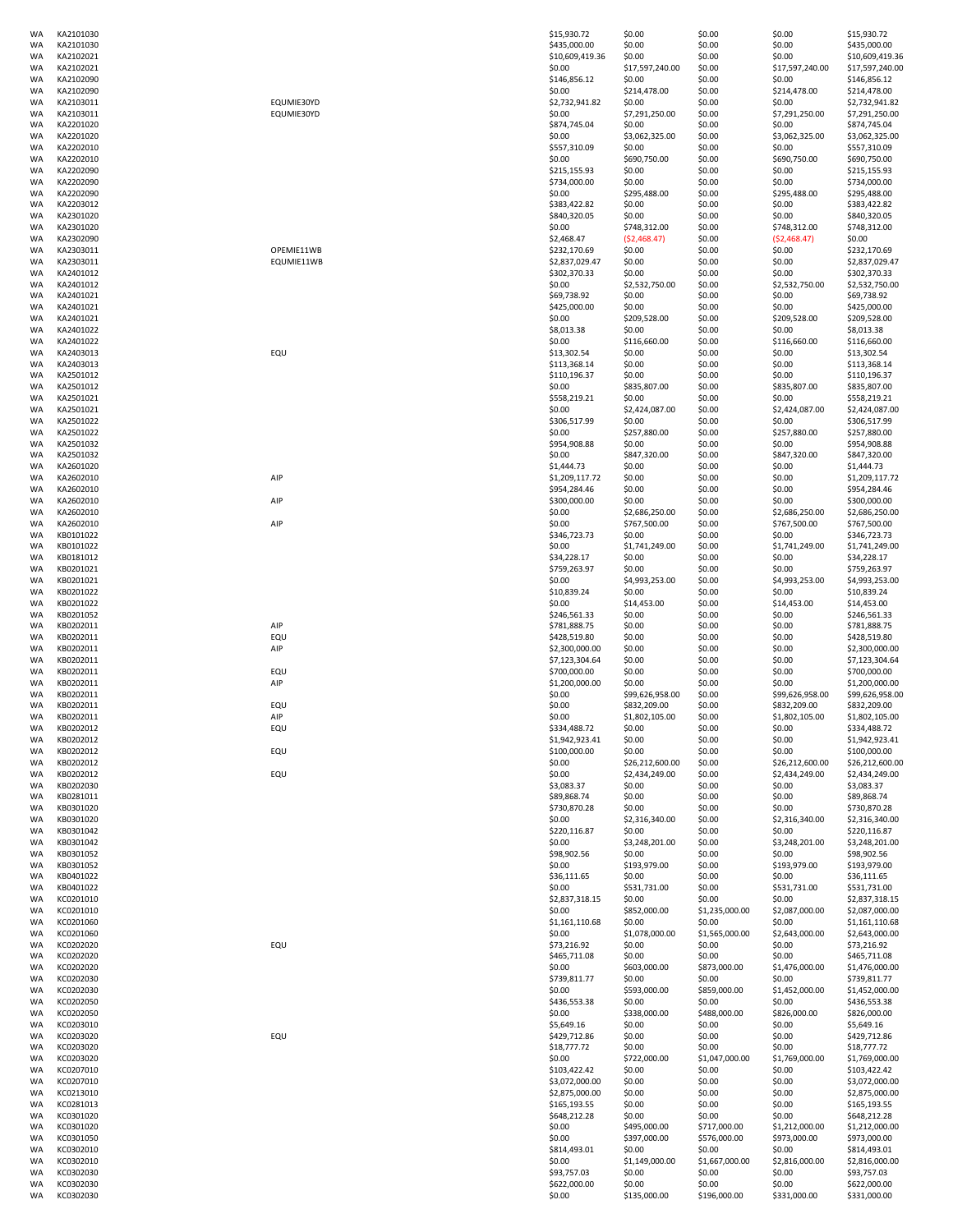|                        | <b>Other Federal Appropriated Total</b><br><b>DOE Appropriated Total</b> |            | \$41,626,562.19<br>\$167,134,252.53 | \$12,295,653.23<br>\$262,445,117.09 | \$0.00<br>\$103,048,395.49 | \$12,295,653.23<br>\$365,493,512.58 | \$53,922,215.42<br>\$532,627,765.11 |
|------------------------|--------------------------------------------------------------------------|------------|-------------------------------------|-------------------------------------|----------------------------|-------------------------------------|-------------------------------------|
|                        | <b>Non-Appropriated Total</b>                                            |            | \$4,401,351.67                      | \$2,514,873.93                      | \$0.00                     | \$2,514,873.93                      | \$6,916,225.60                      |
| ΖA                     | VT1301000                                                                |            | \$0.00                              | \$134,525.00                        | \$0.00                     | \$134,525.00                        | \$134,525.00                        |
| ΖA                     | VT1201000                                                                |            | \$0.00                              | \$1,063,000.00                      | \$300,000.00               | \$1,363,000.00                      | \$1,363,000.00                      |
| ΖA                     | VT1201000                                                                |            | \$390,517.19                        | \$0.00                              | \$0.00                     | \$0.00                              | \$390,517.19                        |
| ΖA                     | VT0204000                                                                |            | \$338.96                            | \$0.00                              | \$0.00                     | \$0.00                              | \$338.96                            |
| ΖA<br>ΖA               | SL0200000<br>SL0300000                                                   |            | \$34,844.56<br>\$49,917.60          | \$0.00<br>\$0.00                    | \$0.00<br>\$0.00           | \$0.00<br>\$0.00                    | \$34,844.56<br>\$49,917.60          |
| ΖA                     | PG0500000                                                                |            | \$188.72                            | \$0.00                              | \$0.00                     | \$0.00                              | \$188.72                            |
| ΖA                     | HT0800000                                                                |            | \$0.00                              | \$76,271.00                         | \$0.00                     | \$76,271.00                         | \$76,271.00                         |
| ΖA                     | HT0202000                                                                |            | \$666.50                            | \$0.00                              | \$0.00                     | \$0.00                              | \$666.50                            |
| ZΑ                     | HT0100000                                                                |            | \$130,418.59                        | \$625,000.00                        | \$0.00                     | \$625,000.00                        | \$755,418.59                        |
| ΖA<br>ΖA               | GT0300000<br>GT0300000                                                   |            | \$98,488.67<br>\$0.00               | \$0.00<br>\$255,000.00              | \$0.00<br>\$0.00           | \$0.00<br>\$255,000.00              | \$98,488.67<br>\$255,000.00         |
| ΖA                     | GT0100000                                                                |            | \$77,101.58                         | \$0.00                              | \$0.00                     | \$0.00                              | \$77,101.58                         |
| ΖA                     | EL1708000                                                                |            | \$0.00                              | \$469,000.00                        | \$0.00                     | \$469,000.00                        | \$469,000.00                        |
| ΖA                     | BM0107000                                                                |            | \$68,010.98                         | \$0.00                              | \$0.00                     | \$0.00                              | \$68,010.98                         |
| <b>WA</b>              | KP1703030                                                                |            | \$66.09                             | \$0.00                              | \$0.00                     | \$0.00                              | \$66.09                             |
| WA<br>WA               | KP1703020                                                                |            | \$312,881.80                        | \$1,344,000.00<br>\$0.00            | \$0.00                     | \$0.00                              | \$312,881.80                        |
| WA                     | KP1701000<br>KP1701000                                                   |            | \$939,130.79<br>\$0.00              | \$0.00                              | \$0.00<br>\$2,404,000.00   | \$0.00<br>\$3,748,000.00            | \$939,130.79<br>\$3,748,000.00      |
| <b>WA</b>              | KP1606000                                                                |            | \$1,000,000.00                      | \$0.00                              | \$0.00                     | \$0.00                              | \$1,000,000.00                      |
| <b>WA</b>              | KP1606000                                                                |            | \$148,615.89                        | \$0.00                              | \$0.00                     | \$0.00                              | \$148,615.89                        |
| <b>WA</b>              | KP1606000                                                                |            | \$100,000.00                        | \$0.00                              | \$0.00                     | \$0.00                              | \$100,000.00                        |
| WA                     | KP1606000                                                                |            | \$57,845.47                         | \$0.00                              | \$0.00                     | \$0.00                              | \$57,845.47                         |
| WA                     | KP1605010                                                                |            | \$0.00                              | \$770,000.00                        | \$1,730,000.00             | \$2,500,000.00                      | \$2,500,000.00                      |
| WA                     | KP1605010                                                                |            | \$3,896,772.26                      | \$0.00                              | \$0.00                     | \$0.00                              | \$3,896,772.26                      |
| <b>WA</b><br><b>WA</b> | KP1602010<br>KP1602020                                                   |            | \$0.00<br>\$914,580.15              | \$310,000.00<br>\$0.00              | \$690,000.00<br>\$0.00     | \$1,000,000.00<br>\$0.00            | \$1,000,000.00<br>\$914,580.15      |
| WA                     | KP1602010                                                                |            | \$716,088.56                        | \$0.00                              | \$0.00                     | \$0.00                              | \$716,088.56                        |
| WA                     | KP1601040                                                                |            | \$0.00                              | \$695,000.00                        | \$430,000.00               | \$1,125,000.00                      | \$1,125,000.00                      |
| WA                     | KP1601040                                                                |            | \$1,349,674.84                      | \$0.00                              | \$0.00                     | \$0.00                              | \$1,349,674.84                      |
| <b>WA</b>              | KP1601030                                                                |            | \$44,299.78                         | \$0.00                              | \$0.00                     | \$0.00                              | \$44,299.78                         |
| WA                     | KP1601010                                                                |            | \$180,000.00                        | \$0.00                              | \$0.00                     | \$0.00                              | \$180,000.00                        |
| WA.<br>WA              | KP1601010<br>KP1601010                                                   |            | \$166,645.68<br>\$180,000.00        | \$0.00<br>\$0.00                    | \$0.00<br>\$0.00           | \$0.00<br>\$0.00                    | \$166,645.68<br>\$180,000.00        |
| WA                     | KP1102010                                                                |            | \$5,489.80                          | \$0.00                              | \$0.00                     | \$0.00                              | \$5,489.80                          |
| WA                     | KP1101010                                                                | EQU        | \$39,292.45                         | \$0.00                              | \$0.00                     | \$0.00                              | \$39,292.45                         |
| WA                     | KL1500000                                                                |            | \$2,180.42                          | \$0.00                              | \$0.00                     | \$0.00                              | \$2,180.42                          |
| WA                     | KL1003000                                                                |            | \$0.00                              | \$0.00                              | \$220,000.00               | \$220,000.00                        | \$220,000.00                        |
| WA                     | KL1003000                                                                |            | \$348,000.00                        | \$0.00                              | \$0.00                     | \$0.00                              | \$348,000.00                        |
| <b>WA</b><br>WA        | KL1002000<br>KL1003000                                                   |            | \$0.00<br>\$80,875.63               | \$86,000.00<br>\$0.00               | \$0.00<br>\$0.00           | \$86,000.00<br>\$0.00               | \$86,000.00<br>\$80,875.63          |
| <b>WA</b>              | KL1002000                                                                |            | \$190,000.00                        | \$0.00                              | \$0.00                     | \$0.00                              | \$190,000.00                        |
| <b>WA</b>              | KL1002000                                                                |            | \$8,904.14                          | \$0.00                              | \$0.00                     | \$0.00                              | \$8,904.14                          |
| WA                     | KL1001000                                                                |            | \$0.00                              | \$1,040,000.00                      | \$0.00                     | \$1,040,000.00                      | \$1,040,000.00                      |
| <b>WA</b>              | KL1001000                                                                |            | \$652,576.36                        | \$0.00                              | \$0.00                     | \$0.00                              | \$652,576.36                        |
| <b>WA</b>              | KJ0404000                                                                |            | \$510,000.00                        | \$0.00                              | \$0.00                     | \$0.00                              | \$510,000.00                        |
| <b>WA</b>              | KJ0404000                                                                |            | \$141,009.83                        | \$0.00                              | \$0.00                     | \$0.00                              | \$141,009.83                        |
| WA<br>WA               | KC0406030<br>KJ0402000                                                   |            | \$0.00<br>\$199,999.00              | \$2,286,000.00<br>\$0.00            | \$3,587,000.00<br>\$0.00   | \$5,873,000.00<br>\$0.00            | \$5,873,000.00<br>\$199,999.00      |
| WA                     | KC0406030                                                                |            | \$1,186,035.91                      | \$0.00                              | \$0.00                     | \$0.00                              | \$1,186,035.91                      |
| WA                     | KC0406020                                                                |            | \$0.00                              | \$125,000.00                        | \$190,000.00               | \$315,000.00                        | \$315,000.00                        |
| WA                     | KC0406020                                                                |            | \$351,793.85                        | \$0.00                              | \$0.00                     | \$0.00                              | \$351,793.85                        |
| <b>WA</b>              | KC0405060                                                                | EQUMIE21XG | \$0.00                              | \$4,807,000.00                      | \$7,299,000.00             | \$12,106,000.00                     | \$12,106,000.00                     |
| WA                     | KC0405060                                                                | EQUMIE21XG | \$20,229,590.57                     | \$0.00                              | \$0.00                     | \$0.00                              | \$20,229,590.57                     |
| WA                     | KC0404040                                                                |            | \$705,879.25                        | \$0.00                              | \$0.00                     | \$0.00                              | \$705,879.25                        |
| <b>WA</b><br>WA        | KC0403020<br>KC0403020                                                   | EQU        | \$450,017.81<br>\$0.00              | \$0.00<br>\$6,052,000.00            | \$0.00<br>\$10,196,000.00  | \$0.00<br>\$16,248,000.00           | \$450,017.81<br>\$16,248,000.00     |
| <b>WA</b>              | KC0403020                                                                |            | \$10,610,019.86                     | \$0.00                              | \$0.00                     | \$0.00                              | \$10,610,019.86                     |
| WA                     | KC0401040                                                                | EQU        | \$0.00                              | \$2,000,000.00                      | \$2,000,000.00             | \$4,000,000.00                      | \$4,000,000.00                      |
| WA                     | KC0401040                                                                |            | \$0.00                              | \$28,923,000.00                     | \$50,716,000.00            | \$79,639,000.00                     | \$79,639,000.00                     |
| WA                     | KC0401040                                                                | EQU        | \$4,445,405.40                      | \$0.00                              | \$0.00                     | \$0.00                              | \$4,445,405.40                      |
| <b>WA</b><br>WA        | KC0401030<br>KC0401040                                                   |            | \$2,914,402.67<br>\$16,469,155.80   | \$0.00<br>\$0.00                    | \$0.00<br>\$0.00           | \$0.00<br>\$0.00                    | \$2,914,402.67<br>\$16,469,155.80   |
| <b>WA</b>              | KC0401030                                                                | EQU        | \$1,467,986.14                      | \$0.00                              | \$0.00                     | \$0.00                              | \$1,467,986.14                      |
| WA                     | KC0401030                                                                | AIP        | \$1,062.91                          | \$0.00                              | \$0.00                     | \$0.00                              | \$1,062.91                          |
| <b>WA</b>              | KC0304030                                                                |            | \$0.00                              | \$1,824,000.00                      | \$2,644,000.00             | \$4,468,000.00                      | \$4,468,000.00                      |
| WA                     | KC0304030                                                                |            | \$2,826,658.25                      | \$0.00                              | \$0.00                     | \$0.00                              | \$2,826,658.25                      |
| <b>WA</b><br>WA        | KC0304030<br>KC0304030                                                   | EQU        | \$0.00<br>\$399,984.34              | \$31,065.06<br>\$0.00               | \$0.00<br>\$0.00           | \$31,065.06<br>\$0.00               | \$31,065.06<br>\$399,984.34         |
| WA                     | KC0304020                                                                |            | \$0.00                              | \$1,064,000.00                      | \$1,545,000.00             | \$2,609,000.00                      | \$2,609,000.00                      |
| WA                     | KC0304020                                                                |            | \$968,125.98                        | \$0.00                              | \$0.00                     | \$0.00                              | \$968,125.98                        |
| WA.                    | KC0304020                                                                | EQU        | \$31,065.06                         | ( \$31,065.06)                      | \$0.00                     | ( \$31,065.06)                      | \$0.00                              |

| <b>SF-30 Total</b> |  |  |
|--------------------|--|--|
|                    |  |  |
|                    |  |  |

| <b>FPDS-NG Total [Action Obligation]</b>                | \$103,048,395.49 |  |
|---------------------------------------------------------|------------------|--|
| <b>FPDS-NG Total [Base And Exercised Options Value]</b> | \$103,048,395.49 |  |
| <b>FPDS-NG Total [Base And All Options Value]</b>       | \$103,048,395.49 |  |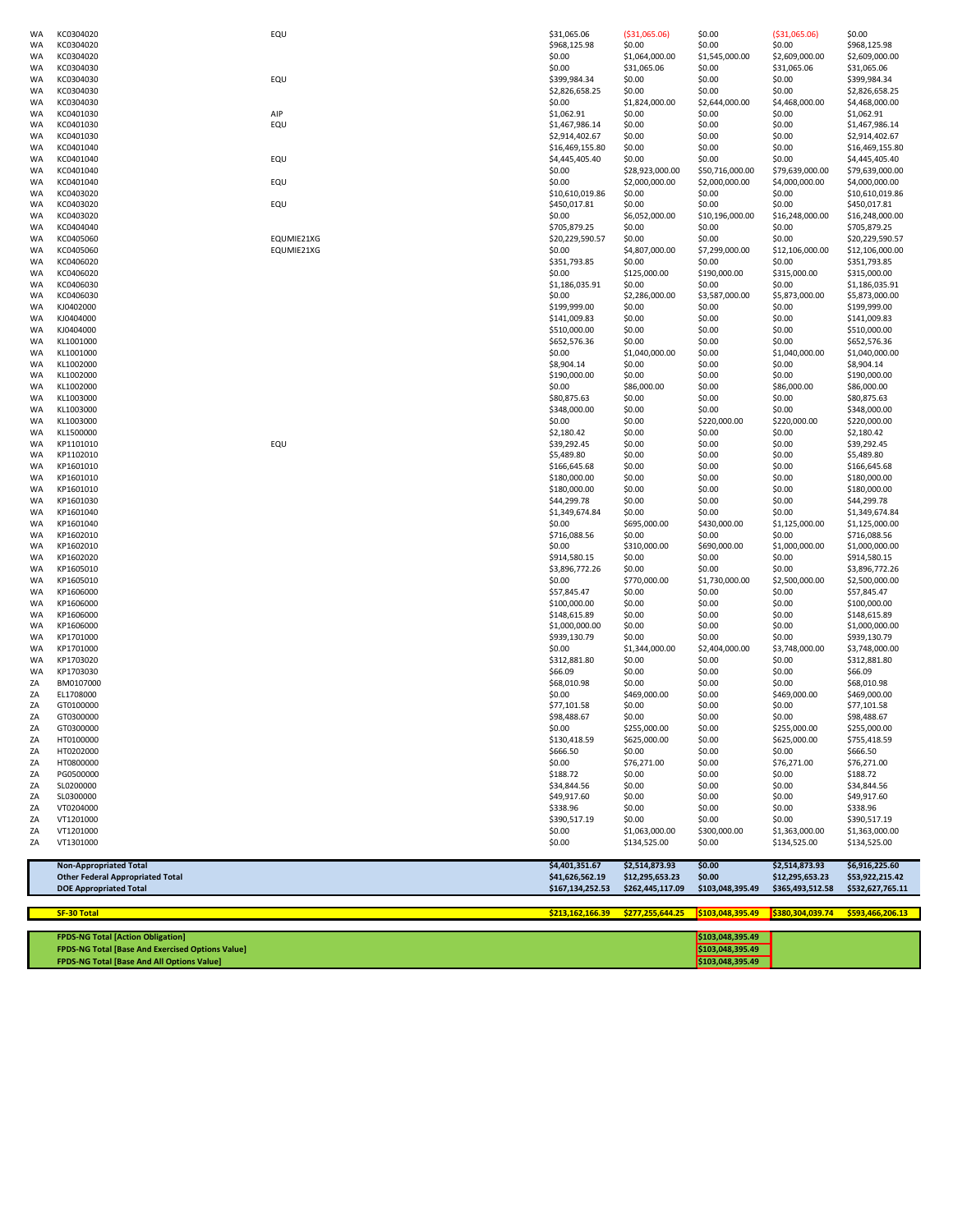| Fund<br>Type | <b>B&amp;R</b><br>Legacy | Reference<br><b>Budget</b> | Debtor<br>Code | Program<br><b>Task</b> | Uncosted<br><b>Beginning</b> | Previous<br>Allotment      | Change<br>Allotment | Revised<br>Allotment       | Funding<br>Total            |
|--------------|--------------------------|----------------------------|----------------|------------------------|------------------------------|----------------------------|---------------------|----------------------------|-----------------------------|
|              | Reporting                |                            |                |                        |                              |                            |                     |                            |                             |
|              | 456167SC0                |                            |                | AGR87225               | \$53,343.14                  | \$0.00                     | \$0.00              | \$0.00                     | \$53,343.14                 |
|              | 456167SC0<br>456167SC0   |                            |                | AGR87228<br>AGR87231   | \$25,894.07<br>\$3,933.64    | \$0.00<br>\$0.00           | \$0.00<br>\$0.00    | \$0.00<br>\$0.00           | \$25,894.07<br>\$3,933.64   |
| 13           | WN0219060                |                            |                |                        | \$67,779.55                  | \$0.00                     | \$0.00              | \$0.00                     | \$67,779.55                 |
| 17           | PS0202200                |                            |                |                        | \$13,097.76                  | \$0.00                     | \$0.00              | \$0.00                     | \$13,097.76                 |
| 19<br>22     | CJ0200000<br>PS0202200   |                            |                |                        | \$3,358.82<br>\$17,023.18    | \$0.00<br>\$0.00           | \$0.00<br>\$0.00    | \$0.00<br>\$0.00           | \$3,358.82<br>\$17,023.18   |
| 28           | WA2230100                |                            |                |                        | \$115,000.00                 | \$0.00                     | \$0.00              | \$0.00                     | \$115,000.00                |
| 1W           | 456165021                |                            |                | AGR87832               | \$21.50                      | ( \$21.50)                 | \$0.00              | (\$21.50)                  | \$0.00                      |
| 1W           | 456165021                |                            |                | AGR87179               | \$0.04                       | (50.04)                    | \$0.00              | (50.04)                    | \$0.00                      |
| 1W<br>1W     | 456165021<br>456165021   |                            |                | AGR87174<br>AGR87261   | \$36,629.82<br>\$7,384.70    | \$0.00<br>\$0.00           | \$0.00<br>\$0.00    | \$0.00<br>\$0.00           | \$36,629.82<br>\$7,384.70   |
| 1W           | 456165021                |                            |                | AGR87283               | \$13,184.03                  | \$0.00                     | \$0.00              | \$0.00                     | \$13,184.03                 |
| 1W           | 456165021                |                            |                | AGR87832               | \$485.43                     | (5485.43)                  | \$0.00              | (5485.43)                  | \$0.00                      |
| 1W           | 456165021<br>456165021   |                            |                | AGR87105<br>AGR87174   | \$102,764.23<br>\$58,640.22  | \$0.00<br>\$0.00           | \$0.00<br>\$0.00    | \$0.00<br>\$0.00           | \$102,764.23<br>\$58,640.22 |
| 1W<br>1W     | 456165021                |                            |                | AGR87157               | \$34,309.27                  | \$0.00                     | \$0.00              | \$0.00                     | \$34,309.27                 |
| 1W           | 456165021                |                            |                | AGR87399               | \$82,365.00                  | \$0.00                     | \$0.00              | \$0.00                     | \$82,365.00                 |
| 1W           | 456165021                |                            |                | AGR87245               | \$1,670.86                   | \$0.00                     | \$0.00              | \$0.00                     | \$1,670.86                  |
| 1W           | 456165021<br>456165021   |                            |                | AGR87256<br>AGR87283   | \$52,940.20<br>\$26,155.67   | \$0.00<br>\$0.00           | \$0.00<br>\$0.00    | \$0.00<br>\$0.00           | \$52,940.20<br>\$26,155.67  |
| 1W<br>1W     | 456165021                |                            |                | AGR87395               | \$210,240.05                 | \$0.00                     | \$0.00              | \$0.00                     | \$210,240.05                |
| 1W           | 456165021                |                            |                | AGR87351               | \$21,322.54                  | \$0.00                     | \$0.00              | \$0.00                     | \$21,322.54                 |
| 1W           | 456165021                |                            |                | AGR87354               | \$22,876.26                  | \$0.00                     | \$0.00              | \$0.00                     | \$22,876.26                 |
| 1W<br>1W     | 456165021<br>456165021   |                            |                | AGR87361<br>AGR87105   | \$72,815.53<br>\$0.00        | \$0.00<br>\$155,339.88     | \$0.00<br>\$0.00    | \$0.00<br>\$155,339.88     | \$72,815.53<br>\$155,339.88 |
| 1W           | 456165021                |                            |                | AGR87157               | \$0.00                       | \$29,289.04                | \$0.00              | \$29,289.04                | \$29,289.04                 |
| 1W           | 456165021                |                            |                | AGR87399               | \$0.00                       | \$26,964.80                | \$0.00              | \$26,964.80                | \$26,964.80                 |
| 1W           | 456165021                |                            |                | AGR87283               | \$0.00                       | \$20,381.34                | \$0.00              | \$20,381.34                | \$20,381.34                 |
| 1W<br>1W     | 456165021<br>456165021   |                            |                | AGR87289<br>AGR87351   | \$0.00<br>\$0.00             | \$34,951.46<br>\$17,941.28 | \$0.00<br>\$0.00    | \$34,951.46<br>\$17,941.28 | \$34,951.46<br>\$17,941.28  |
| 1W           | 456165021                |                            |                | AGR87361               | \$0.00                       | \$30,380.40                | \$0.00              | \$30,380.40                | \$30,380.40                 |
| 2W           | 456160031                |                            |                | AGR87872               | \$2,436.44                   | \$0.00                     | \$0.00              | \$0.00                     | \$2,436.44                  |
| 2W           | 456160031                |                            |                | AGR87100               | \$63.02                      | (563.02)                   | \$0.00              | (563.02)                   | \$0.00                      |
| 2W<br>2W     | 456160031<br>456160031   |                            |                | AGR87101<br>AGR87116   | \$0.01<br>\$24,301.33        | (50.01)<br>( \$24, 301.33) | \$0.00<br>\$0.00    | (50.01)<br>(524, 301.33)   | \$0.00<br>\$0.00            |
| 2W           | 456160031                |                            |                | AGR87331               | \$26,391.89                  | \$0.00                     | \$0.00              | \$0.00                     | \$26,391.89                 |
| 2W           | 456160031                |                            |                | AGR87195               | \$73,002.44                  | (573,002.44)               | \$0.00              | (573,002.44)               | \$0.00                      |
| 2W           | 456160031                |                            |                | AGR87073               | \$9,314.09                   | (59,314.09)                | \$0.00              | (59,314.09)                | \$0.00                      |
| 2W<br>2W     | 456160031<br>456160031   |                            |                | AGR87089<br>AGR87116   | \$12.94<br>\$160.66          | ( \$12.94)<br>( \$160.66)  | \$0.00<br>\$0.00    | (512.94)<br>( \$160.66)    | \$0.00<br>\$0.00            |
| 2W           | 456160031                |                            |                | AGR87242               | \$2,955.70                   | \$0.00                     | \$0.00              | \$0.00                     | \$2,955.70                  |
| 2W           | 456160031                |                            |                | AGR87246               | \$21,287.43                  | \$0.00                     | \$0.00              | \$0.00                     | \$21,287.43                 |
| 2W           | 456160031                |                            |                | AGR87266               | \$283,219.83                 | \$0.00                     | \$0.00              | \$0.00                     | \$283,219.83                |
| 2W           | 456160031                |                            |                | AGR87270               | \$2,329.34<br>\$294.92       | (52, 329.34)               | \$0.00              | (52, 329.34)               | \$0.00<br>\$0.00            |
| 2W<br>2W     | 456160031<br>456160031   |                            |                | AGR87279<br>AGR87404   | \$14,868.99                  | (5294.92)<br>\$0.00        | \$0.00<br>\$0.00    | (5294.92)<br>\$0.00        | \$14,868.99                 |
| 2W           | 456160031                |                            |                | AGR87331               | \$34,788.31                  | \$0.00                     | \$0.00              | \$0.00                     | \$34,788.31                 |
| 2W           | 456160031                |                            |                | AGR87195               | \$2,090.27                   | (52,090.27)                | \$0.00              | ( \$2,090.27)              | \$0.00                      |
| 2W           | 456160031                |                            |                | AGR87344<br>AGR87068   | \$22,647.09                  | \$0.00                     | \$0.00              | \$0.00                     | \$22,647.09                 |
| 2W<br>2W     | 456160031<br>456160031   |                            |                | AGR87106               | \$10,632.60<br>\$46,806.30   | ( \$10,632.60)<br>\$0.00   | \$0.00<br>\$0.00    | ( \$10,632.60)<br>\$0.00   | \$0.00<br>\$46,806.30       |
| 2W           | 456160031                |                            |                | AGR87113               | \$3,292.11                   | (53, 292.11)               | \$0.00              | (53, 292.11)               | \$0.00                      |
| 2W           | 456160031                |                            |                | AGR87114               | \$2.28                       | (52.28)                    | \$0.00              | (52.28)                    | \$0.00                      |
| 2W<br>2W     | 456160031<br>456160031   |                            |                | AGR87216<br>AGR87979   | \$2,694.44<br>\$92,662.07    | \$0.00<br>(558, 252.43)    | \$0.00              | \$0.00<br>(558, 252.43)    | \$2,694.44                  |
| 2W           | 456160031                |                            |                | AGR87222               | \$7,474.11                   | \$0.00                     | \$0.00<br>\$0.00    | \$0.00                     | \$34,409.64<br>\$7,474.11   |
| 2W           | 456160031                |                            |                | AGR87242               | \$5,698.50                   | \$0.00                     | \$0.00              | \$0.00                     | \$5,698.50                  |
| 2W           | 456160031                |                            |                | AGR87248               | \$5,921.54                   | \$0.00                     | \$0.00              | \$0.00                     | \$5,921.54                  |
| 2W           | 456160031<br>456160031   |                            |                | AGR87257               | \$82,940.62                  | \$0.00                     | \$0.00              | \$0.00                     | \$82,940.62                 |
| 2W<br>2W     | 456160031                |                            |                | AGR87258<br>AGR87263   | \$3,987.78<br>\$23,683.92    | \$0.00<br>\$0.00           | \$0.00<br>\$0.00    | \$0.00<br>\$0.00           | \$3,987.78<br>\$23,683.92   |
| 2W           | 456160031                |                            |                | AGR87270               | \$2,329.34                   | (52, 329.34)               | \$0.00              | (52, 329.34)               | \$0.00                      |
| 2W           | 456160031                |                            |                | AGR87268               | \$14,230.98                  | \$0.00                     | \$0.00              | \$0.00                     | \$14,230.98                 |
| 2W<br>2W     | 456160031<br>456160031   |                            |                | AGR87269<br>AGR87277   | \$10,763.15<br>\$13,724.07   | \$0.00<br>\$0.00           | \$0.00<br>\$0.00    | \$0.00<br>\$0.00           | \$10,763.15<br>\$13,724.07  |
| 2W           | 456160031                |                            |                | AGR87278               | \$53,055.55                  | \$0.00                     | \$0.00              | \$0.00                     | \$53,055.55                 |
| 2W           | 456160031                |                            |                | AGR87279               | \$659.54                     | (5659.54)                  | \$0.00              | ( \$659.54)                | \$0.00                      |
| 2W           | 456160031                |                            |                | AGR87363               | \$18,709.37                  | \$0.00                     | \$0.00              | \$0.00                     | \$18,709.37                 |
| 2W<br>2W     | 456160031<br>456160031   |                            |                | AGR87404<br>AGR87285   | \$50,000.00<br>\$41,409.68   | \$0.00<br>\$0.00           | \$0.00<br>\$0.00    | \$0.00<br>\$0.00           | \$50,000.00<br>\$41,409.68  |
| 2W           | 456160031                |                            |                | AGR87287               | \$22,995.12                  | \$0.00                     | \$0.00              | \$0.00                     | \$22,995.12                 |
| 2W           | 456160031                |                            |                | AGR87371               | \$691,649.69                 | \$0.00                     | \$0.00              | \$0.00                     | \$691,649.69                |
| 2W           | 456160031                |                            |                | AGR87291               | \$3,224.83                   | \$0.00                     | \$0.00              | \$0.00                     | \$3,224.83                  |
| 2W           | 456160031                |                            |                | AGR87292               | \$44,437.39                  | \$0.00                     | \$0.00              | \$0.00                     | \$44,437.39                 |
| 2W<br>2W     | 456160031<br>456160031   |                            |                | AGR87293<br>AGR87390   | \$8,363.84<br>\$949,472.77   | \$0.00<br>\$0.00           | \$0.00<br>\$0.00    | \$0.00<br>\$0.00           | \$8,363.84<br>\$949,472.77  |
| 2W           | 456160031                |                            |                | AGR87355               | \$32,860.23                  | \$0.00                     | \$0.00              | \$0.00                     | \$32,860.23                 |
| 2W           | 456160031                |                            |                | AGR87357               | \$50,000.00                  | \$0.00                     | \$0.00              | \$0.00                     | \$50,000.00                 |
| 2W           | 456160031                |                            |                | AGR87358               | \$55,084.10                  | \$0.00                     | \$0.00              | \$0.00                     | \$55,084.10                 |
| 2W<br>2W     | 456160031<br>456160031   |                            |                | AGR87439<br>AGR87365   | \$43,801.66<br>\$2,175.08    | \$0.00<br>( \$230.90)      | \$0.00<br>\$0.00    | \$0.00<br>(5230.90)        | \$43,801.66<br>\$1,944.18   |
| 2W           | 456160031                |                            |                | AGR87035               | \$0.00                       | \$60,000.00                | \$0.00              | \$60,000.00                | \$60,000.00                 |
| 2W           | 456160031                |                            |                | AGR87344               | \$0.00                       | \$17,360.90                | \$0.00              | \$17,360.90                | \$17,360.90                 |
| 2W           | 456160031                |                            |                | AGR87106               | \$0.00                       | \$51,760.68                | \$0.00              | \$51,760.68                | \$51,760.68                 |
| 2W           | 456160031                |                            |                | AGR87216               | \$0.00                       | \$39,309.93                | \$0.00              | \$39,309.93                | \$39,309.93                 |
| 2W<br>2W     | 456160031<br>456160031   |                            |                | AGR87222<br>AGR87242   | \$0.00<br>\$0.00             | \$3,140.54<br>\$87,289.18  | \$0.00<br>\$0.00    | \$3,140.54<br>\$87,289.18  | \$3,140.54<br>\$87,289.18   |
| 2W           | 456160031                |                            |                | AGR87257               | \$0.00                       | \$3,278.84                 | \$0.00              | \$3,278.84                 | \$3,278.84                  |
| 2W           | 456160031                |                            |                | AGR87258               | \$0.00                       | \$0.00                     | \$0.00              | \$0.00                     | \$0.00                      |
| 2W           | 456160031                |                            |                | AGR87263               | \$0.00                       | \$3,753.21                 | \$0.00              | \$3,753.21                 | \$3,753.21                  |
| 2W           | 456160031                |                            |                | AGR87268               | \$0.00                       | \$52,745.47                | \$0.00              | \$52,745.47                | \$52,745.47                 |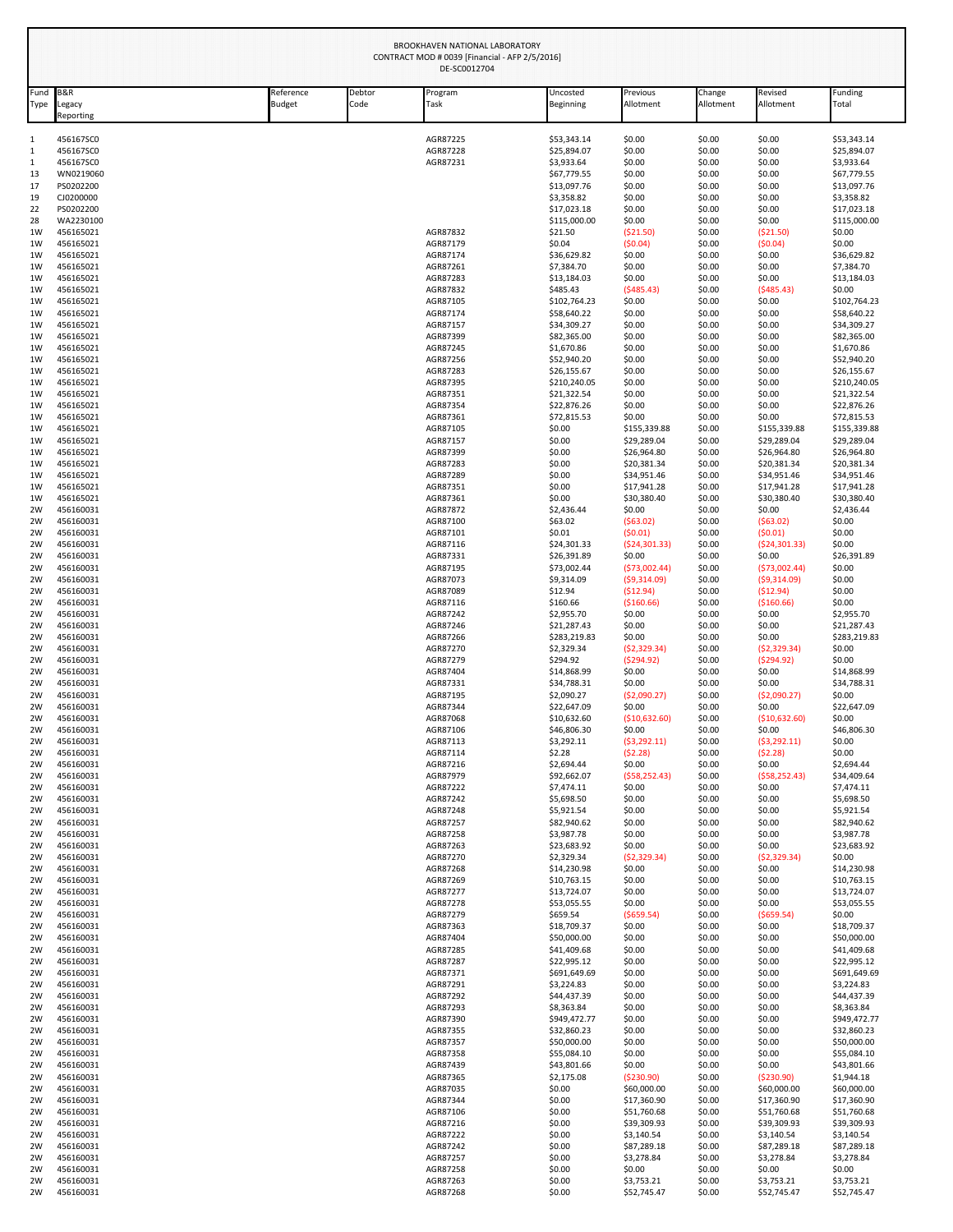| 2W | 456160031 | AGR87269              | \$0.00       | \$26,046.99    | \$0.00 | \$26,046.99     | \$26,046.99     |
|----|-----------|-----------------------|--------------|----------------|--------|-----------------|-----------------|
| 2W | 456160031 | AGR87278              | \$0.00       | \$327.03       | \$0.00 | \$327.03        | \$327.03        |
| 2W | 456160031 | AGR87363              | \$0.00       | \$1,290.63     | \$0.00 | \$1,290.63      | \$1,290.63      |
| 2W | 456160031 | AGR87285              | \$0.00       | \$20,046.40    | \$0.00 | \$20,046.40     | \$20,046.40     |
| 2W | 456160031 | AGR87287              | \$0.00       | \$36,166.60    | \$0.00 | \$36,166.60     | \$36,166.60     |
| 2W | 456160031 | AGR87371              | \$0.00       | \$600,000.00   | \$0.00 | \$600,000.00    | \$600,000.00    |
| 2W | 456160031 | AGR87291              | \$0.00       | \$1,775.17     | \$0.00 | \$1,775.17      | \$1,775.17      |
| 2W | 456160031 | AGR87292              | \$0.00       | \$48,507.76    | \$0.00 | \$48,507.76     | \$48,507.76     |
| 2W | 456160031 | AGR87293              | \$0.00       | \$3,830.15     | \$0.00 | \$3,830.15      | \$3,830.15      |
| 2W | 456160031 | AGR87355              | \$0.00       | \$8,935.45     | \$0.00 | \$8,935.45      | \$8,935.45      |
|    |           |                       |              |                |        |                 |                 |
| 2W | 456160031 | AGR87357              | \$0.00       | \$1,723.60     | \$0.00 | \$1,723.60      | \$1,723.60      |
| 2W | 456160031 | AGR87358              | \$0.00       | \$157,970.30   | \$0.00 | \$157,970.30    | \$157,970.30    |
| 2W | 456160031 | AGR87370              | \$0.00       | \$117,993.49   | \$0.00 | \$117,993.49    | \$117,993.49    |
| 2W | 456160031 | AGR87362              | \$0.00       | \$75,000.00    | \$0.00 | \$75,000.00     | \$75,000.00     |
| 2W | 456160031 | AGR87369              | \$0.00       | \$118,363.00   | \$0.00 | \$118,363.00    | \$118,363.00    |
| 2W | 456160031 | AGR87368              | \$0.00       | \$115,747.28   | \$0.00 | \$115,747.28    | \$115,747.28    |
| 2W | 456160031 | AGR87382              | \$0.00       | \$22,500.00    | \$0.00 | \$22,500.00     | \$22,500.00     |
| 2W | 456160031 | AGR87833              | \$0.00       | \$50,000.00    | \$0.00 | \$50,000.00     | \$50,000.00     |
| 2W | 456160031 | AGR87385              | \$0.00       | \$57,038.83    | \$0.00 | \$57,038.83     | \$57,038.83     |
| 2W | 456160031 | AGR87386              | \$0.00       | \$43,689.32    | \$0.00 | \$43,689.32     | \$43,689.32     |
| 2W | 456160032 | AGR87247              | \$42.29      | (542.29)       | \$0.00 | (542.29)        | \$0.00          |
|    |           |                       |              |                |        |                 |                 |
| 2W | 456160032 | AGR87178              | \$46,652.39  | (546, 652.39)  | \$0.00 | (546, 652.39)   | \$0.00          |
| 2W | 456160032 | AGR87197              | \$747.52     | \$0.00         | \$0.00 | \$0.00          | \$747.52        |
| 2W | 456160032 | AGR87981              | \$19,447.24  | \$0.00         | \$0.00 | \$0.00          | \$19,447.24     |
| 2W | 456160032 | AGR87807              | \$14,150.39  | \$0.00         | \$0.00 | \$0.00          | \$14,150.39     |
| 2W | 456160032 | AGR87178              | \$11,648.66  | ( \$11,648.66) | \$0.00 | ( \$11,648.66)  | \$0.00          |
| 2W | 456160032 | AGR87072              | \$150.06     | ( \$150.06)    | \$0.00 | ( \$150.06)     | \$0.00          |
| 2W | 456160032 | AGR87981              | \$24,652.14  | \$0.00         | \$0.00 | \$0.00          | \$24,652.14     |
| 2W | 456160032 | AGR87217              | \$45,419.89  | \$0.00         | \$0.00 | \$0.00          | \$45,419.89     |
| 2W | 456160032 | AGR87280              | \$38,397.83  | \$0.00         | \$0.00 | \$0.00          | \$38,397.83     |
| 2W | 456160032 | AGR87899              | \$49,133.71  | \$0.00         | \$0.00 | \$0.00          | \$49,133.71     |
| 2W | 456160032 | AGR87284              | \$1,353.83   | \$0.00         | \$0.00 | \$0.00          | \$1,353.83      |
|    |           |                       |              |                |        |                 | \$419.36        |
| 2W | 456160032 | AGR87286              | \$419.36     | \$0.00         | \$0.00 | \$0.00          |                 |
| 2W | 456160032 | AGR87412              | \$90,102.04  | \$0.00         | \$0.00 | \$0.00          | \$90,102.04     |
| 2W | 456160032 | AGR87360              | \$24,128.49  | \$0.00         | \$0.00 | \$0.00          | \$24,128.49     |
| 2W | 456160032 | AGR87197              | \$0.00       | \$97,087.38    | \$0.00 | \$97,087.38     | \$97,087.38     |
| 2W | 456160032 | AGR87217              | \$0.00       | \$126,213.59   | \$0.00 | \$126,213.59    | \$126,213.59    |
| 2W | 456160032 | AGR87280              | \$0.00       | \$86,955.30    | \$0.00 | \$86,955.30     | \$86,955.30     |
| 2W | 456160032 | AGR87360              | \$0.00       | \$261,203.61   | \$0.00 | \$261,203.61    | \$261,203.61    |
| 2W | 456160032 | AGR87384              | \$0.00       | \$48,543.69    | \$0.00 | \$48,543.69     | \$48,543.69     |
| 2Z | 456160031 | AGR87366              | \$225,242.72 | \$0.00         | \$0.00 | \$0.00          | \$225,242.72    |
| 3F | 456140063 | AGRFIATA02185G0001    | \$57.50      | \$0.00         | \$0.00 | \$0.00          | \$57.50         |
| 3F | 456140075 | AGR10769280           | \$33,980.58  | \$0.00         | \$0.00 | \$0.00          | \$33,980.58     |
| 3F | 456140086 | AGRN0001408IP20092    | \$1.63       | \$0.00         | \$0.00 | \$0.00          | \$1.63          |
|    |           | AGRN0001410IP20053    |              |                |        |                 |                 |
| 3F | 456140086 |                       | \$1,834.82   | \$0.00         | \$0.00 | \$0.00          | \$1,834.82      |
| 3F | 456140086 | AGRN0001411IP20054    | \$2,572.20   | \$0.00         | \$0.00 | \$0.00          | \$2,572.20      |
| 3F | 456140086 | AGRN0001412IP20065    | \$12,675.15  | \$0.00         | \$0.00 | \$0.00          | \$12,675.15     |
| 3F | 456140086 | AGRN0017315IP00032    | \$21,912.01  | \$0.00         | \$0.00 | \$0.00          | \$21,912.01     |
| 3F | 456140124 | AGRB094739I           | \$738.21     | \$0.00         | \$0.00 | \$0.00          | \$738.21        |
| 3F | 456140124 | AGRB114386I           | \$232.09     | \$0.00         | \$0.00 | \$0.00          | \$232.09        |
| 3F | 456140124 | AGR114417I            | \$76.14      | \$0.00         | \$0.00 | \$0.00          | \$76.14         |
| 3F | 456140124 | AGR114413I            | \$6,766.21   | \$0.00         | \$0.00 | \$0.00          | \$6,766.21      |
| 3F | 456140124 | AGR1002710731         | \$133,925.98 | \$0.00         | \$0.00 | \$0.00          | \$133,925.98    |
| 3F | 456140142 | AGREAO100000089329    | \$1,372.48   | \$0.00         | \$0.00 | \$0.00          | \$1,372.48      |
| 3F | 456140357 | AGRSIAA1213ISNNADR5IN | \$0.01       | \$0.00         | \$0.00 | \$0.00          | \$0.01          |
|    | 45614036B | AGRHSHQDC09X00050     | \$0.42       | \$0.00         | \$0.00 | \$0.00          | \$0.42          |
| 3F |           |                       |              |                |        |                 |                 |
| 3F | 45614036B | AGRHSHQDC09X00627     | \$25,454.80  | \$0.00         | \$0.00 | \$0.00          | \$25,454.80     |
| 3F | 45614036B | AGRHSHQDC09X00627     | \$20,000.00  | \$0.00         | \$0.00 | \$0.00          | \$20,000.00     |
| 3F | 45614036B | AGRHSHQDC10X00063     | \$7,027.90   | \$0.00         | \$0.00 | \$0.00          | \$7,027.90      |
| 3F | 45614036B | AGRHSHQDC12X00340     | \$179,706.81 | \$0.00         | \$0.00 | \$0.00          | \$179,706.81    |
| 3F | 45614036B | AGRHSHQDC10X00595     | \$0.00       | (\$130,000.00) | \$0.00 | ( \$130,000.00) | ( \$130,000.00) |
| 3F | 45614036B | AGRHSHQPM15X00168     | \$0.00       | ( \$85,000.00) | \$0.00 | ( \$85,000.00)  | ( \$85,000.00)  |
| 3F | 45614036B | AGRHSHQDC10X00595     | \$140,478.12 | \$0.00         | \$0.00 | \$0.00          | \$140,478.12    |
| 3F | 45614036B | AGRHSHQPM15X00168     | \$580,000.00 | \$0.00         | \$0.00 | \$0.00          | \$580,000.00    |
| 3F | 45614036B | AGRHSHQPM14X00008     | \$50,000.00  | \$0.00         | \$0.00 | \$0.00          | \$50,000.00     |
| 3F | 45614036B | ARGHSHQPM14X-00162    | \$20,144.77  | \$0.00         | \$0.00 | \$0.00          | \$20,144.77     |
| 3F | 45614036B | AGRHSHQPM15X00025     | \$6,719.18   | \$0.00         | \$0.00 | \$0.00          | \$6,719.18      |
| 3F | 45614036B | AGRHSHQDC15X00146     | \$450,000.00 | \$0.00         | \$0.00 | \$0.00          | \$450,000.00    |
| 3T | 456140063 | AGRF3KTK77089GV01     | \$121.67     | \$0.00         | \$0.00 | \$0.00          | \$121.67        |
| 3T | 456140063 | AGRF1ATA09042G001     | \$8.15       | \$0.00         | \$0.00 | \$0.00          | \$8.15          |
| 3T | 456140075 | AGR4EDERGM670         | \$252.20     | \$0.00         | \$0.00 | \$0.00          | \$252.20        |
| 3T | 456140075 | AGRW74RDV30934587     | \$6.01       | \$0.00         | \$0.00 | \$0.00          | \$6.01          |
|    |           |                       |              |                |        |                 |                 |
| 3T | 456140075 | AGRW74RDV41125664     | \$298,572.91 | \$0.00         | \$0.00 | \$0.00          | \$298,572.91    |
| 3T | 456140075 | AGR10512931           | \$1,650.49   | \$0.00         | \$0.00 | \$0.00          | \$1,650.49      |
| 3T | 456140075 | AGRW74RDV41125664     | \$97,087.38  | \$0.00         | \$0.00 | \$0.00          | \$97,087.38     |
| 3T | 456140086 | AGRN0002405MP70325    | \$90.80      | \$0.00         | \$0.00 | \$0.00          | \$90.80         |
| 3T | 456140086 | AGRN0001406IP20042    | \$2,468.42   | \$0.00         | \$0.00 | \$0.00          | \$2,468.42      |
| 3T | 456140086 | AGRDSAM60386          | \$9,500.40   | \$0.00         | \$0.00 | \$0.00          | \$9,500.40      |
| 3T | 456140124 | AGR054043I            | \$40.30      | \$0.00         | \$0.00 | \$0.00          | \$40.30         |
| 3T | 456140124 | AGRB064100I           | \$759.55     | \$0.00         | \$0.00 | \$0.00          | \$759.55        |
| 3T | 456140124 | AGRB084415I           | \$1,977.80   | \$0.00         | \$0.00 | \$0.00          | \$1,977.80      |
| 3T | 456140124 | AGRB084486I           | \$43.04      | \$0.00         | \$0.00 | \$0.00          | \$43.04         |
| 3T | 456140357 | AGRSIAA1213ISNNADR5IN | \$57,010.74  | \$0.00         | \$0.00 | \$0.00          | \$57,010.74     |
| 3T | 45614036B | AGRHSHQDC06X00090     | \$516.93     | \$0.00         | \$0.00 | \$0.00          | \$516.93        |
| 3T | 45614036B | AGRHSHQPM12X00156     | \$3,250.37   | ( \$3,250.37)  | \$0.00 | ( \$3,250.37)   | \$0.00          |
| 3T | 45614036B | AGRHSHQDC13X00231     | \$68,951.40  | \$0.00         | \$0.00 | \$0.00          | \$68,951.40     |
|    | 45614036B | AGRHSHQDC10X00595     |              | \$0.00         |        |                 |                 |
| 3T |           |                       | \$10,196.86  |                | \$0.00 | \$0.00          | \$10,196.86     |
| 3T | 45614036B | AGRHSHQDC12X00340     | \$4,403.81   | \$0.00         | \$0.00 | \$0.00          | \$4,403.81      |
| 3T | 45614036B | AGRHSHQDC13X00231     | \$50,623.00  | \$0.00         | \$0.00 | \$0.00          | \$50,623.00     |
| 3T | 45614036B | AGRHSHQPM14X00209     | \$364,316.41 | \$0.00         | \$0.00 | \$0.00          | \$364,316.41    |
| 3T | 45614036B | AGRHSHQDC13X00231     | \$167,000.00 | \$0.00         | \$0.00 | \$0.00          | \$167,000.00    |
| 3W | 456140040 | AGRAG3604D100016      | \$384.38     | \$0.00         | \$0.00 | \$0.00          | \$384.38        |
| 3W | 456140050 | AGRNA05AANRG0046      | \$72.36      | \$0.00         | \$0.00 | \$0.00          | \$72.36         |
| 3W | 456140050 | AGRNA05AANRG0065      | \$316.17     | \$0.00         | \$0.00 | \$0.00          | \$316.17        |
| 3W | 456140050 | AGRNA05AANRG0328      | \$12.58      | \$0.00         | \$0.00 | \$0.00          | \$12.58         |
| 3W | 456140050 | AGRNA06AANRG0025      | \$662.75     | \$0.00         | \$0.00 | \$0.00          | \$662.75        |
| 3W | 456140050 | AGRNA06AANRG0150      | \$385.54     | \$0.00         | \$0.00 | \$0.00          | \$385.54        |
| 3W | 456140050 | AGRMOU010402          | \$163,777.03 | \$0.00         | \$0.00 | \$0.00          | \$163,777.03    |
| 3W | 456140050 | AGREA133W07IA0003     |              | \$0.00         |        |                 | \$413.99        |
|    |           |                       | \$413.99     |                | \$0.00 | \$0.00          | \$0.04          |
| 3W | 456140050 | AGR8EWN90002          | \$0.04       | \$0.00         | \$0.00 | \$0.00          |                 |
| 3W | 456140050 | AGRM32399             | \$509,058.59 | \$0.00         | \$0.00 | \$0.00          | \$509,058.59    |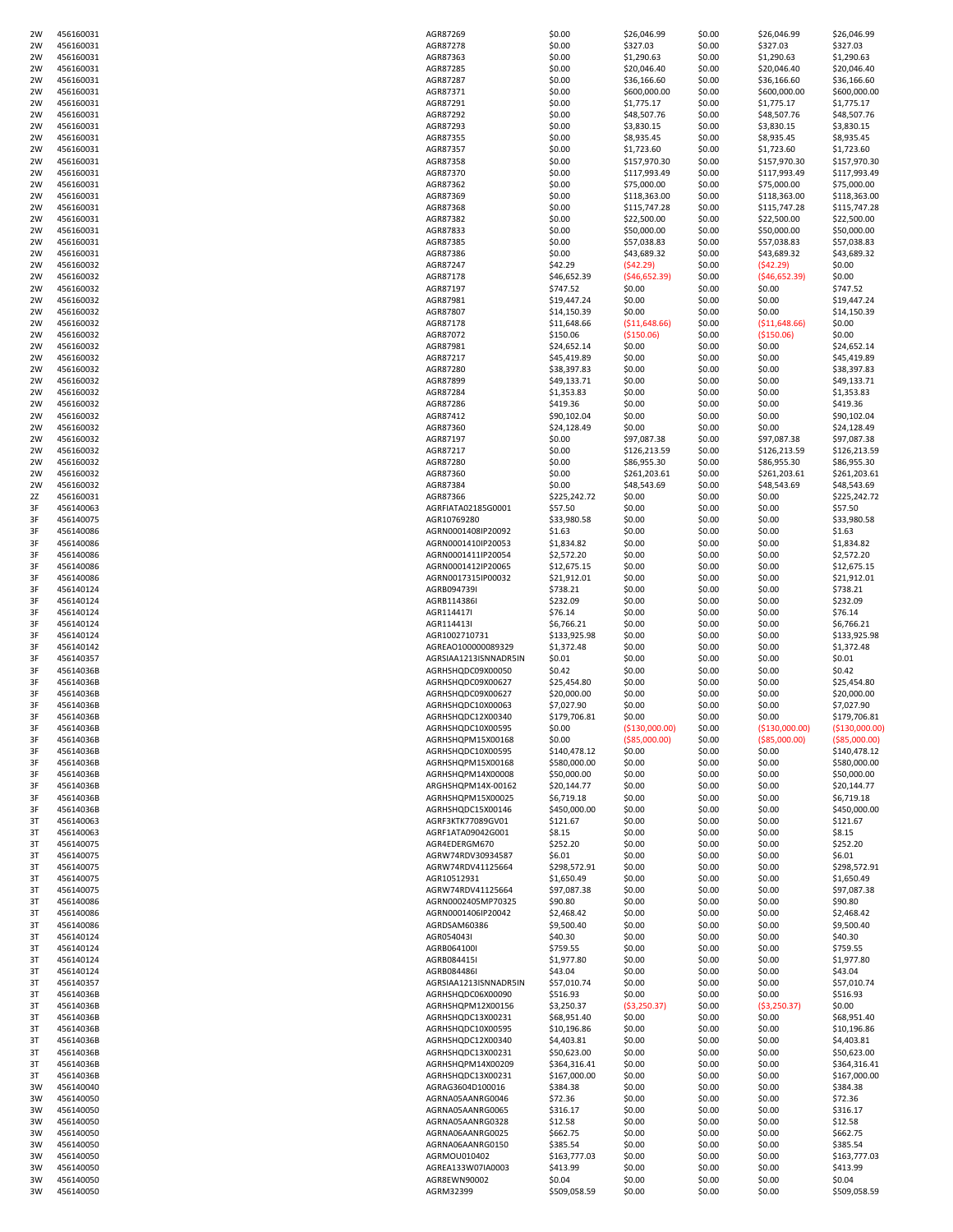| 3W | 456140050 | AGRMOU010402            | \$97,087.38    | \$0.00         | \$0.00 | \$0.00         | \$97,087.38    |
|----|-----------|-------------------------|----------------|----------------|--------|----------------|----------------|
| 3W | 456140050 | AGR9EWN90002            | \$3,866.08     | \$0.00         | \$0.00 | \$0.00         | \$3,866.08     |
| 3W | 456140050 | AGR9EWN90002            | \$11,870.87    | \$0.00         | \$0.00 | \$0.00         | \$11,870.87    |
| 3W | 456140050 | AGRM101416              | \$19,422.33    | \$0.00         | \$0.00 | \$0.00         | \$19,422.33    |
| 3W | 456140050 | AGR20130015000000       | \$25,552.16    | \$0.00         | \$0.00 | \$0.00         | \$25,552.16    |
| 3W | 456140050 | AGR201300230000         | \$2,007.03     | \$0.00         | \$0.00 | \$0.00         | \$2,007.03     |
| 3W | 456140050 | AGR9EWN90002            | \$8,737.52     | \$0.00         | \$0.00 | \$0.00         | \$8,737.52     |
| 3W | 456140050 | AGR20130028000001       | \$127,397.87   | \$0.00         | \$0.00 | \$0.00         | \$127,397.87   |
| 3W | 456140050 | AGR9EWN90002            | \$1.29         | \$0.00         | \$0.00 | \$0.00         | \$1.29         |
| 3W | 456140050 | AGR201300230002         | \$237,843.91   | \$0.00         | \$0.00 | \$0.00         | \$237,843.91   |
|    |           |                         |                |                |        |                |                |
| 3W | 456140050 | AGR20130015000000       | \$0.00         | \$2,805,054.37 | \$0.00 | \$2,805,054.37 | \$2,805,054.37 |
| 3W | 456140050 | AGR60NANB15D276         | \$0.00         | \$9,708.74     | \$0.00 | \$9,708.74     | \$9,708.74     |
| 3W | 456140124 | AGRB104300I             | \$72.80        | \$0.00         | \$0.00 | \$0.00         | \$72.80        |
| 3W | 456140124 | AGR100274341            | \$268,546.83   | \$0.00         | \$0.00 | \$0.00         | \$268,546.83   |
| 3W | 456140160 | AGR501301T217           | \$0.87         | \$0.00         | \$0.00 | \$0.00         | \$0.87         |
| 3W | 456140170 | AGRDTFA0301X90030       | \$2,532.20     | \$0.00         | \$0.00 | \$0.00         | \$2,532.20     |
| 3W | 456140180 | AGRDW8993054501         | \$7,826.04     | \$0.00         | \$0.00 | \$0.00         | \$7,826.04     |
| 3W | 456140180 | AGRDW89938926           | \$132.52       | \$0.00         | \$0.00 | \$0.00         | \$132.52       |
|    |           |                         |                |                |        |                |                |
| 3W | 456140180 | AGRDW8992167801         | \$50.65        | \$0.00         | \$0.00 | \$0.00         | \$50.65        |
| 3W | 456140196 | AGRS56350D              | \$258.04       | \$0.00         | \$0.00 | \$0.00         | \$258.04       |
| 3W | 456140196 | AGRT1201W               | \$271.59       | \$0.00         | \$0.00 | \$0.00         | \$271.59       |
| 3W | 456140196 | AGRT467X                | \$1,673.69     | \$0.00         | \$0.00 | \$0.00         | \$1,673.69     |
| 3W | 456140196 | AGRNNJ05HE71I           | \$20,870.32    | \$0.00         | \$0.00 | \$0.00         | \$20,870.32    |
| 3W | 456140196 | AGRNNM06AA69I           | \$229.09       | \$0.00         | \$0.00 | \$0.00         | \$229.09       |
| 3W | 456140196 | AGRNNM06AA69I           | \$1,378.14     | \$0.00         | \$0.00 | \$0.00         | \$1,378.14     |
| 3W | 456140196 | AGRNNH09AL94I           | \$3.66         | \$0.00         | \$0.00 | \$0.00         | \$3.66         |
| 3W | 456140196 | AGRNNM09AA38I           | \$6.11         | \$0.00         | \$0.00 | \$0.00         | \$6.11         |
|    |           |                         |                |                |        |                |                |
| 3W | 456140196 | AGRNNJ07HC73I           | \$0.26         | \$0.00         | \$0.00 | \$0.00         | \$0.26         |
| 3W | 456140196 | AGRNNJ07HE78I           | \$360,508.07   | \$0.00         | \$0.00 | \$0.00         | \$360,508.07   |
| 3W | 456140196 | AGRNNL11AA35I           | \$975.49       | ( \$975.49)    | \$0.00 | (5975.49)      | \$0.00         |
| 3W | 456140196 | AGRNNJ13HE07I           | \$445.58       | \$0.00         | \$0.00 | \$0.00         | \$445.58       |
| 3W | 456140196 | AGRNNJ12HA64I           | \$3,737,763.56 | (59,708.74)    | \$0.00 | (59,708.74)    | \$3,728,054.82 |
| 3W | 456140196 | AGRNNG13WF87I           | \$113,988.19   | \$0.00         | \$0.00 | \$0.00         | \$113,988.19   |
| 3W | 456140196 | AGRRPO201503-0001       | \$39,069.28    | \$0.00         | \$0.00 | \$0.00         | \$39,069.28    |
| 3W | 456140196 | ARGNNL15AA05I           | \$37,811.68    | (537, 457.23)  | \$0.00 | (537, 457.23)  | \$354.45       |
|    |           |                         |                |                |        |                |                |
| 3W | 456140196 | AGRNNG14WF16I           | \$44,178.93    | \$0.00         | \$0.00 | \$0.00         | \$44,178.93    |
| 3W | 456140196 | AGRNNJ15HP16I           | \$4,629.34     | \$0.00         | \$0.00 | \$0.00         | \$4,629.34     |
| 3W | 456140196 | AGRNNL15AA13I           | \$155,339.81   | \$0.00         | \$0.00 | \$0.00         | \$155,339.81   |
| 3W | 456140196 | AGRNNJ15HP16I           | \$0.00         | \$35,859.96    | \$0.00 | \$35,859.96    | \$35,859.96    |
| 3W | 456140196 | AGRNNJ16HP16I           | \$0.00         | \$1,456,310.68 | \$0.00 | \$1,456,310.68 | \$1,456,310.68 |
| 3W | 456140200 | AGRDMR0439199           | \$2,193.60     | \$0.00         | \$0.00 | \$0.00         | \$2,193.60     |
| 3W | 456140220 | AGRRWWN05BNL            | \$527,491.57   | \$0.00         | \$0.00 | \$0.00         | \$527,491.57   |
| 3W | 456140220 | AGRY1DA1029             | \$108.32       | \$0.00         | \$0.00 | \$0.00         | \$108.32       |
|    | 456140220 | AGRY1RR9004             | \$16,355.37    | \$0.00         | \$0.00 | \$0.00         | \$16,355.37    |
| 3W |           |                         |                |                |        |                |                |
| 3W | 456140220 | AGRF32EB997320          | \$11,278.07    | \$0.00         | \$0.00 | \$0.00         | \$11,278.07    |
| 3W | 456140220 | AGRF32EB997320          | \$50,054.00    | \$0.00         | \$0.00 | \$0.00         | \$50,054.00    |
| 3W | 456140220 | AGRY1GM120701           | \$1,872,290.05 | \$0.00         | \$0.00 | \$0.00         | \$1,872,290.05 |
| 3W | 456140220 | AGRY1AA3009             | \$4,499.65     | \$0.00         | \$0.00 | \$0.00         | \$4,499.65     |
| 3W | 456140220 | AGRY1GM0080             | \$537.35       | \$0.00         | \$0.00 | \$0.00         | \$537.35       |
| 3W | 456140220 | AGRR21EB012707          | \$12,417.93    | \$0.00         | \$0.00 | \$0.00         | \$12,417.93    |
| 3W | 456140220 | AGR12FED1204064         | \$152,272.29   | \$0.00         | \$0.00 | \$0.00         | \$152,272.29   |
|    |           |                         |                |                |        |                |                |
| 3W | 456140220 | AGRAAA12001001          | \$35,616.06    | \$0.00         | \$0.00 | \$0.00         | \$35,616.06    |
| 3W | 456140220 | AGRAGM12002001          | \$4,031,300.00 | \$0.00         | \$0.00 | \$0.00         | \$4,031,300.00 |
| 3W | 456140220 | AGRNIHGRANTS            | \$859,161.14   | \$0.00         | \$0.00 | \$0.00         | \$859,161.14   |
| 3W | 456140220 | AGRAGM12002001          | \$3,283,360.00 | \$0.00         | \$0.00 | \$0.00         | \$3,283,360.00 |
| 3W | 456140220 | AGRAAA12001002          | \$202,441.53   | \$0.00         | \$0.00 | \$0.00         | \$202,441.53   |
| 3W | 456140220 | AGRNIHGRANTS            | \$828,632.00   | \$0.00         | \$0.00 | \$0.00         | \$828,632.00   |
| 3W | 456140220 | AGRAGM12001001          | \$183,118.06   | \$0.00         | \$0.00 | \$0.00         | \$183,118.06   |
| 3W | 456140220 | AGRR21AI113565          | \$321,132.65   | \$0.00         | \$0.00 | \$0.00         | \$321,132.65   |
|    |           |                         |                |                |        |                |                |
| 3W | 456140220 | AGRNIHGRANTS            | \$822,752.00   | \$0.00         | \$0.00 | \$0.00         | \$822,752.00   |
| 3W | 456140220 | AGRY1RR110501           | \$8,933.85     | (58,933.85)    | \$0.00 | ( \$8,933.85)  | \$0.00         |
| 3W | 456140220 | AGRY1GM120701           | \$300,000.00   | \$0.00         | \$0.00 | \$0.00         | \$300,000.00   |
| 3W | 456140220 | AGRR21AI113565          | \$236,160.00   | \$0.00         | \$0.00 | \$0.00         | \$236,160.00   |
| 3W | 456140220 | AGRNRCHQ6014D0012       | \$2,297,683.59 | \$0.00         | \$0.00 | \$0.00         | \$2,297,683.59 |
| 3W | 456140220 | AGRY1CO120601           | \$0.00         | \$8,933.85     | \$0.00 | \$8,933.85     | \$8,933.85     |
| 3W | 456140280 | AGRW10080               | \$10,071.02    | \$0.00         | \$0.00 | \$0.00         | \$10,071.02    |
| 3W | 456140351 | AGRSIAA02NPMNA          | \$6,056.02     | \$0.00         | \$0.00 | \$0.00         | \$6,056.02     |
|    | 456140351 | AGRSIAA02NPMNA2         | \$2.00         | \$0.00         | \$0.00 | \$0.00         | \$2.00         |
| 3W |           |                         |                |                |        |                |                |
| 3W | 456140351 | AGR05474                | \$201,872.49   | \$0.00         | \$0.00 | \$0.00         | \$201,872.49   |
| 3W | 456140351 | AGRRWWFO                | \$394,234.20   | \$0.00         | \$0.00 | \$0.00         | \$394,234.20   |
| 3W | 456140351 | AGRSIAA02NPMNA4         | \$1,373,415.68 | \$0.00         | \$0.00 | \$0.00         | \$1,373,415.68 |
| 3W | 456140351 | AGRSIAA07ISNMNSA3       | \$58,364.35    | \$0.00         | \$0.00 | \$0.00         | \$58,364.35    |
| 3W | 456140351 | AGRSIAA08ISNMNSA3       | \$409.71       | \$0.00         | \$0.00 | \$0.00         | \$409.71       |
| 3W | 456140351 | AGRSIAA09ISNMNSA15      | \$123,016.99   | \$0.00         | \$0.00 | \$0.00         | \$123,016.99   |
| 3W | 456140351 | AGRSIAA11ISNMNSA15      | \$189,102.81   | \$0.00         | \$0.00 | \$0.00         | \$189,102.81   |
| 3W | 456140351 | AGRSIAA10ISNMNSA12      | \$1,025.05     | \$0.00         | \$0.00 | \$0.00         | \$1,025.05     |
| 3W | 456140351 | AGRSIAA12ISNMNSA09      | \$764,628.37   | \$0.00         | \$0.00 | \$0.00         | \$764,628.37   |
|    | 456140351 | AGRSIAA13ISNMNSA2       |                | \$0.00         | \$0.00 | \$0.00         |                |
| 3W |           |                         | \$4,101,156.71 |                |        |                | \$4,101,156.71 |
| 3W | 456140351 | AGR1931CP14Y0001-140001 | \$4,715,012.65 | \$0.00         | \$0.00 | \$0.00         | \$4,715,012.65 |
| 3W | 456140351 | AGR1931CP14Y0001        | \$0.00         | \$6,500,000.00 | \$0.00 | \$6,500,000.00 | \$6,500,000.00 |
| 3W | 456140352 | AGRSIAA03NPMNA4         | \$8,200.00     | \$0.00         | \$0.00 | \$0.00         | \$8,200.00     |
| 3W | 456140352 | AGRSIAA05NPPTR02        | \$95.26        | \$0.00         | \$0.00 | \$0.00         | \$95.26        |
| 3W | 456140352 | AGRSIAA06ISN            | \$175.17       | \$0.00         | \$0.00 | \$0.00         | \$175.17       |
| 3W | 456140352 | AGRSIAA07ISN            | \$46.59        | \$0.00         | \$0.00 | \$0.00         | \$46.59        |
| 3W | 456140352 | AGRSIAA08ISN            | \$39.54        | \$0.00         | \$0.00 | \$0.00         | \$39.54        |
| 3W | 456140352 | AGRSIAA12ISNCTR01       | \$623.41       | \$0.00         | \$0.00 | \$0.00         | \$623.41       |
|    |           |                         |                |                |        |                |                |
| 3W | 456140352 | AGRSIAA10ISNCTR10       | \$25,857.13    | \$0.00         | \$0.00 | \$0.00         | \$25,857.13    |
| 3W | 456140352 | AGR1931CM14Y0004-140001 | \$45,258.19    | \$0.00         | \$0.00 | \$0.00         | \$45,258.19    |
| 3W | 456140352 | AGR1931CM15Y0007        | \$505,781.55   | \$0.00         | \$0.00 | \$0.00         | \$505,781.55   |
| 3W | 456140354 | AGRAIDOFDAP1500003      | \$86,963.11    | \$0.00         | \$0.00 | \$0.00         | \$86,963.11    |
| 3W | 456140354 | AGRAIDOFDAP1500003      | \$0.00         | \$121,359.22   | \$0.00 | \$121,359.22   | \$121,359.22   |
| 3W | 456140357 | AGRS-OES-10-IAA-0021    | \$6.34         | \$0.00         | \$0.00 | \$0.00         | \$6.34         |
| 3W | 456140357 | AGR13FINOGA023          | \$28.44        | (528.44)       | \$0.00 | (528.44)       | \$0.00         |
| 3W | 456140357 | AGRS-OES-09-IAA-0022    | \$211.96       | \$0.00         | \$0.00 | \$0.00         | \$211.96       |
|    |           |                         |                |                |        |                |                |
| 3W | 456140357 | AGR14FINOGA0121         | \$26,008.75    | \$0.00         | \$0.00 | \$0.00         | \$26,008.75    |
| 3W | 456140357 | AGR14FINOGA0241         | \$12,710.35    | (512, 710.35)  | \$0.00 | ( \$12,710.35) | \$0.00         |
| 3W | 456140357 | AGR1931BH13Y0002-0001   | \$6,708.87     | \$0.00         | \$0.00 | \$0.00         | \$6,708.87     |
| 3W | 456140357 | AGR1931BH13Y0002-0001   | \$260.99       | \$0.00         | \$0.00 | \$0.00         | \$260.99       |
| 3W | 456140358 | AGR065067A              | \$851.70       | \$0.00         | \$0.00 | \$0.00         | \$851.70       |
| 3W | 456140358 | AGR903717               | \$43,756.46    | \$0.00         | \$0.00 | \$0.00         | \$43,756.46    |
| 3W | 456140358 | AGRS03717               | \$166.79       | \$0.00         | \$0.00 | \$0.00         | \$166.79       |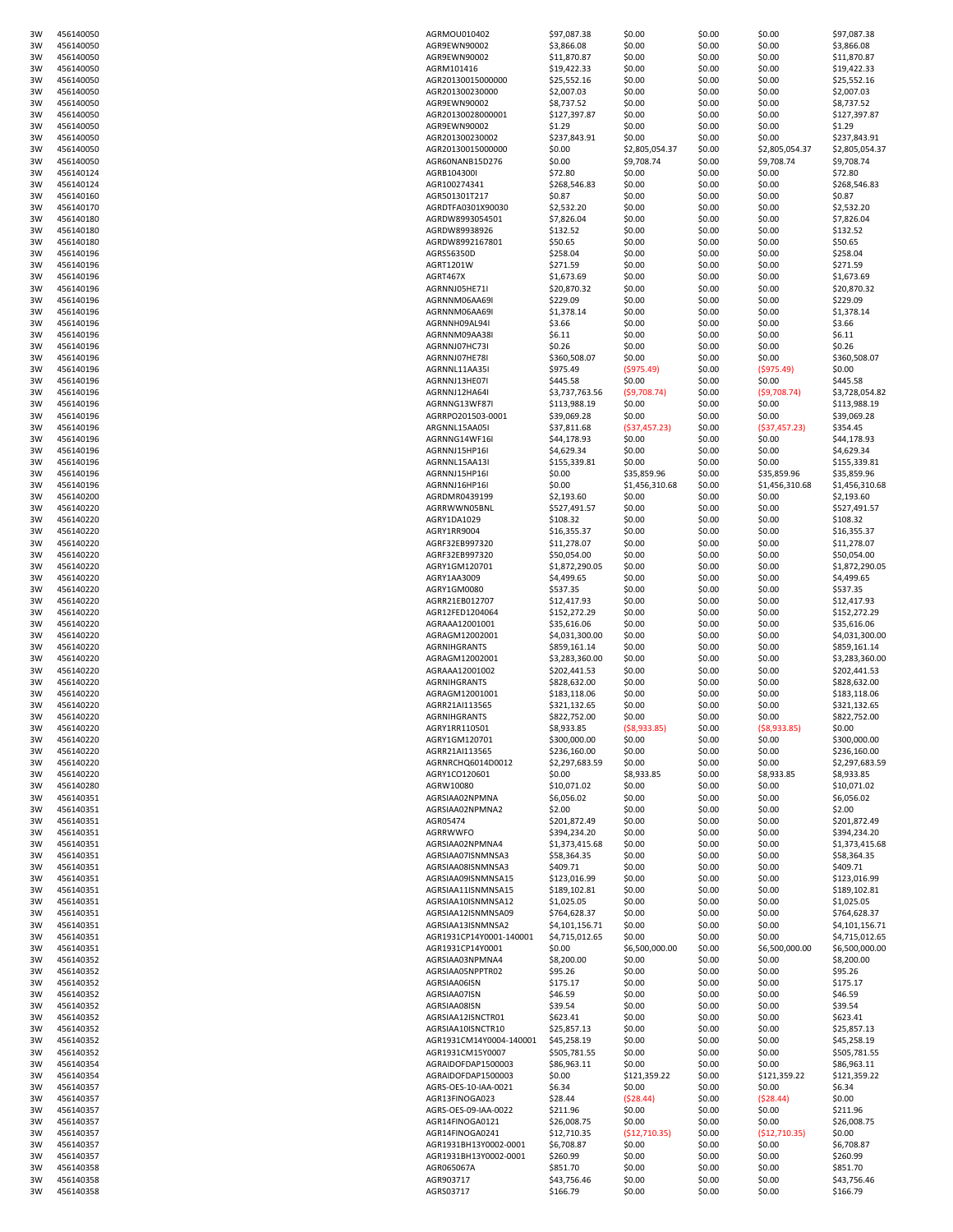| 3W              | 456140358              |              | AGRSOES10IAA0024              | \$121.25                    | \$0.00                       | \$0.00           | \$0.00                       | \$121.25                     |
|-----------------|------------------------|--------------|-------------------------------|-----------------------------|------------------------------|------------------|------------------------------|------------------------------|
| 3W              | 456140358              |              | AGR017316                     | \$83,084.91                 | \$0.00                       | \$0.00           | \$0.00                       | \$83,084.91                  |
| 3W              | 456140371              |              | 189J2992                      | \$0.01                      | \$0.00                       | \$0.00           | \$0.00                       | \$0.01                       |
| 3W              | 456140371              |              | 189J4140                      | \$3,429.21                  | \$0.00                       | \$0.00           | \$0.00                       | \$3,429.21<br>\$0.00         |
| 3W<br>3W        | 456140371<br>456140371 |              | 189QBC02<br>189QBD02          | \$4,450.13<br>\$119,268.83  | (54, 450.13)<br>\$0.00       | \$0.00<br>\$0.00 | (54, 450.13)<br>\$0.00       | \$119,268.83                 |
| 3W              | 456140371              |              | 189QBE02                      | \$1,335.80                  | (51, 335.80)                 | \$0.00           | (\$1,335.80)                 | \$0.00                       |
| 3W              | 456140371              |              | 189Q4231                      | \$23,182.34                 | \$0.00                       | \$0.00           | \$0.00                       | \$23,182.34                  |
| 3W              | 456140371              |              | 189QBC02                      | \$101,941.75                | ( \$101, 941.75)             | \$0.00           | ( \$101, 941.75)             | \$0.00                       |
| 3W              | 456140371              |              | 189QBD02                      | \$73,786.42                 | \$0.00                       | \$0.00           | \$0.00                       | \$73,786.42                  |
| 3W              | 456140371<br>456140371 |              | 189QBV02                      | \$9,993.07                  | \$0.00                       | \$0.00           | \$0.00                       | \$9,993.07                   |
| 3W<br>3W        | 456140371              |              | 189QBI02<br>189QBE02          | \$85,331.43<br>\$14,563.11  | \$0.00<br>( \$14,563.11)     | \$0.00<br>\$0.00 | \$0.00<br>( \$14,563.11)     | \$85,331.43<br>\$0.00        |
| 3W              | 456140371              |              | AGRNRCHQ2514D0002             | \$1,353,048.44              | \$0.00                       | \$0.00           | \$0.00                       | \$1,353,048.44               |
| 3W              | 456140371              |              | 189QBI02                      | \$0.00                      | \$58,252.43                  | \$0.00           | \$58,252.43                  | \$58,252.43                  |
| 3W              | 456140371              |              | AGRNRCHQ2514D0002             | \$0.00                      | \$101,941.75                 | \$0.00           | \$101,941.75                 | \$101,941.75                 |
| 3W              | 456140374              |              | 189L2590                      | \$133.81                    | \$0.00                       | \$0.00           | \$0.00                       | \$133.81                     |
| 3W              | 456140374              |              | 189W6139                      | \$0.01                      | \$0.00                       | \$0.00           | \$0.00                       | \$0.01                       |
| 3W              | 456140374              |              | 189Y6833                      | \$145.88                    | \$0.00<br>\$0.00             | \$0.00           | \$0.00                       | \$145.88                     |
| 3W<br>3W        | 456140374<br>456140374 |              | 189N6112<br>189N6876          | \$0.02<br>\$2,475.79        | (52, 475.79)                 | \$0.00<br>\$0.00 | \$0.00<br>(52, 475.79)       | \$0.02<br>\$0.00             |
| 3W              | 456140374              |              | 189N6998                      | \$197.49                    | (5197.49)                    | \$0.00           | (5197.49)                    | \$0.00                       |
| 3W              | 456140374              |              | 189N6542                      | \$44.08                     | (544.08)                     | \$0.00           | (544.08)                     | \$0.00                       |
| 3W              | 456140374              |              | 189N6765                      | \$230.40                    | \$0.00                       | \$0.00           | \$0.00                       | \$230.40                     |
| 3W              | 456140374              |              | 189V6150                      | \$29,137.54                 | \$0.00                       | \$0.00           | \$0.00                       | \$29,137.54                  |
| 3W              | 456140374              |              | 189N6796                      | \$106,265.16                | \$0.00                       | \$0.00           | \$0.00                       | \$106,265.16                 |
| 3W<br>3W        | 456140374<br>456140374 |              | AGRNRCHQ6014D0024<br>189N6859 | \$7,633.47<br>\$561.39      | \$0.00<br>\$0.00             | \$0.00<br>\$0.00 | \$0.00<br>\$0.00             | \$7,633.47<br>\$561.39       |
| 3W              | 456140374              |              | 189V6150                      | \$9,708.74                  | \$0.00                       | \$0.00           | \$0.00                       | \$9,708.74                   |
| 3W              | 456140374              |              | 189V6036                      | \$3,085.77                  | \$0.00                       | \$0.00           | \$0.00                       | \$3,085.77                   |
| 3W              | 456140374              |              | 189V6196                      | \$96,881.75                 | \$0.00                       | \$0.00           | \$0.00                       | \$96,881.75                  |
| 3W              | 456140374              |              | 189N6980                      | \$144,428.35                | \$0.00                       | \$0.00           | \$0.00                       | \$144,428.35                 |
| 3W              | 456140374              |              | 189V6415                      | \$48,250.60                 | \$0.00                       | \$0.00           | \$0.00                       | \$48,250.60                  |
| 3W              | 456140374              |              | 189V6400                      | \$38,287.08                 | \$0.00                       | \$0.00           | \$0.00                       | \$38,287.08                  |
| 3W<br>3W        | 456140374<br>456140374 |              | 189V6462<br>AGRNRCHQ6014D0010 | \$29,517.87<br>\$139,177.00 | \$0.00<br>\$0.00             | \$0.00<br>\$0.00 | \$0.00<br>\$0.00             | \$29,517.87<br>\$139,177.00  |
| 3W              | 456140374              |              | AGRNRCHQ6014D0012             | \$85,858.94                 | \$0.00                       | \$0.00           | \$0.00                       | \$85,858.94                  |
| 3W              | 456140374              |              | AGRNRCHQ6014D0024             | \$120,117.01                | \$0.00                       | \$0.00           | \$0.00                       | \$120,117.01                 |
| 3W              | 456140374              |              | AGRNRCHQ6014D0023             | \$95,029.34                 | \$0.00                       | \$0.00           | \$0.00                       | \$95,029.34                  |
| 3W              | 456140374              |              | AGRNRCHQ6014D0026             | \$2,870.39                  | \$0.00                       | \$0.00           | \$0.00                       | \$2,870.39                   |
| 3W              | 456140374              |              | AGRNRCHQ6015D0006             | \$165,550.09                | \$0.00                       | \$0.00           | \$0.00                       | \$165,550.09                 |
| 3W              | 456140374              |              | AGRNRCHQ6015D0013             | \$93,258.64                 | \$0.00                       | \$0.00           | \$0.00                       | \$93,258.64                  |
| 3W<br>3W        | 456140374<br>456140374 |              | AGRNRCHQ6015D0009<br>189V6196 | \$16,496.78<br>\$0.00       | \$0.00<br>\$132,683.50       | \$0.00<br>\$0.00 | \$0.00<br>\$132,683.50       | \$16,496.78<br>\$132,683.50  |
| 3W              | 456140374              |              | 189V6400                      | \$0.00                      | \$24,271.84                  | \$0.00           | \$24,271.84                  | \$24,271.84                  |
| 3W              | 456140374              |              | 189V6462                      | \$0.00                      | \$14,667.96                  | \$0.00           | \$14,667.96                  | \$14,667.96                  |
| 3W              | 456140374              |              | AGRNRCHQ6015D0006             | \$0.00                      | \$233,009.71                 | \$0.00           | \$233,009.71                 | \$233,009.71                 |
| 3W              | 456140374              |              | AGRNRCHQ6015D0013             | \$0.00                      | \$81,040.78                  | \$0.00           | \$81,040.78                  | \$81,040.78                  |
| 3W              | 456140374              |              | AGRNRCHQ6015D0009             | \$0.00                      | \$77,669.90                  | \$0.00           | \$77,669.90                  | \$77,669.90                  |
| 3W              | 456140375              |              | 189N7510<br>189N7510          | \$836,801.57                | \$0.00                       | \$0.00           | \$0.00                       | \$836,801.57                 |
| 3W<br>3W        | 456140375<br>45614036B |              | AGRHSHQPM14X00008             | \$0.00<br>\$241.68          | \$1,000,970.87<br>\$0.00     | \$0.00<br>\$0.00 | \$1,000,970.87<br>\$0.00     | \$1,000,970.87<br>\$241.68   |
| 3Z              | 456140357              |              | AGRSOES10IAA0024              | \$45.77                     | \$0.00                       | \$0.00           | \$0.00                       | \$45.77                      |
| 3Z              | 456140357              |              | AGR 19318814Y0007-140001      | \$26,630.00                 | \$0.00                       | \$0.00           | \$0.00                       | \$26,630.00                  |
| 3Z              | 456140357              |              | AGR-S-OES-12-IA-0010          | \$50,097.09                 | \$0.00                       | \$0.00           | \$0.00                       | \$50,097.09                  |
| 3Z              | 456140357              |              | AGR-S-OES-12-IA-0010          | \$0.00                      | \$46,990.29                  | \$0.00           | \$46,990.29                  | \$46,990.29                  |
| AD              | PS0202132              |              |                               | \$38,795.51                 | \$0.00                       | \$0.00           | \$0.00                       | \$38,795.51                  |
| BG<br>ВG        | CJ0100000<br>CJ0100000 |              |                               | \$0.00<br>\$196,813.77      | \$35,735.00<br>\$0.00        | \$0.00<br>\$0.00 | \$35,735.00<br>\$0.00        | \$35,735.00<br>\$196,813.77  |
| BG              | CJ0100000              | ARPA-0001249 |                               | \$739,208.50                | \$0.00                       | \$0.00           | \$0.00                       | \$739,208.50                 |
| BG              | CJ0100000              | ARPA-0001250 |                               | \$350,000.00                | \$0.00                       | \$0.00           | \$0.00                       | \$350,000.00                 |
| ΒG              | CJ0200000              |              |                               | \$1,715.20                  | \$0.00                       | \$0.00           | \$0.00                       | \$1,715.20                   |
| ΒN              | TE1101000              |              |                               | \$0.00                      | \$9,320.00                   | \$0.00           | \$9,320.00                   | \$9,320.00                   |
| ΒN              | TE1103000              |              |                               | \$77,218.01                 | \$0.00                       | \$0.00           | \$0.00                       | \$77,218.01                  |
| ΒN<br>ΒN        | TE1103000<br>TE1104000 |              |                               | \$0.00<br>\$0.00            | \$20,610.00<br>\$1,919.00    | \$0.00<br>\$0.00 | \$20,610.00<br>\$1,919.00    | \$20,610.00<br>\$1,919.00    |
| ΒN              | TE1201000              |              |                               | \$137,939.43                | \$0.00                       | \$0.00           | \$0.00                       | \$137,939.43                 |
| ΒN              | TE1201000              |              |                               | \$0.00                      | \$26,444.00                  | \$0.00           | \$26,444.00                  | \$26,444.00                  |
| ΒN              | TE1301000              |              |                               | \$898.42                    | \$35,113.00                  | \$0.00           | \$35,113.00                  | \$36,011.42                  |
| BN              | TE1400000              |              |                               | \$0.00                      | \$1,250.00                   | \$0.00           | \$1,250.00                   | \$1,250.00                   |
| ΒN              | TF0000000              |              |                               | \$0.00                      | \$2,495.00                   | \$0.00           | \$2,495.00                   | \$2,495.00                   |
| ΒN<br>CN        | TG0100000<br>AF0440000 |              |                               | \$513.91<br>\$19,851.61     | \$0.00<br>\$0.00             | \$0.00<br>\$0.00 | \$0.00<br>\$0.00             | \$513.91<br>\$19,851.61      |
| CN              | AF0440000              |              |                               | \$0.00                      | \$9,800.00                   | \$0.00           | \$9,800.00                   | \$9,800.00                   |
| CN              | AF5810000              |              |                               | \$88,084.23                 | \$0.00                       | \$0.00           | \$0.00                       | \$88,084.23                  |
| CN              | AF5810000              |              |                               | \$0.00                      | \$302,250.00                 | \$0.00           | \$302,250.00                 | \$302,250.00                 |
| CN              | AF5832020              |              |                               | \$169,726.18                | \$0.00                       | \$0.00           | \$0.00                       | \$169,726.18                 |
| CN              | AF5832020              |              |                               | \$0.00                      | \$340,535.00                 | \$0.00           | \$340,535.00                 | \$340,535.00                 |
| <b>CN</b><br>CN | AF5832030<br>AF5832030 | NE-0301604   |                               | \$185,190.48<br>\$30,545.88 | \$0.00<br>\$0.00             | \$0.00<br>\$0.00 | \$0.00<br>\$0.00             | \$185,190.48<br>\$30,545.88  |
| <b>CN</b>       | AF5832030              |              |                               | \$0.00                      | \$215,300.00                 | \$0.00           | \$215,300.00                 | \$215,300.00                 |
| CN              | AF5855000              |              |                               | \$141,761.12                | \$0.00                       | \$0.00           | \$0.00                       | \$141,761.12                 |
| <b>CN</b>       | AF5855000              |              |                               | \$0.00                      | \$40,300.00                  | \$0.00           | \$40,300.00                  | \$40,300.00                  |
| CN              | NT0104000              |              |                               | \$359,755.22                | \$0.00                       | \$0.00           | \$0.00                       | \$359,755.22                 |
| CN              | RC0113000              |              |                               | \$1,331.44                  | (51, 331.44)                 | \$0.00           | (51, 331.44)                 | \$0.00                       |
| <b>CN</b><br>CN | RC0424000<br>RC0424000 |              |                               | \$14,436.40<br>\$0.00       | \$0.00<br>\$85,000.00        | \$0.00<br>\$0.00 | \$0.00<br>\$85,000.00        | \$14,436.40<br>\$85,000.00   |
| FO              | GD2540101              |              |                               | \$76,656.06                 | \$0.00                       | \$0.00           | \$0.00                       | \$76,656.06                  |
| FO              | GD2540200              |              |                               | \$283,160.28                | \$0.00                       | \$0.00           | \$0.00                       | \$283,160.28                 |
| FO              | GD2540250              |              |                               | \$38,022.43                 | \$0.00                       | \$0.00           | \$0.00                       | \$38,022.43                  |
| FO              | GD2540600              |              |                               | \$137.38                    | \$0.00                       | \$0.00           | \$0.00                       | \$137.38                     |
| FO              | GD2540980              |              |                               | \$240,902.93                | \$0.00                       | \$0.00           | \$0.00                       | \$240,902.93                 |
| FO              | GD5001000              |              |                               | \$66,808.81                 | \$0.00                       | \$0.00           | \$0.00                       | \$66,808.81                  |
| FO<br>FO        | GD6020100<br>GD6020300 |              |                               | \$0.00<br>\$0.00            | \$153,931.00<br>\$531,726.00 | \$0.00<br>\$0.00 | \$153,931.00<br>\$531,726.00 | \$153,931.00<br>\$531,726.00 |
| FO              | GD6020400              |              |                               | \$0.00                      | \$18,086.00                  | \$0.00           | \$18,086.00                  | \$18,086.00                  |
| FO              | GD6020900              |              |                               | \$0.00                      | \$348,858.00                 | \$0.00           | \$348,858.00                 | \$348,858.00                 |
| FO              | GD6050100              |              |                               | \$0.00                      | \$150,000.00                 | \$0.00           | \$150,000.00                 | \$150,000.00                 |
| <b>NM</b>       | NN5010000              |              |                               | \$414,967.47                | \$0.00                       | \$0.00           | \$0.00                       | \$414,967.47                 |
| <b>NS</b>       | CT8401000              |              |                               | \$0.00                      | \$281,664.40                 | \$0.00           | \$281,664.40                 | \$281,664.40                 |
| <b>NS</b>       | CT8404010              |              |                               | \$0.00                      | \$126,665.98                 | \$0.00           | \$126,665.98                 | \$126,665.98                 |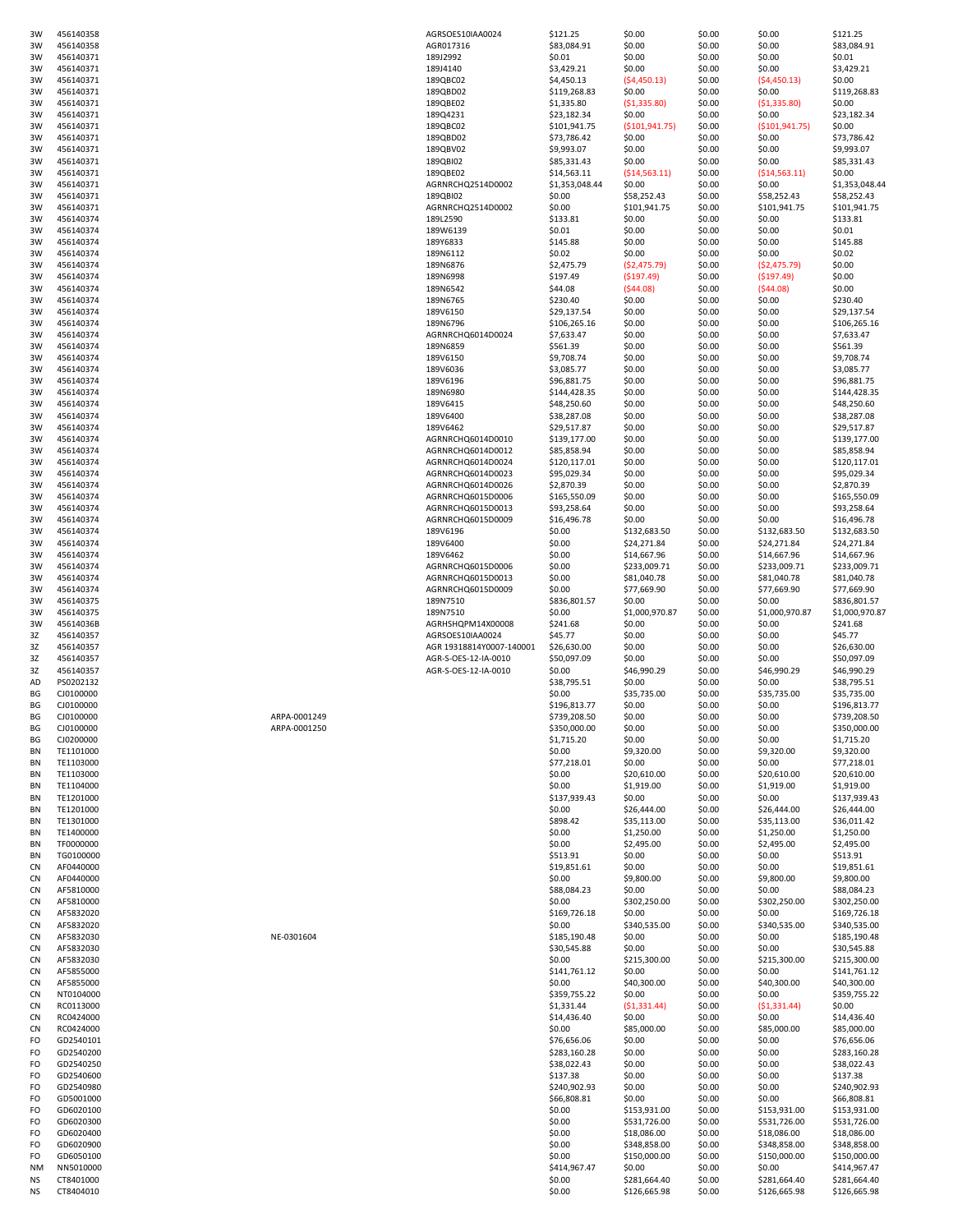| ΝS        | CT8405010              |              |              | \$0.00                 | \$36,666.62            | \$0.00           | \$36,666.62            | \$36,666.62                  |
|-----------|------------------------|--------------|--------------|------------------------|------------------------|------------------|------------------------|------------------------------|
| NS.       | DN1001011              |              |              | \$0.00                 | \$891,510.00           | \$0.00           | \$891,510.00           | \$891,510.00                 |
| ΝS        | DN2001000              |              |              | \$0.00                 | \$381,699.49           | \$0.00           | \$381,699.49           | \$381,699.49                 |
| <b>NS</b> | DN3001010              |              |              | \$0.00                 | \$105,995.00           | \$0.00           | \$105,995.00           | \$105,995.00                 |
| <b>NS</b> | DN4001010              |              |              | \$0.00                 | \$625,000.00           | \$0.00           | \$625,000.00           | \$625,000.00                 |
| <b>NS</b> | NN2001000              |              |              | \$423,982.82           | \$0.00                 | \$0.00           | \$0.00                 | \$423,982.82                 |
| ΝS        | NN2001000              |              |              | \$0.00                 | \$455,698.00           | \$0.00           | \$455,698.00           | \$455,698.00                 |
| <b>NS</b> | NN4009010              |              |              | \$341,595.92           | \$0.00                 | \$0.00           | \$0.00                 | \$341,595.92                 |
| <b>NS</b> | NN4009010              |              |              | \$0.00                 | \$145,795.23           | (\$145,795.23)   | \$0.00                 | \$0.00                       |
|           |                        |              |              |                        |                        |                  |                        |                              |
| <b>NS</b> | NN4009020              |              |              | \$1,112,561.62         | \$0.00                 | \$0.00           | \$0.00                 | \$1,112,561.62               |
| <b>NS</b> | NN4009020              |              |              | \$0.00                 | \$244,071.12           | ( \$244,071.12)  | \$0.00                 | \$0.00                       |
| ΝS        | NN4009030              |              |              | \$104,330.44           | \$0.00                 | \$0.00           | \$0.00                 | \$104,330.44                 |
| <b>NS</b> | NN4009030              |              |              | \$0.00                 | \$43,680.00            | ( \$43,680.00)   | \$0.00                 | \$0.00                       |
| <b>NS</b> | NN4009040              |              |              | \$0.00                 | \$7,765.39             | (57, 765.39)     | \$0.00                 | \$0.00                       |
| <b>NS</b> | NN4010010              |              |              | \$10,025.52            | \$0.00                 | \$0.00           | \$0.00                 | \$10,025.52                  |
| <b>NS</b> | NN4010021              |              |              | \$132,080.70           | \$0.00                 | \$0.00           | \$0.00                 | \$132,080.70                 |
| <b>NS</b> | NN4011010              |              |              | \$493.94               | \$0.00                 | \$0.00           | \$0.00                 | \$493.94                     |
|           | NN4011010              |              |              | \$0.00                 | \$50,670.08            | \$0.00           | \$50,670.08            | \$50,670.08                  |
| ΝS        |                        |              |              |                        |                        |                  |                        |                              |
| <b>NS</b> | NN4011020              |              |              | \$96,157.66            | \$0.00                 | \$0.00           | \$0.00                 | \$96,157.66                  |
| <b>NS</b> | NN4011020              |              |              | \$0.00                 | \$118,228.09           | ( \$48, 546.84)  | \$69,681.25            | \$69,681.25                  |
| ΝS        | NN4012010              |              |              | \$78,671.16            | \$0.00                 | \$0.00           | \$0.00                 | \$78,671.16                  |
| <b>NS</b> | NN4012010              |              |              | \$0.00                 | \$53,387.09            | ( \$53, 387.09)  | \$0.00                 | \$0.00                       |
| ΝS        | NN4012030              |              |              | \$113,814.54           | \$0.00                 | \$0.00           | \$0.00                 | \$113,814.54                 |
| <b>NS</b> | NN4012030              |              |              | \$0.00                 | \$38,827.00            | ( \$16,463.19)   | \$22,363.81            | \$22,363.81                  |
| <b>NS</b> | NN4012040              |              |              | \$161,906.31           | \$0.00                 | \$0.00           | \$0.00                 | \$161,906.31                 |
| <b>NS</b> | NN5001010              |              |              | \$222,358.40           | \$0.00                 | \$0.00           | \$0.00                 | \$222,358.40                 |
|           |                        |              |              |                        |                        |                  |                        |                              |
| ΝS        | NN5002010              |              |              | \$6,889.36             | \$0.00                 | \$0.00           | \$0.00                 | \$6,889.36                   |
| ΝS        | NN5002010              |              |              | \$100,739.03           | \$0.00                 | \$0.00           | \$0.00                 | \$100,739.03                 |
| NS.       | NN5002010              |              |              | \$312,437.97           | \$0.00                 | \$0.00           | \$0.00                 | \$312,437.97                 |
| ΝS        | NN5002020              |              |              | \$62,261.85            | \$0.00                 | \$0.00           | \$0.00                 | \$62,261.85                  |
| <b>NS</b> | NN5002020              |              |              | \$2,973,229.42         | \$0.00                 | \$0.00           | \$0.00                 | \$2,973,229.42               |
| <b>NS</b> | NN5002020              |              |              | \$774,000.00           | \$0.00                 | \$0.00           | \$0.00                 | \$774,000.00                 |
| <b>NS</b> | NN5002020              |              |              | \$2,048,549.27         | \$0.00                 | \$0.00           | \$0.00                 | \$2,048,549.27               |
| ΝS        | NN5002040              |              |              | \$118,919.53           | \$0.00                 | \$0.00           | \$0.00                 | \$118,919.53                 |
|           |                        |              |              |                        |                        |                  |                        |                              |
| NS.       | NN5003010              |              |              | \$4.04                 | (54.04)                | \$0.00           | (54.04)                | \$0.00                       |
| <b>NS</b> | NN5003020              |              |              | \$0.02\$               | \$0.00                 | \$0.00           | \$0.00                 | \$0.02\$                     |
| <b>NS</b> | NN5003040              |              |              | \$2,864.75             | \$4.04                 | \$0.00           | \$4.04                 | \$2,868.79                   |
| <b>NS</b> | NN5004010              |              |              | \$688,369.61           | \$0.00                 | \$0.00           | \$0.00                 | \$688,369.61                 |
| NS.       | NN5004010              |              |              | \$118,720.00           | \$0.00                 | \$0.00           | \$0.00                 | \$118,720.00                 |
| ΝS        | NN5004010              |              |              | \$163,400.00           | \$0.00                 | \$0.00           | \$0.00                 | \$163,400.00                 |
| <b>NS</b> | NN5004010              |              |              | \$0.00                 | \$178,830.00           | (\$178,830.00)   | \$0.00                 | \$0.00                       |
| <b>NS</b> | NN5004020              |              |              | \$2,835,045.59         | \$0.00                 | \$0.00           | \$0.00                 | \$2,835,045.59               |
|           |                        |              |              |                        |                        |                  |                        |                              |
| <b>NS</b> | NN5006010              |              |              | \$12,696.81            | \$0.00                 | \$0.00           | \$0.00                 | \$12,696.81                  |
| ΝS        | NN500W000              |              |              | \$51,312.90            | \$0.00                 | \$0.00           | \$0.00                 | \$51,312.90                  |
| ΝS        | NN5070010              |              |              | \$44,326.32            | \$0.00                 | \$0.00           | \$0.00                 | \$44,326.32                  |
| ΝS        | NN5070010              |              |              | \$1,058.69             | \$0.00                 | \$0.00           | \$0.00                 | \$1,058.69                   |
| <b>NS</b> | NN5070010              |              |              | \$0.00                 | \$0.00                 | \$0.00           | \$0.00                 | \$0.00                       |
| <b>NS</b> | NN5070040              |              |              | \$59,627.22            | \$0.00                 | \$0.00           | \$0.00                 | \$59,627.22                  |
| ΝS        | NN5070040              |              |              | \$15,000.00            | \$0.00                 | \$0.00           | \$0.00                 | \$15,000.00                  |
| <b>NS</b> | NN5070040              |              |              | \$0.00                 | \$53,932.00            | ( \$53, 932.00)  | \$0.00                 | \$0.00                       |
|           |                        |              |              |                        |                        |                  |                        |                              |
|           |                        |              |              |                        |                        |                  |                        |                              |
| <b>NS</b> | NN9100000              |              |              | \$82,273.24            | \$0.00                 | \$0.00           | \$0.00                 | \$82,273.24                  |
| <b>NS</b> | NN9100000              |              |              | \$0.00                 | \$315,721.00           | (\$170,790.57)   | \$144,930.43           | \$144,930.43                 |
| <b>NS</b> | NN9301000              |              |              | \$32,955.54            | \$0.00                 | \$0.00           | \$0.00                 | \$32,955.54                  |
| <b>NS</b> | NN9301000              |              |              | \$50,000.00            | \$0.00                 | \$0.00           | \$0.00                 | \$50,000.00                  |
| TC        | CT8401000              |              |              | \$0.00                 | \$334,995.34           | \$0.00           | \$334,995.34           | \$334,995.34                 |
| TC        | CT8404010              |              |              |                        | \$150,648.80           |                  | \$150,648.80           |                              |
|           |                        |              |              | \$0.00                 |                        | \$0.00           |                        | \$150,648.80                 |
| TC        | CT8405010              |              |              | \$0.00                 | \$43,608.86            | \$0.00           | \$43,608.86            | \$43,608.86                  |
| TC        | DP0902090              |              |              | \$6,545.77             | \$0.00                 | \$0.00           | \$0.00                 | \$6,545.77                   |
| TC        | DP0902090              |              |              | \$0.00                 | \$76,483.00            | (55,081.15)      | \$71,401.85            | \$71,401.85                  |
| TC        | DP1204010              |              |              | \$9,829.51             | \$0.00                 | \$0.00           | \$0.00                 | \$9,829.51                   |
| TC        | DP4011093              |              |              | \$2,057.91             | \$0.00                 | \$0.00           | \$0.00                 | \$2,057.91                   |
| TC        | DP4015011              |              |              | \$76,331.67            | \$1,640.93             | \$0.00           | \$1,640.93             | \$77,972.60                  |
| TC        | DP4015042              |              |              | \$3,580.49             | \$0.00                 | \$0.00           | \$0.00                 | \$3,580.49                   |
| TC        | DP4015043              |              |              | \$54,539.96            | \$0.00                 | \$0.00           | \$0.00                 | \$54,539.96                  |
| TC        | DP4015051              |              |              | \$1,899.60             | ( \$1,640.93)          | \$0.00           | ( \$1,640.93)          | \$258.67                     |
| TC        | DP8000000              |              |              | \$50,000.00            | \$0.00                 | \$0.00           | \$0.00                 | \$50,000.00                  |
|           |                        |              |              |                        |                        |                  |                        |                              |
| TF        | GD3006000              |              |              | \$22.51                | \$0.00                 | \$0.00           | \$0.00                 | \$22.51                      |
| TF        | HQ1001000              |              |              | \$6,738.38             | \$0.00                 | \$0.00           | \$0.00                 | \$6,738.38                   |
| TF        | HQ1001000              |              |              | \$40,000.00            | \$0.00                 | \$0.00           | \$0.00                 | \$40,000.00                  |
| TF        | HU2006200              |              |              | \$976.23               | \$0.00                 | \$0.00           | \$0.00                 | \$976.23                     |
| UX        | EZ5012300              |              | ADSBRNL-0030 | \$880,159.05           | \$0.00                 | \$0.00           | \$0.00                 | \$880,159.05                 |
| UX        | EZ5012300              |              | ADSBRNL-0030 | \$47.62                | \$0.00                 | \$0.00           | \$0.00                 | \$47.62                      |
| VE        | ST5001020              |              |              | \$335,088.56           | \$0.00                 | \$0.00           | \$0.00                 | \$335,088.56                 |
| VE        | ST5001020              |              |              | \$635,000.00           | \$0.00                 | \$0.00           | \$0.00                 | \$635,000.00                 |
| VE        | ST5001030              |              |              | \$127,508.16           | \$120,000.00           | \$0.00           | \$120,000.00           | \$247,508.16                 |
| VE        | ST5001040              |              |              | \$200,900.28           | \$0.00                 | \$0.00           | \$0.00                 | \$200,900.28                 |
| VE        | ST6001020              |              |              | \$155,888.49           | \$94,000.00            | \$0.00           | \$94,000.00            | \$249,888.49                 |
| VE        | ST6001020              |              |              |                        | \$50,000.00            | \$0.00           |                        |                              |
|           |                        |              |              | \$0.00                 |                        |                  | \$50,000.00            | \$50,000.00                  |
| VE        | ST6001031              |              |              | \$184,358.21           | \$100,000.00           | \$0.00           | \$100,000.00           | \$284,358.21                 |
| VE        | ST6001031              |              |              | \$0.00                 | \$1,006,000.00         | \$0.00           | \$1,006,000.00         | \$1,006,000.00               |
| VE        | ST6001032              |              |              | \$1,056,044.09         | \$436,000.00           | \$0.00           | \$436,000.00           | \$1,492,044.09               |
| VE        | ST6001034              | AIP          |              | \$1,044,339.70         | \$0.00                 | \$0.00           | \$0.00                 | \$1,044,339.70               |
| VE        | ST6001034              |              |              | \$102,205.32           | \$0.00                 | \$0.00           | \$0.00                 | \$102,205.32                 |
| VE        | ST6001034              | AIP          |              | \$0.00                 | \$152,000.00           | \$0.00           | \$152,000.00           | \$152,000.00                 |
| <b>WA</b> | 39KA00000              | PRN11SC40000 |              | \$1,104,736.78         | \$0.00                 | \$0.00           | \$0.00                 | \$1,104,736.78               |
| <b>WA</b> | 39KA00000              | PRN11SC40000 |              | \$0.00                 | \$5,361,600.00         | \$0.00           | \$5,361,600.00         | \$5,361,600.00               |
| <b>WA</b> |                        |              |              |                        |                        |                  |                        |                              |
|           | 39KC02000              | PRN07SC06000 |              | \$5,351.21             | \$0.00                 | \$0.00           | \$0.00                 | \$5,351.21                   |
| <b>WA</b> | 39KG01000              | PRN09SC73000 |              | \$48.14                | \$0.00                 | \$0.00           | \$0.00                 | \$48.14                      |
| WA        | 39KG01000              | PRN10SC72000 |              | \$537,506.17           | \$0.00                 | \$0.00           | \$0.00                 | \$537,506.17                 |
| WA        | FS1001000              |              |              | \$1,910,599.27         | \$0.00                 | \$0.00           | \$0.00                 | \$1,910,599.27               |
| WA        | FS1001000              |              |              | \$0.00                 | \$5,074,000.00         | \$0.00           | \$5,074,000.00         | \$5,074,000.00               |
| WA        | FS1002000              |              |              | \$518,238.77           | \$0.00                 | \$0.00           | \$0.00                 | \$518,238.77                 |
| WA        | FS1002000              |              |              | \$0.00                 | \$687,000.00           | \$0.00           | \$687,000.00           | \$687,000.00                 |
| WA        | FS1004000              |              |              |                        | \$0.00                 |                  |                        |                              |
| WA        |                        |              |              | \$187,243.47           |                        | \$0.00           | \$0.00                 | \$187,243.47                 |
|           | FS1004000              |              |              | \$0.00                 | \$390,000.00           | \$0.00           | \$390,000.00           | \$390,000.00                 |
| <b>WA</b> | FS1005000              |              |              | \$557,638.18           | \$0.00                 | \$0.00           | \$0.00                 | \$557,638.18                 |
| <b>WA</b> | FS1005000              |              |              | \$0.00                 | \$1,609,000.00         | \$0.00           | \$1,609,000.00         | \$1,609,000.00               |
| <b>WA</b> | FS1006000              |              |              | \$259,954.04           | \$0.00                 | \$0.00           | \$0.00                 | \$259,954.04                 |
| <b>WA</b> | FS1006000              |              |              | \$0.00                 | \$452,000.00           | \$0.00           | \$452,000.00           | \$452,000.00                 |
| <b>WA</b> | FS1007000<br>FS1007000 |              |              | \$177,166.36<br>\$0.00 | \$0.00<br>\$544,000.00 | \$0.00<br>\$0.00 | \$0.00<br>\$544,000.00 | \$177,166.36<br>\$544,000.00 |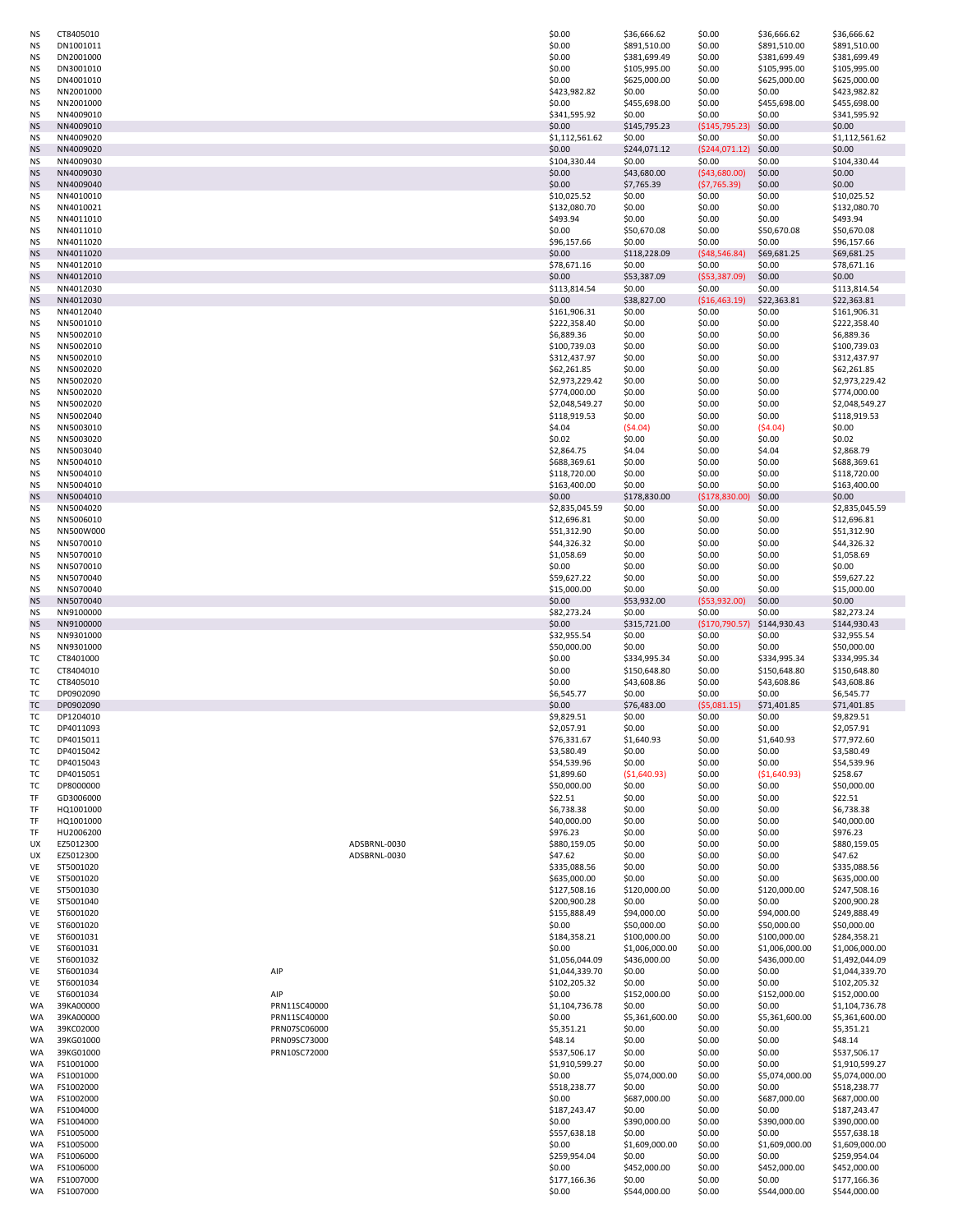| WA              | FS1009000              |                          | \$391,670.46                   | \$0.00                         | \$0.00           | \$0.00                         | \$391,670.46                     |
|-----------------|------------------------|--------------------------|--------------------------------|--------------------------------|------------------|--------------------------------|----------------------------------|
| WA              | FS1009000              |                          | \$0.00                         | \$561,000.00                   | \$0.00           | \$561,000.00                   | \$561,000.00                     |
| WA              | KA1102080              |                          | \$20,411.19                    | \$0.00                         | \$0.00           | \$0.00                         | \$20,411.19                      |
| WA<br>WA        | KA1102811<br>KA1102811 |                          | \$882.24<br>\$11,981.92        | \$0.00<br>\$0.00               | \$0.00<br>\$0.00 | \$0.00<br>\$0.00               | \$882.24<br>\$11,981.92          |
| WA              | KA1102812              |                          | \$271,438.04                   | \$0.00                         | \$0.00           | \$0.00                         | \$271,438.04                     |
| WA              | KA1502021              |                          | \$5,898.40                     | \$0.00                         | \$0.00           | \$0.00                         | \$5,898.40                       |
| WA              | KA2101020              |                          | \$1,431,420.58                 | \$0.00                         | \$0.00           | \$0.00                         | \$1,431,420.58                   |
| <b>WA</b>       | KA2101020              | OPEMIE30YD               | \$3,506,930.60                 | \$0.00                         | \$0.00           | \$0.00                         | \$3,506,930.60                   |
| WA              | KA2101020              |                          | \$0.00                         | \$3,760,750.00                 | \$0.00           | \$3,760,750.00                 | \$3,760,750.00                   |
| WA<br>WA        | KA2101030<br>KA2101030 |                          | \$15,930.72<br>\$435,000.00    | \$0.00<br>\$0.00               | \$0.00<br>\$0.00 | \$0.00<br>\$0.00               | \$15,930.72<br>\$435,000.00      |
| WA              | KA2102021              |                          | \$10,609,419.36                | \$0.00                         | \$0.00           | \$0.00                         | \$10,609,419.36                  |
| WA              | KA2102021              |                          | \$0.00                         | \$17,597,240.00                | \$0.00           | \$17,597,240.00                | \$17,597,240.00                  |
| WA              | KA2102090              |                          | \$146,856.12                   | \$0.00                         | \$0.00           | \$0.00                         | \$146,856.12                     |
| WA              | KA2102090              |                          | \$0.00                         | \$214,478.00                   | \$0.00           | \$214,478.00                   | \$214,478.00                     |
| WA              | KA2103011<br>KA2103011 | EQUMIE30YD<br>EQUMIE30YD | \$2,732,941.82<br>\$0.00       | \$0.00<br>\$7,291,250.00       | \$0.00<br>\$0.00 | \$0.00                         | \$2,732,941.82<br>\$7,291,250.00 |
| WA<br>WA        | KA2201020              |                          | \$874,745.04                   | \$0.00                         | \$0.00           | \$7,291,250.00<br>\$0.00       | \$874,745.04                     |
| <b>WA</b>       | KA2201020              |                          | \$0.00                         | \$3,062,325.00                 | \$0.00           | \$3,062,325.00                 | \$3,062,325.00                   |
| WA              | KA2202010              |                          | \$557,310.09                   | \$0.00                         | \$0.00           | \$0.00                         | \$557,310.09                     |
| WA              | KA2202010              |                          | \$0.00                         | \$690,750.00                   | \$0.00           | \$690,750.00                   | \$690,750.00                     |
| WA              | KA2202090              |                          | \$215,155.93                   | \$0.00                         | \$0.00           | \$0.00                         | \$215,155.93                     |
| WA<br>WA        | KA2202090<br>KA2202090 |                          | \$734,000.00<br>\$0.00         | \$0.00<br>\$295,488.00         | \$0.00<br>\$0.00 | \$0.00<br>\$295,488.00         | \$734,000.00<br>\$295,488.00     |
| WA              | KA2203012              |                          | \$383,422.82                   | \$0.00                         | \$0.00           | \$0.00                         | \$383,422.82                     |
| WA              | KA2301020              |                          | \$840,320.05                   | \$0.00                         | \$0.00           | \$0.00                         | \$840,320.05                     |
| WA              | KA2301020              |                          | \$0.00                         | \$748,312.00                   | \$0.00           | \$748,312.00                   | \$748,312.00                     |
| WA              | KA2302090              |                          | \$2,468.47                     | (52, 468.47)                   | \$0.00           | (52, 468.47)                   | \$0.00                           |
| WA              | KA2303011              | OPEMIE11WB               | \$232,170.69                   | \$0.00                         | \$0.00           | \$0.00                         | \$232,170.69                     |
| WA              | KA2303011              | EQUMIE11WB               | \$2,837,029.47                 | \$0.00<br>\$0.00               | \$0.00           | \$0.00                         | \$2,837,029.47<br>\$302,370.33   |
| WA<br>WA        | KA2401012<br>KA2401012 |                          | \$302,370.33<br>\$0.00         | \$2,532,750.00                 | \$0.00<br>\$0.00 | \$0.00<br>\$2,532,750.00       | \$2,532,750.00                   |
| WA              | KA2401021              |                          | \$69,738.92                    | \$0.00                         | \$0.00           | \$0.00                         | \$69,738.92                      |
| WA              | KA2401021              |                          | \$425,000.00                   | \$0.00                         | \$0.00           | \$0.00                         | \$425,000.00                     |
| WA              | KA2401021              |                          | \$0.00                         | \$209,528.00                   | \$0.00           | \$209,528.00                   | \$209,528.00                     |
| WA              | KA2401022              |                          | \$8,013.38                     | \$0.00                         | \$0.00           | \$0.00                         | \$8,013.38                       |
| WA              | KA2401022              |                          | \$0.00                         | \$116,660.00                   | \$0.00           | \$116,660.00                   | \$116,660.00                     |
| WA<br>WA        | KA2403013<br>KA2403013 | EQU                      | \$13,302.54<br>\$113,368.14    | \$0.00<br>\$0.00               | \$0.00<br>\$0.00 | \$0.00<br>\$0.00               | \$13,302.54<br>\$113,368.14      |
| WA              | KA2501012              |                          | \$110,196.37                   | \$0.00                         | \$0.00           | \$0.00                         | \$110,196.37                     |
| WA              | KA2501012              |                          | \$0.00                         | \$835,807.00                   | \$0.00           | \$835,807.00                   | \$835,807.00                     |
| WA              | KA2501021              |                          | \$558,219.21                   | \$0.00                         | \$0.00           | \$0.00                         | \$558,219.21                     |
| WA              | KA2501021              |                          | \$0.00                         | \$2,424,087.00                 | \$0.00           | \$2,424,087.00                 | \$2,424,087.00                   |
| WA              | KA2501022              |                          | \$306,517.99                   | \$0.00                         | \$0.00           | \$0.00                         | \$306,517.99                     |
| WA<br><b>WA</b> | KA2501022<br>KA2501032 |                          | \$0.00<br>\$954,908.88         | \$257,880.00<br>\$0.00         | \$0.00<br>\$0.00 | \$257,880.00<br>\$0.00         | \$257,880.00<br>\$954,908.88     |
| WA              | KA2501032              |                          | \$0.00                         | \$847,320.00                   | \$0.00           | \$847,320.00                   | \$847,320.00                     |
| WA              | KA2601020              |                          | \$1,444.73                     | \$0.00                         | \$0.00           | \$0.00                         | \$1,444.73                       |
| WA              | KA2602010              | AIP                      | \$1,209,117.72                 | \$0.00                         | \$0.00           | \$0.00                         | \$1,209,117.72                   |
| WA              | KA2602010              |                          | \$954,284.46                   | \$0.00                         | \$0.00           | \$0.00                         | \$954,284.46                     |
| WA              | KA2602010              | AIP                      | \$300,000.00                   | \$0.00                         | \$0.00           | \$0.00                         | \$300,000.00                     |
| WA<br>WA        | KA2602010<br>KA2602010 | AIP                      | \$0.00<br>\$0.00               | \$2,686,250.00<br>\$767,500.00 | \$0.00<br>\$0.00 | \$2,686,250.00<br>\$767,500.00 | \$2,686,250.00<br>\$767,500.00   |
| WA              | KB0101022              |                          | \$346,723.73                   | \$0.00                         | \$0.00           | \$0.00                         | \$346,723.73                     |
| WA              | KB0101022              |                          | \$0.00                         | \$1,741,249.00                 | \$0.00           | \$1,741,249.00                 | \$1,741,249.00                   |
| WA              | KB0181012              |                          | \$34,228.17                    | \$0.00                         | \$0.00           | \$0.00                         | \$34,228.17                      |
| <b>WA</b>       | KB0201021              |                          | \$759,263.97                   | \$0.00                         | \$0.00           | \$0.00                         | \$759,263.97                     |
| WA              | KB0201021<br>KB0201022 |                          | \$0.00                         | \$4,993,253.00<br>\$0.00       | \$0.00           | \$4,993,253.00<br>\$0.00       | \$4,993,253.00                   |
| WA<br>WA        | KB0201022              |                          | \$10,839.24<br>\$0.00          | \$14,453.00                    | \$0.00<br>\$0.00 | \$14,453.00                    | \$10,839.24<br>\$14,453.00       |
| WA              | KB0201052              |                          | \$246,561.33                   | \$0.00                         | \$0.00           | \$0.00                         | \$246,561.33                     |
| WA              | KB0202011              | AIP                      | \$781,888.75                   | \$0.00                         | \$0.00           | \$0.00                         | \$781,888.75                     |
| WA              | KB0202011              | EQU                      | \$428,519.80                   | \$0.00                         | \$0.00           | \$0.00                         | \$428,519.80                     |
| WA              | KB0202011              | AIP                      | \$2,300,000.00                 | \$0.00                         | \$0.00           | \$0.00                         | \$2,300,000.00                   |
| WA              | KB0202011              |                          | \$7,123,304.64                 | \$0.00                         | \$0.00           | \$0.00                         | \$7,123,304.64                   |
| WA<br>WA        | KB0202011<br>KB0202011 | EQU<br>AIP               | \$700,000.00<br>\$1,200,000.00 | \$0.00<br>\$0.00               | \$0.00<br>\$0.00 | \$0.00<br>\$0.00               | \$700,000.00<br>\$1,200,000.00   |
| <b>WA</b>       | KB0202011              |                          | \$0.00                         | \$99,626,958.00                | \$0.00           | \$99,626,958.00                | \$99,626,958.00                  |
| WA              | KB0202011              | EQU                      | \$0.00                         | \$832,209.00                   | \$0.00           | \$832,209.00                   | \$832,209.00                     |
| WA              | KB0202011              | AIP                      | \$0.00                         | \$1,802,105.00                 | \$0.00           | \$1,802,105.00                 | \$1,802,105.00                   |
| WA              | KB0202012              | EQU                      | \$334,488.72                   | \$0.00                         | \$0.00           | \$0.00                         | \$334,488.72                     |
| WA<br>WA        | KB0202012<br>KB0202012 | EQU                      | \$1,942,923.41<br>\$100,000.00 | \$0.00<br>\$0.00               | \$0.00<br>\$0.00 | \$0.00<br>\$0.00               | \$1,942,923.41<br>\$100,000.00   |
| WA              | KB0202012              |                          | \$0.00                         | \$26,212,600.00                | \$0.00           | \$26,212,600.00                | \$26,212,600.00                  |
| WA              | KB0202012              | EQU                      |                                | \$2,434,249.00                 | \$0.00           | \$2,434,249.00                 | \$2,434,249.00                   |
| WA              |                        |                          | \$0.00                         |                                |                  |                                |                                  |
| WA              | KB0202030              |                          | \$3,083.37                     | \$0.00                         | \$0.00           | \$0.00                         | \$3,083.37                       |
| WA              | KB0281011              |                          | \$89,868.74                    | \$0.00                         | \$0.00           | \$0.00                         | \$89,868.74                      |
| WA<br>WA        | KB0301020              |                          | \$730,870.28                   | \$0.00                         | \$0.00           | \$0.00                         | \$730,870.28                     |
|                 | KB0301020              |                          | \$0.00                         | \$2,316,340.00                 | \$0.00           | \$2,316,340.00                 | \$2,316,340.00                   |
| WA              | KB0301042<br>KB0301042 |                          | \$220,116.87<br>\$0.00         | \$0.00<br>\$3,248,201.00       | \$0.00<br>\$0.00 | \$0.00<br>\$3,248,201.00       | \$220,116.87<br>\$3,248,201.00   |
| WA              | KB0301052              |                          | \$98,902.56                    | \$0.00                         | \$0.00           | \$0.00                         | \$98,902.56                      |
| WA              | KB0301052              |                          | \$0.00                         | \$193,979.00                   | \$0.00           | \$193,979.00                   | \$193,979.00                     |
| WA              | KB0401022              |                          | \$36,111.65                    | \$0.00                         | \$0.00           | \$0.00                         | \$36,111.65                      |
| WA              | KB0401022              |                          | \$0.00                         | \$531,731.00                   | \$0.00           | \$531,731.00                   | \$531,731.00                     |
| WA<br>WA        | KC0201010<br>KC0201010 |                          | \$2,837,318.15<br>\$0.00       | \$0.00<br>\$2,087,000.00       | \$0.00<br>\$0.00 | \$0.00<br>\$2,087,000.00       | \$2,837,318.15<br>\$2,087,000.00 |
| WA              | KC0201060              |                          | \$1,161,110.68                 | \$0.00                         | \$0.00           | \$0.00                         | \$1,161,110.68                   |
| <b>WA</b>       | KC0201060              |                          | \$0.00                         | \$2,643,000.00                 | \$0.00           | \$2,643,000.00                 | \$2,643,000.00                   |
| WA              | KC0202020              | EQU                      | \$73,216.92                    | \$0.00                         | \$0.00           | \$0.00                         | \$73,216.92                      |
| WA              | KC0202020              |                          | \$465,711.08                   | \$0.00                         | \$0.00           | \$0.00                         | \$465,711.08                     |
| WA              | KC0202020              |                          | \$0.00                         | \$1,476,000.00                 | \$0.00           | \$1,476,000.00                 | \$1,476,000.00                   |
| WA<br>WA        | KC0202030<br>KC0202030 |                          | \$739,811.77<br>\$0.00         | \$0.00<br>\$1,452,000.00       | \$0.00<br>\$0.00 | \$0.00<br>\$1,452,000.00       | \$739,811.77<br>\$1,452,000.00   |
| <b>WA</b>       | KC0202050              |                          | \$436,553.38                   | \$0.00                         | \$0.00           | \$0.00                         | \$436,553.38                     |
| WA              | KC0202050              |                          | \$0.00                         | \$826,000.00                   | \$0.00           | \$826,000.00                   | \$826,000.00                     |
| WA              | KC0203010              |                          | \$5,649.16                     | \$0.00                         | \$0.00           | \$0.00                         | \$5,649.16                       |
| WA<br>WA        | KC0203020<br>KC0203020 | EQU                      | \$429,712.86<br>\$18,777.72    | \$0.00<br>\$0.00               | \$0.00<br>\$0.00 | \$0.00<br>\$0.00               | \$429,712.86<br>\$18,777.72      |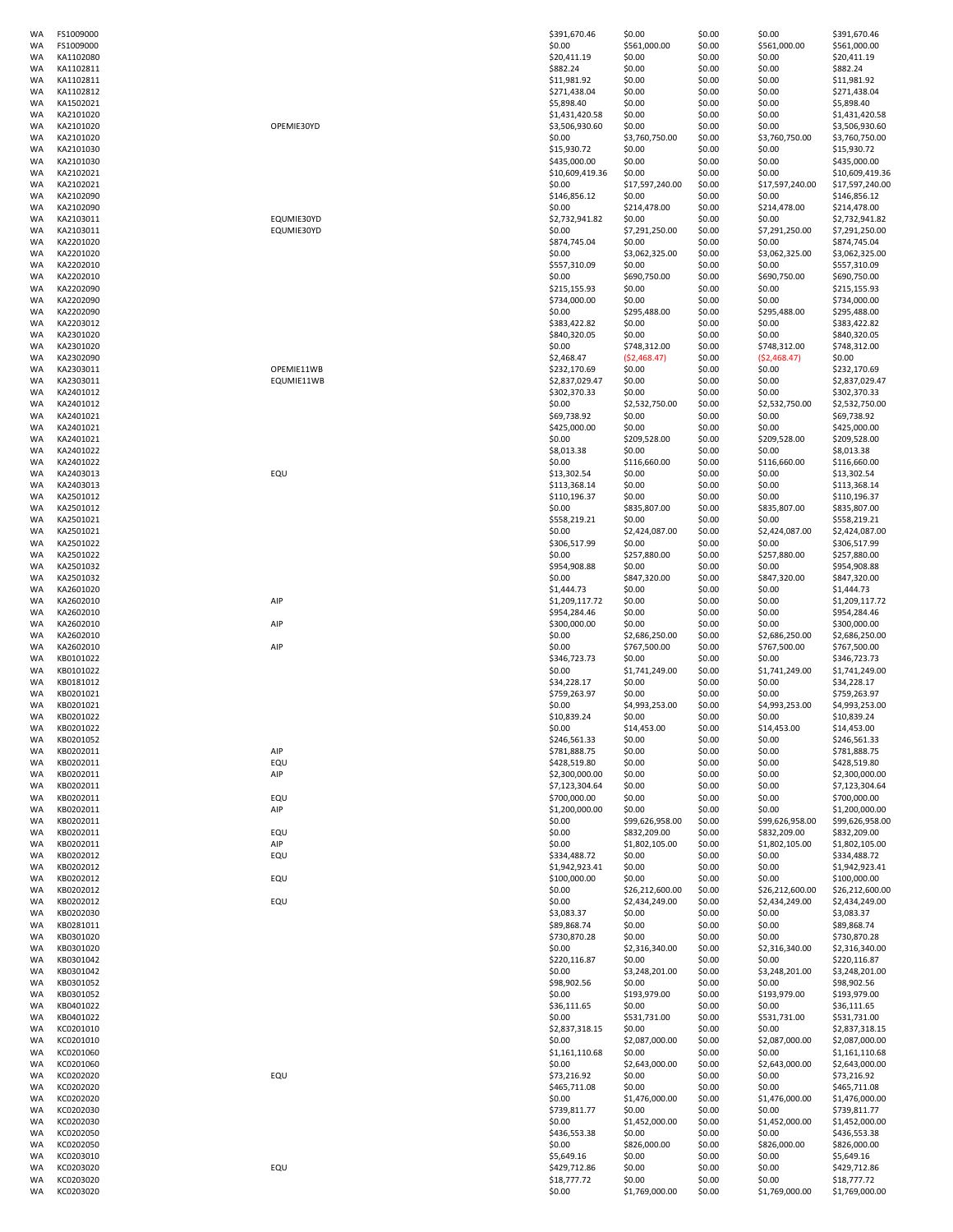| WA              | KC0207010                                               |                          | \$103,422.42                      | \$0.00                         | \$0.00           | \$0.00                         | \$103,422.42                       |
|-----------------|---------------------------------------------------------|--------------------------|-----------------------------------|--------------------------------|------------------|--------------------------------|------------------------------------|
| WA<br><b>WA</b> | KC0207010<br>KC0213010                                  |                          | \$3,072,000.00<br>\$2,875,000.00  | \$0.00<br>\$0.00               | \$0.00<br>\$0.00 | \$0.00<br>\$0.00               | \$3,072,000.00<br>\$2,875,000.00   |
| WA              | KC0281013                                               |                          | \$165,193.55                      | \$0.00                         | \$0.00           | \$0.00                         | \$165,193.55                       |
| WA              | KC0301020                                               |                          | \$648,212.28                      | \$0.00                         | \$0.00           | \$0.00                         | \$648,212.28                       |
| WA<br>WA        | KC0301020<br>KC0301050                                  |                          | \$0.00<br>\$0.00                  | \$1,212,000.00<br>\$973,000.00 | \$0.00<br>\$0.00 | \$1,212,000.00<br>\$973,000.00 | \$1,212,000.00<br>\$973,000.00     |
| WA              | KC0302010                                               |                          | \$814,493.01                      | \$0.00                         | \$0.00           | \$0.00                         | \$814,493.01                       |
| WA              | KC0302010                                               |                          | \$0.00                            | \$2,816,000.00                 | \$0.00           | \$2,816,000.00                 | \$2,816,000.00                     |
| WA<br>WA        | KC0302030<br>KC0302030                                  |                          | \$93,757.03<br>\$622,000.00       | \$0.00<br>\$0.00               | \$0.00<br>\$0.00 | \$0.00<br>\$0.00               | \$93,757.03<br>\$622,000.00        |
| WA              | KC0302030                                               |                          | \$0.00                            | \$331,000.00                   | \$0.00           | \$331,000.00                   | \$331,000.00                       |
| WA              | KC0304020                                               | EQU                      | \$31,065.06                       | ( \$31,065.06)                 | \$0.00           | ( \$31,065.06)                 | \$0.00                             |
| WA<br>WA        | KC0304020<br>KC0304020                                  |                          | \$968,125.98<br>\$0.00            | \$0.00<br>\$2,609,000.00       | \$0.00<br>\$0.00 | \$0.00<br>\$2,609,000.00       | \$968,125.98<br>\$2,609,000.00     |
| WA              | KC0304030                                               |                          | \$0.00                            | \$31,065.06                    | \$0.00           | \$31,065.06                    | \$31,065.06                        |
| WA              | KC0304030                                               | EQU                      | \$399,984.34                      | \$0.00                         | \$0.00           | \$0.00                         | \$399,984.34                       |
| WA<br>WA        | KC0304030<br>KC0304030                                  |                          | \$2,826,658.25<br>\$0.00          | \$0.00<br>\$4,468,000.00       | \$0.00<br>\$0.00 | \$0.00<br>\$4,468,000.00       | \$2,826,658.25<br>\$4,468,000.00   |
| WA              | KC0401030                                               | AIP                      | \$1,062.91                        | \$0.00                         | \$0.00           | \$0.00                         | \$1,062.91                         |
| WA              | KC0401030                                               | EQU                      | \$1,467,986.14                    | \$0.00                         | \$0.00           | \$0.00                         | \$1,467,986.14                     |
| WA<br>WA        | KC0401030<br>KC0401040                                  |                          | \$2,914,402.67<br>\$16,469,155.80 | \$0.00<br>\$0.00               | \$0.00<br>\$0.00 | \$0.00<br>\$0.00               | \$2,914,402.67<br>\$16,469,155.80  |
| WA              | KC0401040                                               | EQU                      | \$4,445,405.40                    | \$0.00                         | \$0.00           | \$0.00                         | \$4,445,405.40                     |
| WA              | KC0401040                                               |                          | \$0.00                            | \$79,639,000.00                | \$0.00           | \$79,639,000.00                | \$79,639,000.00                    |
| WA              | KC0401040                                               | EQU                      | \$0.00                            | \$4,000,000.00                 | \$0.00           | \$4,000,000.00                 | \$4,000,000.00                     |
| WA<br>WA        | KC0403020<br>KC0403020                                  | EQU                      | \$10,610,019.86<br>\$450,017.81   | \$0.00<br>\$0.00               | \$0.00<br>\$0.00 | \$0.00<br>\$0.00               | \$10,610,019.86<br>\$450,017.81    |
| WA              | KC0403020                                               |                          | \$0.00                            | \$16,248,000.00                | \$0.00           | \$16,248,000.00                | \$16,248,000.00                    |
| WA              | KC0404040                                               |                          | \$705,879.25                      | \$0.00                         | \$0.00           | \$0.00                         | \$705,879.25                       |
| WA<br>WA        | KC0405060<br>KC0405060                                  | EQUMIE21XG<br>EQUMIE21XG | \$20,229,590.57<br>\$0.00         | \$0.00<br>\$12,106,000.00      | \$0.00<br>\$0.00 | \$0.00<br>\$12,106,000.00      | \$20,229,590.57<br>\$12,106,000.00 |
| WA              | KC0406020                                               |                          | \$351,793.85                      | \$0.00                         | \$0.00           | \$0.00                         | \$351,793.85                       |
| WA              | KC0406020                                               |                          | \$0.00                            | \$315,000.00                   | \$0.00           | \$315,000.00                   | \$315,000.00                       |
| WA<br>WA        | KC0406030<br>KC0406030                                  |                          | \$1,186,035.91<br>\$0.00          | \$0.00<br>\$5,873,000.00       | \$0.00<br>\$0.00 | \$0.00<br>\$5,873,000.00       | \$1,186,035.91<br>\$5,873,000.00   |
| WA              | KJ0402000                                               |                          | \$199,999.00                      | \$0.00                         | \$0.00           | \$0.00                         | \$199,999.00                       |
| WA              | KJ0404000                                               |                          | \$141,009.83                      | \$0.00                         | \$0.00           | \$0.00                         | \$141,009.83                       |
| WA<br>WA        | KJ0404000<br>KL1001000                                  |                          | \$510,000.00<br>\$652,576.36      | \$0.00<br>\$0.00               | \$0.00<br>\$0.00 | \$0.00<br>\$0.00               | \$510,000.00<br>\$652,576.36       |
| WA              | KL1001000                                               |                          | \$0.00                            | \$1,040,000.00                 | \$0.00           | \$1,040,000.00                 | \$1,040,000.00                     |
| WA              | KL1002000                                               |                          | \$8,904.14                        | \$0.00                         | \$0.00           | \$0.00                         | \$8,904.14                         |
| WA              | KL1002000<br>KL1002000                                  |                          | \$190,000.00<br>\$0.00            | \$0.00<br>\$86,000.00          | \$0.00<br>\$0.00 | \$0.00<br>\$86,000.00          | \$190,000.00<br>\$86,000.00        |
| WA<br>WA        | KL1003000                                               |                          | \$80,875.63                       | \$0.00                         | \$0.00           | \$0.00                         | \$80,875.63                        |
| WA              | KL1003000                                               |                          | \$348,000.00                      | \$0.00                         | \$0.00           | \$0.00                         | \$348,000.00                       |
| WA              | KL1003000                                               |                          | \$0.00                            | \$220,000.00                   | \$0.00           | \$220,000.00                   | \$220,000.00                       |
| WA<br>WA        | KL1500000<br>KP1101010                                  | EQU                      | \$2,180.42<br>\$39,292.45         | \$0.00<br>\$0.00               | \$0.00<br>\$0.00 | \$0.00<br>\$0.00               | \$2,180.42<br>\$39,292.45          |
| WA              | KP1102010                                               |                          | \$5,489.80                        | \$0.00                         | \$0.00           | \$0.00                         | \$5,489.80                         |
| WA              | KP1601010                                               |                          | \$166,645.68                      | \$0.00                         | \$0.00           | \$0.00                         | \$166,645.68                       |
| WA<br>WA        | KP1601010<br>KP1601010                                  |                          | \$180,000.00<br>\$180,000.00      | \$0.00<br>\$0.00               | \$0.00<br>\$0.00 | \$0.00<br>\$0.00               | \$180,000.00<br>\$180,000.00       |
| WA              | KP1601030                                               |                          | \$44,299.78                       | \$0.00                         | \$0.00           | \$0.00                         | \$44,299.78                        |
| WA              | KP1601040                                               |                          | \$1,349,674.84                    | \$0.00                         | \$0.00           | \$0.00                         | \$1,349,674.84                     |
| WA<br>WA        | KP1601040<br>KP1602010                                  |                          | \$0.00<br>\$716,088.56            | \$1,125,000.00<br>\$0.00       | \$0.00<br>\$0.00 | \$1,125,000.00<br>\$0.00       | \$1,125,000.00<br>\$716,088.56     |
| WA              | KP1602010                                               |                          | \$0.00                            | \$1,000,000.00                 | \$0.00           | \$1,000,000.00                 | \$1,000,000.00                     |
| WA              | KP1602020                                               |                          | \$914,580.15                      | \$0.00                         | \$0.00           | \$0.00                         | \$914,580.15                       |
| WA<br>WA        | KP1605010<br>KP1605010                                  |                          | \$3,896,772.26<br>\$0.00          | \$0.00<br>\$2,500,000.00       | \$0.00<br>\$0.00 | \$0.00<br>\$2,500,000.00       | \$3,896,772.26<br>\$2,500,000.00   |
| WA              | KP1606000                                               |                          | \$57,845.47                       | \$0.00                         | \$0.00           | \$0.00                         | \$57,845.47                        |
| WA              | KP1606000                                               |                          | \$100,000.00                      | \$0.00                         | \$0.00           | \$0.00                         | \$100,000.00                       |
| WA<br>WA        | KP1606000<br>KP1606000                                  |                          | \$148,615.89<br>\$1,000,000.00    | \$0.00<br>\$0.00               | \$0.00<br>\$0.00 | \$0.00<br>\$0.00               | \$148,615.89<br>\$1,000,000.00     |
| WA              | KP1701000                                               |                          | \$939,130.79                      | \$0.00                         | \$0.00           | \$0.00                         | \$939,130.79                       |
| WA              | KP1701000                                               |                          | \$0.00                            | \$3,748,000.00                 | \$0.00           | \$3,748,000.00                 | \$3,748,000.00                     |
| WA<br>WA        | KP1703020<br>KP1703030                                  |                          | \$312,881.80<br>\$66.09           | \$0.00<br>\$0.00               | \$0.00<br>\$0.00 | \$0.00<br>\$0.00               | \$312,881.80<br>\$66.09            |
| ΖA              | BM0107000                                               |                          | \$68,010.98                       | \$0.00                         | \$0.00           | \$0.00                         | \$68,010.98                        |
| ZΑ              | EL1708000                                               |                          | \$0.00                            | \$469,000.00                   | \$0.00           | \$469,000.00                   | \$469,000.00                       |
| ΖA              | GT0100000<br>GT0300000                                  |                          | \$77,101.58                       | \$0.00                         | \$0.00           | \$0.00<br>\$0.00               | \$77,101.58<br>\$98,488.67         |
| ΖA<br>ΖA        | GT0300000                                               |                          | \$98,488.67<br>\$0.00             | \$0.00<br>\$255,000.00         | \$0.00<br>\$0.00 | \$255,000.00                   | \$255,000.00                       |
| ΖA              | HT0100000                                               |                          | \$130,418.59                      | \$625,000.00                   | \$0.00           | \$625,000.00                   | \$755,418.59                       |
| ZΑ              | HT0202000                                               |                          | \$666.50                          | \$0.00                         | \$0.00           | \$0.00                         | \$666.50                           |
| ΖA<br>ΖA        | HT0800000<br>PG0500000                                  |                          | \$0.00<br>\$188.72                | \$76,271.00<br>\$0.00          | \$0.00<br>\$0.00 | \$76,271.00<br>\$0.00          | \$76,271.00<br>\$188.72            |
| ΖA              | SL0200000                                               |                          | \$34,844.56                       | \$0.00                         | \$0.00           | \$0.00                         | \$34,844.56                        |
| ΖA              | SL0300000                                               |                          | \$49,917.60                       | \$0.00                         | \$0.00           | \$0.00                         | \$49,917.60                        |
| ΖA<br>ΖA        | VT0204000<br>VT1201000                                  |                          | \$338.96<br>\$390,517.19          | \$0.00<br>\$0.00               | \$0.00<br>\$0.00 | \$0.00<br>\$0.00               | \$338.96<br>\$390,517.19           |
| ZA              | VT1201000                                               |                          | \$0.00                            | \$1,363,000.00                 | \$0.00           | \$1,363,000.00                 | \$1,363,000.00                     |
| ΖA              | VT1301000                                               |                          | \$0.00                            | \$134,525.00                   | \$0.00           | \$134,525.00                   | \$134,525.00                       |
|                 | <b>Non-Appropriated Total</b>                           |                          | \$4,401,351.67                    | \$2,514,873.93                 | \$0.00           | \$2,514,873.93                 | \$6,916,225.60                     |
|                 | <b>Other Federal Appropriated Total</b>                 |                          | \$41,626,562.19                   | \$12,295,653.23                | \$0.00           | \$12,295,653.23                | \$53,922,215.42                    |
|                 | <b>DOE Appropriated Total</b>                           |                          | \$167,134,252.53                  | \$365,493,512.58               | ( \$968, 342.58) | \$364,525,170.00               | \$531,659,422.53                   |
|                 | SF-30 Total                                             |                          | \$213,162,166.39                  | \$380,304,039.74               | (\$968,342.58    | \$379,335,697.16               | \$592,497,863.55                   |
|                 | <b>FPDS-NG Total [Action Obligation]</b>                |                          |                                   |                                | ( \$968, 342.58] |                                |                                    |
|                 | <b>FPDS-NG Total [Base And Exercised Options Value]</b> |                          |                                   |                                | ( \$968, 342.58) |                                |                                    |
|                 | <b>FPDS-NG Total [Base And All Options Value]</b>       |                          |                                   |                                | (5968, 342.58)   |                                |                                    |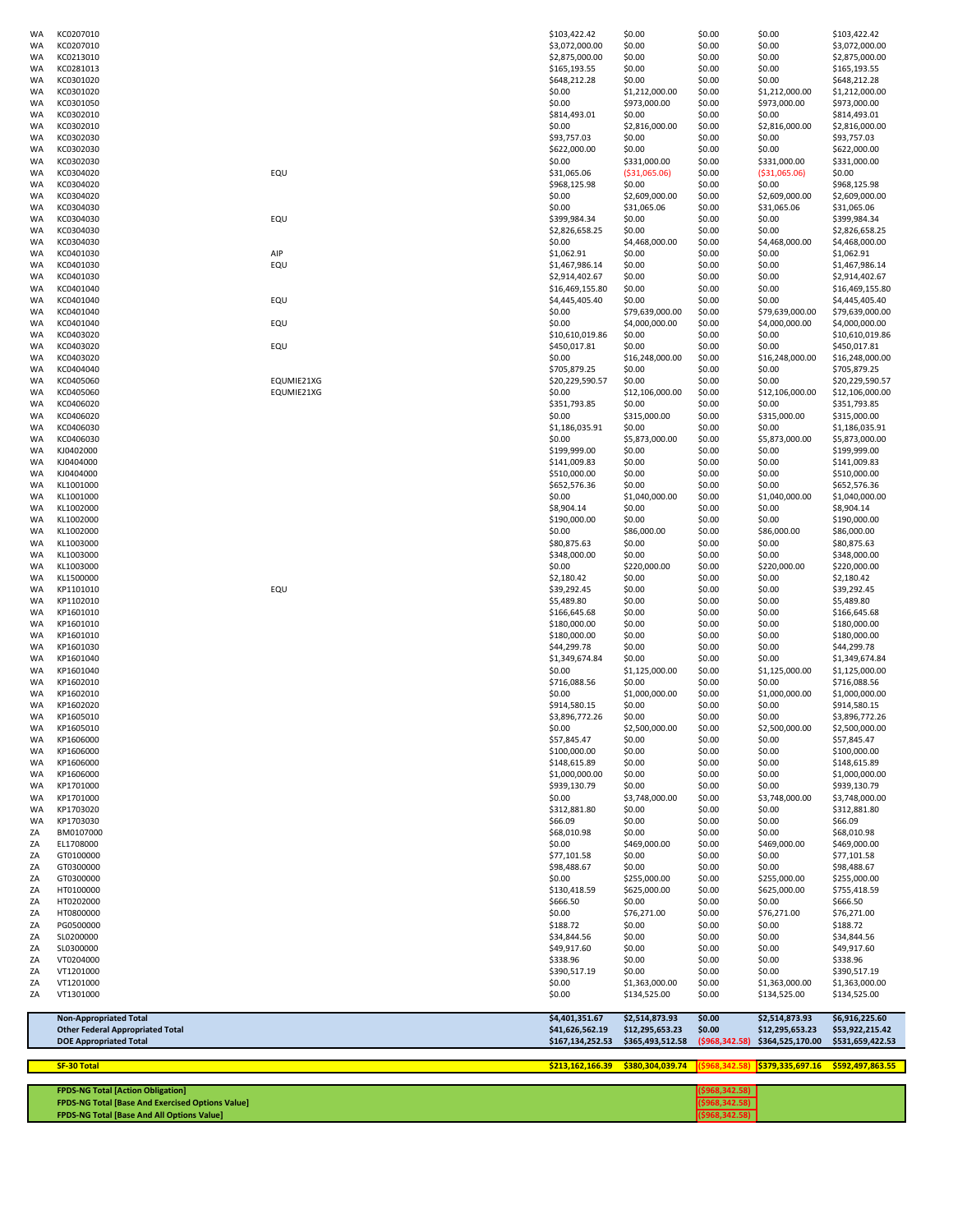| <b>B&amp;R</b><br>Fund<br>Type<br>Legacy | Reference<br><b>Budget</b> | Debtor<br>Code | Program<br>Task      | Uncosted<br>Beginning       | Previous<br>Allotment       | Change<br>Allotment  | Revised<br>Allotment        | Funding<br>Total            |
|------------------------------------------|----------------------------|----------------|----------------------|-----------------------------|-----------------------------|----------------------|-----------------------------|-----------------------------|
| Reporting                                |                            |                |                      |                             |                             |                      |                             |                             |
| 456167SC0                                |                            |                | AGR87225             | \$53,343.14                 | \$0.00                      | \$0.00               | \$0.00                      | \$53,343.14                 |
| 456167SC0<br>456167SC0                   |                            |                | AGR87228<br>AGR87231 | \$25,894.07<br>\$3,933.64   | \$0.00<br>\$0.00            | \$0.00<br>\$0.00     | \$0.00<br>\$0.00            | \$25,894.07<br>\$3,933.64   |
| WN0219060                                |                            |                |                      | \$67,779.55                 | \$0.00                      | \$0.00               | \$0.00                      | \$67,779.55                 |
| PS0202200                                |                            |                |                      | \$13,097.76                 | \$0.00                      | \$0.00               | \$0.00                      | \$13,097.76                 |
| CJ0200000                                |                            |                |                      | \$3,358.82                  | \$0.00                      | \$0.00               | \$0.00                      | \$3,358.82                  |
| PS0202200                                |                            |                |                      | \$17,023.18                 | \$0.00                      | \$0.00               | \$0.00                      | \$17,023.18                 |
| WA2230100                                |                            |                |                      | \$115,000.00                | \$0.00                      | \$0.00               | \$0.00                      | \$115,000.00                |
| 456165021                                |                            |                | AGR87832             | \$21.50                     | (\$21.50)                   | \$0.00               | ( \$21.50)                  | \$0.00                      |
| 456165021                                |                            |                | AGR87179             | \$0.04                      | (50.04)                     | \$0.00               | (50.04)                     | \$0.00                      |
| 456165021                                |                            |                | AGR87174             | \$36,629.82                 | \$0.00                      | \$0.00               | \$0.00                      | \$36,629.82                 |
| 456165021<br>456165021                   |                            |                | AGR87261<br>AGR87283 | \$7,384.70                  | \$0.00<br>\$0.00            | \$0.00<br>\$0.00     | \$0.00<br>\$0.00            | \$7,384.70                  |
| 456165021                                |                            |                | AGR87832             | \$13,184.03<br>\$485.43     | (5485.43)                   | \$0.00               | (5485.43)                   | \$13,184.03<br>\$0.00       |
| 456165021                                |                            |                | AGR87105             | \$102,764.23                | \$0.00                      | \$0.00               | \$0.00                      | \$102,764.23                |
| 456165021                                |                            |                | AGR87174             | \$58,640.22                 | \$0.00                      | \$0.00               | \$0.00                      | \$58,640.22                 |
| 456165021                                |                            |                | AGR87157             | \$34,309.27                 | \$0.00                      | \$0.00               | \$0.00                      | \$34,309.27                 |
| 456165021                                |                            |                | AGR87399             | \$82,365.00                 | \$0.00                      | \$0.00               | \$0.00                      | \$82,365.00                 |
| 456165021                                |                            |                | AGR87245             | \$1,670.86                  | \$0.00                      | \$0.00               | \$0.00                      | \$1,670.86                  |
| 456165021                                |                            |                | AGR87256             | \$52,940.20                 | \$0.00                      | \$0.00               | \$0.00                      | \$52,940.20                 |
| 456165021<br>456165021                   |                            |                | AGR87283<br>AGR87395 | \$26,155.67                 | \$0.00<br>\$0.00            | \$0.00<br>\$0.00     | \$0.00<br>\$0.00            | \$26,155.67                 |
| 456165021                                |                            |                | AGR87351             | \$210,240.05<br>\$21,322.54 | \$0.00                      | \$0.00               | \$0.00                      | \$210,240.05<br>\$21,322.54 |
| 456165021                                |                            |                | AGR87354             | \$22,876.26                 | \$0.00                      | \$0.00               | \$0.00                      | \$22,876.26                 |
| 456165021                                |                            |                | AGR87361             | \$72,815.53                 | \$0.00                      | \$0.00               | \$0.00                      | \$72,815.53                 |
| 456165021                                |                            |                | AGR87105             | \$0.00                      | \$155,339.88                | \$48,543.69          | \$203,883.57                | \$203,883.57                |
| 456165021                                |                            |                | AGR87157             | \$0.00                      | \$29,289.04                 | \$0.00               | \$29,289.04                 | \$29,289.04                 |
| 456165021                                |                            |                | AGR87399             | \$0.00                      | \$26,964.80                 | \$0.00               | \$26,964.80                 | \$26,964.80                 |
| 456165021                                |                            |                | AGR87283             | \$0.00                      | \$20,381.34                 | \$0.00               | \$20,381.34                 | \$20,381.34                 |
| 456165021<br>456165021                   |                            |                | AGR87289<br>AGR87351 | \$0.00<br>\$0.00            | \$34,951.46<br>\$17,941.28  | \$0.00<br>\$8,249.03 | \$34,951.46<br>\$26,190.31  | \$34,951.46<br>\$26,190.31  |
| 456165021                                |                            |                | AGR87361             | \$0.00                      | \$30,380.40                 | \$17,604.95          | \$47,985.35                 | \$47,985.35                 |
| 456160031                                |                            |                | AGR87872             | \$2,436.44                  | \$0.00                      | \$0.00               | \$0.00                      | \$2,436.44                  |
| 456160031                                |                            |                | AGR87100             | \$63.02                     | (563.02)                    | \$0.00               | (563.02)                    | \$0.00                      |
| 456160031                                |                            |                | AGR87101             | \$0.01                      | (50.01)                     | \$0.00               | (50.01)                     | \$0.00                      |
| 456160031                                |                            |                | AGR87116             | \$24,301.33                 | (524, 301.33)               | \$0.00               | ( \$24, 301.33)             | \$0.00                      |
| 456160031                                |                            |                | AGR87331             | \$26,391.89                 | \$0.00                      | \$0.00               | \$0.00                      | \$26,391.89                 |
| 456160031<br>456160031                   |                            |                | AGR87195             | \$73,002.44                 | (573,002.44)<br>(59,314.09) | \$0.00<br>\$0.00     | (573,002.44)<br>(59,314.09) | \$0.00<br>\$0.00            |
| 456160031                                |                            |                | AGR87073<br>AGR87089 | \$9,314.09<br>\$12.94       | (\$12.94)                   | \$0.00               | ( \$12.94)                  | \$0.00                      |
| 456160031                                |                            |                | AGR87116             | \$160.66                    | ( \$160.66)                 | \$0.00               | ( \$160.66)                 | \$0.00                      |
| 456160031                                |                            |                | AGR87242             | \$2,955.70                  | \$0.00                      | \$0.00               | \$0.00                      | \$2,955.70                  |
| 456160031                                |                            |                | AGR87246             | \$21,287.43                 | \$0.00                      | \$0.00               | \$0.00                      | \$21,287.43                 |
| 456160031                                |                            |                | AGR87266             | \$283,219.83                | \$0.00                      | \$0.00               | \$0.00                      | \$283,219.83                |
| 456160031                                |                            |                | AGR87270             | \$2,329.34                  | (52, 329.34)                | \$0.00               | (52, 329.34)                | \$0.00                      |
| 456160031                                |                            |                | AGR87279             | \$294.92                    | (\$294.92)                  | \$0.00               | (5294.92)                   | \$0.00                      |
| 456160031                                |                            |                | AGR87404             | \$14,868.99                 | \$0.00                      | \$0.00               | \$0.00                      | \$14,868.99                 |
| 456160031<br>456160031                   |                            |                | AGR87331<br>AGR87195 | \$34,788.31<br>\$2,090.27   | \$0.00<br>( \$2,090.27)     | \$0.00<br>\$0.00     | \$0.00<br>( \$2,090.27)     | \$34,788.31<br>\$0.00       |
| 456160031                                |                            |                | AGR87344             | \$22,647.09                 | \$0.00                      | \$0.00               | \$0.00                      | \$22,647.09                 |
| 456160031                                |                            |                | AGR87068             | \$10,632.60                 | (\$10,632.60)               | \$0.00               | (\$10,632.60)               | \$0.00                      |
| 456160031                                |                            |                | AGR87106             | \$46,806.30                 | \$0.00                      | \$0.00               | \$0.00                      | \$46,806.30                 |
| 456160031                                |                            |                | AGR87113             | \$3,292.11                  | (53, 292.11)                | \$0.00               | (53, 292.11)                | \$0.00                      |
| 456160031                                |                            |                | AGR87114             | \$2.28                      | (52.28)                     | \$0.00               | (52.28)                     | \$0.00                      |
| 456160031                                |                            |                | AGR87216             | \$2,694.44                  | \$0.00                      | \$0.00               | \$0.00                      | \$2,694.44                  |
| 456160031                                |                            |                | AGR87979             | \$92,662.07                 | (558, 252.43)               | \$0.00               | (558, 252.43)               | \$34,409.64                 |
| 456160031<br>456160031                   |                            |                | AGR87222<br>AGR87242 | \$7,474.11<br>\$5,698.50    | \$0.00<br>\$0.00            | \$0.00<br>\$0.00     | \$0.00<br>\$0.00            | \$7,474.11<br>\$5,698.50    |
| 456160031                                |                            |                | AGR87248             | \$5,921.54                  | \$0.00                      | \$0.00               | \$0.00                      | \$5,921.54                  |
| 456160031                                |                            |                | AGR87257             | \$82,940.62                 | \$0.00                      | \$0.00               | \$0.00                      | \$82,940.62                 |
| 456160031                                |                            |                | AGR87258             | \$3,987.78                  | \$0.00                      | \$0.00               | \$0.00                      | \$3,987.78                  |
| 456160031                                |                            |                | AGR87263             | \$23,683.92                 | \$0.00                      | \$0.00               | \$0.00                      | \$23,683.92                 |
| 456160031                                |                            |                | AGR87270             | \$2,329.34                  | (52, 329.34)                | \$0.00               | (52, 329.34)                | \$0.00                      |
| 456160031<br>456160031                   |                            |                | AGR87268<br>AGR87269 | \$14,230.98                 | \$0.00<br>\$0.00            | \$0.00<br>\$0.00     | \$0.00<br>\$0.00            | \$14,230.98                 |
| 456160031                                |                            |                | AGR87277             | \$10,763.15<br>\$13,724.07  | \$0.00                      | \$0.00               | \$0.00                      | \$10,763.15<br>\$13,724.07  |
| 456160031                                |                            |                | AGR87278             | \$53,055.55                 | \$0.00                      | \$0.00               | \$0.00                      | \$53,055.55                 |
| 456160031                                |                            |                | AGR87279             | \$659.54                    | ( \$659.54)                 | \$0.00               | ( \$659.54)                 | \$0.00                      |
| 456160031                                |                            |                | AGR87363             | \$18,709.37                 | \$0.00                      | \$0.00               | \$0.00                      | \$18,709.37                 |
| 456160031                                |                            |                | AGR87404             | \$50,000.00                 | \$0.00                      | \$0.00               | \$0.00                      | \$50,000.00                 |
| 456160031                                |                            |                | AGR87285             | \$41,409.68                 | \$0.00                      | \$0.00               | \$0.00                      | \$41,409.68                 |
| 456160031                                |                            |                | AGR87287             | \$22,995.12                 | \$0.00                      | \$0.00               | \$0.00                      | \$22,995.12                 |
| 456160031                                |                            |                | AGR87371             | \$691,649.69                | \$0.00                      | \$0.00               | \$0.00                      | \$691,649.69                |
| 456160031<br>456160031                   |                            |                | AGR87291<br>AGR87292 | \$3,224.83<br>\$44,437.39   | \$0.00<br>\$0.00            | \$0.00<br>\$0.00     | \$0.00<br>\$0.00            | \$3,224.83<br>\$44,437.39   |
| 456160031                                |                            |                | AGR87293             | \$8,363.84                  | \$0.00                      | \$0.00               | \$0.00                      | \$8,363.84                  |
| 456160031                                |                            |                | AGR87390             | \$949,472.77                | \$0.00                      | \$0.00               | \$0.00                      | \$949,472.77                |
| 456160031                                |                            |                | AGR87355             | \$32,860.23                 | \$0.00                      | \$0.00               | \$0.00                      | \$32,860.23                 |
| 456160031                                |                            |                | AGR87357             | \$50,000.00                 | \$0.00                      | \$0.00               | \$0.00                      | \$50,000.00                 |
| 456160031                                |                            |                | AGR87358             | \$55,084.10                 | \$0.00                      | \$0.00               | \$0.00                      | \$55,084.10                 |
| 456160031                                |                            |                | AGR87439             | \$43,801.66                 | \$0.00                      | \$0.00               | \$0.00                      | \$43,801.66                 |
| 456160031                                |                            |                | AGR87365             | \$2,175.08                  | ( \$230.90)                 | \$0.00               | ( \$230.90)                 | \$1,944.18                  |
| 456160031                                |                            |                | AGR87035             | \$0.00                      | \$60,000.00                 | \$0.00               | \$60,000.00                 | \$60,000.00                 |
| 456160031                                |                            |                | AGR87344             | \$0.00                      | \$17,360.90                 | \$0.00               | \$17,360.90                 | \$17,360.90                 |
| 456160031                                |                            |                | AGR87106             | \$0.00                      | \$51,760.68                 | \$4,893.79           | \$56,654.47                 | \$56,654.47                 |
| 456160031<br>456160031                   |                            |                | AGR87216<br>AGR87222 | \$0.00<br>\$0.00            | \$39,309.93<br>\$3,140.54   | \$0.00<br>\$818.11   | \$39,309.93<br>\$3,958.65   | \$39,309.93<br>\$3,958.65   |
| 456160031                                |                            |                | AGR87242             | \$0.00                      | \$87,289.18                 | \$0.00               | \$87,289.18                 | \$87,289.18                 |
| 456160031                                |                            |                | AGR87257             | \$0.00                      | \$3,278.84                  | \$0.00               | \$3,278.84                  | \$3,278.84                  |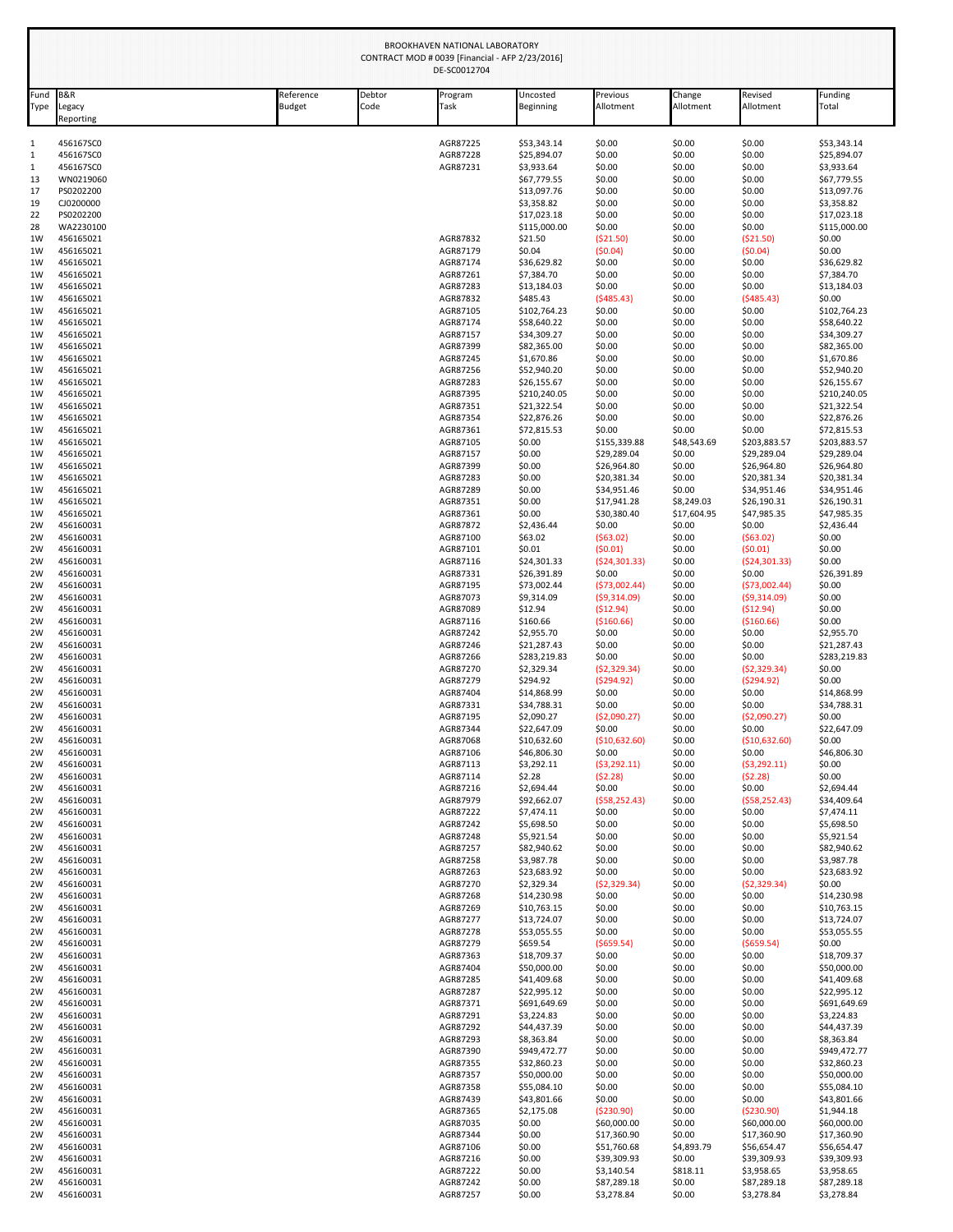| 2W                     | 456160031              |              | AGR87258             | \$0.00                     | \$0.00                       | \$0.00                 | \$0.00                       | \$0.00                       |
|------------------------|------------------------|--------------|----------------------|----------------------------|------------------------------|------------------------|------------------------------|------------------------------|
| 2W                     | 456160031              |              | AGR87263             | \$0.00                     | \$3,753.21                   | \$0.00                 | \$3,753.21                   | \$3,753.21                   |
| 2W                     | 456160031              |              | AGR87268             | \$0.00                     | \$52,745.47                  | \$2,314.41             | \$55,059.88                  | \$55,059.88                  |
| 2W<br>2W               | 456160031<br>456160031 |              | AGR87269<br>AGR87278 | \$0.00<br>\$0.00           | \$26,046.99<br>\$327.03      | \$3,474.90<br>\$0.00   | \$29,521.89<br>\$327.03      | \$29,521.89<br>\$327.03      |
| 2W                     | 456160031              |              | AGR87363             | \$0.00                     | \$1,290.63                   | \$7,935.50             | \$9,226.13                   | \$9,226.13                   |
| 2W                     | 456160031              |              | AGR87285             | \$0.00                     | \$20,046.40                  | \$4,902.89             | \$24,949.29                  | \$24,949.29                  |
| 2W                     | 456160031              |              | AGR87287             | \$0.00                     | \$36,166.60                  | \$34,213.14            | \$70,379.74                  | \$70,379.74                  |
| 2W                     | 456160031              |              | AGR87371             | \$0.00                     | \$600,000.00                 | \$0.00                 | \$600,000.00                 | \$600,000.00                 |
| 2W                     | 456160031              |              | AGR87291             | \$0.00                     | \$1,775.17                   | \$0.00                 | \$1,775.17                   | \$1,775.17                   |
| 2W                     | 456160031              |              | AGR87292             | \$0.00                     | \$48,507.76                  | \$0.00                 | \$48,507.76                  | \$48,507.76                  |
| 2W<br>2W               | 456160031<br>456160031 |              | AGR87293<br>AGR87355 | \$0.00<br>\$0.00           | \$3,830.15<br>\$8,935.45     | \$1,441.09<br>\$0.00   | \$5,271.24<br>\$8,935.45     | \$5,271.24<br>\$8,935.45     |
| 2W                     | 456160031              |              | AGR87357             | \$0.00                     | \$1,723.60                   | \$98,246.86            | \$99,970.46                  | \$99,970.46                  |
| 2W                     | 456160031              |              | AGR87358             | \$0.00                     | \$157,970.30                 | \$0.00                 | \$157,970.30                 | \$157,970.30                 |
| 2W                     | 456160031              |              | AGR87370             | \$0.00                     | \$117,993.49                 | \$0.00                 | \$117,993.49                 | \$117,993.49                 |
| 2W                     | 456160031              |              | AGR87362             | \$0.00                     | \$75,000.00                  | \$0.00                 | \$75,000.00                  | \$75,000.00                  |
| 2W                     | 456160031              |              | AGR87369             | \$0.00                     | \$118,363.00                 | \$0.00                 | \$118,363.00                 | \$118,363.00                 |
| 2W                     | 456160031              |              | AGR87368             | \$0.00                     | \$115,747.28                 | \$12,296.30            | \$128,043.58                 | \$128,043.58                 |
| 2W<br>2W               | 456160031<br>456160031 |              | AGR87382<br>AGR87833 | \$0.00<br>\$0.00           | \$22,500.00<br>\$50,000.00   | \$0.00<br>\$0.00       | \$22,500.00<br>\$50,000.00   | \$22,500.00<br>\$50,000.00   |
| 2W                     | 456160031              |              | AGR87385             | \$0.00                     | \$57,038.83                  | \$0.00                 | \$57,038.83                  | \$57,038.83                  |
| 2W                     | 456160031              |              | AGR87386             | \$0.00                     | \$43,689.32                  | \$0.00                 | \$43,689.32                  | \$43,689.32                  |
| 2W                     | 456160031              |              | AGR87389             | \$0.00                     | \$0.00                       | \$49,453.00            | \$49,453.00                  | \$49,453.00                  |
| 2W                     | 456160031              |              | AGR84050             | \$0.00                     | \$0.00                       | \$92,819.00            | \$92,819.00                  | \$92,819.00                  |
| 2W                     | 456160032              |              | AGR87247             | \$42.29                    | (542.29)                     | \$0.00                 | (542.29)                     | \$0.00                       |
| 2W<br>2W               | 456160032<br>456160032 |              | AGR87178<br>AGR87197 | \$46,652.39<br>\$747.52    | (546, 652.39)<br>\$0.00      | \$0.00<br>\$0.00       | (546, 652.39)<br>\$0.00      | \$0.00<br>\$747.52           |
| 2W                     | 456160032              |              | AGR87981             | \$19,447.24                | \$0.00                       | \$0.00                 | \$0.00                       | \$19,447.24                  |
| 2W                     | 456160032              |              | AGR87807             | \$14,150.39                | \$0.00                       | \$0.00                 | \$0.00                       | \$14,150.39                  |
| 2W                     | 456160032              |              | AGR87178             | \$11,648.66                | ( \$11,648.66)               | \$0.00                 | ( \$11,648.66)               | \$0.00                       |
| 2W                     | 456160032              |              | AGR87072             | \$150.06                   | ( \$150.06)                  | \$0.00                 | ( \$150.06)                  | \$0.00                       |
| 2W                     | 456160032              |              | AGR87981             | \$24,652.14                | \$0.00                       | \$0.00                 | \$0.00                       | \$24,652.14                  |
| 2W                     | 456160032              |              | AGR87217             | \$45,419.89                | \$0.00                       | \$0.00                 | \$0.00                       | \$45,419.89                  |
| 2W<br>2W               | 456160032<br>456160032 |              | AGR87280<br>AGR87899 | \$38,397.83<br>\$49,133.71 | \$0.00<br>\$0.00             | \$0.00<br>\$0.00       | \$0.00<br>\$0.00             | \$38,397.83<br>\$49,133.71   |
| 2W                     | 456160032              |              | AGR87284             | \$1,353.83                 | \$0.00                       | \$0.00                 | \$0.00                       | \$1,353.83                   |
| 2W                     | 456160032              |              | AGR87286             | \$419.36                   | \$0.00                       | (5419.36)              | (5419.36)                    | \$0.00                       |
| 2W                     | 456160032              |              | AGR87412             | \$90,102.04                | \$0.00                       | \$0.00                 | \$0.00                       | \$90,102.04                  |
| 2W                     | 456160032              |              | AGR87360             | \$24,128.49                | \$0.00                       | \$0.00                 | \$0.00                       | \$24,128.49                  |
| 2W                     | 456160032              |              | AGR87197             | \$0.00                     | \$97,087.38                  | \$0.00                 | \$97,087.38                  | \$97,087.38                  |
| 2W<br>2W               | 456160032<br>456160032 |              | AGR87217<br>AGR87280 | \$0.00<br>\$0.00           | \$126,213.59<br>\$86,955.30  | \$126,213.59<br>\$0.00 | \$252,427.18<br>\$86,955.30  | \$252,427.18<br>\$86,955.30  |
| 2W                     | 456160032              |              | AGR87360             | \$0.00                     | \$261,203.61                 | \$0.00                 | \$261,203.61                 | \$261,203.61                 |
| 2W                     | 456160032              |              | AGR87384             | \$0.00                     | \$48,543.69                  | \$0.00                 | \$48,543.69                  | \$48,543.69                  |
| 2Z                     | 456160031              |              | AGR87366             | \$225,242.72               | \$0.00                       | \$0.00                 | \$0.00                       | \$225,242.72                 |
| AD                     | PS0202132              |              |                      | \$38,795.51                | \$0.00                       | \$0.00                 | \$0.00                       | \$38,795.51                  |
| BG<br>ΒG               | CJ0100000<br>CJ0100000 |              |                      | \$0.00<br>\$196,813.77     | \$35,735.00<br>\$0.00        | \$0.00<br>\$0.00       | \$35,735.00<br>\$0.00        | \$35,735.00<br>\$196,813.77  |
| BG                     | CJ0100000              | ARPA-0001249 |                      | \$739,208.50               | \$0.00                       | \$0.00                 | \$0.00                       | \$739,208.50                 |
| ΒG                     | CJ0100000              | ARPA-0001250 |                      | \$350,000.00               | \$0.00                       | \$0.00                 | \$0.00                       | \$350,000.00                 |
| BG                     | CJ0200000              |              |                      | \$1,715.20                 | \$0.00                       | \$0.00                 | \$0.00                       | \$1,715.20                   |
| <b>BN</b>              | TE1101000              |              |                      | \$0.00                     | \$9,320.00                   | \$0.00                 | \$9,320.00                   | \$9,320.00                   |
| ΒN                     | TE1103000              |              |                      | \$77,218.01                | \$0.00                       | \$0.00                 | \$0.00                       | \$77,218.01                  |
| ΒN<br>ΒN               | TE1103000<br>TE1104000 |              |                      | \$0.00<br>\$0.00           | \$20,610.00<br>\$1,919.00    | \$0.00<br>\$0.00       | \$20,610.00<br>\$1,919.00    | \$20,610.00<br>\$1,919.00    |
| <b>BN</b>              | TE1201000              |              |                      | \$137,939.43               | \$0.00                       | \$0.00                 | \$0.00                       | \$137,939.43                 |
| ΒN                     | TE1201000              |              |                      | \$0.00                     | \$26,444.00                  | \$0.00                 | \$26,444.00                  | \$26,444.00                  |
| ΒN                     | TE1301000              |              |                      | \$898.42                   | \$35,113.00                  | \$0.00                 | \$35,113.00                  | \$36,011.42                  |
| ΒN                     | TE1400000              |              |                      | \$0.00                     | \$1,250.00                   | \$0.00                 | \$1,250.00                   | \$1,250.00                   |
| ΒN                     | TF0000000              |              |                      | \$0.00                     | \$2,495.00                   | \$0.00                 | \$2,495.00                   | \$2,495.00                   |
| ΒN<br><b>CN</b>        | TG0100000<br>AF0440000 |              |                      | \$513.91                   | \$0.00                       | \$0.00                 | \$0.00                       | \$513.91                     |
| <b>CN</b>              | AF0440000              |              |                      |                            |                              |                        |                              |                              |
| <b>CN</b>              | AF5810000              |              |                      | \$19,851.61                | \$0.00                       | \$0.00                 | \$0.00                       | \$19,851.61                  |
| CN                     |                        |              |                      | \$0.00<br>\$88,084.23      | \$9,800.00<br>\$0.00         | \$0.00<br>\$0.00       | \$9,800.00<br>\$0.00         | \$9,800.00<br>\$88,084.23    |
| CN                     | AF5810000              |              |                      | \$0.00                     | \$302,250.00                 | \$60,000.00            | \$362,250.00                 | \$362,250.00                 |
|                        | AF5832020              |              |                      | \$169,726.18               | \$0.00                       | \$0.00                 | \$0.00                       | \$169,726.18                 |
| CN                     | AF5832020              |              |                      | \$0.00                     | \$340,535.00                 | \$67,600.00            | \$408,135.00                 | \$408,135.00                 |
| <b>CN</b>              | AF5832030              | NE-0301604   |                      | \$185,190.48               | \$0.00                       | \$0.00                 | \$0.00                       | \$185,190.48                 |
| <b>CN</b><br><b>CN</b> | AF5832030<br>AF5832030 |              |                      | \$30,545.88<br>\$0.00      | \$0.00<br>\$215,300.00       | \$0.00<br>\$184,700.00 | \$0.00<br>\$400,000.00       | \$30,545.88<br>\$400,000.00  |
| <b>CN</b>              | AF5855000              |              |                      | \$141,761.12               | \$0.00                       | \$0.00                 | \$0.00                       | \$141,761.12                 |
| <b>CN</b>              | AF5855000              |              |                      | \$0.00                     | \$40,300.00                  | \$8,000.00             | \$48,300.00                  | \$48,300.00                  |
| <b>CN</b>              | NT0104000              |              |                      | \$359,755.22               | \$0.00                       | \$0.00                 | \$0.00                       | \$359,755.22                 |
| CN                     | RC0113000              |              |                      | \$1,331.44                 | (51, 331.44)                 | \$0.00                 | (51, 331.44)                 | \$0.00                       |
| CN                     | RC0424000              |              |                      | \$14,436.40                | \$0.00                       | \$0.00                 | \$0.00                       | \$14,436.40                  |
| CN<br>FO               | RC0424000<br>GD2540101 |              |                      | \$0.00<br>\$76,656.06      | \$85,000.00<br>\$0.00        | \$0.00<br>\$0.00       | \$85,000.00<br>\$0.00        | \$85,000.00<br>\$76,656.06   |
| FO                     | GD2540200              |              |                      | \$283,160.28               | \$0.00                       | \$0.00                 | \$0.00                       | \$283,160.28                 |
| FO                     | GD2540250              |              |                      | \$38,022.43                | \$0.00                       | \$0.00                 | \$0.00                       | \$38,022.43                  |
| FO                     | GD2540600              |              |                      | \$137.38                   | \$0.00                       | \$0.00                 | \$0.00                       | \$137.38                     |
| FO                     | GD2540980              |              |                      | \$240,902.93               | \$0.00                       | \$0.00                 | \$0.00                       | \$240,902.93                 |
| FO<br>FO               | GD5001000<br>GD6020100 |              |                      | \$66,808.81<br>\$0.00      | \$0.00<br>\$153,931.00       | \$0.00<br>\$38,355.00  | \$0.00<br>\$192,286.00       | \$66,808.81<br>\$192,286.00  |
| FO                     | GD6020300              |              |                      | \$0.00                     | \$531,726.00                 | \$132,490.00           | \$664,216.00                 | \$664,216.00                 |
| FO                     | GD6020400              |              |                      | \$0.00                     | \$18,086.00                  | \$4,506.00             | \$22,592.00                  | \$22,592.00                  |
| FO                     | GD6020900              |              |                      | \$0.00                     | \$348,858.00                 | \$86,925.00            | \$435,783.00                 | \$435,783.00                 |
| FO                     | GD6050100              |              |                      | \$0.00                     | \$150,000.00                 | \$30,000.00            | \$180,000.00                 | \$180,000.00                 |
| ΝM                     | NN5010000              |              |                      | \$414,967.47               | \$0.00                       | \$0.00                 | \$0.00                       | \$414,967.47                 |
| <b>NS</b><br><b>NS</b> | CT8401000<br>CT8404010 |              |                      | \$0.00<br>\$0.00           | \$281,664.40<br>\$126,665.98 | \$0.00<br>\$0.00       | \$281,664.40<br>\$126,665.98 | \$281,664.40<br>\$126,665.98 |
| <b>NS</b>              | CT8405010              |              |                      | \$0.00                     | \$36,666.62                  | \$0.00                 | \$36,666.62                  | \$36,666.62                  |
| NS.                    | DN1001011              |              |                      | \$0.00                     | \$891,510.00                 | \$0.00                 | \$891,510.00                 | \$891,510.00                 |
| NS.                    | DN2001000              |              |                      | \$0.00                     | \$381,699.49                 | \$0.00                 | \$381,699.49                 | \$381,699.49                 |
| <b>NS</b>              | DN3001010              |              |                      | \$0.00                     | \$105,995.00                 | \$0.00                 | \$105,995.00                 | \$105,995.00                 |
| <b>NS</b><br>NS.       | DN4001010<br>NN2001000 |              |                      | \$0.00                     | \$625,000.00                 | \$0.00                 | \$625,000.00<br>\$0.00       | \$625,000.00                 |
| NS.                    | NN2001000              |              |                      | \$423,982.82<br>\$0.00     | \$0.00<br>\$455,698.00       | \$0.00<br>\$0.00       | \$455,698.00                 | \$423,982.82<br>\$455,698.00 |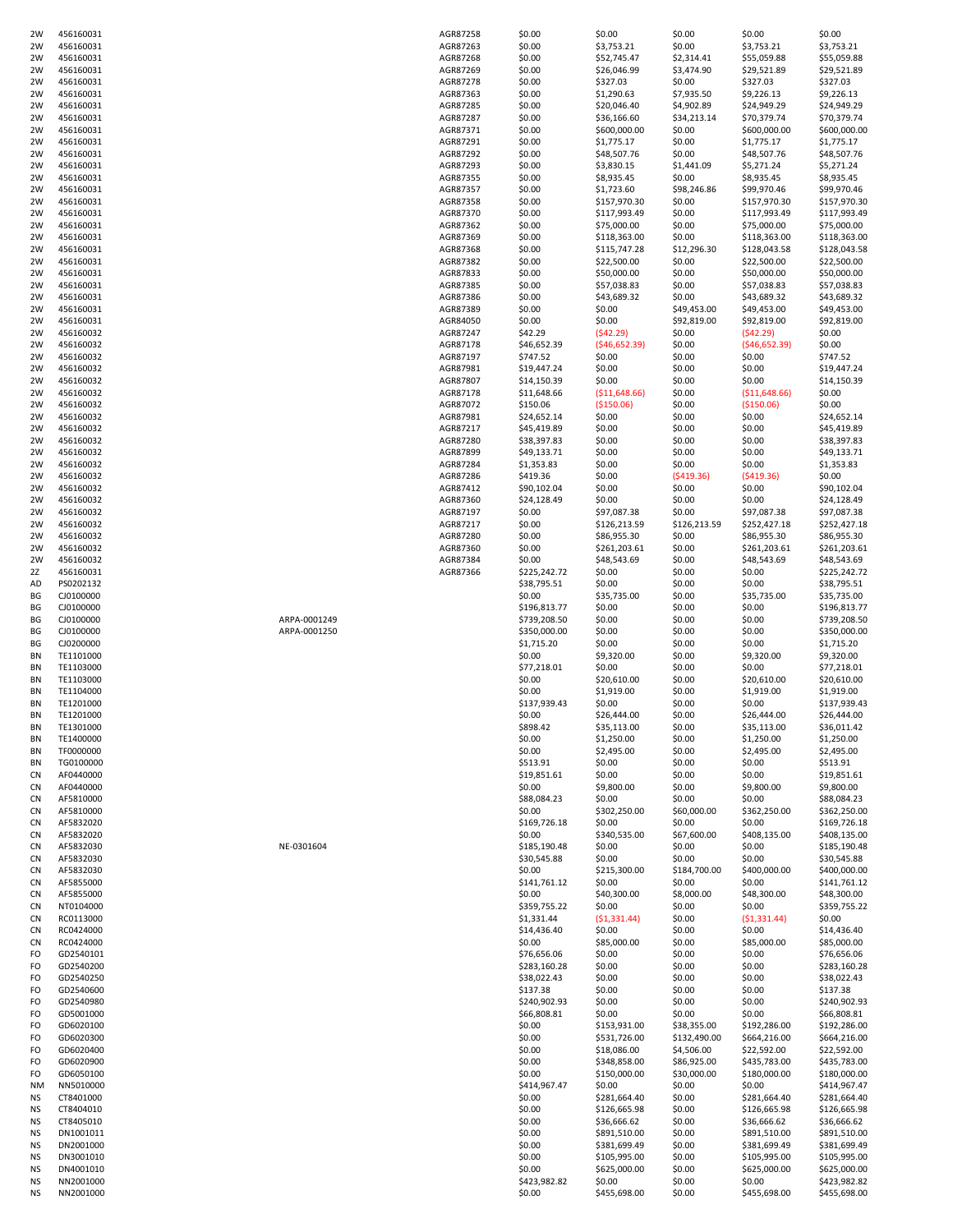| ΝS        | NN4009010 |              |              | \$341,595.92   | \$0.00         | \$0.00         | \$0.00         | \$341,595.92   |
|-----------|-----------|--------------|--------------|----------------|----------------|----------------|----------------|----------------|
| NS        | NN4009010 |              |              | \$0.00         | \$0.00         | \$0.00         | \$0.00         | \$0.00         |
| NS        | NN4009020 |              |              | \$1,112,561.62 | \$0.00         | \$0.00         | \$0.00         | \$1,112,561.62 |
| <b>NS</b> | NN4009020 |              |              | \$0.00         | \$0.00         | \$0.00         | \$0.00         | \$0.00         |
| NS        | NN4009030 |              |              | \$104,330.44   | \$0.00         | \$0.00         | \$0.00         | \$104,330.44   |
| ΝS        | NN4009030 |              |              | \$0.00         | \$0.00         | \$0.00         | \$0.00         | \$0.00         |
| ΝS        | NN4009040 |              |              | \$0.00         | \$0.00         | \$0.00         | \$0.00         | \$0.00         |
|           |           |              |              |                |                |                |                |                |
| ΝS        | NN4010010 |              |              | \$10,025.52    | \$0.00         | \$0.00         | \$0.00         | \$10,025.52    |
| ΝS        | NN4010021 |              |              | \$132.080.70   | \$0.00         | \$0.00         | \$0.00         | \$132,080.70   |
| ΝS        | NN4011010 |              |              | \$493.94       | \$0.00         | \$0.00         | \$0.00         | \$493.94       |
| ΝS        | NN4011010 |              |              | \$0.00         | \$50,670.08    | \$0.00         | \$50,670.08    | \$50,670.08    |
| ΝS        | NN4011020 |              |              | \$96,157.66    | \$0.00         | \$0.00         | \$0.00         | \$96,157.66    |
| ΝS        | NN4011020 |              |              | \$0.00         | \$69,681.25    | \$0.00         | \$69,681.25    | \$69,681.25    |
| ΝS        | NN4012010 |              |              | \$78,671.16    | \$0.00         | \$0.00         | \$0.00         | \$78,671.16    |
| ΝS        | NN4012010 |              |              | \$0.00         | \$0.00         | \$0.00         | \$0.00         | \$0.00         |
| <b>NS</b> | NN4012030 |              |              | \$113,814.54   | \$0.00         | \$0.00         | \$0.00         | \$113,814.54   |
| ΝS        | NN4012030 |              |              | \$0.00         | \$22,363.81    | \$0.00         | \$22,363.81    | \$22,363.81    |
|           |           |              |              |                |                |                |                |                |
| ΝS        | NN4012040 |              |              | \$161,906.31   | \$0.00         | \$0.00         | \$0.00         | \$161,906.31   |
| ΝS        | NN5001010 |              |              | \$222,358.40   | \$0.00         | \$0.00         | \$0.00         | \$222,358.40   |
| ΝS        | NN5002010 |              |              | \$6,889.36     | \$0.00         | \$0.00         | \$0.00         | \$6,889.36     |
| ΝS        | NN5002010 |              |              | \$100,739.03   | \$0.00         | \$0.00         | \$0.00         | \$100,739.03   |
| <b>NS</b> | NN5002010 |              |              | \$312,437.97   | \$0.00         | \$0.00         | \$0.00         | \$312,437.97   |
| ΝS        | NN5002020 |              |              | \$62,261.85    | \$0.00         | \$0.00         | \$0.00         | \$62,261.85    |
| ΝS        | NN5002020 |              |              | \$2,973,229.42 | \$0.00         | \$0.00         | \$0.00         | \$2,973,229.42 |
| ΝS        | NN5002020 |              |              | \$774,000.00   | \$0.00         | \$0.00         | \$0.00         | \$774,000.00   |
| ΝS        | NN5002020 |              |              | \$2,048,549.27 | \$0.00         | \$0.00         | \$0.00         | \$2,048,549.27 |
| ΝS        | NN5002040 |              |              | \$118,919.53   | \$0.00         | \$0.00         | \$0.00         | \$118,919.53   |
| ΝS        | NN5003010 |              |              | \$4.04         | (54.04)        | \$0.00         | (54.04)        | \$0.00         |
| ΝS        | NN5003020 |              |              | \$0.02         | \$0.00         | \$0.00         | \$0.00         | \$0.02         |
|           |           |              |              |                |                |                |                |                |
| ΝS        | NN5003040 |              |              | \$2,864.75     | \$4.04         | \$0.00         | \$4.04         | \$2,868.79     |
| ΝS        | NN5004010 |              |              | \$688,369.61   | \$0.00         | \$0.00         | \$0.00         | \$688,369.61   |
| ΝS        | NN5004010 |              |              | \$118,720.00   | \$0.00         | \$0.00         | \$0.00         | \$118,720.00   |
| <b>NS</b> | NN5004010 |              |              | \$163,400.00   | \$0.00         | \$0.00         | \$0.00         | \$163,400.00   |
| NS        | NN5004010 |              |              | \$0.00         | \$0.00         | \$0.00         | \$0.00         | \$0.00         |
| ΝS        | NN5004020 |              |              | \$2,835,045.59 | \$0.00         | \$0.00         | \$0.00         | \$2,835,045.59 |
| NS        | NN5006010 |              |              | \$12,696.81    | \$0.00         | \$0.00         | \$0.00         | \$12,696.81    |
| ΝS        | NN500W000 |              |              | \$51,312.90    | \$0.00         | \$0.00         | \$0.00         | \$51,312.90    |
| <b>NS</b> | NN5070010 |              |              | \$44,326.32    | \$0.00         | \$0.00         | \$0.00         | \$44,326.32    |
| NS        | NN5070010 |              |              | \$1,058.69     | \$0.00         | \$0.00         | \$0.00         | \$1,058.69     |
| <b>NS</b> | NN5070010 |              |              | \$0.00         | \$0.00         | \$0.00         | \$0.00         | \$0.00         |
|           |           |              |              |                |                |                |                |                |
| <b>NS</b> | NN5070040 |              |              | \$59,627.22    | \$0.00         | \$0.00         | \$0.00         | \$59,627.22    |
| <b>NS</b> | NN5070040 |              |              | \$15,000.00    | \$0.00         | \$0.00         | \$0.00         | \$15,000.00    |
| <b>NS</b> | NN5070040 |              |              | \$0.00         | \$0.00         | \$0.00         | \$0.00         | \$0.00         |
| <b>NS</b> | NN9100000 |              |              | \$82,273.24    | \$0.00         | \$0.00         | \$0.00         | \$82,273.24    |
| ΝS        | NN9100000 |              |              | \$0.00         | \$144,930.43   | \$0.00         | \$144,930.43   | \$144,930.43   |
| <b>NS</b> | NN9301000 |              |              | \$32,955.54    | \$0.00         | \$0.00         | \$0.00         | \$32,955.54    |
| <b>NS</b> | NN9301000 |              |              | \$50,000.00    | \$0.00         | \$0.00         | \$0.00         | \$50,000.00    |
| TC        | CT8401000 |              |              | \$0.00         | \$334,995.34   | \$0.00         | \$334,995.34   | \$334,995.34   |
| тс        | CT8404010 |              |              | \$0.00         | \$150,648.80   | \$0.00         | \$150,648.80   | \$150,648.80   |
| TC        | CT8405010 |              |              | \$0.00         | \$43,608.86    | \$0.00         | \$43,608.86    | \$43,608.86    |
|           | DP0902090 |              |              |                |                |                |                |                |
| TC        |           |              |              | \$6,545.77     | \$0.00         | \$0.00         | \$0.00         | \$6,545.77     |
| TC        | DP0902090 |              |              | \$0.00         | \$71,401.85    | \$0.00         | \$71,401.85    | \$71,401.85    |
| тс        | DP0909010 |              |              | \$0.00         | \$0.00         | \$809.00       | \$809.00       | \$809.00       |
| <b>TC</b> | DP1204010 |              |              | \$9,829.51     | \$0.00         | \$0.00         | \$0.00         | \$9,829.51     |
| TC        | DP4011093 |              |              | \$2,057.91     | \$0.00         | \$0.00         | \$0.00         | \$2,057.91     |
| TC        | DP4015011 |              |              | \$76,331.67    | \$1,640.93     | \$0.00         | \$1,640.93     | \$77,972.60    |
| TC        | DP4015042 |              |              | \$3,580.49     | \$0.00         | \$0.00         | \$0.00         | \$3,580.49     |
| <b>TC</b> | DP4015043 |              |              | \$54,539.96    | \$0.00         | \$0.00         | \$0.00         | \$54,539.96    |
| TC        | DP4015051 |              |              | \$1,899.60     | ( \$1,640.93)  | \$0.00         | ( \$1,640.93)  | \$258.67       |
| TC        | DP8000000 |              |              | \$50,000.00    | \$0.00         | \$0.00         | \$0.00         | \$50,000.00    |
| ΤF        | GD3006000 |              |              | \$22.51        | \$0.00         | \$0.00         | \$0.00         | \$22.51        |
| ΤF        | HQ1001000 |              |              | \$6,738.38     | \$0.00         | \$0.00         | \$0.00         | \$6,738.38     |
| TF        | HQ1001000 |              |              | \$40,000.00    | \$0.00         | \$0.00         | \$0.00         | \$40,000.00    |
|           |           |              |              |                |                |                |                |                |
| TF        | HU2006200 |              |              | \$976.23       | \$0.00         | \$0.00         | \$0.00         | \$976.23       |
| UX        | EZ5012300 |              | ADSBRNL-0030 | \$880,159.05   | \$0.00         | \$0.00         | \$0.00         | \$880,159.05   |
| UX        | EZ5012300 |              | ADSBRNL-0030 | \$47.62        | \$0.00         | \$0.00         | \$0.00         | \$47.62        |
| VE        | ST5001020 |              |              | \$335,088.56   | \$0.00         | \$0.00         | \$0.00         | \$335,088.56   |
| VE        | ST5001020 |              |              | \$635,000.00   | \$0.00         | \$0.00         | \$0.00         | \$635,000.00   |
| VE        | ST5001030 |              |              | \$127,508.16   | \$120,000.00   | \$0.00         | \$120,000.00   | \$247,508.16   |
| VE        | ST5001030 |              |              | \$0.00         | \$0.00         | \$100,000.00   | \$100,000.00   | \$100,000.00   |
| VE        | ST5001040 |              |              | \$200,900.28   | \$0.00         | \$0.00         | \$0.00         | \$200,900.28   |
| VE        | ST6001020 |              |              | \$155,888.49   | \$94,000.00    | \$0.00         | \$94,000.00    | \$249,888.49   |
| VE        | ST6001020 |              |              | \$0.00         | \$50,000.00    | \$100,000.00   | \$150,000.00   | \$150,000.00   |
| VE        | ST6001031 |              |              | \$184,358.21   | \$100,000.00   | \$0.00         | \$100,000.00   | \$284,358.21   |
| VE        | ST6001031 |              |              | \$0.00         | \$1,006,000.00 | \$1,000,000.00 | \$2,006,000.00 | \$2,006,000.00 |
| VE        | ST6001032 |              |              | \$1,056,044.09 | \$436,000.00   | \$0.00         | \$436,000.00   | \$1,492,044.09 |
| VE        | ST6001032 |              |              | \$0.00         | \$0.00         | \$300,000.00   | \$300,000.00   | \$300,000.00   |
| VE        | ST6001034 | AIP          |              | \$1,044,339.70 | \$0.00         | \$0.00         | \$0.00         | \$1,044,339.70 |
|           |           |              |              | \$102,205.32   | \$0.00         |                |                |                |
| VE        | ST6001034 |              |              |                |                | \$0.00         | \$0.00         | \$102,205.32   |
| VE        | ST6001034 | AIP          |              | \$0.00         | \$152,000.00   | \$0.00         | \$152,000.00   | \$152,000.00   |
| <b>WA</b> | 39KA00000 | PRN11SC40000 |              | \$1,104,736.78 | \$0.00         | \$0.00         | \$0.00         | \$1,104,736.78 |
| <b>WA</b> | 39KA00000 | PRN11SC40000 |              | \$0.00         | \$5,361,600.00 | \$0.00         | \$5,361,600.00 | \$5,361,600.00 |
| <b>WA</b> | 39KC02000 | PRN07SC06000 |              | \$5,351.21     | \$0.00         | \$0.00         | \$0.00         | \$5,351.21     |
| <b>WA</b> | 39KG01000 | PRN09SC73000 |              | \$48.14        | \$0.00         | \$0.00         | \$0.00         | \$48.14        |
| WA        | 39KG01000 | PRN10SC72000 |              | \$537,506.17   | \$0.00         | \$0.00         | \$0.00         | \$537,506.17   |
| WA        | FS1001000 |              |              | \$1,910,599.27 | \$0.00         | \$0.00         | \$0.00         | \$1,910,599.27 |
| WA        | FS1001000 |              |              | \$0.00         | \$5,074,000.00 | \$0.00         | \$5,074,000.00 | \$5,074,000.00 |
| WA        | FS1002000 |              |              | \$518,238.77   | \$0.00         | \$0.00         | \$0.00         | \$518,238.77   |
| WA        | FS1002000 |              |              | \$0.00         | \$687,000.00   | \$0.00         | \$687,000.00   | \$687,000.00   |
|           |           |              |              |                |                |                |                |                |
| <b>WA</b> | FS1004000 |              |              | \$187,243.47   | \$0.00         | \$0.00         | \$0.00         | \$187,243.47   |
| <b>WA</b> | FS1004000 |              |              | \$0.00         | \$390,000.00   | \$0.00         | \$390,000.00   | \$390,000.00   |
| <b>WA</b> | FS1005000 |              |              | \$557,638.18   | \$0.00         | \$0.00         | \$0.00         | \$557,638.18   |
| <b>WA</b> | FS1005000 |              |              | \$0.00         | \$1,609,000.00 | \$0.00         | \$1,609,000.00 | \$1,609,000.00 |
| WA        | FS1006000 |              |              | \$259,954.04   | \$0.00         | \$0.00         | \$0.00         | \$259,954.04   |
| WA        | FS1006000 |              |              | \$0.00         | \$452,000.00   | \$0.00         | \$452,000.00   | \$452,000.00   |
| WA        | FS1007000 |              |              | \$177,166.36   | \$0.00         | \$0.00         | \$0.00         | \$177,166.36   |
| <b>WA</b> | FS1007000 |              |              | \$0.00         | \$544,000.00   | \$0.00         | \$544,000.00   | \$544,000.00   |
| WA        | FS1009000 |              |              | \$391,670.46   | \$0.00         | \$0.00         | \$0.00         | \$391,670.46   |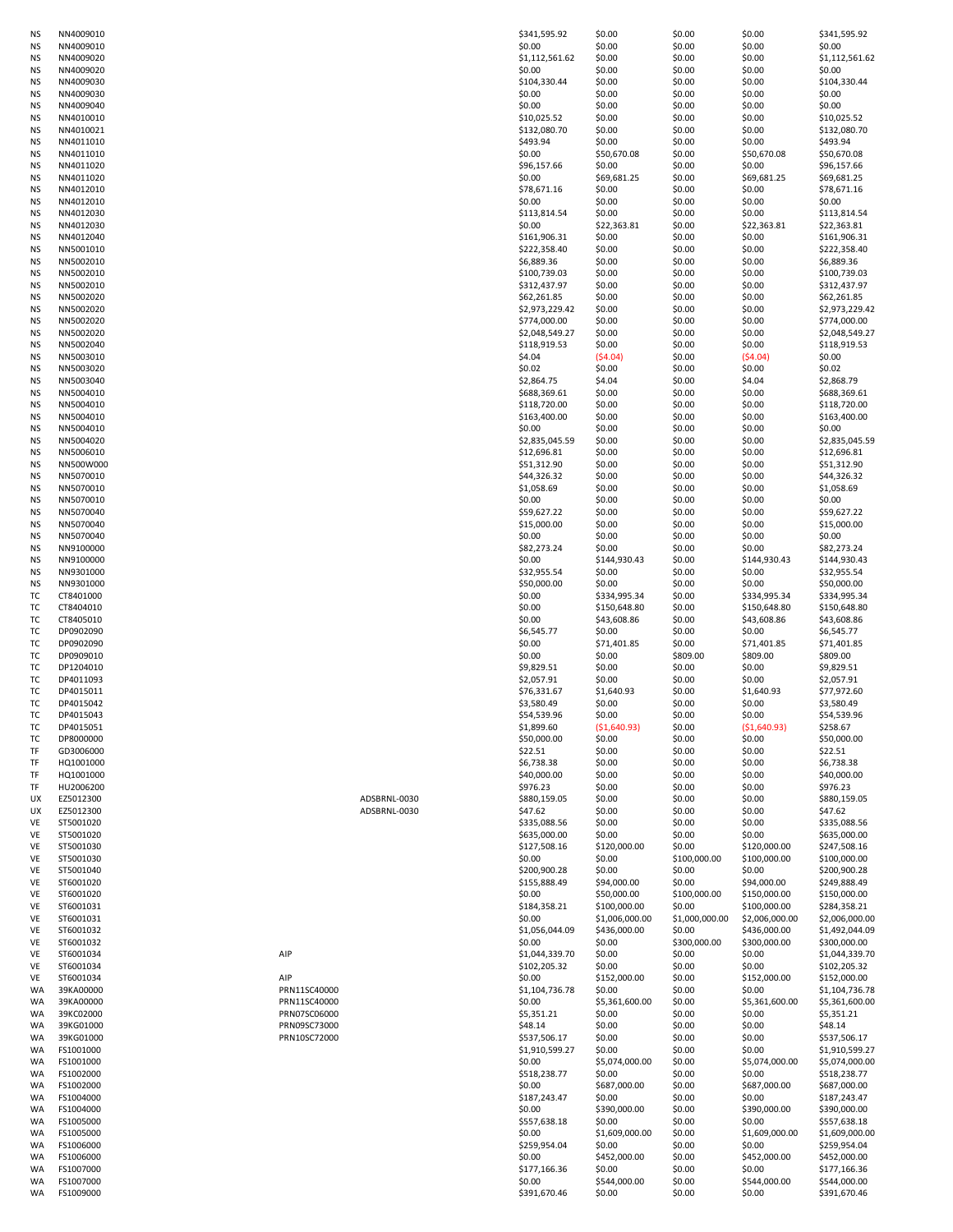| WA        | FS1009000 |            | \$0.00          | \$561,000.00             | \$0.00           | \$561,000.00             | \$561,000.00    |
|-----------|-----------|------------|-----------------|--------------------------|------------------|--------------------------|-----------------|
| WA        | KA1102080 |            | \$20,411.19     | \$0.00                   | \$0.00           | \$0.00                   | \$20,411.19     |
| WA        | KA1102811 |            | \$882.24        | \$0.00                   | \$0.00           | \$0.00                   | \$882.24        |
| WA        | KA1102811 |            | \$11,981.92     | \$0.00                   | \$0.00           | \$0.00                   | \$11,981.92     |
| WA        | KA1102812 |            | \$271,438.04    | \$0.00                   | \$0.00           | \$0.00                   | \$271,438.04    |
| WA        | KA1502021 |            | \$5,898.40      | \$0.00                   | \$0.00           | \$0.00                   | \$5,898.40      |
| WA        | KA2101020 |            | \$1,431,420.58  | \$0.00                   | \$0.00           | \$0.00                   | \$1,431,420.58  |
| WA        | KA2101020 | OPEMIE30YD | \$3,506,930.60  | \$0.00                   | \$0.00           | \$0.00                   | \$3,506,930.60  |
| WA        | KA2101020 |            | \$0.00          | \$3,760,750.00           | \$0.00           | \$3,760,750.00           | \$3,760,750.00  |
| WA        | KA2101030 |            | \$15,930.72     | \$0.00                   | \$0.00           | \$0.00                   | \$15,930.72     |
| WA        | KA2101030 |            | \$435,000.00    | \$0.00                   | \$0.00           | \$0.00                   | \$435,000.00    |
| WA        | KA2102021 |            | \$10,609,419.36 | \$0.00                   | \$0.00           | \$0.00                   | \$10,609,419.36 |
| WA        | KA2102021 |            | \$0.00          | \$17,597,240.00          | \$0.00           | \$17,597,240.00          | \$17,597,240.00 |
|           |           |            |                 |                          |                  |                          |                 |
| WA        | KA2102090 |            | \$146,856.12    | \$0.00                   | \$0.00           | \$0.00                   | \$146,856.12    |
| WA        | KA2102090 |            | \$0.00          | \$214,478.00             | \$0.00           | \$214,478.00             | \$214,478.00    |
| WA        | KA2103011 | EQUMIE30YD | \$2,732,941.82  | \$0.00                   | \$0.00           | \$0.00                   | \$2,732,941.82  |
| WA        | KA2103011 | EQUMIE30YD | \$0.00          | \$7,291,250.00           | \$0.00           | \$7,291,250.00           | \$7,291,250.00  |
| WA        | KA2201020 |            | \$874,745.04    | \$0.00                   | \$0.00           | \$0.00                   | \$874,745.04    |
| WA        | KA2201020 |            | \$0.00          | \$3,062,325.00           | \$0.00           | \$3,062,325.00           | \$3,062,325.00  |
| WA        | KA2202010 |            | \$557,310.09    | \$0.00                   | \$0.00           | \$0.00                   | \$557,310.09    |
| WA        | KA2202010 |            | \$0.00          | \$690,750.00             | \$0.00           | \$690,750.00             | \$690,750.00    |
| WA        | KA2202090 |            | \$215,155.93    | \$0.00                   | \$0.00           | \$0.00                   | \$215,155.93    |
| WA        | KA2202090 |            | \$734,000.00    | \$0.00                   | \$0.00           | \$0.00                   | \$734,000.00    |
|           |           |            |                 | \$295,488.00             |                  |                          |                 |
| WA        | KA2202090 |            | \$0.00          |                          | \$0.00           | \$295,488.00             | \$295,488.00    |
| WA        | KA2203012 |            | \$383,422.82    | \$0.00                   | \$0.00           | \$0.00                   | \$383,422.82    |
| WA        | KA2301020 |            | \$840,320.05    | \$0.00                   | \$0.00           | \$0.00                   | \$840,320.05    |
| WA        | KA2301020 |            | \$0.00          | \$748,312.00             | \$0.00           | \$748,312.00             | \$748,312.00    |
| WA        | KA2302090 |            | \$2,468.47      | ( \$2,468.47)            | \$0.00           | (52, 468.47)             | \$0.00          |
| WA        | KA2303011 | OPEMIE11WB | \$232,170.69    | \$0.00                   | \$0.00           | \$0.00                   | \$232,170.69    |
| WA        | KA2303011 | EQUMIE11WB | \$2,837,029.47  | \$0.00                   | \$0.00           | \$0.00                   | \$2,837,029.47  |
| WA        | KA2303011 | EQUMIE11WB | \$0.00          | \$0.00                   | \$2,000,000.00   | \$2,000,000.00           | \$2,000,000.00  |
| WA        | KA2401012 |            | \$302,370.33    | \$0.00                   | \$0.00           | \$0.00                   | \$302,370.33    |
| WA        | KA2401012 |            | \$0.00          | \$2,532,750.00           | \$0.00           | \$2,532,750.00           | \$2,532,750.00  |
| WA        | KA2401021 |            | \$69,738.92     | \$0.00                   | \$0.00           | \$0.00                   | \$69,738.92     |
| WA        | KA2401021 |            | \$425,000.00    | \$0.00                   | \$0.00           | \$0.00                   | \$425,000.00    |
|           |           |            |                 |                          |                  |                          |                 |
| WA        | KA2401021 |            | \$0.00          | \$209,528.00             | \$0.00           | \$209,528.00             | \$209,528.00    |
| WA        | KA2401022 |            | \$8,013.38      | \$0.00                   | \$0.00           | \$0.00                   | \$8,013.38      |
| WA        | KA2401022 |            | \$0.00          | \$116,660.00             | \$0.00           | \$116,660.00             | \$116,660.00    |
| WA        | KA2403013 | EQU        | \$13,302.54     | \$0.00                   | \$0.00           | \$0.00                   | \$13,302.54     |
| WA        | KA2403013 |            | \$113,368.14    | \$0.00                   | \$0.00           | \$0.00                   | \$113,368.14    |
| WA        | KA2501012 |            | \$110,196.37    | \$0.00                   | \$0.00           | \$0.00                   | \$110,196.37    |
| WA        | KA2501012 |            | \$0.00          | \$835,807.00             | \$0.00           | \$835,807.00             | \$835,807.00    |
| WA        | KA2501021 |            | \$558,219.21    | \$0.00                   | \$0.00           | \$0.00                   | \$558,219.21    |
| WA        | KA2501021 |            | \$0.00          | \$2,424,087.00           | \$0.00           | \$2,424,087.00           | \$2,424,087.00  |
| WA        | KA2501022 |            | \$306,517.99    | \$0.00                   | \$0.00           | \$0.00                   | \$306,517.99    |
|           | KA2501022 |            |                 |                          |                  |                          |                 |
| WA        |           |            | \$0.00          | \$257,880.00             | \$0.00           | \$257,880.00             | \$257,880.00    |
| WA        | KA2501032 |            | \$954,908.88    | \$0.00                   | \$0.00           | \$0.00                   | \$954,908.88    |
| WA        | KA2501032 |            | \$0.00          | \$847,320.00             | \$0.00           | \$847,320.00             | \$847,320.00    |
| WA        | KA2601020 |            | \$1,444.73      | \$0.00                   | \$0.00           | \$0.00                   | \$1,444.73      |
| WA        | KA2602010 | AIP        | \$1,209,117.72  | \$0.00                   | \$0.00           | \$0.00                   | \$1,209,117.72  |
| WA        | KA2602010 |            | \$954,284.46    | \$0.00                   | \$0.00           | \$0.00                   | \$954,284.46    |
| WA        | KA2602010 | AIP        | \$300,000.00    | \$0.00                   | \$0.00           | \$0.00                   | \$300,000.00    |
| WA        | KA2602010 |            | \$0.00          | \$2,686,250.00           | \$0.00           | \$2,686,250.00           | \$2,686,250.00  |
| WA        | KA2602010 | AIP        | \$0.00          | \$767,500.00             | \$0.00           | \$767,500.00             | \$767,500.00    |
|           |           |            |                 |                          |                  |                          | \$346,723.73    |
| WA        | KB0101022 |            | \$346,723.73    | \$0.00                   | \$0.00           | \$0.00                   |                 |
| WA        | KB0101022 |            | \$0.00          | \$1,741,249.00           | \$0.00           | \$1,741,249.00           | \$1,741,249.00  |
| WA        | KB0181012 |            | \$34,228.17     | \$0.00                   | \$0.00           | \$0.00                   | \$34,228.17     |
| WA        | KB0201021 |            | \$759,263.97    | \$0.00                   | \$0.00           | \$0.00                   | \$759,263.97    |
| WA        | KB0201021 |            | \$0.00          | \$4,993,253.00           | \$0.00           | \$4,993,253.00           | \$4,993,253.00  |
| WA        | KB0201022 |            | \$10,839.24     | \$0.00                   | \$0.00           | \$0.00                   | \$10,839.24     |
| WA        | KB0201022 |            | \$0.00          | \$14,453.00              | \$0.00           | \$14,453.00              | \$14,453.00     |
| WA        | KB0201052 |            | \$246,561.33    | \$0.00                   | \$0.00           | \$0.00                   | \$246,561.33    |
| WA        | KB0202011 | AIP        | \$781,888.75    | \$0.00                   | \$0.00           | \$0.00                   | \$781,888.75    |
| WA        | KB0202011 | EQU        | \$428,519.80    | \$0.00                   | \$0.00           | \$0.00                   | \$428,519.80    |
| WA        | KB0202011 | AIP        | \$2,300,000.00  | \$0.00                   | \$0.00           | \$0.00                   | \$2,300,000.00  |
| WA        | KB0202011 |            | \$7,123,304.64  | \$0.00                   | \$0.00           | \$0.00                   | \$7,123,304.64  |
|           |           |            |                 |                          |                  |                          |                 |
| WA        | KB0202011 | EQU        | \$700,000.00    | \$0.00                   | \$0.00           | \$0.00                   | \$700,000.00    |
| WA        | KB0202011 | AIP        | \$1,200,000.00  | \$0.00                   | \$0.00           | \$0.00                   | \$1,200,000.00  |
| WA        | KB0202011 |            | \$0.00          | \$99,626,958.00          | (\$1,600,000.00) | \$98,026,958.00          | \$98,026,958.00 |
| WA        | KB0202011 | EQU        | \$0.00          | \$832,209.00             | \$500,000.00     | \$1,332,209.00           | \$1,332,209.00  |
| WA        | KB0202011 | AIP        | \$0.00          | \$1,802,105.00           | \$1,100,000.00   | \$2,902,105.00           | \$2,902,105.00  |
| WA        | KB0202012 | EQU        | \$334,488.72    | \$0.00                   | \$0.00           | \$0.00                   | \$334,488.72    |
| WA        | KB0202012 |            | \$1,942,923.41  | \$0.00                   | \$0.00           | \$0.00                   | \$1,942,923.41  |
| WA        | KB0202012 | EQU        | \$100,000.00    | \$0.00                   | \$0.00           | \$0.00                   | \$100,000.00    |
| WA        | KB0202012 |            | \$0.00          | \$26,212,600.00          | \$0.00           | \$26,212,600.00          | \$26,212,600.00 |
| WA        | KB0202012 | EQU        | \$0.00          | \$2,434,249.00           | \$0.00           | \$2,434,249.00           | \$2,434,249.00  |
| WA        | KB0202030 |            | \$3,083.37      | \$0.00                   | \$0.00           | \$0.00                   | \$3,083.37      |
| <b>WA</b> | KB0281011 |            | \$89,868.74     | \$0.00                   | \$0.00           | \$0.00                   | \$89,868.74     |
| WA        | KB0301020 |            | \$730,870.28    | \$0.00                   | \$0.00           | \$0.00                   | \$730,870.28    |
| WA        | KB0301020 |            | \$0.00          |                          | \$895,000.00     |                          | \$3,211,340.00  |
| WA        | KB0301042 |            | \$220,116.87    | \$2,316,340.00<br>\$0.00 | \$0.00           | \$3,211,340.00<br>\$0.00 | \$220,116.87    |
|           |           |            |                 |                          |                  |                          |                 |
| WA        | KB0301042 |            | \$0.00          | \$3,248,201.00           | \$0.00           | \$3,248,201.00           | \$3,248,201.00  |
| WA        | KB0301052 |            | \$98,902.56     | \$0.00                   | \$0.00           | \$0.00                   | \$98,902.56     |
| WA        | KB0301052 |            | \$0.00          | \$193,979.00             | \$0.00           | \$193,979.00             | \$193,979.00    |
| WA        | KB0401022 |            | \$36,111.65     | \$0.00                   | \$0.00           | \$0.00                   | \$36,111.65     |
| WA        | KB0401022 |            | \$0.00          | \$531,731.00             | \$0.00           | \$531,731.00             | \$531,731.00    |
| WA        | KC0201010 |            | \$2,837,318.15  | \$0.00                   | \$0.00           | \$0.00                   | \$2,837,318.15  |
| WA        | KC0201010 |            | \$0.00          | \$2,087,000.00           | \$0.00           | \$2,087,000.00           | \$2,087,000.00  |
| WA        | KC0201060 |            | \$1,161,110.68  | \$0.00                   | \$0.00           | \$0.00                   | \$1,161,110.68  |
| WA        | KC0201060 |            | \$0.00          | \$2,643,000.00           | \$0.00           | \$2,643,000.00           | \$2,643,000.00  |
|           |           |            |                 |                          |                  |                          |                 |
| WA        | KC0202020 | EQU        | \$73,216.92     | \$0.00                   | \$0.00           | \$0.00                   | \$73,216.92     |
| WA        | KC0202020 |            | \$465,711.08    | \$0.00                   | \$0.00           | \$0.00                   | \$465,711.08    |
| WA        | KC0202020 |            | \$0.00          | \$1,476,000.00           | \$0.00           | \$1,476,000.00           | \$1,476,000.00  |
| WA        | KC0202030 |            | \$739,811.77    | \$0.00                   | \$0.00           | \$0.00                   | \$739,811.77    |
| WA        | KC0202030 |            | \$0.00          | \$1,452,000.00           | \$0.00           | \$1,452,000.00           | \$1,452,000.00  |
| WA        | KC0202050 |            | \$436,553.38    | \$0.00                   | \$0.00           | \$0.00                   | \$436,553.38    |
| WA        | KC0202050 |            | \$0.00          | \$826,000.00             | \$0.00           | \$826,000.00             | \$826,000.00    |
| WA        | KC0203010 |            | \$5,649.16      | \$0.00                   | \$0.00           | \$0.00                   | \$5,649.16      |
|           |           |            |                 |                          |                  |                          |                 |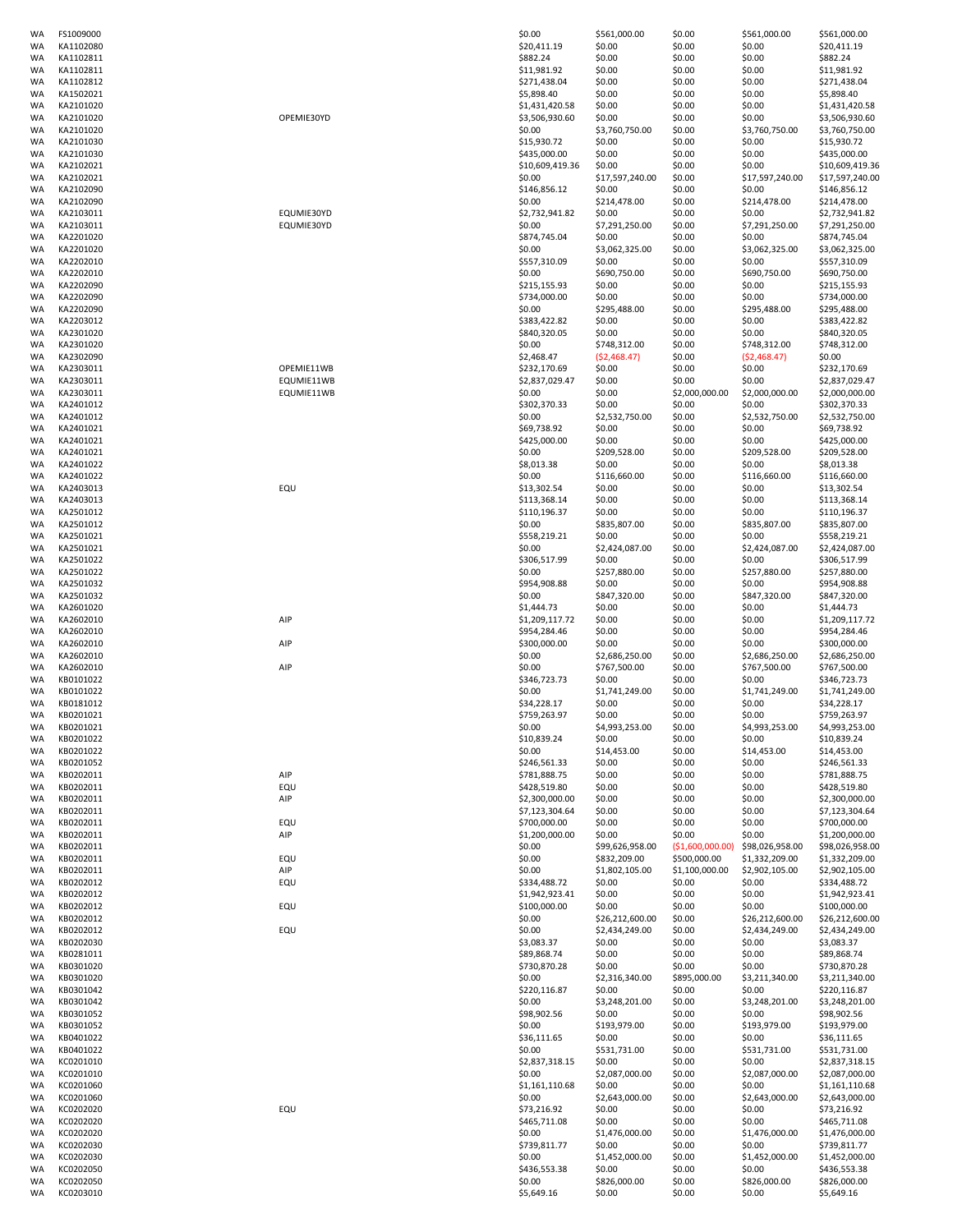| WA                     | KC0203020                                                      | EQU        | \$429,712.86                       | \$0.00                             | \$0.00                          | \$0.00                                                    | \$429,712.86                       |
|------------------------|----------------------------------------------------------------|------------|------------------------------------|------------------------------------|---------------------------------|-----------------------------------------------------------|------------------------------------|
| WA                     | KC0203020<br>KC0203020                                         |            | \$18,777.72<br>\$0.00              | \$0.00                             | \$0.00<br>\$0.00                | \$0.00<br>\$1,769,000.00                                  | \$18,777.72<br>\$1,769,000.00      |
| WA<br>WA               | KC0207010                                                      |            | \$103,422.42                       | \$1,769,000.00<br>\$0.00           | \$0.00                          | \$0.00                                                    | \$103,422.42                       |
| <b>WA</b>              | KC0207010                                                      |            | \$3,072,000.00                     | \$0.00                             | \$0.00                          | \$0.00                                                    | \$3,072,000.00                     |
| WA                     | KC0213010                                                      |            | \$2,875,000.00                     | \$0.00                             | \$0.00                          | \$0.00                                                    | \$2,875,000.00                     |
| WA<br>WA               | KC0281013<br>KC0301020                                         |            | \$165,193.55<br>\$648,212.28       | \$0.00<br>\$0.00                   | \$0.00<br>\$0.00                | \$0.00<br>\$0.00                                          | \$165,193.55<br>\$648,212.28       |
| WA                     | KC0301020                                                      |            | \$0.00                             | \$1,212,000.00                     | \$0.00                          | \$1,212,000.00                                            | \$1,212,000.00                     |
| <b>WA</b>              | KC0301050                                                      |            | \$0.00                             | \$973,000.00                       | \$0.00                          | \$973,000.00                                              | \$973,000.00                       |
| WA                     | KC0302010                                                      |            | \$814,493.01                       | \$0.00                             | \$0.00                          | \$0.00                                                    | \$814,493.01                       |
| <b>WA</b><br>WA        | KC0302010<br>KC0302030                                         |            | \$0.00<br>\$93,757.03              | \$2,816,000.00<br>\$0.00           | \$0.00<br>\$0.00                | \$2,816,000.00<br>\$0.00                                  | \$2,816,000.00<br>\$93,757.03      |
| <b>WA</b>              | KC0302030                                                      |            | \$622,000.00                       | \$0.00                             | \$0.00                          | \$0.00                                                    | \$622,000.00                       |
| WA                     | KC0302030                                                      |            | \$0.00                             | \$331,000.00                       | \$0.00                          | \$331,000.00                                              | \$331,000.00                       |
| WA<br><b>WA</b>        | KC0304020<br>KC0304020                                         | EQU        | \$31,065.06<br>\$968,125.98        | ( \$31,065.06)<br>\$0.00           | \$0.00<br>\$0.00                | ( \$31,065.06)<br>\$0.00                                  | \$0.00<br>\$968,125.98             |
| <b>WA</b>              | KC0304020                                                      |            | \$0.00                             | \$2,609,000.00                     | \$0.00                          | \$2,609,000.00                                            | \$2,609,000.00                     |
| WA                     | KC0304030                                                      |            | \$0.00                             | \$31,065.06                        | \$0.00                          | \$31,065.06                                               | \$31,065.06                        |
| WA<br>WA               | KC0304030<br>KC0304030                                         | EQU        | \$399,984.34<br>\$2,826,658.25     | \$0.00<br>\$0.00                   | \$0.00<br>\$0.00                | \$0.00<br>\$0.00                                          | \$399,984.34<br>\$2,826,658.25     |
| <b>WA</b>              | KC0304030                                                      |            | \$0.00                             | \$4,468,000.00                     | \$0.00                          | \$4,468,000.00                                            | \$4,468,000.00                     |
| WA                     | KC0401030                                                      | AIP        | \$1,062.91                         | \$0.00                             | (\$1,062.91)                    | (51,062.91)                                               | \$0.00                             |
| WA                     | KC0401030                                                      | EQU        | \$1,467,986.14                     | \$0.00                             | \$0.00                          | \$0.00                                                    | \$1,467,986.14                     |
| WA<br>WA               | KC0401030<br>KC0401040                                         |            | \$2,914,402.67<br>\$16,469,155.80  | \$0.00<br>\$0.00                   | \$0.00<br>\$0.00                | \$0.00<br>\$0.00                                          | \$2,914,402.67<br>\$16,469,155.80  |
| WA                     | KC0401040                                                      | EQU        | \$4,445,405.40                     | \$0.00                             | \$0.00                          | \$0.00                                                    | \$4,445,405.40                     |
| WA                     | KC0401040                                                      |            | \$0.00                             | \$79,639,000.00                    | ( \$2,500,000.00)               | \$77,139,000.00                                           | \$77,139,000.00                    |
| <b>WA</b><br><b>WA</b> | KC0401040<br>KC0403020                                         | EQU        | \$0.00<br>\$10,610,019.86          | \$4,000,000.00<br>\$0.00           | \$2,500,000.00                  | \$6,500,000.00<br>$(51, 250, 000.00)$ $(51, 250, 000.00)$ | \$6,500,000.00<br>\$9,360,019.86   |
| <b>WA</b>              | KC0403020                                                      | EQU        | \$450,017.81                       | \$0.00                             | \$1,250,000.00                  | \$1,250,000.00                                            | \$1,700,017.81                     |
| WA                     | KC0403020                                                      |            | \$0.00                             | \$16,248,000.00                    | \$0.00                          | \$16,248,000.00                                           | \$16,248,000.00                    |
| WA<br><b>WA</b>        | KC0404040<br>KC0405060                                         | EQUMIE21XG | \$705,879.25<br>\$20,229,590.57    | \$0.00<br>\$0.00                   | \$0.00<br>\$0.00                | \$0.00<br>\$0.00                                          | \$705,879.25<br>\$20,229,590.57    |
| WA                     | KC0405060                                                      | EQUMIE21XG | \$0.00                             | \$12,106,000.00                    | \$0.00                          | \$12,106,000.00                                           | \$12,106,000.00                    |
| WA                     | KC0406020                                                      |            | \$351,793.85                       | \$0.00                             | \$0.00                          | \$0.00                                                    | \$351,793.85                       |
| WA<br>WA               | KC0406020<br>KC0406030                                         |            | \$0.00<br>\$1,186,035.91           | \$315,000.00<br>\$0.00             | \$0.00<br>\$0.00                | \$315,000.00<br>\$0.00                                    | \$315,000.00<br>\$1,186,035.91     |
| WA                     | KC0406030                                                      |            | \$0.00                             | \$5,873,000.00                     | \$0.00                          | \$5,873,000.00                                            | \$5,873,000.00                     |
| WA                     | KJ0402000                                                      |            | \$199,999.00                       | \$0.00                             | \$0.00                          | \$0.00                                                    | \$199,999.00                       |
| WA                     | KJ0404000<br>KJ0404000                                         |            | \$141,009.83<br>\$510,000.00       | \$0.00<br>\$0.00                   | \$0.00<br>\$0.00                | \$0.00<br>\$0.00                                          | \$141,009.83<br>\$510,000.00       |
| WA<br>WA               | KL1001000                                                      |            | \$652,576.36                       | \$0.00                             | \$0.00                          | \$0.00                                                    | \$652,576.36                       |
| WA                     | KL1001000                                                      |            | \$0.00                             | \$1,040,000.00                     | \$0.00                          | \$1,040,000.00                                            | \$1,040,000.00                     |
| WA                     | KL1002000                                                      |            | \$8,904.14                         | \$0.00                             | \$0.00                          | \$0.00                                                    | \$8,904.14                         |
| WA<br>WA               | KL1002000<br>KL1002000                                         |            | \$190,000.00<br>\$0.00             | \$0.00<br>\$86,000.00              | \$0.00<br>\$0.00                | \$0.00<br>\$86,000.00                                     | \$190,000.00<br>\$86,000.00        |
| WA                     | KL1003000                                                      |            | \$80,875.63                        | \$0.00                             | \$0.00                          | \$0.00                                                    | \$80,875.63                        |
| WA                     | KL1003000                                                      |            | \$348,000.00                       | \$0.00                             | \$0.00                          | \$0.00                                                    | \$348,000.00                       |
| WA<br>WA               | KL1003000<br>KL1500000                                         |            | \$0.00<br>\$2,180.42               | \$220,000.00<br>\$0.00             | \$0.00<br>\$0.00                | \$220,000.00<br>\$0.00                                    | \$220,000.00<br>\$2,180.42         |
| <b>WA</b>              | KP1101010                                                      | EQU        | \$39,292.45                        | \$0.00                             | \$0.00                          | \$0.00                                                    | \$39,292.45                        |
| WA                     | KP1102010                                                      |            | \$5,489.80                         | \$0.00                             | \$0.00                          | \$0.00                                                    | \$5,489.80                         |
| <b>WA</b><br><b>WA</b> | KP1601010<br>KP1601010                                         |            | \$166,645.68<br>\$180,000.00       | \$0.00<br>\$0.00                   | \$0.00<br>\$0.00                | \$0.00<br>\$0.00                                          | \$166,645.68<br>\$180,000.00       |
| <b>WA</b>              | KP1601010                                                      |            | \$180,000.00                       | \$0.00                             | \$0.00                          | \$0.00                                                    | \$180,000.00                       |
| WA                     | KP1601030                                                      |            | \$44,299.78                        | \$0.00                             | \$0.00                          | \$0.00                                                    | \$44,299.78                        |
| WA<br>WA               | KP1601040<br>KP1601040                                         |            | \$1,349,674.84<br>\$0.00           | \$0.00<br>\$1,125,000.00           | \$0.00<br>\$0.00                | \$0.00<br>\$1,125,000.00                                  | \$1,349,674.84<br>\$1,125,000.00   |
| WA                     | KP1602010                                                      |            | \$716,088.56                       | \$0.00                             | \$0.00                          | \$0.00                                                    | \$716,088.56                       |
| <b>WA</b>              | KP1602010                                                      |            | \$0.00                             | \$1,000,000.00                     | \$0.00                          | \$1,000,000.00                                            | \$1,000,000.00                     |
| WA<br><b>WA</b>        | KP1602020<br>KP1605010                                         |            | \$914,580.15<br>\$3,896,772.26     | \$0.00<br>\$0.00                   | \$0.00<br>\$0.00                | \$0.00<br>\$0.00                                          | \$914,580.15<br>\$3,896,772.26     |
| WA                     | KP1605010                                                      |            | \$0.00                             | \$2,500,000.00                     | \$0.00                          | \$2,500,000.00                                            | \$2,500,000.00                     |
| WA                     | KP1606000                                                      |            | \$57,845.47                        | \$0.00                             | \$0.00                          | \$0.00                                                    | \$57,845.47                        |
| WA<br>WA               | KP1606000<br>KP1606000                                         |            | \$100,000.00<br>\$148,615.89       | \$0.00<br>\$0.00                   | \$0.00<br>\$0.00                | \$0.00<br>\$0.00                                          | \$100,000.00<br>\$148,615.89       |
| WA                     | KP1606000                                                      |            | \$1,000,000.00                     | \$0.00                             | \$0.00                          | \$0.00                                                    | \$1,000,000.00                     |
| <b>WA</b>              | KP1701000                                                      |            | \$939,130.79                       | \$0.00                             | \$0.00                          | \$0.00                                                    | \$939,130.79                       |
| WA<br>WA               | KP1701000<br>KP1703020                                         |            | \$0.00<br>\$312,881.80             | \$3,748,000.00<br>\$0.00           | \$0.00<br>\$0.00                | \$3,748,000.00<br>\$0.00                                  | \$3,748,000.00<br>\$312,881.80     |
| <b>WA</b>              | KP1703030                                                      |            | \$66.09                            | \$0.00                             | \$0.00                          | \$0.00                                                    | \$66.09                            |
| ΖA                     | BM0107000                                                      |            | \$68,010.98                        | \$0.00                             | \$0.00                          | \$0.00                                                    | \$68,010.98                        |
| ΖA<br>ΖA               | EL1708000<br>EL1708000                                         |            | \$0.00<br>\$0.00                   | \$0.00<br>\$469,000.00             | \$469,000.00<br>( \$469,000.00] | \$469,000.00<br>\$0.00                                    | \$469,000.00<br>\$0.00             |
| ΖA                     | GT0100000                                                      |            | \$77,101.58                        | \$0.00                             | \$0.00                          | \$0.00                                                    | \$77,101.58                        |
| ΖA                     | GT0300000                                                      |            | \$98,488.67                        | \$0.00                             | \$0.00                          | \$0.00                                                    | \$98,488.67                        |
| ΖA<br>ΖA               | GT0300000<br>HT0100000                                         |            | \$0.00<br>\$130,418.59             | \$255,000.00<br>\$625,000.00       | \$70,000.00<br>\$0.00           | \$325,000.00<br>\$625,000.00                              | \$325,000.00<br>\$755,418.59       |
| ΖA                     | HT0202000                                                      |            | \$666.50                           | \$0.00                             | \$0.00                          | \$0.00                                                    | \$666.50                           |
| ΖA                     | HT0800000                                                      |            | \$0.00                             | \$76,271.00                        | \$0.00                          | \$76,271.00                                               | \$76,271.00                        |
| ΖA<br>ΖA               | PG0500000<br>SL0200000                                         |            | \$188.72<br>\$34,844.56            | \$0.00<br>\$0.00                   | \$0.00<br>\$0.00                | \$0.00<br>\$0.00                                          | \$188.72<br>\$34,844.56            |
| ZA                     | SL0300000                                                      |            | \$49,917.60                        | \$0.00                             | \$0.00                          | \$0.00                                                    | \$49,917.60                        |
| ZA                     | VT0204000                                                      |            | \$338.96                           | \$0.00                             | \$0.00                          | \$0.00                                                    | \$338.96                           |
| ΖA<br>ΖA               | VT1201000<br>VT1201000                                         |            | \$390,517.19<br>\$0.00             | \$0.00<br>\$1,363,000.00           | \$0.00<br>\$700,000.00          | \$0.00<br>\$2,063,000.00                                  | \$390,517.19<br>\$2,063,000.00     |
| ZA                     | VT1301000                                                      |            | \$0.00                             | \$134,525.00                       | \$0.00                          | \$134,525.00                                              | \$134,525.00                       |
|                        | <b>Non-Appropriated Total</b><br><b>DOE Appropriated Total</b> |            | \$4,401,351.67<br>\$167,134,252.53 | \$2,514,873.93<br>\$364,525,170.00 | \$513,000.89<br>\$5,777,322.09  | \$3,027,874.82<br>\$370,302,492.09                        | \$7,429,226.49<br>\$537,436,744.62 |
|                        | <b>SF-30 Total</b>                                             |            | \$171,535,604.20                   | \$367,040,043.93                   | 56,290,322.98                   | \$373,330,366.91                                          | \$544,865,971.11                   |
|                        | <b>FPDS-NG Total [Action Obligation]</b>                       |            |                                    |                                    | \$5,777,322.09                  |                                                           |                                    |
|                        | <b>FPDS-NG Total [Base And Exercised Options Value]</b>        |            |                                    |                                    | \$6,290,322.98                  |                                                           |                                    |

**FPDS-NG Total [Base And All Options Value] <b>All options Value <b>All options** Value **1999 1999 1999 1999 1999 1999 1999 1999 1999 1999 1999 1999 1999 1999 1999 1999 1999 1999 1999 1**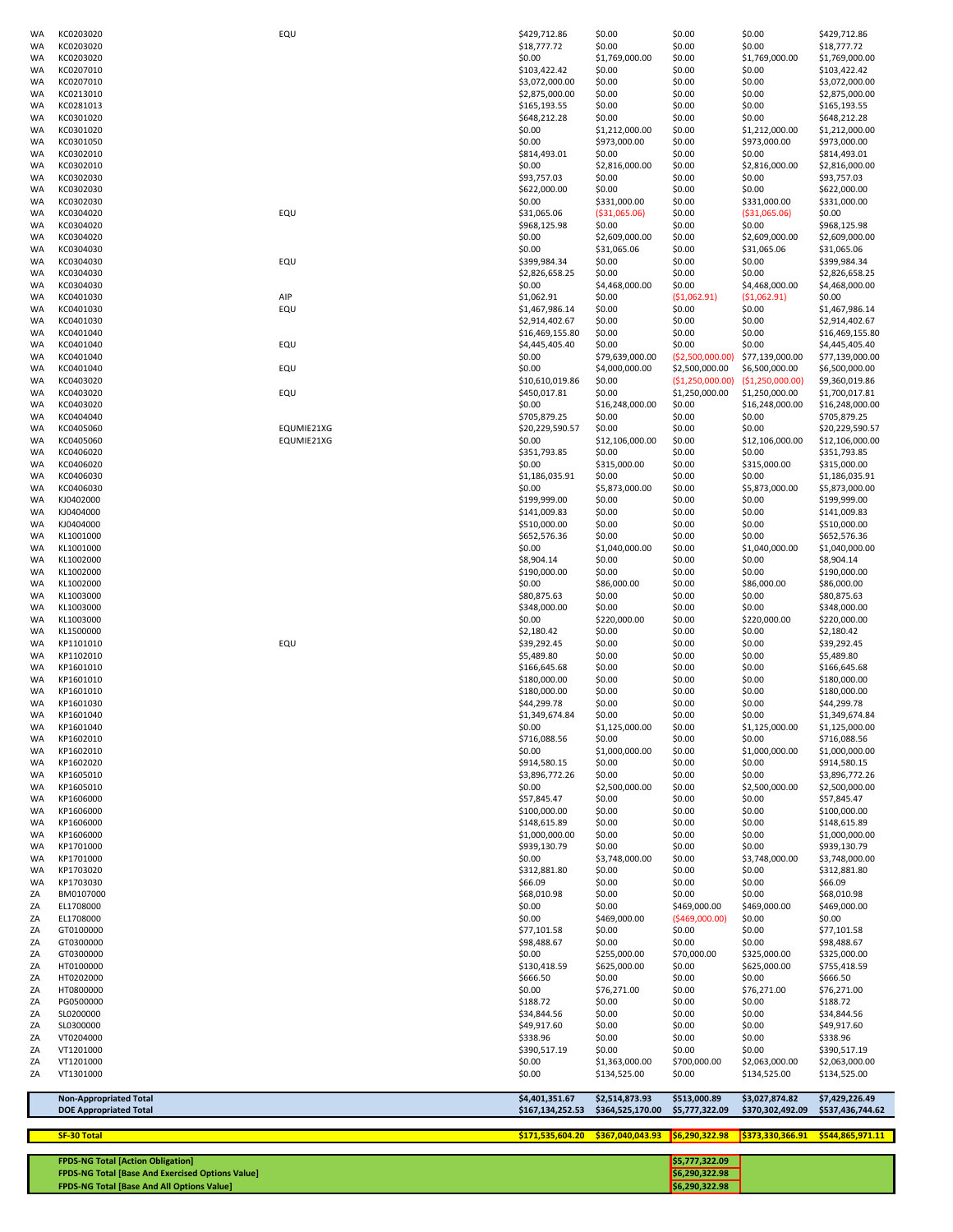|                     |                                       |                            |                | CONTRACT MOD # 0039 [Financial - AFP 2/25/2016]<br>DE-SC0012704 |                             |                             |                     |                             |                             |
|---------------------|---------------------------------------|----------------------------|----------------|-----------------------------------------------------------------|-----------------------------|-----------------------------|---------------------|-----------------------------|-----------------------------|
| Fund<br><b>Type</b> | <b>B&amp;R</b><br>Legacy<br>Reporting | Reference<br><b>Budget</b> | Debtor<br>Code | Program<br>Task                                                 | Uncosted<br>Beginning       | Previous<br>Allotment       | Change<br>Allotment | Revised<br>Allotment        | Funding<br>Total            |
| 1                   | 456167SC0                             |                            |                | AGR87225                                                        | \$53,343.14                 | \$0.00                      | \$0.00              | \$0.00                      | \$53,343.14                 |
| 1<br>1              | 456167SC0<br>456167SC0                |                            |                | AGR87228<br>AGR87231                                            | \$25,894.07<br>\$3,933.64   | \$0.00<br>\$0.00            | \$0.00<br>\$0.00    | \$0.00<br>\$0.00            | \$25,894.07<br>\$3,933.64   |
| 13                  | WN0219060                             |                            |                |                                                                 | \$67,779.55                 | \$0.00                      | \$0.00              | \$0.00                      | \$67,779.55                 |
| 17                  | PS0202200<br>CJ0200000                |                            |                |                                                                 | \$13,097.76                 | \$0.00                      | \$0.00              | \$0.00<br>\$0.00            | \$13,097.76<br>\$3,358.82   |
| 19<br>22            | PS0202200                             |                            |                |                                                                 | \$3,358.82<br>\$17,023.18   | \$0.00<br>\$0.00            | \$0.00<br>\$0.00    | \$0.00                      | \$17,023.18                 |
| 28                  | WA2230100                             |                            |                |                                                                 | \$115,000.00                | \$0.00                      | \$0.00              | \$0.00                      | \$115,000.00<br>\$0.00      |
| 1W<br>1W            | 456165021<br>456165021                |                            |                | AGR87832<br>AGR87179                                            | \$21.50<br>\$0.04           | ( \$21.50)<br>(50.04)       | \$0.00<br>\$0.00    | ( \$21.50)<br>(50.04)       | \$0.00                      |
| 1W                  | 456165021                             |                            |                | AGR87174                                                        | \$36,629.82                 | \$0.00                      | \$0.00              | \$0.00                      | \$36,629.82                 |
| 1W<br>1W            | 456165021<br>456165021                |                            |                | AGR87261<br>AGR87283                                            | \$7,384.70<br>\$13,184.03   | \$0.00<br>\$0.00            | \$0.00<br>\$0.00    | \$0.00<br>\$0.00            | \$7,384.70<br>\$13,184.03   |
| 1W                  | 456165021                             |                            |                | AGR87832                                                        | \$485.43                    | (5485.43)                   | \$0.00              | (5485.43)                   | \$0.00                      |
| 1W<br>1W            | 456165021<br>456165021                |                            |                | AGR87105<br>AGR87174                                            | \$102,764.23<br>\$58,640.22 | \$0.00<br>\$0.00            | \$0.00<br>\$0.00    | \$0.00<br>\$0.00            | \$102,764.23<br>\$58,640.22 |
| 1W                  | 456165021                             |                            |                | AGR87157                                                        | \$34,309.27                 | \$0.00                      | \$0.00              | \$0.00                      | \$34,309.27                 |
| 1W<br>1W            | 456165021<br>456165021                |                            |                | AGR87399<br>AGR87245                                            | \$82,365.00<br>\$1,670.86   | \$0.00<br>\$0.00            | \$0.00<br>\$0.00    | \$0.00<br>\$0.00            | \$82,365.00<br>\$1,670.86   |
| 1W                  | 456165021                             |                            |                | AGR87256                                                        | \$52,940.20                 | \$0.00                      | \$0.00              | \$0.00                      | \$52,940.20                 |
| 1W<br>1W            | 456165021<br>456165021                |                            |                | AGR87283<br>AGR87395                                            | \$26,155.67<br>\$210,240.05 | \$0.00<br>\$0.00            | \$0.00<br>\$0.00    | \$0.00<br>\$0.00            | \$26,155.67<br>\$210,240.05 |
| 1W                  | 456165021                             |                            |                | AGR87351                                                        | \$21,322.54                 | \$0.00                      | \$0.00              | \$0.00                      | \$21,322.54                 |
| 1W<br>1W            | 456165021<br>456165021                |                            |                | AGR87354<br>AGR87361                                            | \$22,876.26<br>\$72,815.53  | \$0.00<br>\$0.00            | \$0.00<br>\$0.00    | \$0.00<br>\$0.00            | \$22,876.26<br>\$72,815.53  |
| 1W                  | 456165021                             |                            |                | AGR87105                                                        | \$0.00                      | \$203,883.57                | \$0.00              | \$203,883.57                | \$203,883.57                |
| 1W<br>1W            | 456165021<br>456165021                |                            |                | AGR87157<br>AGR87399                                            | \$0.00<br>\$0.00            | \$29,289.04<br>\$26,964.80  | \$0.00<br>\$0.00    | \$29,289.04<br>\$26,964.80  | \$29,289.04<br>\$26,964.80  |
| 1W                  | 456165021                             |                            |                | AGR87283                                                        | \$0.00                      | \$20,381.34                 | \$0.00              | \$20,381.34                 | \$20,381.34                 |
| 1W<br>1W            | 456165021<br>456165021                |                            |                | AGR87289<br>AGR87351                                            | \$0.00<br>\$0.00            | \$34,951.46<br>\$26,190.31  | \$0.00<br>\$0.00    | \$34,951.46<br>\$26,190.31  | \$34,951.46<br>\$26,190.31  |
| 1W                  | 456165021                             |                            |                | AGR87361                                                        | \$0.00                      | \$47,985.35                 | \$0.00              | \$47,985.35                 | \$47,985.35                 |
| 2W                  | 456160031                             |                            |                | AGR87872                                                        | \$2,436.44                  | \$0.00                      | \$0.00              | \$0.00                      | \$2,436.44                  |
| 2W<br>2W            | 456160031<br>456160031                |                            |                | AGR87100<br>AGR87101                                            | \$63.02<br>\$0.01           | (563.02)<br>(50.01)         | \$0.00<br>\$0.00    | (563.02)<br>(50.01)         | \$0.00<br>\$0.00            |
| 2W                  | 456160031                             |                            |                | AGR87116                                                        | \$24,301.33                 | (524, 301.33)               | \$0.00              | (524, 301.33)               | \$0.00                      |
| 2W<br>2W            | 456160031<br>456160031                |                            |                | AGR87331<br>AGR87195                                            | \$26,391.89<br>\$73,002.44  | \$0.00<br>(573,002.44)      | \$0.00<br>\$0.00    | \$0.00<br>(573,002.44)      | \$26,391.89<br>\$0.00       |
| 2W                  | 456160031                             |                            |                | AGR87073                                                        | \$9,314.09                  | (59,314.09)                 | \$0.00              | (59,314.09)                 | \$0.00                      |
| 2W<br>2W            | 456160031<br>456160031                |                            |                | AGR87089<br>AGR87116                                            | \$12.94<br>\$160.66         | ( \$12.94)<br>( \$160.66)   | \$0.00<br>\$0.00    | ( \$12.94)<br>( \$160.66)   | \$0.00<br>\$0.00            |
| 2W                  | 456160031                             |                            |                | AGR87242                                                        | \$2,955.70                  | \$0.00                      | \$0.00              | \$0.00                      | \$2,955.70                  |
| 2W<br>2W            | 456160031<br>456160031                |                            |                | AGR87246<br>AGR87266                                            | \$21,287.43<br>\$283,219.83 | \$0.00<br>\$0.00            | \$0.00<br>\$0.00    | \$0.00<br>\$0.00            | \$21,287.43<br>\$283,219.83 |
| 2W                  | 456160031                             |                            |                | AGR87270                                                        | \$2,329.34                  | (52, 329.34)                | \$0.00              | ( \$2,329.34)               | \$0.00                      |
| 2W<br>2W            | 456160031<br>456160031                |                            |                | AGR87279<br>AGR87404                                            | \$294.92<br>\$14,868.99     | (5294.92)<br>\$0.00         | \$0.00<br>\$0.00    | (5294.92)<br>\$0.00         | \$0.00<br>\$14,868.99       |
| 2W                  | 456160031                             |                            |                | AGR87331                                                        | \$34,788.31                 | \$0.00                      | \$0.00              | \$0.00                      | \$34,788.31                 |
| 2W<br>2W            | 456160031<br>456160031                |                            |                | AGR87195<br>AGR87344                                            | \$2,090.27<br>\$22,647.09   | ( \$2,090.27)<br>\$0.00     | \$0.00<br>\$0.00    | ( \$2,090.27)<br>\$0.00     | \$0.00<br>\$22,647.09       |
| 2W                  | 456160031                             |                            |                | AGR87068                                                        | \$10,632.60                 | ( \$10,632.60)              | \$0.00              | ( \$10,632.60)              | \$0.00                      |
| 2W<br>2W            | 456160031<br>456160031                |                            |                | AGR87106<br>AGR87113                                            | \$46,806.30<br>\$3,292.11   | \$0.00<br>(53, 292.11)      | \$0.00<br>\$0.00    | \$0.00<br>(53, 292.11)      | \$46,806.30<br>\$0.00       |
| 2W                  | 456160031                             |                            |                | AGR87114                                                        | \$2.28                      | (52.28)                     | \$0.00              | (52.28)                     | \$0.00                      |
| 2W<br>2W            | 456160031<br>456160031                |                            |                | AGR87216<br>AGR87979                                            | \$2,694.44<br>\$92,662.07   | \$0.00<br>(558, 252.43)     | \$0.00<br>\$0.00    | \$0.00<br>(558, 252.43)     | \$2,694.44<br>\$34,409.64   |
| 2W                  | 456160031                             |                            |                | AGR87222                                                        | \$7,474.11                  | \$0.00                      | \$0.00              | \$0.00                      | \$7,474.11                  |
| 2W                  | 456160031<br>456160031                |                            |                | AGR87242<br>AGR87248                                            | \$5,698.50<br>\$5,921.54    | \$0.00<br>\$0.00            | \$0.00<br>\$0.00    | \$0.00<br>\$0.00            | \$5,698.50<br>\$5,921.54    |
| 2W<br>2W            | 456160031                             |                            |                | AGR87257                                                        | \$82,940.62                 | \$0.00                      | \$0.00              | \$0.00                      | \$82,940.62                 |
| 2W                  | 456160031                             |                            |                | AGR87258                                                        | \$3,987.78                  | \$0.00                      | \$0.00              | \$0.00                      | \$3,987.78                  |
| 2W<br>2W            | 456160031<br>456160031                |                            |                | AGR87263<br>AGR87270                                            | \$23,683.92<br>\$2,329.34   | \$0.00<br>(52, 329.34)      | \$0.00<br>\$0.00    | \$0.00<br>(52, 329.34)      | \$23,683.92<br>\$0.00       |
| 2W                  | 456160031                             |                            |                | AGR87268                                                        | \$14,230.98                 | \$0.00                      | \$0.00              | \$0.00                      | \$14,230.98                 |
| 2W<br>2W            | 456160031<br>456160031                |                            |                | AGR87269<br>AGR87277                                            | \$10,763.15<br>\$13,724.07  | \$0.00<br>\$0.00            | \$0.00<br>\$0.00    | \$0.00<br>\$0.00            | \$10,763.15<br>\$13,724.07  |
| 2W                  | 456160031                             |                            |                | AGR87278                                                        | \$53,055.55                 | \$0.00                      | \$0.00              | \$0.00                      | \$53,055.55                 |
| 2W<br>2W            | 456160031<br>456160031                |                            |                | AGR87279<br>AGR87363                                            | \$659.54<br>\$18,709.37     | ( \$659.54)<br>\$0.00       | \$0.00<br>\$0.00    | ( \$659.54)<br>\$0.00       | \$0.00<br>\$18,709.37       |
| 2W                  | 456160031                             |                            |                | AGR87404                                                        | \$50,000.00                 | \$0.00                      | \$0.00              | \$0.00                      | \$50,000.00                 |
| 2W<br>2W            | 456160031<br>456160031                |                            |                | AGR87285<br>AGR87287                                            | \$41,409.68<br>\$22,995.12  | \$0.00<br>\$0.00            | \$0.00<br>\$0.00    | \$0.00<br>\$0.00            | \$41,409.68<br>\$22,995.12  |
| 2W                  | 456160031                             |                            |                | AGR87371                                                        | \$691,649.69                | \$0.00                      | \$0.00              | \$0.00                      | \$691,649.69                |
| 2W<br>2W            | 456160031<br>456160031                |                            |                | AGR87291<br>AGR87292                                            | \$3,224.83<br>\$44,437.39   | \$0.00<br>\$0.00            | \$0.00<br>\$0.00    | \$0.00<br>\$0.00            | \$3,224.83<br>\$44,437.39   |
| 2W                  | 456160031                             |                            |                | AGR87293                                                        | \$8,363.84                  | \$0.00                      | \$0.00              | \$0.00                      | \$8,363.84                  |
| 2W<br>2W            | 456160031<br>456160031                |                            |                | AGR87390<br>AGR87355                                            | \$949,472.77<br>\$32,860.23 | \$0.00<br>\$0.00            | \$0.00<br>\$0.00    | \$0.00<br>\$0.00            | \$949,472.77<br>\$32,860.23 |
| 2W                  | 456160031                             |                            |                | AGR87357                                                        | \$50,000.00                 | \$0.00                      | \$0.00              | \$0.00                      | \$50,000.00                 |
| 2W<br>2W            | 456160031<br>456160031                |                            |                | AGR87358<br>AGR87439                                            | \$55,084.10<br>\$43,801.66  | \$0.00<br>\$0.00            | \$0.00<br>\$0.00    | \$0.00<br>\$0.00            | \$55,084.10<br>\$43,801.66  |
| 2W                  | 456160031                             |                            |                | AGR87365                                                        | \$2,175.08                  | ( \$230.90)                 | \$0.00              | ( \$230.90)                 | \$1,944.18                  |
| 2W                  | 456160031                             |                            |                | AGR87035                                                        | \$0.00                      | \$60,000.00                 | \$0.00              | \$60,000.00                 | \$60,000.00                 |
| 2W<br>2W            | 456160031<br>456160031                |                            |                | AGR87344<br>AGR87106                                            | \$0.00<br>\$0.00            | \$17,360.90<br>\$56,654.47  | \$0.00<br>\$0.00    | \$17,360.90<br>\$56,654.47  | \$17,360.90<br>\$56,654.47  |
| 2W                  | 456160031                             |                            |                | AGR87216                                                        | \$0.00                      | \$39,309.93                 | \$0.00              | \$39,309.93                 | \$39,309.93                 |
| 2W<br>2W            | 456160031<br>456160031                |                            |                | AGR87222<br>AGR87242                                            | \$0.00<br>\$0.00            | \$3,958.65<br>\$87,289.18   | \$0.00<br>\$0.00    | \$3,958.65<br>\$87,289.18   | \$3,958.65<br>\$87,289.18   |
| 2W                  | 456160031                             |                            |                | AGR87257                                                        | \$0.00                      | \$3,278.84                  | \$0.00              | \$3,278.84                  | \$3,278.84                  |
| 2W<br>2W            | 456160031<br>456160031                |                            |                | AGR87258<br>AGR87263                                            | \$0.00<br>\$0.00            | \$0.00<br>\$3,753.21        | \$0.00<br>\$0.00    | \$0.00<br>\$3,753.21        | \$0.00<br>\$3,753.21        |
| 2W                  | 456160031                             |                            |                | AGR87268                                                        | \$0.00                      | \$55,059.88                 | \$0.00              | \$55,059.88                 | \$55,059.88                 |
| 2W                  | 456160031<br>456160031                |                            |                | AGR87269<br>AGR87278                                            | \$0.00<br>\$0.00            | \$29,521.89<br>\$327.03     | \$0.00<br>\$0.00    | \$29,521.89<br>\$327.03     | \$29,521.89<br>\$327.03     |
| 2W<br>2W            | 456160031                             |                            |                | AGR87363                                                        | \$0.00                      | \$9,226.13                  | \$0.00              | \$9,226.13                  | \$9,226.13                  |
| 2W                  | 456160031                             |                            |                | AGR87285                                                        | \$0.00                      | \$24,949.29                 | \$0.00              | \$24,949.29                 | \$24,949.29                 |
| 2W<br>2W            | 456160031<br>456160031                |                            |                | AGR87287<br>AGR87371                                            | \$0.00<br>\$0.00            | \$70,379.74<br>\$600,000.00 | \$0.00<br>\$0.00    | \$70,379.74<br>\$600,000.00 | \$70,379.74<br>\$600,000.00 |
| 2W                  | 456160031                             |                            |                | AGR87291                                                        | \$0.00                      | \$1,775.17                  | \$0.00              | \$1,775.17                  | \$1,775.17                  |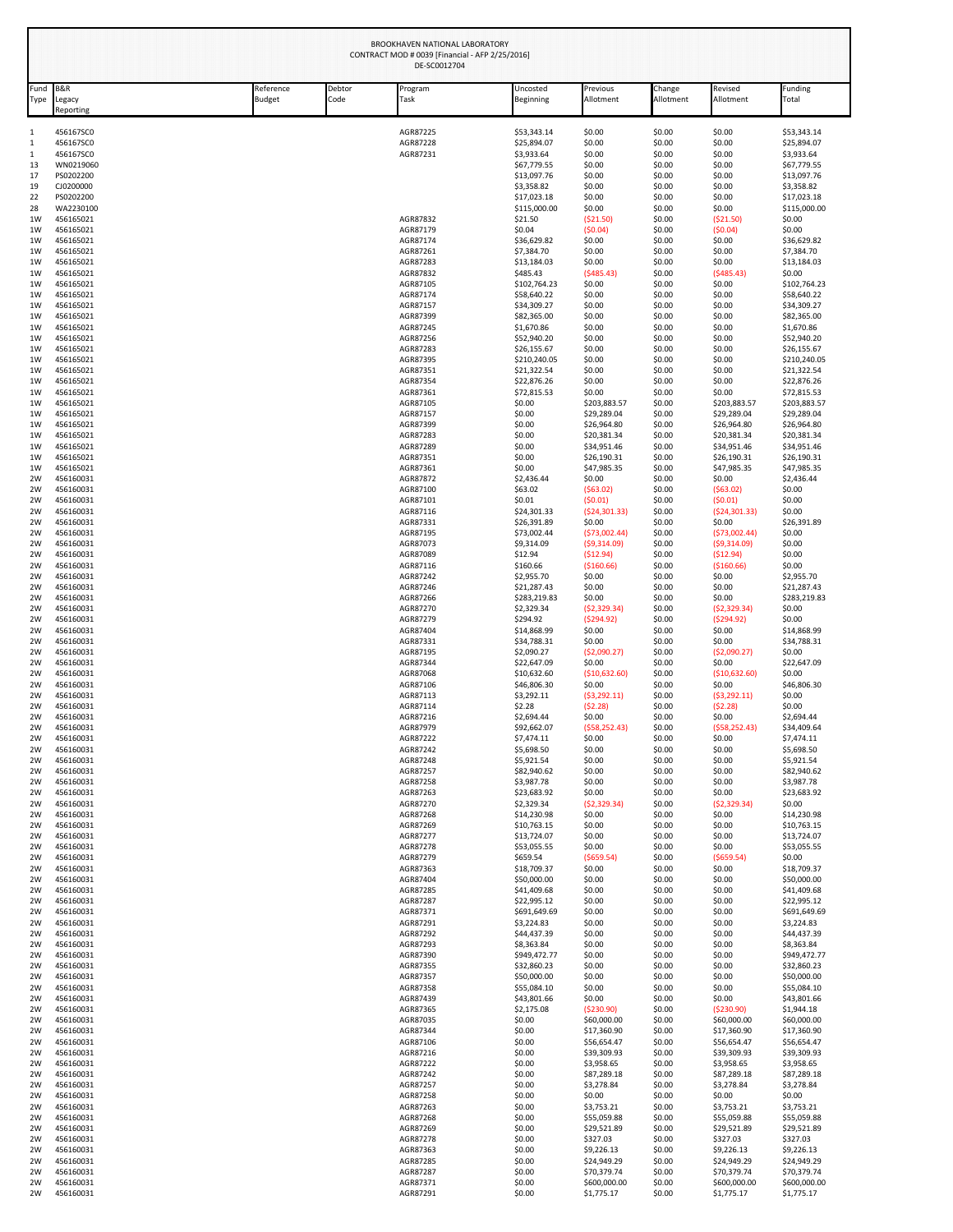| 2W | 456160031 | AGR87292              | \$0.00       | \$48,507.76     | \$0.00 | \$48,507.76     | \$48,507.76    |
|----|-----------|-----------------------|--------------|-----------------|--------|-----------------|----------------|
| 2W | 456160031 | AGR87293              | \$0.00       | \$5,271.24      | \$0.00 | \$5,271.24      | \$5,271.24     |
| 2W | 456160031 | AGR87355              | \$0.00       | \$8,935.45      | \$0.00 | \$8,935.45      | \$8,935.45     |
| 2W | 456160031 | AGR87357              | \$0.00       | \$99,970.46     | \$0.00 | \$99,970.46     | \$99,970.46    |
| 2W | 456160031 | AGR87358              | \$0.00       | \$157,970.30    | \$0.00 | \$157,970.30    | \$157,970.30   |
| 2W | 456160031 | AGR87370              | \$0.00       | \$117,993.49    | \$0.00 | \$117,993.49    | \$117,993.49   |
| 2W | 456160031 | AGR87362              | \$0.00       | \$75,000.00     | \$0.00 | \$75,000.00     | \$75,000.00    |
| 2W | 456160031 | AGR87369              | \$0.00       | \$118,363.00    | \$0.00 | \$118,363.00    | \$118,363.00   |
| 2W | 456160031 | AGR87368              | \$0.00       | \$128,043.58    | \$0.00 | \$128,043.58    | \$128,043.58   |
|    |           |                       |              |                 |        |                 |                |
| 2W | 456160031 | AGR87382              | \$0.00       | \$22,500.00     | \$0.00 | \$22,500.00     | \$22,500.00    |
| 2W | 456160031 | AGR87833              | \$0.00       | \$50,000.00     | \$0.00 | \$50,000.00     | \$50,000.00    |
| 2W | 456160031 | AGR87385              | \$0.00       | \$57,038.83     | \$0.00 | \$57,038.83     | \$57,038.83    |
| 2W | 456160031 | AGR87386              | \$0.00       | \$43,689.32     | \$0.00 | \$43,689.32     | \$43,689.32    |
| 2W | 456160031 | AGR87389              | \$0.00       | \$49,453.00     | \$0.00 | \$49,453.00     | \$49,453.00    |
| 2W | 456160031 | AGR84050              | \$0.00       | \$92,819.00     | \$0.00 | \$92,819.00     | \$92,819.00    |
| 2W | 456160032 | AGR87247              | \$42.29      | (542.29)        | \$0.00 | (542.29)        | \$0.00         |
| 2W | 456160032 | AGR87178              | \$46,652.39  | (546, 652.39)   | \$0.00 | (546, 652.39)   | \$0.00         |
| 2W | 456160032 | AGR87197              | \$747.52     | \$0.00          | \$0.00 | \$0.00          | \$747.52       |
| 2W | 456160032 | AGR87981              | \$19,447.24  | \$0.00          | \$0.00 | \$0.00          | \$19,447.24    |
|    | 456160032 | AGR87807              | \$14,150.39  | \$0.00          | \$0.00 | \$0.00          | \$14,150.39    |
| 2W |           |                       |              |                 |        |                 |                |
| 2W | 456160032 | AGR87178              | \$11,648.66  | ( \$11,648.66)  | \$0.00 | ( \$11,648.66)  | \$0.00         |
| 2W | 456160032 | AGR87072              | \$150.06     | ( \$150.06)     | \$0.00 | ( \$150.06)     | \$0.00         |
| 2W | 456160032 | AGR87981              | \$24,652.14  | \$0.00          | \$0.00 | \$0.00          | \$24,652.14    |
| 2W | 456160032 | AGR87217              | \$45,419.89  | \$0.00          | \$0.00 | \$0.00          | \$45,419.89    |
| 2W | 456160032 | AGR87280              | \$38,397.83  | \$0.00          | \$0.00 | \$0.00          | \$38,397.83    |
| 2W | 456160032 | AGR87899              | \$49,133.71  | \$0.00          | \$0.00 | \$0.00          | \$49,133.71    |
| 2W | 456160032 | AGR87284              | \$1,353.83   | \$0.00          | \$0.00 | \$0.00          | \$1,353.83     |
| 2W | 456160032 | AGR87286              | \$419.36     | (5419.36)       | \$0.00 | (5419.36)       | \$0.00         |
| 2W | 456160032 | AGR87412              | \$90,102.04  | \$0.00          | \$0.00 | \$0.00          | \$90,102.04    |
| 2W | 456160032 | AGR87360              | \$24,128.49  | \$0.00          | \$0.00 | \$0.00          | \$24,128.49    |
| 2W | 456160032 | AGR87197              | \$0.00       | \$97,087.38     | \$0.00 | \$97,087.38     | \$97,087.38    |
| 2W | 456160032 | AGR87217              | \$0.00       | \$252,427.18    | \$0.00 | \$252,427.18    | \$252,427.18   |
| 2W | 456160032 | AGR87280              | \$0.00       | \$86,955.30     | \$0.00 | \$86,955.30     | \$86,955.30    |
| 2W | 456160032 | AGR87360              | \$0.00       | \$261,203.61    | \$0.00 | \$261,203.61    | \$261,203.61   |
|    |           |                       |              |                 |        |                 |                |
| 2W | 456160032 | AGR87384              | \$0.00       | \$48,543.69     | \$0.00 | \$48,543.69     | \$48,543.69    |
| 2Z | 456160031 | AGR87366              | \$225,242.72 | \$0.00          | \$0.00 | \$0.00          | \$225,242.72   |
| 3F | 456140063 | AGRFIATA02185G0001    | \$57.50      | \$0.00          | \$0.00 | \$0.00          | \$57.50        |
| 3F | 456140075 | AGR10769280           | \$33,980.58  | \$0.00          | \$0.00 | \$0.00          | \$33,980.58    |
| 3F | 456140086 | AGRN0001408IP20092    | \$1.63       | \$0.00          | \$0.00 | \$0.00          | \$1.63         |
| 3F | 456140086 | AGRN0001410IP20053    | \$1,834.82   | \$0.00          | \$0.00 | \$0.00          | \$1,834.82     |
| 3F | 456140086 | AGRN0001411IP20054    | \$2,572.20   | \$0.00          | \$0.00 | \$0.00          | \$2,572.20     |
| 3F | 456140086 | AGRN0001412IP20065    | \$12,675.15  | \$0.00          | \$0.00 | \$0.00          | \$12,675.15    |
| 3F | 456140086 | AGRN0017315IP00032    | \$21,912.01  | \$0.00          | \$0.00 | \$0.00          | \$21,912.01    |
| 3F | 456140124 | AGRB094739I           | \$738.21     | \$0.00          | \$0.00 | \$0.00          | \$738.21       |
| 3F | 456140124 | AGRB114386I           | \$232.09     | \$0.00          | \$0.00 | \$0.00          | \$232.09       |
| 3F | 456140124 | AGR114417I            | \$76.14      | \$0.00          | \$0.00 | \$0.00          | \$76.14        |
| 3F | 456140124 | AGR114413I            | \$6,766.21   | \$0.00          | \$0.00 | \$0.00          | \$6,766.21     |
|    |           |                       |              |                 |        |                 |                |
| 3F | 456140124 | AGR1002710731         | \$133,925.98 | \$0.00          | \$0.00 | \$0.00          | \$133,925.98   |
| 3F | 456140142 | AGREAO100000089329    | \$1,372.48   | \$0.00          | \$0.00 | \$0.00          | \$1,372.48     |
| 3F | 456140357 | AGRSIAA1213ISNNADR5IN | \$0.01       | \$0.00          | \$0.00 | \$0.00          | \$0.01         |
| 3F | 45614036B | AGRHSHQDC09X00050     | \$0.42       | \$0.00          | \$0.00 | \$0.00          | \$0.42         |
| 3F | 45614036B | AGRHSHQDC09X00627     | \$25,454.80  | \$0.00          | \$0.00 | \$0.00          | \$25,454.80    |
| 3F | 45614036B | AGRHSHQDC09X00627     | \$20,000.00  | \$0.00          | \$0.00 | \$0.00          | \$20,000.00    |
| 3F | 45614036B | AGRHSHQDC10X00063     | \$7,027.90   | \$0.00          | \$0.00 | \$0.00          | \$7,027.90     |
| 3F | 45614036B | AGRHSHQDC12X00340     | \$179,706.81 | \$0.00          | \$0.00 | \$0.00          | \$179,706.81   |
| 3F | 45614036B | AGRHSHQDC10X00595     | \$0.00       | ( \$130,000.00) | \$0.00 | ( \$130,000.00) | (\$130,000.00) |
| 3F | 45614036B | AGRHSHQPM15X00168     | \$0.00       | ( \$85,000.00)  | \$0.00 | ( \$85,000.00)  | ( \$85,000.00) |
| 3F | 45614036B | AGRHSHQDC10X00595     | \$140,478.12 | \$0.00          | \$0.00 | \$0.00          | \$140,478.12   |
| 3F | 45614036B | AGRHSHQPM15X00168     | \$580,000.00 | \$0.00          | \$0.00 | \$0.00          | \$580,000.00   |
|    | 45614036B | AGRHSHQPM14X00008     | \$50,000.00  | \$0.00          | \$0.00 | \$0.00          | \$50,000.00    |
| 3F |           |                       |              |                 |        |                 |                |
| 3F | 45614036B | ARGHSHQPM14X-00162    | \$20,144.77  | \$0.00          | \$0.00 | \$0.00          | \$20,144.77    |
| 3F | 45614036B | AGRHSHQPM15X00025     | \$6,719.18   | \$0.00          | \$0.00 | \$0.00          | \$6,719.18     |
| 3F | 45614036B | AGRHSHQDC15X00146     | \$450,000.00 | \$0.00          | \$0.00 | \$0.00          | \$450,000.00   |
| 3T | 456140063 | AGRF3KTK77089GV01     | \$121.67     | \$0.00          | \$0.00 | \$0.00          | \$121.67       |
| 3T | 456140063 | AGRF1ATA09042G001     | \$8.15       | \$0.00          | \$0.00 | \$0.00          | \$8.15         |
| 3T | 456140075 | AGR4EDERGM670         | \$252.20     | \$0.00          | \$0.00 | \$0.00          | \$252.20       |
| 3T | 456140075 | AGRW74RDV30934587     | \$6.01       | \$0.00          | \$0.00 | \$0.00          | \$6.01         |
| 3T | 456140075 | AGRW74RDV41125664     | \$298,572.91 | \$0.00          | \$0.00 | \$0.00          | \$298,572.91   |
| 3T | 456140075 | AGR10512931           | \$1,650.49   | \$0.00          | \$0.00 | \$0.00          | \$1,650.49     |
| 3T | 456140075 | AGRW74RDV41125664     | \$97,087.38  | \$0.00          | \$0.00 | \$0.00          | \$97,087.38    |
| 3T | 456140086 | AGRN0002405MP70325    | \$90.80      | \$0.00          | \$0.00 | \$0.00          | \$90.80        |
| 3T | 456140086 | AGRN0001406IP20042    | \$2,468.42   | \$0.00          | \$0.00 | \$0.00          | \$2,468.42     |
| 3T | 456140086 | AGRDSAM60386          | \$9,500.40   | \$0.00          | \$0.00 | \$0.00          | \$9,500.40     |
| 3T | 456140124 | AGR054043I            | \$40.30      | \$0.00          | \$0.00 | \$0.00          | \$40.30        |
| 3T | 456140124 | AGRB064100I           | \$759.55     | \$0.00          | \$0.00 | \$0.00          | \$759.55       |
| 3T | 456140124 | AGRB084415I           | \$1,977.80   | \$0.00          | \$0.00 | \$0.00          | \$1,977.80     |
| 3T | 456140124 | AGRB084486I           | \$43.04      | \$0.00          | \$0.00 | \$0.00          | \$43.04        |
|    | 456140357 |                       |              |                 |        |                 |                |
| 3T |           | AGRSIAA1213ISNNADR5IN | \$57,010.74  | \$0.00          | \$0.00 | \$0.00          | \$57,010.74    |
| 3T | 45614036B | AGRHSHQDC06X00090     | \$516.93     | \$0.00          | \$0.00 | \$0.00          | \$516.93       |
| 3T | 45614036B | AGRHSHQPM12X00156     | \$3,250.37   | (53,250.37)     | \$0.00 | (53,250.37)     | \$0.00         |
| 3T | 45614036B | AGRHSHQDC13X00231     | \$68,951.40  | \$0.00          | \$0.00 | \$0.00          | \$68,951.40    |
| 3T | 45614036B | AGRHSHQDC10X00595     | \$10,196.86  | \$0.00          | \$0.00 | \$0.00          | \$10,196.86    |
| 3T | 45614036B | AGRHSHQDC12X00340     | \$4,403.81   | \$0.00          | \$0.00 | \$0.00          | \$4,403.81     |
| 3T | 45614036B | AGRHSHQDC13X00231     | \$50,623.00  | \$0.00          | \$0.00 | \$0.00          | \$50,623.00    |
| 3T |           |                       |              |                 |        | \$0.00          | \$364,316.41   |
| 3T | 45614036B | AGRHSHQPM14X00209     | \$364,316.41 | \$0.00          | \$0.00 |                 |                |
|    | 45614036B | AGRHSHQDC13X00231     | \$167,000.00 | \$0.00          | \$0.00 | \$0.00          | \$167,000.00   |
| 3W | 456140040 | AGRAG3604D100016      | \$384.38     | \$0.00          | \$0.00 | \$0.00          | \$384.38       |
| 3W | 456140050 | AGRNA05AANRG0046      |              |                 |        |                 |                |
| 3W | 456140050 | AGRNA05AANRG0065      | \$72.36      | \$0.00          | \$0.00 | \$0.00          | \$72.36        |
|    |           |                       | \$316.17     | \$0.00          | \$0.00 | \$0.00          | \$316.17       |
| 3W | 456140050 | AGRNA05AANRG0328      | \$12.58      | \$0.00          | \$0.00 | \$0.00          | \$12.58        |
| 3W | 456140050 | AGRNA06AANRG0025      | \$662.75     | \$0.00          | \$0.00 | \$0.00          | \$662.75       |
| 3W | 456140050 | AGRNA06AANRG0150      | \$385.54     | \$0.00          | \$0.00 | \$0.00          | \$385.54       |
| 3W | 456140050 | AGRMOU010402          | \$163,777.03 | \$0.00          | \$0.00 | \$0.00          | \$163,777.03   |
| 3W | 456140050 | AGREA133W07IA0003     | \$413.99     | \$0.00          | \$0.00 | \$0.00          | \$413.99       |
| 3W | 456140050 | AGR8EWN90002          | \$0.04       | \$0.00          | \$0.00 | \$0.00          | \$0.04         |
| 3W | 456140050 | AGRM32399             | \$509,058.59 | \$0.00          | \$0.00 | \$0.00          | \$509,058.59   |
| 3W | 456140050 | AGRMOU010402          | \$97,087.38  | \$0.00          | \$0.00 | \$0.00          | \$97,087.38    |
| 3W | 456140050 | AGR9EWN90002          | \$3,866.08   | \$0.00          | \$0.00 | \$0.00          | \$3,866.08     |
| 3W | 456140050 | AGR9EWN90002          | \$11,870.87  | \$0.00          | \$0.00 | \$0.00          | \$11,870.87    |
| 3W | 456140050 | AGRM101416            | \$19,422.33  | \$0.00          | \$0.00 | \$0.00          | \$19,422.33    |
| 3W | 456140050 | AGR20130015000000     | \$25,552.16  | \$0.00          | \$0.00 | \$0.00          | \$25,552.16    |
| 3W | 456140050 | AGR201300230000       | \$2,007.03   | \$0.00          | \$0.00 | \$0.00          | \$2,007.03     |
| 3W | 456140050 | AGR9EWN90002          | \$8,737.52   | \$0.00          | \$0.00 | \$0.00          | \$8,737.52     |
| 3W | 456140050 | AGR20130028000001     | \$127,397.87 | \$0.00          | \$0.00 | \$0.00          | \$127,397.87   |
| 3W | 456140050 | AGR9EWN90002          | \$1.29       | \$0.00          | \$0.00 | \$0.00          | \$1.29         |
| 3W | 456140050 | AGR201300230002       | \$237,843.91 | \$0.00          | \$0.00 | \$0.00          | \$237,843.91   |
| 3W | 456140050 | AGR20130015000000     | \$0.00       | \$2,805,054.37  | \$0.00 | \$2,805,054.37  | \$2,805,054.37 |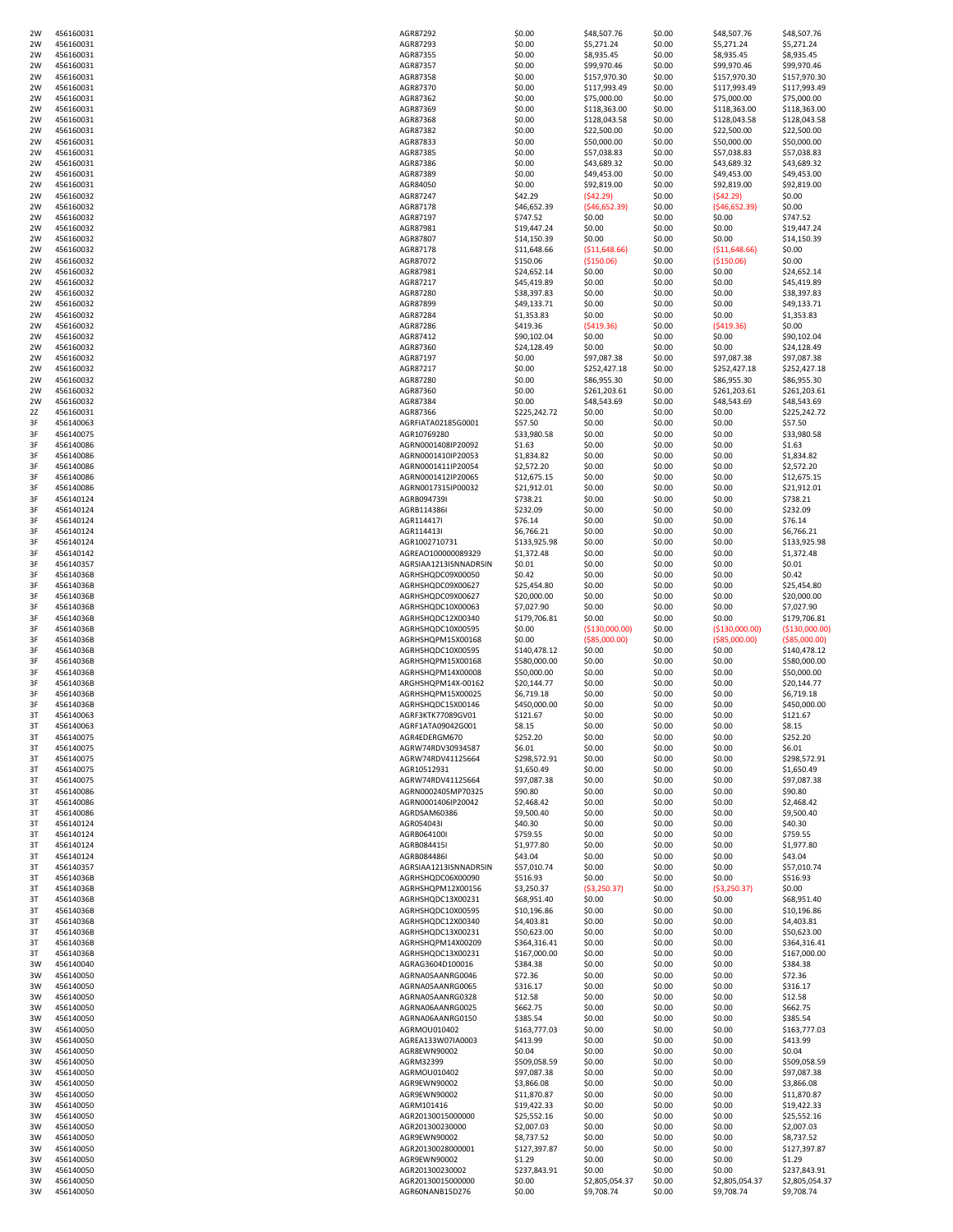| 3W | 456140124              | AGRB104300I                   | \$72.80                 | \$0.00           | \$0.00           | \$0.00           | \$72.80                 |
|----|------------------------|-------------------------------|-------------------------|------------------|------------------|------------------|-------------------------|
| 3W | 456140124              | AGR100274341                  | \$268,546.83            | \$0.00           | \$0.00           | \$0.00           | \$268,546.83            |
| 3W | 456140160              | AGR501301T217                 | \$0.87                  | \$0.00           | \$0.00           | \$0.00           | \$0.87                  |
| 3W | 456140170              | AGRDTFA0301X90030             | \$2,532.20              | \$0.00           | \$0.00           | \$0.00           | \$2,532.20              |
| 3W | 456140180              | AGRDW8993054501               | \$7,826.04              | \$0.00           | \$0.00           | \$0.00           | \$7,826.04              |
| 3W | 456140180              | AGRDW89938926                 | \$132.52                | \$0.00           | \$0.00           | \$0.00           | \$132.52                |
| 3W | 456140180              | AGRDW8992167801               | \$50.65                 | \$0.00           | \$0.00           | \$0.00           | \$50.65                 |
| 3W | 456140196              | AGRS56350D                    | \$258.04                | \$0.00           | \$0.00           | \$0.00           | \$258.04                |
| 3W | 456140196              | AGRT1201W                     | \$271.59                | \$0.00           | \$0.00           | \$0.00           | \$271.59                |
| 3W | 456140196              | AGRT467X                      | \$1,673.69              | \$0.00           | \$0.00           | \$0.00           | \$1,673.69              |
|    |                        |                               | \$20,870.32             |                  |                  |                  |                         |
| 3W | 456140196              | AGRNNJ05HE71I                 |                         | \$0.00           | \$0.00           | \$0.00           | \$20,870.32             |
| 3W | 456140196              | AGRNNM06AA69I                 | \$229.09                | \$0.00           | \$0.00           | \$0.00           | \$229.09                |
| 3W | 456140196              | AGRNNM06AA69I                 | \$1,378.14              | \$0.00           | \$0.00           | \$0.00           | \$1,378.14              |
| 3W | 456140196              | AGRNNH09AL94I                 | \$3.66                  | \$0.00           | \$0.00           | \$0.00           | \$3.66                  |
| 3W | 456140196              | AGRNNM09AA38I                 | \$6.11                  | \$0.00           | \$0.00           | \$0.00           | \$6.11                  |
| 3W | 456140196              | AGRNNJ07HC73I                 | \$0.26                  | \$0.00           | \$0.00           | \$0.00           | \$0.26                  |
| 3W | 456140196              | AGRNNJ07HE78I                 | \$360,508.07            | \$0.00           | \$0.00           | \$0.00           | \$360,508.07            |
| 3W | 456140196              | AGRNNL11AA35I                 | \$975.49                | (5975.49)        | \$0.00           | (5975.49)        | \$0.00                  |
| 3W | 456140196              | AGRNNJ13HE07I                 | \$445.58                | \$0.00           | \$0.00           | \$0.00           | \$445.58                |
| 3W | 456140196              | AGRNNJ12HA64I                 | \$3,737,763.56          | (59,708.74)      | \$0.00           | ( \$9,708.74)    | \$3,728,054.82          |
| 3W | 456140196              | AGRNNG13WF87I                 | \$113,988.19            | \$0.00           | \$0.00           | \$0.00           | \$113,988.19            |
| 3W | 456140196              | AGRRPO201503-0001             | \$39,069.28             | \$0.00           | \$0.00           | \$0.00           | \$39,069.28             |
| 3W | 456140196              | ARGNNL15AA05I                 | \$37,811.68             | ( \$37,457.23)   | \$0.00           | ( \$37,457.23)   | \$354.45                |
| 3W | 456140196              | AGRNNG14WF16I                 | \$44,178.93             | \$0.00           | \$0.00           | \$0.00           | \$44,178.93             |
| 3W | 456140196              | AGRNNJ15HP16I                 | \$4,629.34              | \$0.00           | \$0.00           | \$0.00           | \$4,629.34              |
| 3W | 456140196              | AGRNNL15AA13I                 | \$155,339.81            | \$0.00           | \$0.00           | \$0.00           | \$155,339.81            |
| 3W | 456140196              | AGRNNJ15HP16I                 | \$0.00                  | \$35,859.96      | \$0.00           | \$35,859.96      | \$35,859.96             |
| 3W | 456140196              | AGRNNJ16HP16I                 | \$0.00                  | \$1,456,310.68   | \$0.00           | \$1,456,310.68   | \$1,456,310.68          |
| 3W | 456140200              | AGRDMR0439199                 | \$2,193.60              | \$0.00           | \$0.00           | \$0.00           | \$2,193.60              |
| 3W | 456140220              | AGRRWWN05BNL                  | \$527,491.57            | \$0.00           | \$0.00           | \$0.00           | \$527,491.57            |
| 3W | 456140220              | AGRY1DA1029                   | \$108.32                | \$0.00           | \$0.00           | \$0.00           | \$108.32                |
| 3W | 456140220              | AGRY1RR9004                   | \$16,355.37             | \$0.00           | \$0.00           | \$0.00           | \$16,355.37             |
| 3W | 456140220              | AGRF32EB997320                | \$11,278.07             | \$0.00           | \$0.00           | \$0.00           | \$11,278.07             |
| 3W | 456140220              | AGRF32EB997320                | \$50,054.00             | \$0.00           | \$0.00           | \$0.00           | \$50,054.00             |
| 3W | 456140220              | AGRY1GM120701                 | \$1,872,290.05          | \$0.00           | \$0.00           | \$0.00           | \$1,872,290.05          |
|    |                        |                               |                         |                  |                  |                  |                         |
| 3W | 456140220              | AGRY1AA3009                   | \$4,499.65              | \$0.00           | \$0.00           | \$0.00           | \$4,499.65              |
| 3W | 456140220<br>456140220 | AGRY1GM0080<br>AGRR21EB012707 | \$537.35<br>\$12,417.93 | \$0.00<br>\$0.00 | \$0.00<br>\$0.00 | \$0.00<br>\$0.00 | \$537.35<br>\$12,417.93 |
| 3W |                        |                               |                         |                  |                  |                  |                         |
| 3W | 456140220              | AGR12FED1204064               | \$152,272.29            | \$0.00           | \$0.00           | \$0.00           | \$152,272.29            |
| 3W | 456140220              | AGRAAA12001001                | \$35,616.06             | \$0.00           | \$0.00           | \$0.00           | \$35,616.06             |
| 3W | 456140220              | AGRAGM12002001                | \$4,031,300.00          | \$0.00           | \$0.00           | \$0.00           | \$4,031,300.00          |
| 3W | 456140220              | AGRNIHGRANTS                  | \$859,161.14            | \$0.00           | \$0.00           | \$0.00           | \$859,161.14            |
| 3W | 456140220              | AGRAGM12002001                | \$3,283,360.00          | \$0.00           | \$0.00           | \$0.00           | \$3,283,360.00          |
| 3W | 456140220              | AGRAAA12001002                | \$202,441.53            | \$0.00           | \$0.00           | \$0.00           | \$202,441.53            |
| 3W | 456140220              | <b>AGRNIHGRANTS</b>           | \$828,632.00            | \$0.00           | \$0.00           | \$0.00           | \$828,632.00            |
| 3W | 456140220              | AGRAGM12001001                | \$183,118.06            | \$0.00           | \$0.00           | \$0.00           | \$183,118.06            |
| 3W | 456140220              | AGRR21AI113565                | \$321,132.65            | \$0.00           | \$0.00           | \$0.00           | \$321,132.65            |
| 3W | 456140220              | <b>AGRNIHGRANTS</b>           | \$822,752.00            | \$0.00           | \$0.00           | \$0.00           | \$822,752.00            |
| 3W | 456140220              | AGRY1RR110501                 | \$8,933.85              | ( \$8,933.85)    | \$0.00           | ( \$8,933.85)    | \$0.00                  |
| 3W | 456140220              | AGRY1GM120701                 | \$300,000.00            | \$0.00           | \$0.00           | \$0.00           | \$300,000.00            |
| 3W | 456140220              | AGRR21AI113565                | \$236,160.00            | \$0.00           | \$0.00           | \$0.00           | \$236,160.00            |
| 3W | 456140220              | AGRNRCHQ6014D0012             | \$2,297,683.59          | \$0.00           | \$0.00           | \$0.00           | \$2,297,683.59          |
| 3W | 456140220              | AGRY1CO120601                 | \$0.00                  | \$8,933.85       | \$0.00           | \$8,933.85       | \$8,933.85              |
| 3W | 456140280              | AGRW10080                     | \$10,071.02             | \$0.00           | \$0.00           | \$0.00           | \$10,071.02             |
| 3W | 456140351              | AGRSIAA02NPMNA                | \$6,056.02              | \$0.00           | \$0.00           | \$0.00           | \$6,056.02              |
| 3W | 456140351              | AGRSIAA02NPMNA2               | \$2.00                  | \$0.00           | \$0.00           | \$0.00           | \$2.00                  |
| 3W | 456140351              | AGR05474                      | \$201,872.49            | \$0.00           | \$0.00           | \$0.00           | \$201,872.49            |
| 3W | 456140351              | AGRRWWFO                      | \$394,234.20            | \$0.00           | \$0.00           | \$0.00           | \$394,234.20            |
| 3W | 456140351              | AGRSIAA02NPMNA4               | \$1,373,415.68          | \$0.00           | \$0.00           | \$0.00           | \$1,373,415.68          |
| 3W | 456140351              | AGRSIAA07ISNMNSA3             | \$58,364.35             | \$0.00           | \$0.00           | \$0.00           | \$58,364.35             |
| 3W | 456140351              | AGRSIAA08ISNMNSA3             | \$409.71                | \$0.00           | \$0.00           | \$0.00           | \$409.71                |
| 3W | 456140351              | AGRSIAA09ISNMNSA15            | \$123,016.99            | \$0.00           | \$0.00           | \$0.00           | \$123,016.99            |
|    | 456140351              | AGRSIAA11ISNMNSA15            | \$189,102.81            | \$0.00           | \$0.00           | \$0.00           | \$189,102.81            |
| 3W |                        |                               |                         |                  |                  |                  |                         |
| 3W | 456140351              | AGRSIAA10ISNMNSA12            | \$1,025.05              | \$0.00           | \$0.00           | \$0.00           | \$1,025.05              |
| 3W | 456140351              | AGRSIAA12ISNMNSA09            | \$764,628.37            | \$0.00           | \$0.00           | \$0.00           | \$764,628.37            |
| 3W | 456140351              | AGRSIAA13ISNMNSA2             | \$4,101,156.71          | \$0.00           | \$0.00           | \$0.00           | \$4,101,156.71          |
| 3W | 456140351              | AGR1931CP14Y0001-140001       | \$4,715,012.65          | \$0.00           | \$0.00           | \$0.00           | \$4,715,012.65          |
| 3W | 456140351              | AGR1931CP14Y0001              | \$0.00                  | \$6,500,000.00   | \$0.00           | \$6,500,000.00   | \$6,500,000.00          |
| 3W | 456140352              | AGRSIAA03NPMNA4               | \$8,200.00              | \$0.00           | \$0.00           | \$0.00           | \$8,200.00              |
| 3W | 456140352              | AGRSIAA05NPPTR02              | \$95.26                 | \$0.00           | \$0.00           | \$0.00           | \$95.26                 |
| 3W | 456140352              | AGRSIAA06ISN                  | \$175.17                | \$0.00           | \$0.00           | \$0.00           | \$175.17                |
| 3W | 456140352              | AGRSIAA07ISN                  | \$46.59                 | \$0.00           | \$0.00           | \$0.00           | \$46.59                 |
| 3W | 456140352              | AGRSIAA08ISN                  | \$39.54                 | \$0.00           | \$0.00           | \$0.00           | \$39.54                 |
| 3W | 456140352              | AGRSIAA12ISNCTR01             | \$623.41                | \$0.00           | \$0.00           | \$0.00           | \$623.41                |
| 3W | 456140352              | AGRSIAA10ISNCTR10             | \$25,857.13             | \$0.00           | \$0.00           | \$0.00           | \$25,857.13             |
| 3W | 456140352              | AGR1931CM14Y0004-140001       | \$45,258.19             | \$0.00           | \$0.00           | \$0.00           | \$45,258.19             |
| 3W | 456140352              | AGR1931CM15Y0007              | \$505,781.55            | \$0.00           | \$0.00           | \$0.00           | \$505,781.55            |
| 3W | 456140354              | AGRAIDOFDAP1500003            | \$86,963.11             | \$0.00           | \$0.00           | \$0.00           | \$86,963.11             |
| 3W | 456140354              | AGRAIDOFDAP1500003            | \$0.00                  | \$121,359.22     | \$0.00           | \$121,359.22     | \$121,359.22            |
| 3W | 456140357              | AGRS-OES-10-IAA-0021          | \$6.34                  | \$0.00           | \$0.00           | \$0.00           | \$6.34                  |
| 3W | 456140357              | AGR13FINOGA023                | \$28.44                 | (528.44)         | \$0.00           | (528.44)         | \$0.00                  |
| 3W | 456140357              | AGRS-OES-09-IAA-0022          | \$211.96                | \$0.00           | \$0.00           | \$0.00           | \$211.96                |
| 3W | 456140357              | AGR14FINOGA0121               | \$26,008.75             | \$0.00           | \$0.00           | \$0.00           | \$26,008.75             |
| 3W |                        |                               |                         |                  |                  | (\$12,710.35)    | \$0.00                  |
| 3W | 456140357              | AGR14FINOGA0241               | \$12,710.35             | (\$12,710.35)    | \$0.00           |                  |                         |
| 3W | 456140357              | AGR1931BH13Y0002-0001         | \$6,708.87              | \$0.00           | \$0.00           | \$0.00           | \$6,708.87              |
|    | 456140357              | AGR1931BH13Y0002-0001         | \$260.99                | \$0.00           | \$0.00           | \$0.00           | \$260.99                |
| 3W | 456140358              | AGR065067A                    | \$851.70                | \$0.00           | \$0.00           | \$0.00           | \$851.70                |
| 3W | 456140358              | AGR903717                     | \$43,756.46             | \$0.00           | \$0.00           | \$0.00           | \$43,756.46             |
| 3W | 456140358              | AGRS03717                     | \$166.79                |                  |                  |                  | \$166.79                |
| 3W | 456140358              | AGRSOES10IAA0024              | \$121.25                | \$0.00           | \$0.00<br>\$0.00 | \$0.00<br>\$0.00 | \$121.25                |
| 3W | 456140358              | AGR017316                     | \$83,084.91             | \$0.00           |                  |                  |                         |
|    |                        |                               |                         | \$0.00           | \$0.00           | \$0.00           | \$83,084.91             |
| 3W | 456140371              | 189J2992                      | \$0.01                  | \$0.00           | \$0.00           | \$0.00           | \$0.01                  |
| 3W | 456140371              | 189J4140                      | \$3,429.21              | \$0.00           | \$0.00           | \$0.00           | \$3,429.21              |
| 3W | 456140371              | 189QBC02                      | \$4,450.13              | (54, 450.13)     | \$0.00           | (54, 450.13)     | \$0.00                  |
| 3W | 456140371              | 189QBD02                      | \$119,268.83            | \$0.00           | \$0.00           | \$0.00           | \$119,268.83            |
| 3W | 456140371              | 189QBE02                      | \$1,335.80              | (51, 335.80)     | \$0.00           | (51, 335.80)     | \$0.00                  |
| 3W | 456140371              | 189Q4231                      | \$23,182.34             | \$0.00           | \$0.00           | \$0.00           | \$23,182.34             |
| 3W | 456140371              | 189QBC02                      | \$101,941.75            | ( \$101, 941.75) | \$0.00           | ( \$101, 941.75) | \$0.00                  |
| 3W | 456140371              | 189QBD02                      | \$73,786.42             | \$0.00           | \$0.00           | \$0.00           | \$73,786.42             |
| 3W | 456140371              | 189QBV02                      | \$9,993.07              | \$0.00           | \$0.00           | \$0.00           | \$9,993.07              |
| 3W | 456140371              | 189QBI02                      | \$85,331.43             | \$0.00           | \$0.00           | \$0.00           | \$85,331.43             |
| 3W | 456140371              | 189QBE02                      | \$14,563.11             | ( \$14,563.11)   | \$0.00           | ( \$14,563.11)   | \$0.00                  |
| 3W | 456140371              | AGRNRCHQ2514D0002             | \$1,353,048.44          | \$0.00           | \$0.00           | \$0.00           | \$1,353,048.44          |
| 3W | 456140371              | 189QBI02                      | \$0.00                  | \$116,504.86     | \$0.00           | \$116,504.86     | \$116,504.86            |
| 3W | 456140371              | AGRNRCHQ2514D0002             | \$0.00                  | \$178,146.12     | \$0.00           | \$178,146.12     | \$178,146.12            |
| 3W | 456140374              | 189L2590                      | \$133.81                | \$0.00           | \$0.00           | \$0.00           | \$133.81                |
| 3W | 456140374              | 189W6139                      | \$0.01                  | \$0.00           | \$0.00           | \$0.00           | \$0.01                  |
| 3W | 456140374              | 189Y6833                      | \$145.88                | \$0.00           | \$0.00           | \$0.00           | \$145.88                |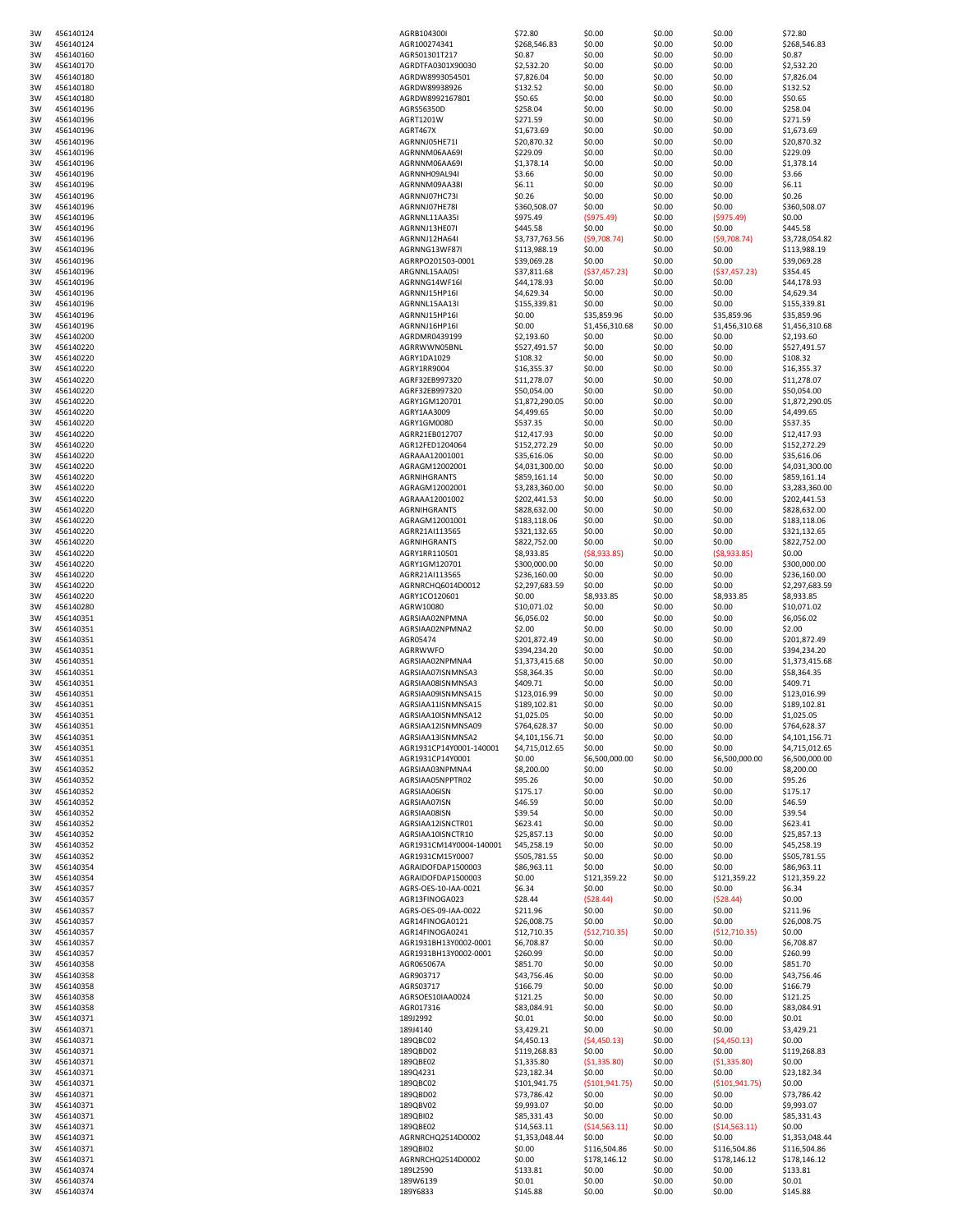| 3W         | 456140374              |              | 189N6112                                     | \$0.02                      | \$0.00                       | \$0.00                         | \$0.00                         | \$0.02                                      |  |
|------------|------------------------|--------------|----------------------------------------------|-----------------------------|------------------------------|--------------------------------|--------------------------------|---------------------------------------------|--|
| 3W         | 456140374              |              | 189N6876                                     | \$2,475.79                  | (\$2,475.79)                 | \$0.00                         | (52, 475.79)                   | \$0.00                                      |  |
| 3W<br>3W   | 456140374<br>456140374 |              | 189N6998<br>189N6542                         | \$197.49<br>\$44.08         | ( \$197.49)<br>(544.08)      | \$0.00<br>\$0.00               | ( \$197.49)<br>(544.08)        | \$0.00<br>\$0.00                            |  |
| 3W         | 456140374              |              | 189N6765                                     | \$230.40                    | \$0.00                       | \$0.00                         | \$0.00                         | \$230.40                                    |  |
| 3W         | 456140374              |              | 189V6150                                     | \$29,137.54                 | \$0.00                       | \$0.00                         | \$0.00                         | \$29,137.54                                 |  |
| 3W         | 456140374              |              | 189N6796                                     | \$106,265.16                | \$0.00                       | \$0.00                         | \$0.00                         | \$106,265.16                                |  |
| 3W         | 456140374              |              | AGRNRCHQ6014D0024                            | \$7,633.47                  | \$0.00                       | \$0.00                         | \$0.00                         | \$7,633.47                                  |  |
| 3W<br>3W   | 456140374<br>456140374 |              | 189N6859<br>189V6150                         | \$561.39<br>\$9,708.74      | \$0.00<br>\$0.00             | \$0.00<br>\$0.00               | \$0.00<br>\$0.00               | \$561.39<br>\$9,708.74                      |  |
| 3W         | 456140374              |              | 189V6036                                     | \$3,085.77                  | \$0.00                       | \$0.00                         | \$0.00                         | \$3,085.77                                  |  |
| 3W         | 456140374              |              | 189V6196                                     | \$96,881.75                 | \$0.00                       | \$0.00                         | \$0.00                         | \$96,881.75                                 |  |
| 3W         | 456140374              |              | 189N6980                                     | \$144,428.35                | \$0.00                       | \$0.00                         | \$0.00                         | \$144,428.35                                |  |
| 3W         | 456140374              |              | 189V6415                                     | \$48,250.60                 | \$0.00                       | \$0.00                         | \$0.00                         | \$48,250.60                                 |  |
| 3W<br>3W   | 456140374<br>456140374 |              | 189V6400<br>189V6462                         | \$38,287.08<br>\$29,517.87  | \$0.00<br>\$0.00             | \$0.00<br>\$0.00               | \$0.00<br>\$0.00               | \$38,287.08<br>\$29,517.87                  |  |
| 3W         | 456140374              |              | AGRNRCHQ6014D0010                            | \$139,177.00                | \$0.00                       | \$0.00                         | \$0.00                         | \$139,177.00                                |  |
| 3W         | 456140374              |              | AGRNRCHQ6014D0012                            | \$85,858.94                 | \$0.00                       | \$0.00                         | \$0.00                         | \$85,858.94                                 |  |
| 3W         | 456140374              |              | AGRNRCHQ6014D0024                            | \$120,117.01                | \$0.00                       | \$0.00                         | \$0.00                         | \$120,117.01                                |  |
| 3W<br>3W   | 456140374<br>456140374 |              | AGRNRCHQ6014D0023<br>AGRNRCHQ6014D0026       | \$95,029.34<br>\$2,870.39   | \$0.00<br>\$0.00             | \$0.00<br>\$0.00               | \$0.00<br>\$0.00               | \$95,029.34<br>\$2,870.39                   |  |
| 3W         | 456140374              |              | AGRNRCHQ6015D0006                            | \$165,550.09                | \$0.00                       | \$0.00                         | \$0.00                         | \$165,550.09                                |  |
| 3W         | 456140374              |              | AGRNRCHQ6015D0013                            | \$93,258.64                 | \$0.00                       | \$0.00                         | \$0.00                         | \$93,258.64                                 |  |
| 3W         | 456140374              |              | AGRNRCHQ6015D0009                            | \$16,496.78                 | \$0.00                       | \$0.00                         | \$0.00                         | \$16,496.78                                 |  |
| 3W         | 456140374              |              | 189V6196                                     | \$0.00                      | \$132,683.50                 | \$0.00                         | \$132,683.50                   | \$132,683.50                                |  |
| 3W<br>3W   | 456140374<br>456140374 |              | 189V6400<br>189V6462                         | \$0.00<br>\$0.00            | \$24,271.84<br>\$14,667.96   | \$0.00<br>\$0.00               | \$24,271.84<br>\$14,667.96     | \$24,271.84<br>\$14,667.96                  |  |
| 3W         | 456140374              |              | AGRNRCHQ6014D0023                            | \$0.00                      | \$69,930.10                  | \$0.00                         | \$69,930.10                    | \$69,930.10                                 |  |
| 3W         | 456140374              |              | AGRNRCHQ6015D0006                            | \$0.00                      | \$233,009.71                 | \$0.00                         | \$233,009.71                   | \$233,009.71                                |  |
| 3W         | 456140374              |              | AGRNRCHQ6015D0013                            | \$0.00                      | \$81,040.78                  | \$0.00                         | \$81,040.78                    | \$81,040.78                                 |  |
| 3W         | 456140374              |              | AGRNRCHQ6015D0009                            | \$0.00                      | \$77,669.90                  | \$0.00                         | \$77,669.90                    | \$77,669.90                                 |  |
| 3W<br>3W   | 456140375<br>456140375 |              | 189N7510<br>189N7510                         | \$836,801.57<br>\$0.00      | \$0.00<br>\$1,000,970.87     | \$0.00<br>\$0.00               | \$0.00<br>\$1,000,970.87       | \$836,801.57<br>\$1,000,970.87              |  |
| 3W         | 45614036B              |              | AGRHSHQPM14X00008                            | \$241.68                    | \$0.00                       | \$0.00                         | \$0.00                         | \$241.68                                    |  |
| 3Z         | 456140357              |              | AGRSOES10IAA0024                             | \$45.77                     | \$0.00                       | \$0.00                         | \$0.00                         | \$45.77                                     |  |
| 3Z         | 456140357              |              | AGR 19318814Y0007-140001                     | \$26,630.00                 | \$0.00                       | \$0.00                         | \$0.00                         | \$26,630.00                                 |  |
| 3Z<br>3Z   | 456140357<br>456140357 |              | AGR-S-OES-12-IA-0010<br>AGR-S-OES-12-IA-0010 | \$50,097.09<br>\$0.00       | \$0.00<br>\$46,990.29        | \$0.00<br>\$0.00               | \$0.00<br>\$46,990.29          | \$50,097.09<br>\$46,990.29                  |  |
| AD         | PS0202132              |              |                                              | \$38,795.51                 | \$0.00                       | \$0.00                         | \$0.00                         | \$38,795.51                                 |  |
| ΒG         | CJ0100000              |              |                                              | \$0.00                      | \$35,735.00                  | \$0.00                         | \$35,735.00                    | \$35,735.00                                 |  |
| ВG         | CJ0100000              |              |                                              | \$196,813.77                | \$0.00                       | \$0.00                         | \$0.00                         | \$196,813.77                                |  |
| ВG         | CJ0100000              | ARPA-0001249 |                                              | \$739,208.50                | \$0.00                       | \$0.00                         | \$0.00                         | \$739,208.50                                |  |
| ВG<br>ВG   | CJ0100000<br>CJ0200000 | ARPA-0001250 |                                              | \$350,000.00<br>\$1,715.20  | \$0.00<br>\$0.00             | \$0.00<br>\$0.00               | \$0.00<br>\$0.00               | \$350,000.00<br>\$1,715.20                  |  |
| ΒN         | TE1101000              |              |                                              | \$0.00                      | \$9,320.00                   | \$0.00                         | \$9,320.00                     | \$9,320.00                                  |  |
| BN.        | TE1103000              |              |                                              | \$77,218.01                 | \$0.00                       | \$0.00                         | \$0.00                         | \$77,218.01                                 |  |
| ΒN         | TE1103000              |              |                                              | \$0.00                      | \$20,610.00                  | \$0.00                         | \$20,610.00                    | \$20,610.00                                 |  |
| BN<br>ΒN   | TE1104000<br>TE1201000 |              |                                              | \$0.00<br>\$137,939.43      | \$1,919.00<br>\$0.00         | \$0.00<br>\$0.00               | \$1,919.00<br>\$0.00           | \$1,919.00<br>\$137,939.43                  |  |
| ΒN         | TE1201000              |              |                                              | \$0.00                      | \$26,444.00                  | \$0.00                         | \$26,444.00                    | \$26,444.00                                 |  |
| ΒN         | TE1301000              |              |                                              | \$898.42                    | \$35,113.00                  | \$0.00                         | \$35,113.00                    | \$36,011.42                                 |  |
| ΒN         | TE1400000              |              |                                              | \$0.00                      | \$1,250.00                   | \$0.00                         | \$1,250.00                     | \$1,250.00                                  |  |
| BN         | TF0000000              |              |                                              | \$0.00                      | \$2,495.00                   | \$0.00                         | \$2,495.00                     | \$2,495.00                                  |  |
| BN.<br>CN  | TG0100000<br>AF0440000 |              |                                              | \$513.91                    | \$0.00                       | \$0.00                         | \$0.00                         | \$513.91                                    |  |
|            |                        |              |                                              |                             |                              |                                |                                |                                             |  |
|            |                        |              |                                              | \$19,851.61                 | \$0.00                       | \$0.00                         | \$0.00                         | \$19,851.61                                 |  |
| CN<br>CN   | AF0440000<br>AF5810000 |              |                                              | \$0.00<br>\$88,084.23       | \$9,800.00<br>\$0.00         | \$0.00<br>\$0.00               | \$9,800.00<br>\$0.00           | \$9,800.00<br>\$88,084.23                   |  |
| CN         | AF5810000              |              |                                              | \$0.00                      | \$362,250.00                 | \$0.00                         | \$362,250.00                   | \$362,250.00                                |  |
| CN         | AF5832020              |              |                                              | \$169,726.18                | \$0.00                       | \$0.00                         | \$0.00                         | \$169,726.18                                |  |
| CN         | AF5832020              |              |                                              | \$0.00                      | \$408,135.00                 | \$0.00                         | \$408,135.00                   | \$408,135.00                                |  |
| CN<br>CN   | AF5832030<br>AF5832030 | NE-0301604   |                                              | \$185,190.48                | \$0.00<br>\$0.00             | \$0.00                         | \$0.00<br>\$0.00               | \$185,190.48                                |  |
| CN         | AF5832030              |              |                                              | \$30,545.88<br>\$0.00       | \$400,000.00                 | \$0.00<br>\$0.00               | \$400,000.00                   | \$30,545.88<br>\$400,000.00                 |  |
| CN         | AF5855000              |              |                                              | \$141,761.12                | \$0.00                       | \$0.00                         | \$0.00                         | \$141,761.12                                |  |
| CN         | AF5855000              |              |                                              | \$0.00                      | \$48,300.00                  | \$0.00                         | \$48,300.00                    | \$48,300.00                                 |  |
| CN         | NT0104000              |              |                                              | \$359,755.22                | \$0.00                       | \$0.00                         | \$0.00                         | \$359,755.22                                |  |
| CN<br>CN   | RC0113000<br>RC0424000 |              |                                              | \$1,331.44<br>\$14,436.40   | (51, 331.44)<br>\$0.00       | \$0.00<br>\$0.00               | (51, 331.44)<br>\$0.00         | \$0.00<br>\$14,436.40                       |  |
| CN         | RC0424000              |              |                                              | \$0.00                      | \$85,000.00                  | \$0.00                         | \$85,000.00                    | \$85,000.00                                 |  |
| FO         | GD2540101              |              |                                              | \$76,656.06                 | \$0.00                       | \$0.00                         | \$0.00                         | \$76,656.06                                 |  |
| FO         | GD2540200              |              |                                              | \$283,160.28                | \$0.00                       | \$0.00                         | \$0.00                         | \$283,160.28                                |  |
| FO<br>FO   | GD2540250<br>GD2540600 |              |                                              | \$38,022.43<br>\$137.38     | \$0.00<br>\$0.00             | \$0.00<br>\$0.00               | \$0.00<br>\$0.00               | \$38,022.43<br>\$137.38                     |  |
| FO         | GD2540980              |              |                                              | \$240,902.93                | \$0.00                       | \$0.00                         | \$0.00                         | \$240,902.93                                |  |
| FO         | GD5001000              |              |                                              | \$66,808.81                 | \$0.00                       | \$0.00                         | \$0.00                         | \$66,808.81                                 |  |
| FO<br>FO   | GD6020100<br>GD6020300 |              |                                              | \$0.00                      | \$192,286.00                 | \$0.00                         | \$192,286.00                   | \$192,286.00                                |  |
| FO         | GD6020400              |              |                                              | \$0.00<br>\$0.00            | \$664,216.00<br>\$22,592.00  | \$0.00<br>\$0.00               | \$664,216.00<br>\$22,592.00    | \$664,216.00<br>\$22,592.00                 |  |
| FO         | GD6020900              |              |                                              | \$0.00                      | \$435,783.00                 | \$0.00                         | \$435,783.00                   | \$435,783.00                                |  |
| FO         | GD6050100              |              |                                              | \$0.00                      | \$180,000.00                 | \$0.00                         | \$180,000.00                   | \$180,000.00                                |  |
| NM         | NN5010000              |              |                                              | \$414,967.47                | \$0.00                       | \$0.00                         | \$0.00                         | \$414,967.47                                |  |
| ΝS<br>ΝS   | CT8401000<br>CT8404010 |              |                                              | \$0.00<br>\$0.00            | \$281,664.40<br>\$126,665.98 | \$0.00<br>\$0.00               | \$281,664.40<br>\$126,665.98   | \$281,664.40<br>\$126,665.98                |  |
| ΝS         | CT8405010              |              |                                              | \$0.00                      | \$36,666.62                  | \$0.00                         | \$36,666.62                    | \$36,666.62                                 |  |
| ΝS         | DN1001011              |              |                                              | \$0.00                      | \$891,510.00                 | \$209,058.00                   | \$1,100,568.00                 | \$1,100,568.00                              |  |
| ΝS         | DN1001023              |              |                                              | \$0.00                      | \$0.00                       | \$53,932.00                    | \$53,932.00                    | \$53,932.00                                 |  |
| ΝS<br>NS.  | DN1003011              |              |                                              | \$0.00                      | \$0.00                       | \$40,000.00                    | \$40,000.00                    | \$40,000.00                                 |  |
| <b>NS</b>  | DN2001000<br>DN3001010 |              |                                              | \$0.00<br>\$0.00            | \$381,699.49<br>\$105,995.00 | \$1,521,711.24<br>\$552,057.57 | \$1,903,410.73<br>\$658,052.57 | \$1,903,410.73<br>\$658,052.57<br>See Below |  |
| <b>NS</b>  | DN4001010              |              |                                              | \$0.00                      | \$625,000.00                 | \$214,274.23                   | \$839,274.23                   | \$839,274.23                                |  |
| ΝS         | DN4001020              |              |                                              | \$0.00                      | \$0.00                       | \$1,309,617.28                 | \$1,309,617.28                 | \$1,309,617.28                              |  |
| ΝS<br>NS.  | DN4001030              |              |                                              | \$0.00                      | \$0.00                       | \$228,680.00                   | \$228,680.00                   | \$228,680.00                                |  |
| NS.        | DN4002010<br>DN4003010 |              |                                              | \$0.00<br>\$0.00            | \$0.00<br>\$0.00             | \$7,765.39<br>\$270,000.00     | \$7,765.39<br>\$270,000.00     | \$7,765.39<br>\$270,000.00                  |  |
| ΝS         | DN4003020              |              |                                              | \$0.00                      | \$0.00                       | \$588,546.84                   | \$588,546.84                   | \$588,546.84                                |  |
| ΝS         | DN4004010              |              |                                              | \$0.00                      | \$0.00                       | \$53,387.09                    | \$53,387.09                    | \$53,387.09                                 |  |
| NS.        | DN4004030              |              |                                              | \$0.00                      | \$0.00                       | \$201,463.19                   | \$201,463.19                   | \$201,463.19                                |  |
| NS.<br>NS. | NN2001000<br>NN2001000 |              |                                              | \$423,982.82<br>\$0.00      | \$0.00<br>\$455,698.00       | \$0.00<br>\$0.00               | \$0.00<br>\$455,698.00         | \$423,982.82<br>\$455,698.00                |  |
| ΝS         | NN4009010              |              |                                              | \$341,595.92                | \$0.00                       | \$0.00                         | \$0.00                         | \$341,595.92                                |  |
| ΝS         | NN4009010              |              |                                              | \$0.00                      | \$0.00                       | \$0.00                         | \$0.00                         | \$0.00                                      |  |
| ΝS         | NN4009020              |              |                                              | \$1,112,561.62              | \$0.00                       | \$0.00                         | \$0.00                         | \$1,112,561.62                              |  |
| ΝS<br>ΝS   | NN4009020<br>NN4009030 |              |                                              | \$0.00<br>\$104,330.44      | \$0.00<br>\$0.00             | \$0.00<br>\$0.00               | \$0.00<br>\$0.00               | \$0.00<br>\$104,330.44                      |  |
| ΝS         | NN4009030              |              |                                              | \$0.00                      | \$0.00                       | \$0.00                         | \$0.00                         | \$0.00                                      |  |
| ΝS         | NN4009040              |              |                                              | \$0.00                      | \$0.00                       | \$0.00                         | \$0.00                         | \$0.00                                      |  |
| NS.<br>NS. | NN4010010<br>NN4010021 |              |                                              | \$10,025.52<br>\$132,080.70 | \$0.00<br>\$0.00             | \$0.00<br>\$0.00               | \$0.00<br>\$0.00               | \$10,025.52<br>\$132,080.70                 |  |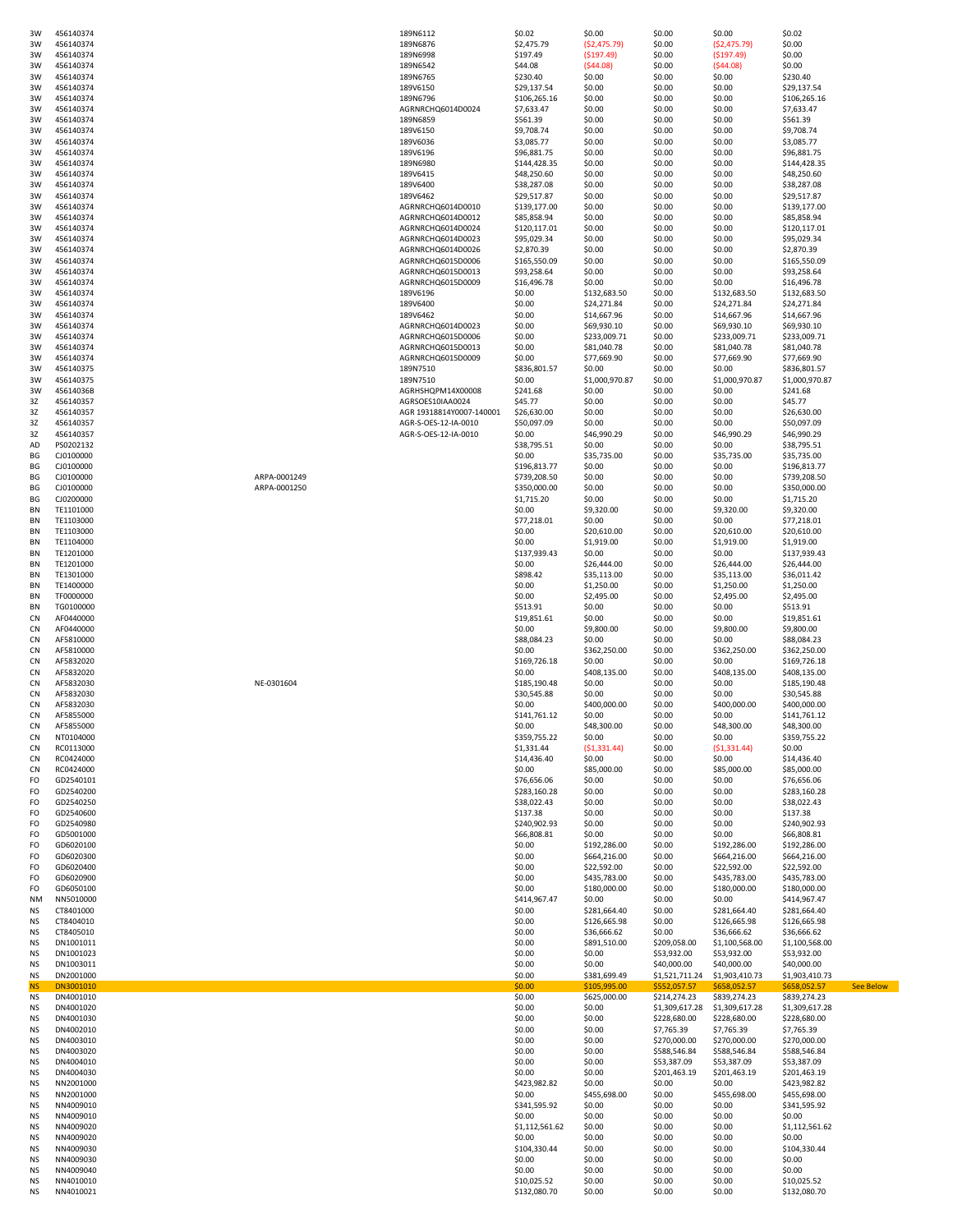| ΝS<br><b>NS</b>        | NN4011010<br>NN4011010 |                              |              | \$493.94<br>\$0.00              | \$0.00<br>\$50,670.08        | \$0.00<br>\$0.00 | \$0.00<br>\$50,670.08        | \$493.94<br>\$50,670.08          |
|------------------------|------------------------|------------------------------|--------------|---------------------------------|------------------------------|------------------|------------------------------|----------------------------------|
| <b>NS</b>              | NN4011020              |                              |              | \$96,157.66                     | \$0.00                       | \$0.00           | \$0.00                       | \$96,157.66                      |
| <b>NS</b>              | NN4011020              |                              |              | \$0.00                          | \$69,681.25                  | \$0.00           | \$69,681.25                  | \$69,681.25                      |
| <b>NS</b><br><b>NS</b> | NN4012010<br>NN4012010 |                              |              | \$78,671.16<br>\$0.00           | \$0.00<br>\$0.00             | \$0.00<br>\$0.00 | \$0.00<br>\$0.00             | \$78,671.16<br>\$0.00            |
| <b>NS</b>              | NN4012030              |                              |              | \$113,814.54                    | \$0.00                       | \$0.00           | \$0.00                       | \$113,814.54                     |
| <b>NS</b>              | NN4012030              |                              |              | \$0.00                          | \$22,363.81                  | \$0.00           | \$22,363.81                  | \$22,363.81                      |
| <b>NS</b><br><b>NS</b> | NN4012040<br>NN5001010 |                              |              | \$161,906.31                    | \$0.00<br>\$0.00             | \$0.00           | \$0.00<br>\$0.00             | \$161,906.31<br>\$222,358.40     |
| <b>NS</b>              | NN5002010              |                              |              | \$222,358.40<br>\$6,889.36      | \$0.00                       | \$0.00<br>\$0.00 | \$0.00                       | \$6,889.36                       |
| <b>NS</b>              | NN5002010              |                              |              | \$100,739.03                    | \$0.00                       | \$0.00           | \$0.00                       | \$100,739.03                     |
| <b>NS</b>              | NN5002010              |                              |              | \$312,437.97                    | \$0.00                       | \$0.00           | \$0.00                       | \$312,437.97                     |
| <b>NS</b><br><b>NS</b> | NN5002020<br>NN5002020 |                              |              | \$62,261.85<br>\$2,973,229.42   | \$0.00<br>\$0.00             | \$0.00<br>\$0.00 | \$0.00<br>\$0.00             | \$62,261.85<br>\$2,973,229.42    |
| <b>NS</b>              | NN5002020              |                              |              | \$774,000.00                    | \$0.00                       | \$0.00           | \$0.00                       | \$774,000.00                     |
| <b>NS</b>              | NN5002020              |                              |              | \$2,048,549.27                  | \$0.00                       | \$0.00           | \$0.00                       | \$2,048,549.27                   |
| <b>NS</b>              | NN5002040              |                              |              | \$118,919.53                    | \$0.00                       | \$0.00           | \$0.00                       | \$118,919.53                     |
| <b>NS</b><br><b>NS</b> | NN5003010<br>NN5003020 |                              |              | \$4.04<br>\$0.02                | (54.04)<br>\$0.00            | \$0.00<br>\$0.00 | (54.04)<br>\$0.00            | \$0.00<br>\$0.02                 |
| <b>NS</b>              | NN5003040              |                              |              | \$2,864.75                      | \$4.04                       | \$0.00           | \$4.04                       | \$2,868.79                       |
| <b>NS</b>              | NN5004010              |                              |              | \$688,369.61                    | \$0.00                       | \$0.00           | \$0.00                       | \$688,369.61                     |
| <b>NS</b><br><b>NS</b> | NN5004010<br>NN5004010 |                              |              | \$118,720.00<br>\$163,400.00    | \$0.00<br>\$0.00             | \$0.00<br>\$0.00 | \$0.00<br>\$0.00             | \$118,720.00<br>\$163,400.00     |
| <b>NS</b>              | NN5004010              |                              |              | \$0.00                          | \$0.00                       | \$0.00           | \$0.00                       | \$0.00                           |
| <b>NS</b>              | NN5004020              |                              |              | \$2,835,045.59                  | \$0.00                       | \$0.00           | \$0.00                       | \$2,835,045.59                   |
| <b>NS</b>              | NN5006010              |                              |              | \$12,696.81                     | \$0.00                       | \$0.00           | \$0.00                       | \$12,696.81                      |
| <b>NS</b><br><b>NS</b> | NN500W000<br>NN5070010 |                              |              | \$51,312.90<br>\$44,326.32      | \$0.00<br>\$0.00             | \$0.00<br>\$0.00 | \$0.00<br>\$0.00             | \$51,312.90<br>\$44,326.32       |
| <b>NS</b>              | NN5070010              |                              |              | \$1,058.69                      | \$0.00                       | \$0.00           | \$0.00                       | \$1,058.69                       |
| <b>NS</b>              | NN5070010              |                              |              | \$0.00                          | \$0.00                       | \$0.00           | \$0.00                       | \$0.00                           |
| <b>NS</b><br><b>NS</b> | NN5070040<br>NN5070040 |                              |              | \$59,627.22<br>\$15,000.00      | \$0.00<br>\$0.00             | \$0.00<br>\$0.00 | \$0.00<br>\$0.00             | \$59,627.22<br>\$15,000.00       |
| <b>NS</b>              | NN5070040              |                              |              | \$0.00                          | \$0.00                       | \$0.00           | \$0.00                       | \$0.00                           |
| <b>NS</b>              | NN9100000              |                              |              | \$82,273.24                     | \$0.00                       | \$0.00           | \$0.00                       | \$82,273.24                      |
| <b>NS</b>              | NN9100000              |                              |              | \$0.00                          | \$144,930.43                 | \$0.00           | \$144,930.43                 | \$144,930.43                     |
| <b>NS</b><br><b>NS</b> | NN9301000<br>NN9301000 |                              |              | \$32,955.54<br>\$50,000.00      | \$0.00<br>\$0.00             | \$0.00<br>\$0.00 | \$0.00<br>\$0.00             | \$32,955.54<br>\$50,000.00       |
| TC                     | CT8401000              |                              |              | \$0.00                          | \$334,995.34                 | \$0.00           | \$334,995.34                 | \$334,995.34                     |
| <b>TC</b>              | CT8404010              |                              |              | \$0.00                          | \$150,648.80                 | \$0.00           | \$150,648.80                 | \$150,648.80                     |
| тс<br>тc               | CT8405010<br>DP0902090 |                              |              | \$0.00<br>\$6,545.77            | \$43,608.86<br>\$0.00        | \$0.00<br>\$0.00 | \$43,608.86<br>\$0.00        | \$43,608.86<br>\$6,545.77        |
| тc                     | DP0902090              |                              |              | \$0.00                          | \$71,401.85                  | \$0.00           | \$71,401.85                  | \$71,401.85                      |
| тс                     | DP0909010              |                              |              | \$0.00                          | \$809.00                     | \$5,081.15       | \$5,890.15                   | \$5,890.15                       |
| <b>TC</b>              | DP1204010              |                              |              | \$9,829.51                      | \$0.00                       | \$0.00           | \$0.00                       | \$9,829.51                       |
| тс<br>тс               | DP4011093<br>DP4015011 |                              |              | \$2,057.91<br>\$76,331.67       | \$0.00<br>\$1,640.93         | \$0.00<br>\$0.00 | \$0.00<br>\$1,640.93         | \$2,057.91<br>\$77,972.60        |
| тс                     | DP4015042              |                              |              | \$3,580.49                      | \$0.00                       | \$0.00           | \$0.00                       | \$3,580.49                       |
| TC                     | DP4015043              |                              |              | \$54,539.96                     | \$0.00                       | \$0.00           | \$0.00                       | \$54,539.96                      |
| TC<br>TC               | DP4015051<br>DP8000000 |                              |              | \$1,899.60<br>\$50,000.00       | ( \$1,640.93)<br>\$0.00      | \$0.00<br>\$0.00 | ( \$1,640.93)<br>\$0.00      | \$258.67<br>\$50,000.00          |
| TF                     | GD3006000              |                              |              | \$22.51                         | \$0.00                       | \$0.00           | \$0.00                       | \$22.51                          |
| TF                     | HQ1001000              |                              |              | \$6,738.38                      | \$0.00                       | \$0.00           | \$0.00                       | \$6,738.38                       |
| TF                     | HQ1001000              |                              |              | \$40,000.00                     | \$0.00                       | \$0.00           | \$0.00                       | \$40,000.00                      |
| TF<br>UX               | HU2006200<br>EZ5012300 |                              | ADSBRNL-0030 | \$976.23<br>\$880,159.05        | \$0.00<br>\$0.00             | \$0.00<br>\$0.00 | \$0.00<br>\$0.00             | \$976.23<br>\$880,159.05         |
| UX                     | EZ5012300              |                              | ADSBRNL-0030 | \$47.62                         | \$0.00                       | \$0.00           | \$0.00                       | \$47.62                          |
| VE                     | ST5001020              |                              |              | \$335,088.56                    | \$0.00                       | \$0.00           | \$0.00                       | \$335,088.56                     |
| <b>VE</b><br><b>VE</b> | ST5001020<br>ST5001030 |                              |              | \$635,000.00<br>\$127,508.16    | \$0.00<br>\$120,000.00       | \$0.00<br>\$0.00 | \$0.00<br>\$120,000.00       | \$635,000.00<br>\$247,508.16     |
| VE                     | ST5001030              |                              |              | \$0.00                          | \$100,000.00                 | \$0.00           | \$100,000.00                 | \$100,000.00                     |
| VE                     | ST5001040              |                              |              | \$200,900.28                    | \$0.00                       | \$0.00           | \$0.00                       | \$200,900.28                     |
| VE                     | ST6001020              |                              |              | \$155,888.49                    | \$94,000.00                  | \$0.00           | \$94,000.00                  | \$249,888.49                     |
| VE<br><b>VE</b>        | ST6001020<br>ST6001031 |                              |              | \$0.00<br>\$184,358.21          | \$150,000.00<br>\$100,000.00 | \$0.00<br>\$0.00 | \$150,000.00<br>\$100,000.00 | \$150,000.00<br>\$284,358.21     |
| VE                     | ST6001031              |                              |              | \$0.00                          | \$2,006,000.00               | \$0.00           | \$2,006,000.00               | \$2,006,000.00                   |
| VE                     | ST6001032              |                              |              | \$1,056,044.09                  | \$436,000.00                 | \$0.00           | \$436,000.00                 | \$1,492,044.09                   |
| <b>VE</b><br>VE        | ST6001032<br>ST6001034 | AIP                          |              | \$0.00<br>\$1,044,339.70        | \$300,000.00<br>\$0.00       | \$0.00<br>\$0.00 | \$300,000.00<br>\$0.00       | \$300,000.00<br>\$1,044,339.70   |
| <b>VE</b>              | ST6001034              |                              |              | \$102,205.32                    | \$0.00                       | \$0.00           | \$0.00                       | \$102,205.32                     |
| <b>VE</b>              | ST6001034              | AIP                          |              | \$0.00                          | \$152,000.00                 | \$0.00           | \$152,000.00                 | \$152,000.00                     |
| WA                     | 39KA00000<br>39KA00000 | PRN11SC40000<br>PRN11SC40000 |              | \$1,104,736.78<br>\$0.00        | \$0.00<br>\$5,361,600.00     | \$0.00<br>\$0.00 | \$0.00<br>\$5,361,600.00     | \$1,104,736.78<br>\$5,361,600.00 |
| WA<br>WA               | 39KC02000              | PRN07SC06000                 |              | \$5,351.21                      | \$0.00                       | \$0.00           | \$0.00                       | \$5,351.21                       |
| WA                     | 39KG01000              | PRN09SC73000                 |              | \$48.14                         | \$0.00                       | \$0.00           | \$0.00                       | \$48.14                          |
| WA                     | 39KG01000              | PRN10SC72000                 |              | \$537,506.17                    | \$0.00                       | \$0.00           | \$0.00                       | \$537,506.17                     |
| WA<br>WA               | FS1001000<br>FS1001000 |                              |              | \$1,910,599.27<br>\$0.00        | \$0.00<br>\$5,074,000.00     | \$0.00<br>\$0.00 | \$0.00<br>\$5,074,000.00     | \$1,910,599.27<br>\$5,074,000.00 |
| WA                     | FS1002000              |                              |              | \$518,238.77                    | \$0.00                       | \$0.00           | \$0.00                       | \$518,238.77                     |
| WA                     | FS1002000              |                              |              | \$0.00                          | \$687,000.00                 | \$0.00           | \$687,000.00                 | \$687,000.00                     |
| WA<br>WA               | FS1004000<br>FS1004000 |                              |              | \$187,243.47<br>\$0.00          | \$0.00<br>\$390,000.00       | \$0.00<br>\$0.00 | \$0.00<br>\$390,000.00       | \$187,243.47<br>\$390,000.00     |
| WA                     | FS1005000              |                              |              | \$557,638.18                    | \$0.00                       | \$0.00           | \$0.00                       | \$557,638.18                     |
| WA                     | FS1005000              |                              |              | \$0.00                          | \$1,609,000.00               | \$0.00           | \$1,609,000.00               | \$1,609,000.00                   |
| WA                     | FS1006000              |                              |              | \$259,954.04                    | \$0.00                       | \$0.00           | \$0.00                       | \$259,954.04                     |
| WA<br>WA               | FS1006000<br>FS1007000 |                              |              | \$0.00<br>\$177,166.36          | \$452,000.00<br>\$0.00       | \$0.00<br>\$0.00 | \$452,000.00<br>\$0.00       | \$452,000.00<br>\$177,166.36     |
| WA                     | FS1007000              |                              |              | \$0.00                          | \$544,000.00                 | \$0.00           | \$544,000.00                 | \$544,000.00                     |
| <b>WA</b>              | FS1009000              |                              |              | \$391,670.46                    | \$0.00                       | \$0.00           | \$0.00                       | \$391,670.46                     |
| <b>WA</b>              | FS1009000              |                              |              | \$0.00                          | \$561,000.00                 | \$0.00           | \$561,000.00                 | \$561,000.00                     |
| WA<br>WA               | KA1102080<br>KA1102811 |                              |              | \$20,411.19<br>\$882.24         | \$0.00<br>\$0.00             | \$0.00<br>\$0.00 | \$0.00<br>\$0.00             | \$20,411.19<br>\$882.24          |
| WA                     | KA1102811              |                              |              | \$11,981.92                     | \$0.00                       | \$0.00           | \$0.00                       | \$11,981.92                      |
| WA                     | KA1102812              |                              |              | \$271,438.04                    | \$0.00                       | \$0.00           | \$0.00                       | \$271,438.04                     |
| WA<br>WA               | KA1502021<br>KA2101020 |                              |              | \$5,898.40<br>\$1,431,420.58    | \$0.00<br>\$0.00             | \$0.00<br>\$0.00 | \$0.00<br>\$0.00             | \$5,898.40<br>\$1,431,420.58     |
| WA                     | KA2101020              | OPEMIE30YD                   |              | \$3,506,930.60                  | \$0.00                       | \$0.00           | \$0.00                       | \$3,506,930.60                   |
| WA                     | KA2101020              |                              |              | \$0.00                          | \$3,760,750.00               | \$0.00           | \$3,760,750.00               | \$3,760,750.00                   |
| WA                     | KA2101030              |                              |              | \$15,930.72                     | \$0.00                       | \$0.00           | \$0.00                       | \$15,930.72                      |
| WA<br>WA               | KA2101030<br>KA2102021 |                              |              | \$435,000.00<br>\$10,609,419.36 | \$0.00<br>\$0.00             | \$0.00<br>\$0.00 | \$0.00<br>\$0.00             | \$435,000.00<br>\$10,609,419.36  |
| WA                     | KA2102021              |                              |              | \$0.00                          | \$17,597,240.00              | \$0.00           | \$17,597,240.00              | \$17,597,240.00                  |
| WA                     | KA2102090              |                              |              | \$146,856.12                    | \$0.00                       | \$0.00           | \$0.00                       | \$146,856.12                     |
| WA<br>WA               | KA2102090<br>KA2103011 | EQUMIE30YD                   |              | \$0.00<br>\$2,732,941.82        | \$214,478.00<br>\$0.00       | \$0.00<br>\$0.00 | \$214,478.00<br>\$0.00       | \$214,478.00<br>\$2,732,941.82   |
| WA                     | KA2103011              | EQUMIE30YD                   |              | \$0.00                          | \$7,291,250.00               | \$0.00           | \$7,291,250.00               | \$7,291,250.00                   |
| WA                     | KA2201020              |                              |              | \$874,745.04                    | \$0.00                       | \$0.00           | \$0.00                       | \$874,745.04                     |
| WA.                    | KA2201020              |                              |              | \$0.00                          | \$3,062,325.00               | \$0.00           | \$3,062,325.00               | \$3,062,325.00                   |

| <b>NS</b>              | NN4011010<br>NN4011010 |                              |              | \$493.94<br>\$0.00           | \$0.00<br>\$50,670.08       | \$0.00<br>\$0.00 | \$0.00<br>\$50,670.08       | \$493.94<br>\$50,670.08          |
|------------------------|------------------------|------------------------------|--------------|------------------------------|-----------------------------|------------------|-----------------------------|----------------------------------|
| <b>NS</b>              | NN4011020              |                              |              | \$96,157.66                  | \$0.00                      | \$0.00           | \$0.00                      | \$96,157.66                      |
| <b>NS</b>              | NN4011020              |                              |              | \$0.00                       | \$69,681.25                 | \$0.00           | \$69,681.25                 | \$69,681.25                      |
| <b>NS</b>              | NN4012010              |                              |              | \$78,671.16                  | \$0.00                      | \$0.00           | \$0.00                      | \$78,671.16                      |
| <b>NS</b><br><b>NS</b> | NN4012010<br>NN4012030 |                              |              | \$0.00<br>\$113,814.54       | \$0.00<br>\$0.00            | \$0.00<br>\$0.00 | \$0.00<br>\$0.00            | \$0.00<br>\$113,814.54           |
| <b>NS</b>              | NN4012030              |                              |              | \$0.00                       | \$22,363.81                 | \$0.00           | \$22,363.81                 | \$22,363.81                      |
| <b>NS</b>              | NN4012040              |                              |              | \$161,906.31                 | \$0.00                      | \$0.00           | \$0.00                      | \$161,906.31                     |
| <b>NS</b>              | NN5001010              |                              |              | \$222,358.40                 | \$0.00                      | \$0.00           | \$0.00                      | \$222,358.40                     |
| <b>NS</b>              | NN5002010              |                              |              | \$6,889.36                   | \$0.00                      | \$0.00           | \$0.00                      | \$6,889.36                       |
| <b>NS</b><br><b>NS</b> | NN5002010<br>NN5002010 |                              |              | \$100,739.03<br>\$312,437.97 | \$0.00<br>\$0.00            | \$0.00<br>\$0.00 | \$0.00<br>\$0.00            | \$100,739.03<br>\$312,437.97     |
| <b>NS</b>              | NN5002020              |                              |              | \$62,261.85                  | \$0.00                      | \$0.00           | \$0.00                      | \$62,261.85                      |
| <b>NS</b>              | NN5002020              |                              |              | \$2,973,229.42               | \$0.00                      | \$0.00           | \$0.00                      | \$2,973,229.42                   |
| <b>NS</b>              | NN5002020              |                              |              | \$774,000.00                 | \$0.00                      | \$0.00           | \$0.00                      | \$774,000.00                     |
| <b>NS</b>              | NN5002020              |                              |              | \$2,048,549.27               | \$0.00                      | \$0.00           | \$0.00                      | \$2,048,549.27                   |
| <b>NS</b><br><b>NS</b> | NN5002040<br>NN5003010 |                              |              | \$118,919.53<br>\$4.04       | \$0.00<br>(54.04)           | \$0.00<br>\$0.00 | \$0.00<br>(54.04)           | \$118,919.53<br>\$0.00           |
| <b>NS</b>              | NN5003020              |                              |              | \$0.02                       | \$0.00                      | \$0.00           | \$0.00                      | \$0.02                           |
| <b>NS</b>              | NN5003040              |                              |              | \$2,864.75                   | \$4.04                      | \$0.00           | \$4.04                      | \$2,868.79                       |
| <b>NS</b>              | NN5004010              |                              |              | \$688,369.61                 | \$0.00                      | \$0.00           | \$0.00                      | \$688,369.61                     |
| <b>NS</b>              | NN5004010              |                              |              | \$118,720.00                 | \$0.00                      | \$0.00           | \$0.00                      | \$118,720.00                     |
| <b>NS</b><br><b>NS</b> | NN5004010<br>NN5004010 |                              |              | \$163,400.00<br>\$0.00       | \$0.00<br>\$0.00            | \$0.00<br>\$0.00 | \$0.00<br>\$0.00            | \$163,400.00<br>\$0.00           |
| <b>NS</b>              | NN5004020              |                              |              | \$2,835,045.59               | \$0.00                      | \$0.00           | \$0.00                      | \$2,835,045.59                   |
| <b>NS</b>              | NN5006010              |                              |              | \$12,696.81                  | \$0.00                      | \$0.00           | \$0.00                      | \$12,696.81                      |
| <b>NS</b>              | NN500W000              |                              |              | \$51,312.90                  | \$0.00                      | \$0.00           | \$0.00                      | \$51,312.90                      |
| <b>NS</b><br><b>NS</b> | NN5070010<br>NN5070010 |                              |              | \$44,326.32<br>\$1,058.69    | \$0.00<br>\$0.00            | \$0.00<br>\$0.00 | \$0.00<br>\$0.00            | \$44,326.32<br>\$1,058.69        |
| <b>NS</b>              | NN5070010              |                              |              | \$0.00                       | \$0.00                      | \$0.00           | \$0.00                      | \$0.00                           |
| <b>NS</b>              | NN5070040              |                              |              | \$59,627.22                  | \$0.00                      | \$0.00           | \$0.00                      | \$59,627.22                      |
| <b>NS</b>              | NN5070040              |                              |              | \$15,000.00                  | \$0.00                      | \$0.00           | \$0.00                      | \$15,000.00                      |
| <b>NS</b>              | NN5070040              |                              |              | \$0.00                       | \$0.00                      | \$0.00           | \$0.00                      | \$0.00                           |
| <b>NS</b><br><b>NS</b> | NN9100000<br>NN9100000 |                              |              | \$82,273.24<br>\$0.00        | \$0.00<br>\$144,930.43      | \$0.00<br>\$0.00 | \$0.00<br>\$144,930.43      | \$82,273.24<br>\$144,930.43      |
| <b>NS</b>              | NN9301000              |                              |              | \$32,955.54                  | \$0.00                      | \$0.00           | \$0.00                      | \$32,955.54                      |
| <b>NS</b>              | NN9301000              |                              |              | \$50,000.00                  | \$0.00                      | \$0.00           | \$0.00                      | \$50,000.00                      |
| <b>TC</b>              | CT8401000              |                              |              | \$0.00                       | \$334,995.34                | \$0.00           | \$334,995.34                | \$334,995.34                     |
| TC.                    | CT8404010              |                              |              | \$0.00                       | \$150,648.80                | \$0.00           | \$150,648.80                | \$150,648.80                     |
| тс<br>тc               | CT8405010<br>DP0902090 |                              |              | \$0.00<br>\$6,545.77         | \$43,608.86<br>\$0.00       | \$0.00<br>\$0.00 | \$43,608.86<br>\$0.00       | \$43,608.86<br>\$6,545.77        |
| тc                     | DP0902090              |                              |              | \$0.00                       | \$71,401.85                 | \$0.00           | \$71,401.85                 | \$71,401.85                      |
| <b>TC</b>              | DP0909010              |                              |              | \$0.00                       | \$809.00                    | \$5,081.15       | \$5,890.15                  | \$5,890.15                       |
| тс                     | DP1204010              |                              |              | \$9,829.51                   | \$0.00                      | \$0.00           | \$0.00                      | \$9,829.51                       |
| тс<br>TC               | DP4011093<br>DP4015011 |                              |              | \$2,057.91<br>\$76,331.67    | \$0.00<br>\$1,640.93        | \$0.00<br>\$0.00 | \$0.00<br>\$1,640.93        | \$2,057.91<br>\$77,972.60        |
| TC                     | DP4015042              |                              |              | \$3,580.49                   | \$0.00                      | \$0.00           | \$0.00                      | \$3,580.49                       |
| <b>TC</b>              | DP4015043              |                              |              | \$54,539.96                  | \$0.00                      | \$0.00           | \$0.00                      | \$54,539.96                      |
| тс                     | DP4015051              |                              |              | \$1,899.60                   | ( \$1,640.93)               | \$0.00           | ( \$1,640.93)               | \$258.67                         |
| TC                     | DP8000000              |                              |              | \$50,000.00                  | \$0.00                      | \$0.00           | \$0.00                      | \$50,000.00                      |
| TF<br>TF               | GD3006000<br>HQ1001000 |                              |              | \$22.51<br>\$6,738.38        | \$0.00<br>\$0.00            | \$0.00<br>\$0.00 | \$0.00<br>\$0.00            | \$22.51<br>\$6,738.38            |
| TF                     | HQ1001000              |                              |              | \$40,000.00                  | \$0.00                      | \$0.00           | \$0.00                      | \$40,000.00                      |
| TF                     | HU2006200              |                              |              | \$976.23                     | \$0.00                      | \$0.00           | \$0.00                      | \$976.23                         |
| UX                     | EZ5012300              |                              | ADSBRNL-0030 | \$880,159.05                 | \$0.00                      | \$0.00           | \$0.00                      | \$880,159.05                     |
| UX                     | EZ5012300              |                              | ADSBRNL-0030 | \$47.62                      | \$0.00                      | \$0.00           | \$0.00                      | \$47.62                          |
| VE<br><b>VE</b>        | ST5001020<br>ST5001020 |                              |              | \$335,088.56<br>\$635,000.00 | \$0.00<br>\$0.00            | \$0.00<br>\$0.00 | \$0.00<br>\$0.00            | \$335,088.56<br>\$635,000.00     |
| <b>VE</b>              | ST5001030              |                              |              | \$127,508.16                 | \$120,000.00                | \$0.00           | \$120,000.00                | \$247,508.16                     |
| VE                     | ST5001030              |                              |              | \$0.00                       | \$100,000.00                | \$0.00           | \$100,000.00                | \$100,000.00                     |
| VE                     | ST5001040              |                              |              | \$200,900.28                 | \$0.00                      | \$0.00           | \$0.00                      | \$200,900.28                     |
| VE<br><b>VE</b>        | ST6001020<br>ST6001020 |                              |              | \$155,888.49<br>\$0.00       | \$94,000.00<br>\$150,000.00 | \$0.00<br>\$0.00 | \$94,000.00<br>\$150,000.00 | \$249,888.49<br>\$150,000.00     |
| VE                     | ST6001031              |                              |              | \$184,358.21                 | \$100,000.00                | \$0.00           | \$100,000.00                | \$284,358.21                     |
| <b>VE</b>              | ST6001031              |                              |              | \$0.00                       | \$2,006,000.00              | \$0.00           | \$2,006,000.00              | \$2,006,000.00                   |
| <b>VE</b>              | ST6001032              |                              |              | \$1,056,044.09               | \$436,000.00                | \$0.00           |                             | \$1,492,044.09                   |
| <b>VE</b>              | ST6001032              |                              |              |                              |                             |                  | \$436,000.00                |                                  |
| <b>VE</b><br><b>VE</b> |                        |                              |              | \$0.00                       | \$300,000.00                | \$0.00           | \$300,000.00                | \$300,000.00                     |
|                        | ST6001034              | AIP                          |              | \$1,044,339.70               | \$0.00                      | \$0.00           | \$0.00                      | \$1,044,339.70                   |
| VE                     | ST6001034              |                              |              | \$102,205.32                 | \$0.00                      | \$0.00           | \$0.00                      | \$102,205.32                     |
| WA                     | ST6001034<br>39KA00000 | AIP<br>PRN11SC40000          |              | \$0.00<br>\$1,104,736.78     | \$152,000.00<br>\$0.00      | \$0.00<br>\$0.00 | \$152,000.00<br>\$0.00      | \$152,000.00<br>\$1,104,736.78   |
| WA                     | 39KA00000              | PRN11SC40000                 |              | \$0.00                       | \$5,361,600.00              | \$0.00           | \$5,361,600.00              | \$5,361,600.00                   |
| WA                     | 39KC02000              | PRN07SC06000                 |              | \$5,351.21                   | \$0.00                      | \$0.00           | \$0.00                      | \$5,351.21                       |
| WA<br><b>WA</b>        | 39KG01000<br>39KG01000 | PRN09SC73000<br>PRN10SC72000 |              | \$48.14<br>\$537,506.17      | \$0.00<br>\$0.00            | \$0.00<br>\$0.00 | \$0.00<br>\$0.00            | \$48.14                          |
| WA                     | FS1001000              |                              |              | \$1,910,599.27               | \$0.00                      | \$0.00           | \$0.00                      | \$537,506.17<br>\$1,910,599.27   |
| WA                     | FS1001000              |                              |              | \$0.00                       | \$5,074,000.00              | \$0.00           | \$5,074,000.00              | \$5,074,000.00                   |
| WA                     | FS1002000              |                              |              | \$518,238.77                 | \$0.00                      | \$0.00           | \$0.00                      | \$518,238.77                     |
| WA<br>WA               | FS1002000<br>FS1004000 |                              |              | \$0.00<br>\$187,243.47       | \$687,000.00<br>\$0.00      | \$0.00<br>\$0.00 | \$687,000.00<br>\$0.00      | \$687,000.00<br>\$187,243.47     |
| WA                     | FS1004000              |                              |              | \$0.00                       | \$390,000.00                | \$0.00           | \$390,000.00                | \$390,000.00                     |
| WA                     | FS1005000              |                              |              | \$557,638.18                 | \$0.00                      | \$0.00           | \$0.00                      | \$557,638.18                     |
| WA                     | FS1005000              |                              |              | \$0.00                       | \$1,609,000.00              | \$0.00           | \$1,609,000.00              | \$1,609,000.00                   |
| WA                     | FS1006000              |                              |              | \$259,954.04                 | \$0.00                      | \$0.00           | \$0.00                      | \$259,954.04                     |
| WA<br>WA               | FS1006000<br>FS1007000 |                              |              | \$0.00<br>\$177,166.36       | \$452,000.00<br>\$0.00      | \$0.00<br>\$0.00 | \$452,000.00<br>\$0.00      | \$452,000.00<br>\$177,166.36     |
| <b>WA</b>              | FS1007000              |                              |              | \$0.00                       | \$544,000.00                | \$0.00           | \$544,000.00                | \$544,000.00                     |
| WA                     | FS1009000              |                              |              | \$391,670.46                 | \$0.00                      | \$0.00           | \$0.00                      | \$391,670.46                     |
| WA                     | FS1009000              |                              |              | \$0.00                       | \$561,000.00                | \$0.00           | \$561,000.00                | \$561,000.00                     |
| WA<br>WA               | KA1102080<br>KA1102811 |                              |              | \$20,411.19<br>\$882.24      | \$0.00                      | \$0.00           | \$0.00<br>\$0.00            | \$20,411.19<br>\$882.24          |
| WA                     | KA1102811              |                              |              | \$11,981.92                  | \$0.00<br>\$0.00            | \$0.00<br>\$0.00 | \$0.00                      | \$11,981.92                      |
| WA                     | KA1102812              |                              |              | \$271,438.04                 | \$0.00                      | \$0.00           | \$0.00                      | \$271,438.04                     |
| WA                     | KA1502021              |                              |              | \$5,898.40                   | \$0.00                      | \$0.00           | \$0.00                      | \$5,898.40                       |
| WA                     | KA2101020              |                              |              | \$1,431,420.58               | \$0.00                      | \$0.00           | \$0.00                      | \$1,431,420.58                   |
| WA<br>WA               | KA2101020<br>KA2101020 | OPEMIE30YD                   |              | \$3,506,930.60<br>\$0.00     | \$0.00<br>\$3,760,750.00    | \$0.00<br>\$0.00 | \$0.00<br>\$3,760,750.00    | \$3,506,930.60<br>\$3,760,750.00 |
| WA                     | KA2101030              |                              |              | \$15,930.72                  | \$0.00                      | \$0.00           | \$0.00                      | \$15,930.72                      |
| <b>WA</b>              | KA2101030              |                              |              | \$435,000.00                 | \$0.00                      | \$0.00           | \$0.00                      | \$435,000.00                     |
| WA                     | KA2102021              |                              |              | \$10,609,419.36              | \$0.00                      | \$0.00           | \$0.00                      | \$10,609,419.36                  |
| WA<br>WA               | KA2102021<br>KA2102090 |                              |              | \$0.00<br>\$146,856.12       | \$17,597,240.00<br>\$0.00   | \$0.00<br>\$0.00 | \$17,597,240.00<br>\$0.00   | \$17,597,240.00<br>\$146,856.12  |
| WA                     | KA2102090              |                              |              | \$0.00                       | \$214,478.00                | \$0.00           | \$214,478.00                | \$214,478.00                     |
| WA                     | KA2103011              | EQUMIE30YD                   |              | \$2,732,941.82               | \$0.00                      | \$0.00           | \$0.00                      | \$2,732,941.82                   |
| WA<br>WA               | KA2103011<br>KA2201020 | EQUMIE30YD                   |              | \$0.00<br>\$874,745.04       | \$7,291,250.00<br>\$0.00    | \$0.00<br>\$0.00 | \$7,291,250.00<br>\$0.00    | \$7,291,250.00<br>\$874,745.04   |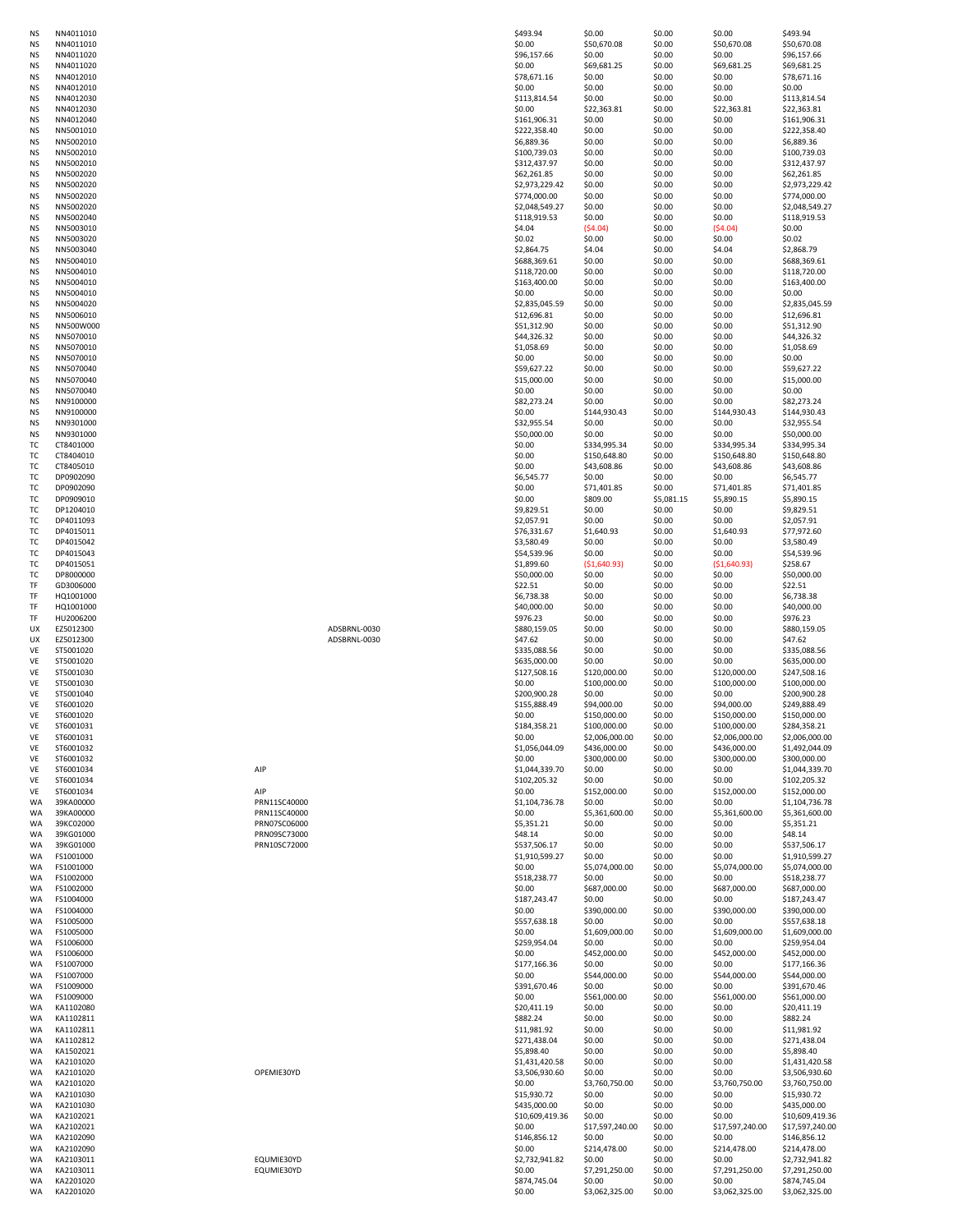| WA        | KA2202010              |                | \$557,310.09             | \$0.00                    | \$0.00           | \$0.00          | \$557,310.09                      |
|-----------|------------------------|----------------|--------------------------|---------------------------|------------------|-----------------|-----------------------------------|
| <b>WA</b> | KA2202010              |                | \$0.00                   | \$690,750.00              | \$0.00           | \$690,750.00    | \$690,750.00                      |
| <b>WA</b> | KA2202090              |                | \$215,155.93             | \$0.00                    | \$0.00           | \$0.00          | \$215,155.93                      |
| <b>WA</b> | KA2202090              |                | \$734,000.00             | \$0.00                    | \$0.00           | \$0.00          | \$734,000.00                      |
| <b>WA</b> | KA2202090              |                | \$0.00                   | \$295,488.00              | \$0.00           | \$295,488.00    | \$295,488.00                      |
| <b>WA</b> | KA2203012              |                | \$383,422.82             | \$0.00                    | \$0.00           | \$0.00          | \$383,422.82                      |
| <b>WA</b> | KA2301020              |                | \$840,320.05             | \$0.00                    | \$0.00           | \$0.00          | \$840,320.05                      |
| <b>WA</b> | KA2301020              |                | \$0.00                   | \$748,312.00              | \$0.00           | \$748,312.00    | \$748,312.00                      |
| <b>WA</b> | KA2302090              |                | \$2,468.47               | ( \$2,468.47)             | \$0.00           | (52, 468.47)    | \$0.00                            |
|           |                        |                | \$232,170.69             |                           |                  |                 | \$232,170.69                      |
| WA        | KA2303011              | OPEMIE11WB     |                          | \$0.00                    | \$0.00           | \$0.00          |                                   |
| <b>WA</b> | KA2303011              | EQUMIE11WB     | \$2,837,029.47           | \$0.00                    | \$0.00           | \$0.00          | \$2,837,029.47                    |
| <b>WA</b> | KA2303011              | EQUMIE11WB     | \$0.00                   | \$2,000,000.00            | \$0.00           | \$2,000,000.00  | \$2,000,000.00                    |
| <b>WA</b> | KA2401012              |                | \$302,370.33             | \$0.00                    | \$0.00           | \$0.00          | \$302,370.33                      |
| <b>WA</b> | KA2401012              |                | \$0.00                   | \$2,532,750.00            | \$0.00           | \$2,532,750.00  | \$2,532,750.00                    |
| <b>WA</b> | KA2401021              |                | \$69,738.92              | \$0.00                    | \$0.00           | \$0.00          | \$69,738.92                       |
| <b>WA</b> | KA2401021              |                | \$425,000.00             | \$0.00                    | \$0.00           | \$0.00          | \$425,000.00                      |
| <b>WA</b> | KA2401021              |                | \$0.00                   | \$209,528.00              | \$0.00           | \$209,528.00    | \$209,528.00                      |
| <b>WA</b> | KA2401022              |                | \$8,013.38               | \$0.00                    | \$0.00           | \$0.00          | \$8,013.38                        |
| <b>WA</b> | KA2401022              |                | \$0.00                   | \$116,660.00              | \$0.00           | \$116,660.00    | \$116,660.00                      |
| WA        | KA2403013              | EQU            | \$13,302.54              | \$0.00                    | \$0.00           | \$0.00          | \$13,302.54                       |
| <b>WA</b> | KA2403013              |                | \$113,368.14             | \$0.00                    | \$0.00           | \$0.00          | \$113,368.14                      |
| <b>WA</b> | KA2501012              |                | \$110,196.37             | \$0.00                    | \$0.00           | \$0.00          | \$110,196.37                      |
| <b>WA</b> | KA2501012              |                | \$0.00                   | \$835,807.00              | \$0.00           | \$835,807.00    | \$835,807.00                      |
| <b>WA</b> | KA2501021              |                | \$558,219.21             | \$0.00                    | \$0.00           | \$0.00          | \$558,219.21                      |
| <b>WA</b> | KA2501021              |                | \$0.00                   | \$2,424,087.00            | \$0.00           | \$2,424,087.00  | \$2,424,087.00                    |
| <b>WA</b> | KA2501022              |                | \$306,517.99             | \$0.00                    | \$0.00           | \$0.00          | \$306,517.99                      |
| <b>WA</b> | KA2501022              |                | \$0.00                   | \$257,880.00              | \$0.00           | \$257,880.00    | \$257,880.00                      |
| <b>WA</b> | KA2501032              |                | \$954,908.88             | \$0.00                    | \$0.00           | \$0.00          | \$954,908.88                      |
| <b>WA</b> | KA2501032              |                | \$0.00                   | \$847,320.00              | \$0.00           | \$847,320.00    | \$847,320.00                      |
|           |                        |                |                          |                           |                  |                 |                                   |
| <b>WA</b> | KA2601020              |                | \$1,444.73               | \$0.00                    | \$0.00           | \$0.00          | \$1,444.73                        |
| <b>WA</b> | KA2602010              | AIP            | \$1,209,117.72           | \$0.00                    | \$0.00           | \$0.00          | \$1,209,117.72                    |
| <b>WA</b> | KA2602010              |                | \$954,284.46             | \$0.00                    | \$0.00           | \$0.00          | \$954,284.46                      |
| <b>WA</b> | KA2602010              | AIP            | \$300,000.00             | \$0.00                    | \$0.00           | \$0.00          | \$300,000.00                      |
| <b>WA</b> | KA2602010              |                | \$0.00                   | \$2,686,250.00            | \$0.00           | \$2,686,250.00  | \$2,686,250.00                    |
| <b>WA</b> | KA2602010              | AIP            | \$0.00                   | \$767,500.00              | \$0.00           | \$767,500.00    | \$767,500.00                      |
| <b>WA</b> | KB0101022              |                | \$346,723.73             | \$0.00                    | \$0.00           | \$0.00          | \$346,723.73                      |
| <b>WA</b> | KB0101022              |                | \$0.00                   | \$1,741,249.00            | \$0.00           | \$1,741,249.00  | \$1,741,249.00                    |
| <b>WA</b> | KB0181012              |                | \$34,228.17              | \$0.00                    | \$0.00           | \$0.00          | \$34,228.17                       |
| WA        | KB0201021              |                | \$759,263.97             | \$0.00                    | \$0.00           | \$0.00          | \$759,263.97                      |
| WA        | KB0201021              |                | \$0.00                   | \$4,993,253.00            | \$0.00           | \$4,993,253.00  | \$4,993,253.00                    |
| WA        | KB0201022              |                | \$10,839.24              | \$0.00                    | \$0.00           | \$0.00          | \$10,839.24                       |
| <b>WA</b> | KB0201022              |                | \$0.00                   | \$14,453.00               | \$0.00           | \$14,453.00     | \$14,453.00                       |
| <b>WA</b> | KB0201052              |                | \$246,561.33             | \$0.00                    | \$0.00           | \$0.00          | \$246,561.33                      |
| <b>WA</b> | KB0202011              | AIP            | \$781,888.75             | \$0.00                    | \$0.00           | \$0.00          | \$781,888.75                      |
| <b>WA</b> | KB0202011              | EQU            | \$428,519.80             | \$0.00                    | \$0.00           | \$0.00          | \$428,519.80                      |
| <b>WA</b> | KB0202011              | AIP            | \$2,300,000.00           | \$0.00                    | \$0.00           | \$0.00          | \$2,300,000.00                    |
| <b>WA</b> | KB0202011              |                | \$7,123,304.64           | \$0.00                    | \$0.00           | \$0.00          | \$7,123,304.64                    |
| <b>WA</b> | KB0202011              | EQU            | \$700,000.00             | \$0.00                    | \$0.00           | \$0.00          | \$700,000.00                      |
| WA        | KB0202011              | AIP            | \$1,200,000.00           | \$0.00                    | \$0.00           | \$0.00          | \$1,200,000.00                    |
|           |                        |                |                          |                           |                  |                 |                                   |
| WA        | KB0202011              |                | \$0.00                   | \$98,026,958.00           | \$0.00           | \$98,026,958.00 | \$98,026,958.00                   |
| <b>WA</b> | KB0202011              | EQU            | \$0.00                   | \$1,332,209.00            | \$0.00           | \$1,332,209.00  | \$1,332,209.00                    |
| <b>WA</b> | KB0202011              | $\mathsf{AIP}$ | \$0.00                   | \$2,902,105.00            | \$0.00           | \$2,902,105.00  | \$2,902,105.00                    |
| <b>WA</b> | KB0202012              | EQU            | \$334,488.72             | \$0.00                    | \$0.00           | \$0.00          | \$334,488.72                      |
| <b>WA</b> | KB0202012              |                | \$1,942,923.41           | \$0.00                    | \$0.00           | \$0.00          | \$1,942,923.41                    |
| <b>WA</b> | KB0202012              | EQU            | \$100,000.00             | \$0.00                    | \$0.00           | \$0.00          | \$100,000.00                      |
| <b>WA</b> | KB0202012              |                | \$0.00                   | \$26,212,600.00           | \$0.00           | \$26,212,600.00 | \$26,212,600.00                   |
| <b>WA</b> | KB0202012              | EQU            | \$0.00                   | \$2,434,249.00            | \$0.00           | \$2,434,249.00  | \$2,434,249.00                    |
| <b>WA</b> | KB0202030              |                | \$3,083.37               | \$0.00                    | \$0.00           | \$0.00          | \$3,083.37                        |
| WA        | KB0281011              |                | \$89,868.74              | \$0.00                    | \$0.00           | \$0.00          | \$89,868.74                       |
| WA        | KB0301020              |                | \$730,870.28             | \$0.00                    | \$0.00           | \$0.00          | \$730,870.28                      |
| WA        | KB0301020              |                | \$0.00                   | \$3,211,340.00            | \$0.00           | \$3,211,340.00  | \$3,211,340.00                    |
| <b>WA</b> | KB0301042              |                | \$220,116.87             | \$0.00                    | \$0.00           | \$0.00          | \$220,116.87                      |
| <b>WA</b> | KB0301042              |                | \$0.00                   | \$3,248,201.00            | \$0.00           | \$3,248,201.00  | \$3,248,201.00                    |
| <b>WA</b> | KB0301052              |                | \$98,902.56              | \$0.00                    | \$0.00           | \$0.00          | \$98,902.56                       |
| <b>WA</b> | KB0301052              |                | \$0.00                   | \$193,979.00              | \$0.00           | \$193,979.00    | \$193,979.00                      |
| <b>WA</b> | KB0401022              |                | \$36,111.65              | \$0.00                    | \$0.00           | \$0.00          | \$36,111.65                       |
| <b>WA</b> | KB0401022              |                | \$0.00                   | \$531,731.00              | \$0.00           | \$531,731.00    | \$531,731.00                      |
| <b>WA</b> | KC0201010              |                | \$2,837,318.15           | \$0.00                    | \$0.00           | \$0.00          | \$2,837,318.15                    |
|           |                        |                | \$0.00                   |                           |                  | \$2,087,000.00  | \$2,087,000.00                    |
| WA        | KC0201010              |                |                          | \$2,087,000.00            | \$0.00           |                 |                                   |
| <b>WA</b> | KC0201060              |                | \$1,161,110.68           | \$0.00                    | \$0.00           | \$0.00          | \$1,161,110.68                    |
| <b>WA</b> | KC0201060              |                | \$0.00                   | \$2,643,000.00            | \$0.00           | \$2,643,000.00  | \$2,643,000.00                    |
| <b>WA</b> | KC0202020              | EQU            | \$73,216.92              | \$0.00                    | \$0.00           | \$0.00          | \$73,216.92                       |
| <b>WA</b> | KC0202020              |                | \$465,711.08             | \$0.00                    | \$0.00           | \$0.00          | \$465,711.08                      |
| <b>WA</b> | KC0202020              |                | \$0.00                   | \$1,476,000.00            | \$0.00           | \$1,476,000.00  | \$1,476,000.00                    |
| <b>WA</b> | KC0202030              |                | \$739,811.77             | \$0.00                    | \$0.00           | \$0.00          | \$739,811.77                      |
| <b>WA</b> | KC0202030              |                | \$0.00                   | \$1,452,000.00            | \$0.00           | \$1,452,000.00  | \$1,452,000.00                    |
| <b>WA</b> | KC0202050              |                | \$436,553.38             | \$0.00                    | \$0.00           | \$0.00          | \$436,553.38                      |
| WA        | KC0202050              |                | \$0.00                   | \$826,000.00              | \$0.00           | \$826,000.00    | \$826,000.00                      |
| WA        | KC0203010              |                | \$5,649.16               | \$0.00                    | \$0.00           | \$0.00          | \$5,649.16                        |
| WA        | KC0203020              | EQU            | \$429,712.86             | \$0.00                    | \$0.00           | \$0.00          | \$429,712.86                      |
| WA        | KC0203020              |                | \$18,777.72              | \$0.00                    | \$0.00           | \$0.00          | \$18,777.72                       |
| WA        | KC0203020              |                | \$0.00                   | \$1,769,000.00            | \$0.00           | \$1,769,000.00  | \$1,769,000.00                    |
| WA        | KC0207010              |                | \$103,422.42             | \$0.00                    | \$0.00           | \$0.00          | \$103,422.42                      |
| <b>WA</b> | KC0207010              |                | \$3,072,000.00           | \$0.00                    | \$0.00           | \$0.00          | \$3,072,000.00                    |
| <b>WA</b> | KC0213010              |                | \$2,875,000.00           | \$0.00                    | \$0.00           | \$0.00          | \$2,875,000.00                    |
| <b>WA</b> | KC0281013              |                | \$165,193.55             | \$0.00                    | \$0.00           | \$0.00          | \$165,193.55                      |
| <b>WA</b> |                        |                |                          |                           |                  |                 |                                   |
| <b>WA</b> |                        |                |                          |                           |                  |                 |                                   |
| WA        | KC0301020<br>KC0301020 |                | \$648,212.28             | \$0.00                    | \$0.00           | \$0.00          | \$648,212.28                      |
| WA        |                        |                | \$0.00                   | \$1,212,000.00            | \$0.00           | \$1,212,000.00  | \$1,212,000.00                    |
| WA        | KC0301050              |                | \$0.00                   | \$973,000.00              | \$0.00           | \$973,000.00    | \$973,000.00                      |
|           | KC0302010              |                | \$814,493.01             | \$0.00                    | \$0.00           | \$0.00          | \$814,493.01                      |
|           | KC0302010              |                | \$0.00                   | \$2,816,000.00            | \$0.00           | \$2,816,000.00  | \$2,816,000.00                    |
| WA        | KC0302030              |                | \$93,757.03              | \$0.00                    | \$0.00           | \$0.00          | \$93,757.03                       |
| WA        | KC0302030              |                | \$622,000.00             | \$0.00                    | \$0.00           | \$0.00          | \$622,000.00                      |
| WA        | KC0302030              |                | \$0.00                   | \$331,000.00              | \$0.00           | \$331,000.00    | \$331,000.00                      |
| <b>WA</b> | KC0304020              | EQU            | \$31,065.06              | ( \$31,065.06)            | \$0.00           | ( \$31,065.06)  | \$0.00                            |
| <b>WA</b> | KC0304020              |                | \$968,125.98             | \$0.00                    | \$0.00           | \$0.00          | \$968,125.98                      |
| WA        | KC0304020              |                | \$0.00                   | \$2,609,000.00            | \$0.00           | \$2,609,000.00  | \$2,609,000.00                    |
| <b>WA</b> | KC0304030              |                | \$0.00                   | \$31,065.06               | \$0.00           | \$31,065.06     | \$31,065.06                       |
| WA        | KC0304030              | EQU            | \$399,984.34             | \$0.00                    | \$0.00           | \$0.00          | \$399,984.34                      |
| <b>WA</b> | KC0304030              |                | \$2,826,658.25           | \$0.00                    | \$0.00           | \$0.00          | \$2,826,658.25                    |
| <b>WA</b> | KC0304030              |                | \$0.00                   | \$4,468,000.00            | \$0.00           | \$4,468,000.00  | \$4,468,000.00                    |
| WA        | KC0401030              | AIP            | \$1,062.91               | (51,062.91)               | \$0.00           | (51,062.91)     | \$0.00                            |
| WA        | KC0401030              | EQU            | \$1,467,986.14           | \$0.00                    | \$0.00           | \$0.00          | \$1,467,986.14                    |
| WA        | KC0401030              |                | \$2,914,402.67           | \$0.00                    | \$0.00           | \$0.00          | \$2,914,402.67                    |
| <b>WA</b> | KC0401040              |                | \$16,469,155.80          | \$0.00                    | \$0.00           | \$0.00          | \$16,469,155.80                   |
| <b>WA</b> | KC0401040              |                |                          |                           |                  | \$0.00          |                                   |
| WA        | KC0401040              | EQU            | \$4,445,405.40<br>\$0.00 | \$0.00<br>\$77,139,000.00 | \$0.00<br>\$0.00 | \$77,139,000.00 | \$4,445,405.40<br>\$77,139,000.00 |
| <b>WA</b> | KC0401040              | EQU            | \$0.00                   | \$6,500,000.00            | \$0.00           | \$6,500,000.00  | \$6,500,000.00                    |